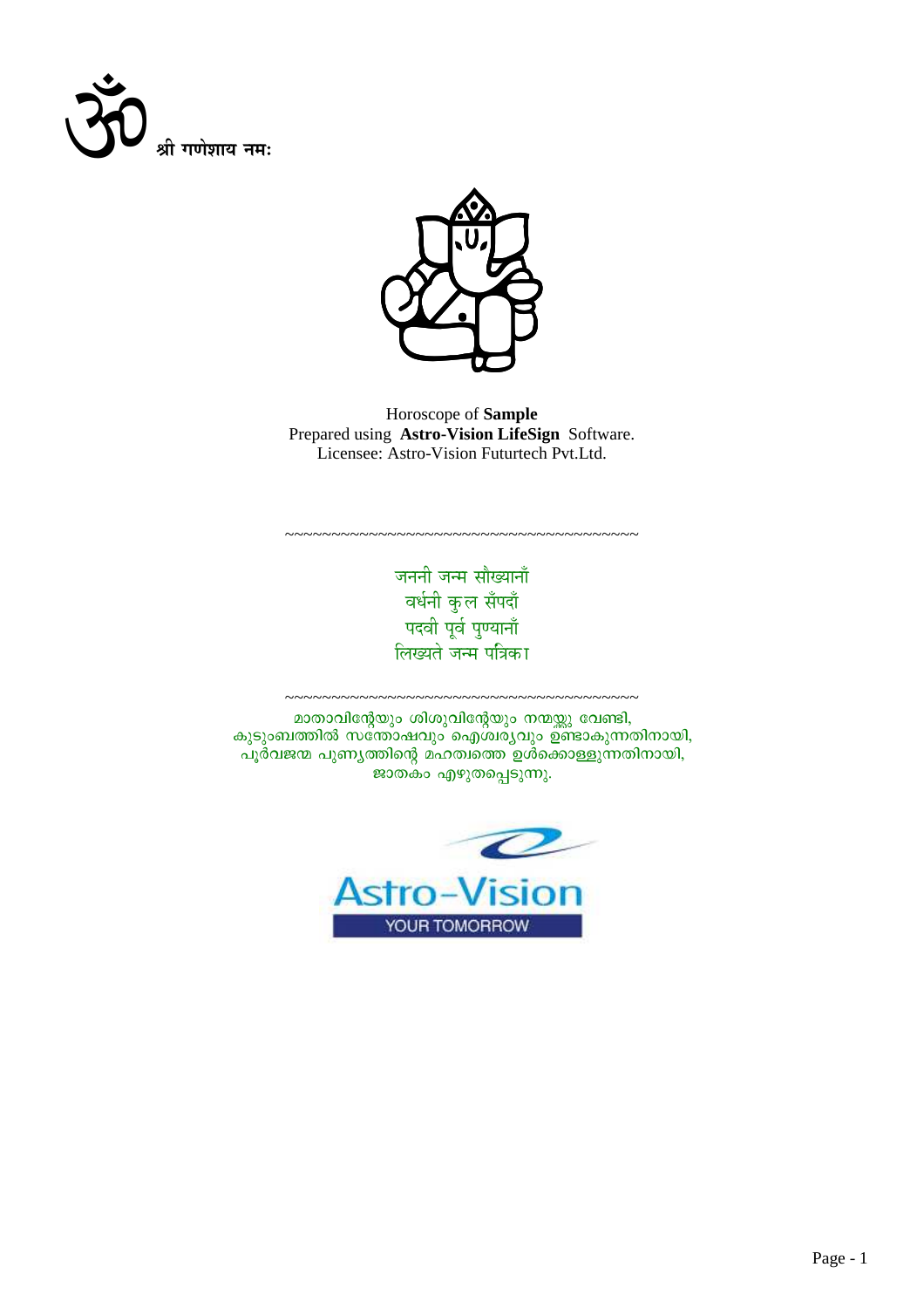# Astro-Vision LifeSign Horoscope **by Complete Horoscope 12.5.1.0**]

| പേര്                          | : Sample                           |
|-------------------------------|------------------------------------|
| ലിംഗം                         | : പുരുഷൻ                           |
| ജനന തീയതി                     | : 14 ഫെബ്രുവരി, 1987  ശനി          |
| കൊല്ലവർഷ തീയതി                | $: 1162 \omega$ ുംഭം 02            |
| ജനന സമയം (Hr.Min.Sec)         | : 06:30:00 AM Standard Time        |
| സമയ മേഖല (Hrs.Mins)           | : 05:30 ഗ്രീനിച്ചിനു കിഴക്ക്       |
| ജനന സ്ഥലം                     | : Paramagudi                       |
| രേഖാംശം & അക്ഷാംശം (Deg.Mins) | : 78.36 കിഴക്ക് , 9.33 വടക്ക്      |
| അയനാംശം                       | : ചിത്രപക്ഷ = 23 ഡി. 40 മി. 34 സെ. |
| ജന്മനക്ഷത്രം - നക്ഷത്രപാദം    | : മകം - 1                          |
| ജന്മരാശി - രാശ്യാധിപൻ         | <b>: ചിങ്ങം</b> - രവി              |
| ലഗ്നം - ലഗ്നാധിപൻ             | : മകരം - ശനി                       |
| തിഥി                          | ∶ പ്രഥമ, കൃഷ്ണ പക്ഷം               |
|                               |                                    |
| ഉദയം                          | : 06:36 AM Standard Time           |
| അസ്തമയം                       | $:06:24$ PM                        |
| ദിനമാനം (Hrs. Mins)           | : 11.48                            |
| ദിനമാനം (Nazhika.Vinazhika)   | : 29.30                            |
| പ്രാദേശിക സമയം                | : Standard Time - 16 Min.          |
| ജ്യോതിഷപ്രകാരമുള്ള ജനന ദിവസം  | $: 1162 \omega$ ംഭം $01$ , വെള്ളി  |
| കലിദിനസംഖ്യ                   | : 1858374                          |
| ദശാരീതി                       | : വിംശോത്തരി, വർഷം = 365.25 ദിവസം  |
|                               |                                    |
|                               |                                    |
|                               |                                    |
| നക്ഷത്രാധിപൻ                  | : കേതു                             |
| ഗണം, യോനി, മൃഗം               | : ആസുരം, പുരുഷൻ, എലി               |
| പക്ഷി, വൃക്ഷം                 | : ചെമ്പോത്ത്, പേരാൽ<br>: 3 / 12    |
| ചന്ദ്രാവസ്ഥ                   | : 9 / 36                           |
| ചന്ദ്രവേള                     | : 14/60                            |
| ചന്ദ്രക്രിയ                   |                                    |
| ദഗ്ദരാശി<br>കരണം              | : തുലാം,മകരം                       |
|                               | : വ്യാഘ്രം<br>: ശോഭനം              |
| നിതൃയോഗം                      |                                    |
| സൂര്യ രാശി - നക്ഷത്രസ്ഫുടം    | : കുംഭം - അവിട്ടം                  |
| അംഗാദിതൃൻ                     | : കൈകൾ                             |
| Zodiac sign (Western System)  | : Aquarius                         |
|                               |                                    |
| യോഗി ബിന്ദു - യോഗി നക്ഷത്രം   | : 157:27:52 - ഉത്രം<br>: രവി       |
| യോഗി ഗ്രഹം                    |                                    |
| അപരയോഗി                       | : ബുധൻ                             |
| അവയോഗി നക്ഷത്രം - ഗ്രഹം       | : അനിഴം - ശനി                      |
| ആത്മകാരകൻ - കാരകാംശം          | : ശനി - കുംഭം                      |
| അമതൃകാരകൻ (ബുദ്ധി /  മനസ്സ്)  | : ബുധൻ<br>: കന്നി                  |
| ലഗ്നാരൂഡം<br>ധനാരൂഡം          | : ചിങ്ങം                           |

# സയന സ്ഫുടങ്ങൾ

യുറാനസ്, നെപ്യൂൺ, പ്ലൂട്ടോ ഉൾപ്പടെയുളള ശ്രഹസ്ഫുടങ്ങൾ പാശ്ചാത്യ രീതിയിലാണ് ഗണിച്ചിട്ടുള്ളത്

പാശ്ചാത്യ രീതിയിലുള്ള താങ്കളുടെ രാശി കുംഭം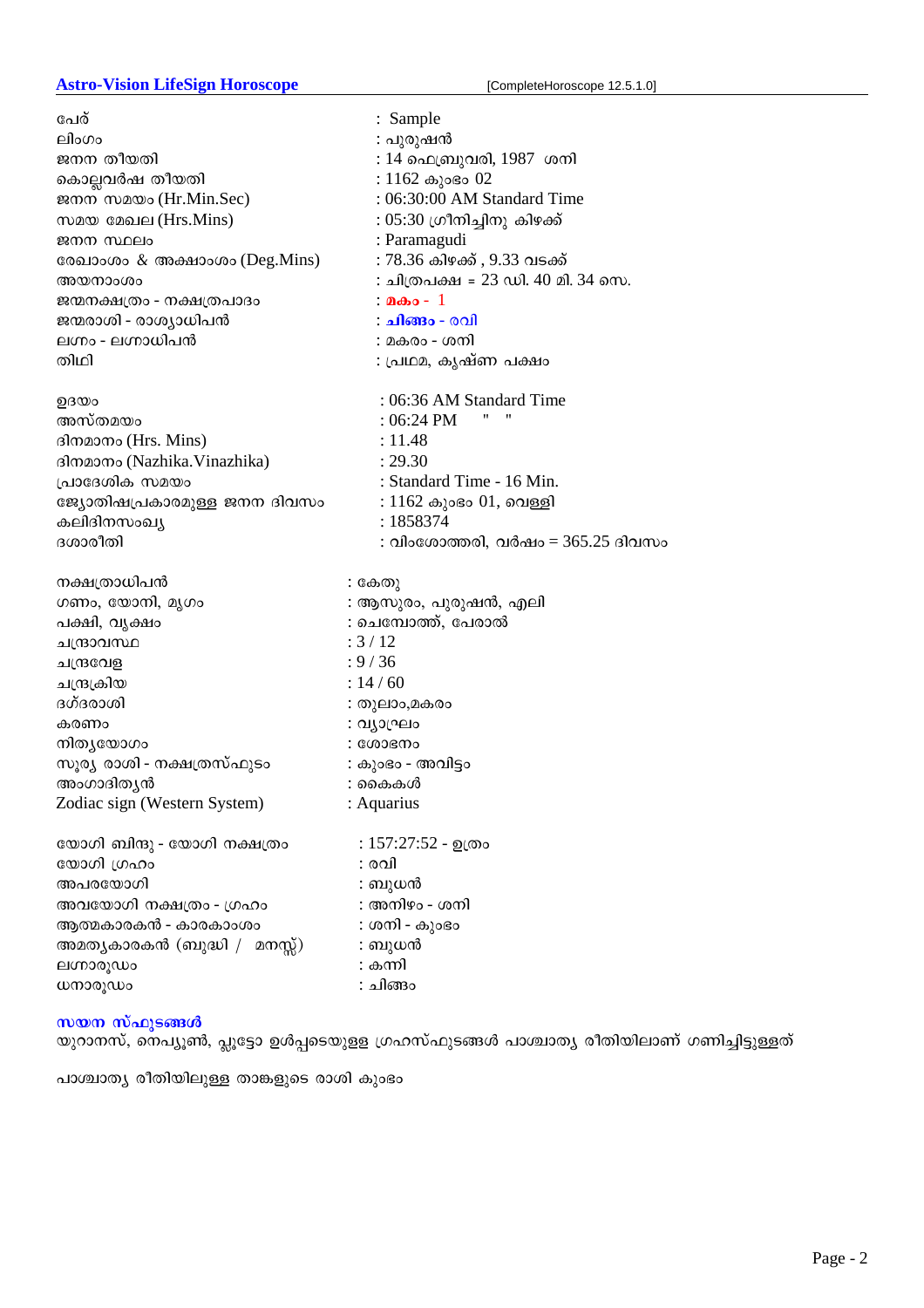| ഗ്രഹം        | രേഖാംശം     | ശ്രഹം     | രേഖാംശം           |
|--------------|-------------|-----------|-------------------|
|              | ഡി: മി: സെ: |           | ഡി: മി: സെ:       |
| <b>AIODO</b> | 322:20:55   | ഗുരു      | 356:8:1           |
| ചന്ദ്രൻ      | 146:41:30   | ശനി       | 259:30:46         |
| രവി          | 324:47:31   | യുറാനസ്   | 265:49:1          |
| ബുധൻ         | 342:42:22   | നെപ്ട്യൂൺ | 277:11:34         |
| ശുക്രൻ       | 280:1:48    | പ്പൂട്ടോ  | 219:58:25<br>വികാ |
| ചൊവ          | 25:27:28    | സ്രുവം    | 14:9:45           |

ഭാരതീയ ജ്യോതിഷത്തിനാധാരമായ നിരയന സ്ഫുടങ്ങൾ മുകളിൽ കാണിച്ചിട്ടുള്ള സയന സ്ഫുടങ്ങളിൽ നിന്നാണ് ഗണിച്ചിട്ടുള്ളത്.

# നിരയന സ്ഫുടങ്ങൾ

സയന സ്ഫുടത്തിൽ നിന്ന് അയനാംശം കുറച്ചാൽ നിരയന സ്ഫുടം ലഭിക്കുന്നതാണ്.

അയനാംശം ഗണിക്കുവാൻ പല രീതികൾ നിലവിലുണ്ട്.ഈ ജാതകത്തിൽ ഉപയോഗിച്ചിട്ടുള്ള രീതി : ചിത്രപക്ഷ = 23ഡി.40 മി.34 സെ.

| LOADO   | രേഖാംശം<br>ഡി: മി: സെ: | രാശി         | രാശി സ്ഫുടം<br>ഡി: മി: സെ: | നക്ഷത്രം     | പാദം           |
|---------|------------------------|--------------|----------------------------|--------------|----------------|
|         |                        |              |                            |              |                |
| elmo    | 298:40:20              | മകരം         | 28:40:20                   | അവിട്ടം      | 2              |
| ചന്ദ്രൻ | 123:0:56               | ചിങ്ങപ       | 3:0:56                     | മകം          | 1              |
| രവി     | 301:6:56               | കുാഭാ        | 1:6:56                     | അവിട്ടം      | 3              |
| ബുധൻ    | 319:1:48               | കുാഭാ        | 19:1:48                    | ചതയം         | 4              |
| ശുക്രൻ  | 256:21:13              | $(\omega_0)$ | 16:21:13                   | പൂരാടം       |                |
| ചൊവൃ    | 1:46:53                | <b>COSO</b>  | 1:46:53                    | അശ്വതി       |                |
| ഗുരു    | 332:27:26              | മീനം         | 2:27:26                    | പൂരൂരുട്ടാതി | 4              |
| ശനി     | 235:50:12              | വൃശ്ചികം     | 25:50:12                   | തൃക്കേട്ട    | 3              |
| രാഹു    | 350:29:11              | മീനം         | 20:29:11                   | രേവതി        | $\overline{2}$ |
| കേതു    | 170:29:11              | കന്നി        | 20:29:11                   | അത്തം        | 4              |
| ഗുളികൻ  | 229:3:15               | വൃശ്ചികം     | 19:3:15                    | തൃക്കേട്ട    |                |

| ပာ္လ                  | $\infty$                  | കു                                       |    | ബു           | ച | കു |          |                           |  |
|-----------------------|---------------------------|------------------------------------------|----|--------------|---|----|----------|---------------------------|--|
| $\boldsymbol{\omega}$ | ബു                        | இது<br>14-ഫെബ്രുവരി-1987<br>06:30:00 AM  |    | $\mathbf{D}$ |   |    | നവാംശം   | ശി<br>ဟွ                  |  |
|                       | $\boldsymbol{\mathsf{e}}$ | രാശി<br>രേഖാംശം -78.36<br>അക്ഷാംശം +9.33 | ച  | $\infty$     |   |    |          | ശു                        |  |
|                       | ശു                        | $\Omega$<br>മാ                           | ശി | മാ           |   |    | $\omega$ | $\boldsymbol{\mathsf{e}}$ |  |

ജന്മ ശിഷ്ടദശ $=$  കേതു 5 വർഷം, 5 മാസം, 0 ദിവസം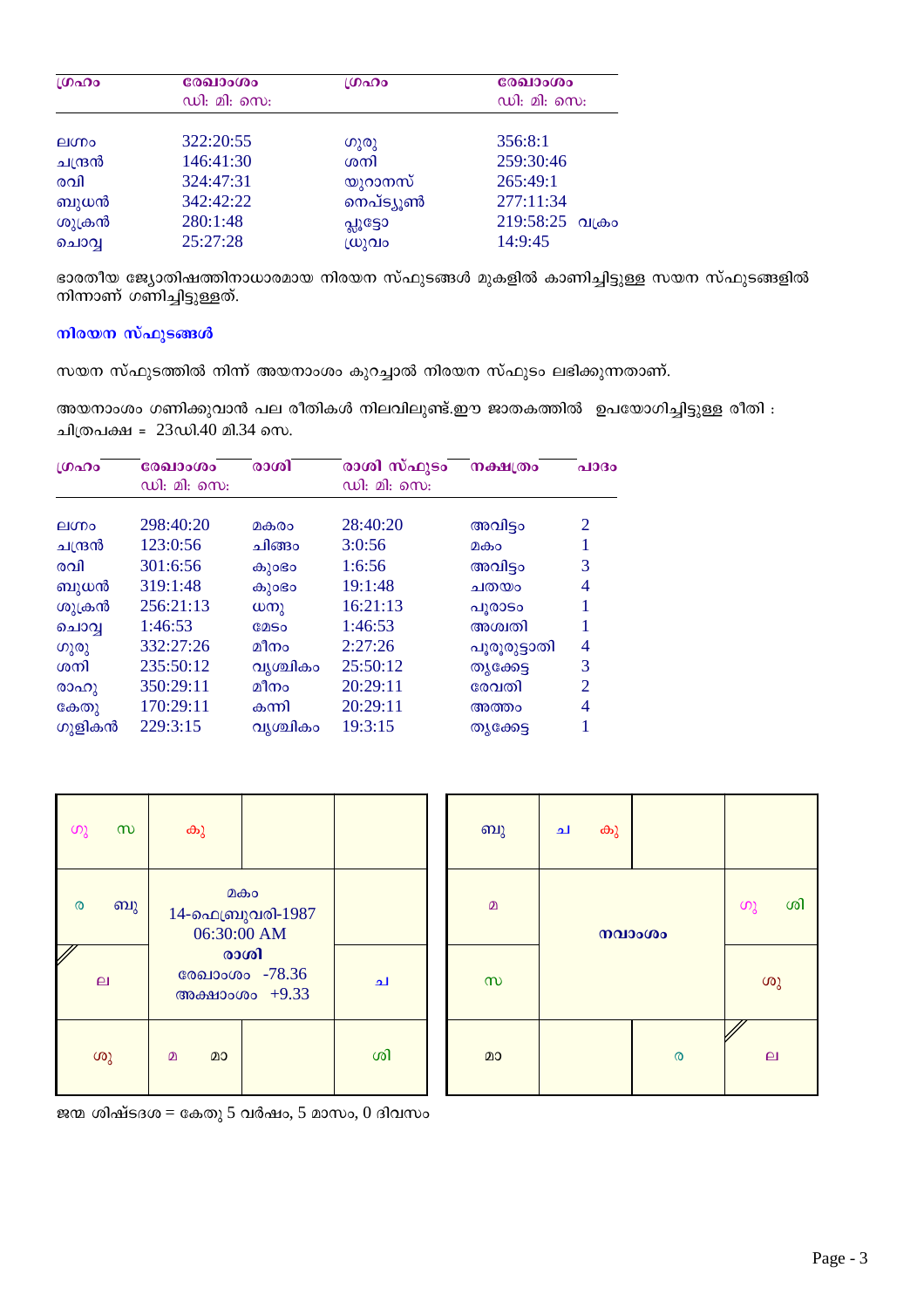## വിശേഷ രാശിചക്രം

| <b><i>S</i></b> <sub>2:27:26 <b>C</b><sub>20:29:11</sub></sub> | കു1:46:53                                |                  |            |
|----------------------------------------------------------------|------------------------------------------|------------------|------------|
| ബു19:1:48<br>@1:6:56                                           | മകം<br>14-ഫെബ്രുവരി-1987<br>06:30:00 AM  |                  |            |
| @28:40:20                                                      | രാശി<br>രേഖാംശം -78.36<br>അക്ഷാംശം +9.33 | $\Delta$ 13:0:56 |            |
| $(00)$ 16:21:13                                                | 205:50:12 2019:3:15                      |                  | ശി20:29:11 |

? വക്രം ( നീചം ) ഉച്ചം ; മൗഢ്യം  $\overline{0}$   $\overline{0}$   $\overline{0}$   $\overline{0}$   $\overline{0}$   $\overline{0}$   $\overline{0}$   $\overline{0}$   $\overline{0}$   $\overline{0}$   $\overline{0}$   $\overline{0}$   $\overline{0}$   $\overline{0}$   $\overline{0}$   $\overline{0}$   $\overline{0}$   $\overline{0}$   $\overline{0}$   $\overline{0}$   $\overline{0}$   $\overline{0}$   $\overline{0}$   $\overline{0}$   $\overline{$ ര∷തുലാം` ബു::മീനം ശു∷ചിങ്ങം ച::മേടം സ::മകരം ശി::കർക്കിടകം ല∷കന്നി ഗു::കർക്കിടകം മ::കുാഭാ ജന്മ ശിഷ്ടദശ $=$  കേതു 5 വർഷം, 5 മാസം, 0 ദിവസങ്ങൾ

| കു സ                       |              |    |   |              |    |
|----------------------------|--------------|----|---|--------------|----|
| ബു                         | ഗു           |    |   | ഭാവം ചാർട്ട് | ച  |
| $\boldsymbol{\mathcal{O}}$ | $\mathbf{p}$ |    |   |              |    |
|                            |              | ശു | മ | മാ           | ശി |

കു::മേടം മാ::ധനു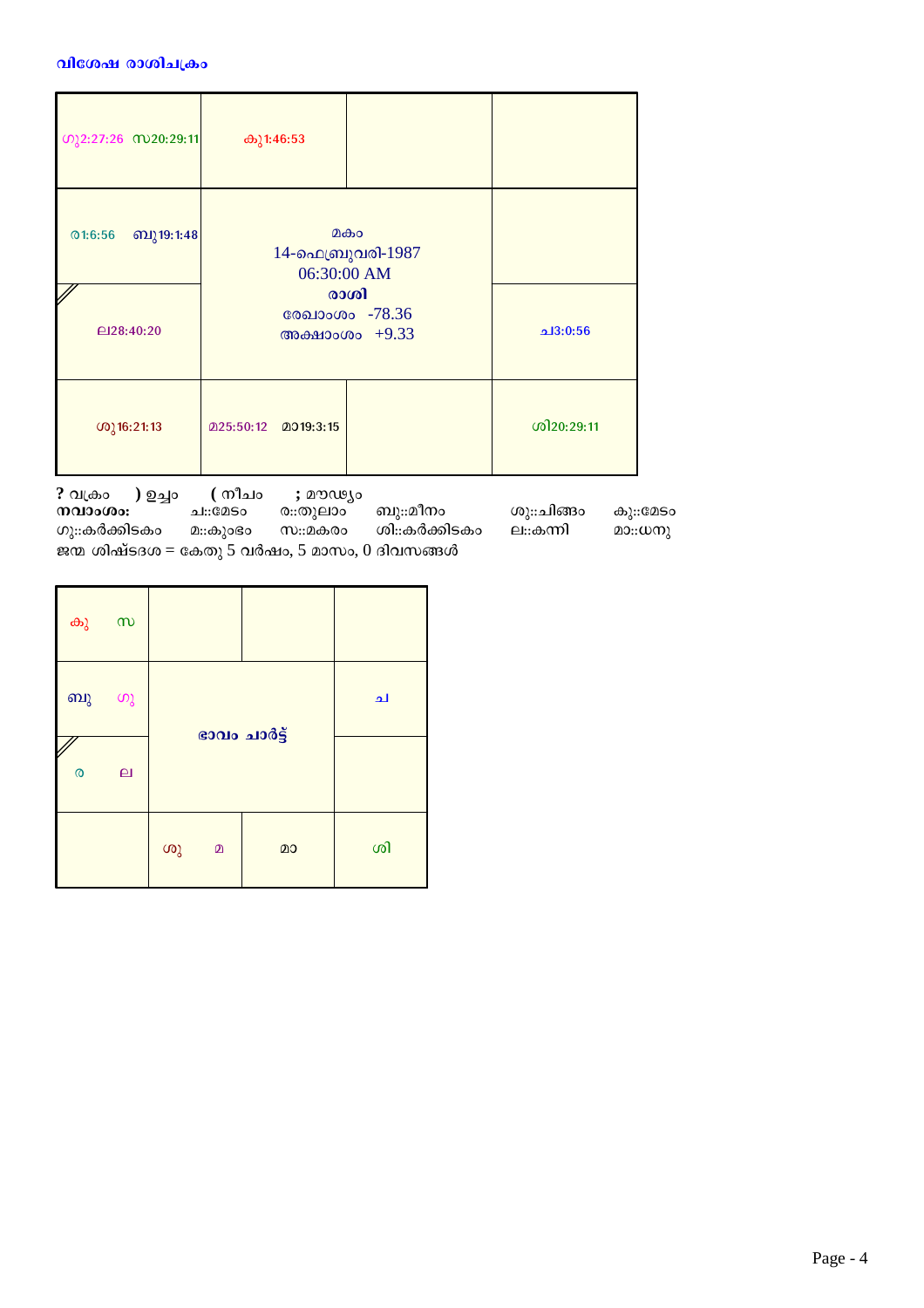#### ഭാവപട്ടിക

| ഭാവം           | ആരാഭാ<br>ആദ്യ                          | മധ്യമം<br>മധ്യ | അന്ത്യം<br>അന്ത്യ | ഗ്രഹങ്ങൾ       |
|----------------|----------------------------------------|----------------|-------------------|----------------|
|                | ഡി:മി:സെ                               | ഡി:മി:സെ       | ഡി:മി:സെ          | ഭാവത്തിൽ       |
|                |                                        |                |                   |                |
| 1              | 284:50:10                              | 298:40:20      | 314:50:10         | $\Omega$       |
| $\overline{2}$ | 314:50:10                              | 331:0:1        | 347:9:51          | ബു,ഗു          |
| 3              | 347:9:51                               | 3:19:41        | 19:29:31          | കു,സ           |
| 4              | 19:29:31                               | 35:39:22       | 49:29:31          |                |
| 5              | 49:29:31                               | 63:19:41       | 77:9:51           |                |
| 6              | 77:9:51                                | 91:0:1         | 104:50:10         |                |
| 7              | 104:50:10                              | 118:40:20      | 134:50:10         | ച              |
| 8              | 134:50:10                              | 151:0:1        | 167:9:51          |                |
| 9              | 167:9:51                               | 183:19:41      | 199:29:31         | ശി             |
| 10             | 199:29:31                              | 215:39:22      | 229:29:31         | മാ             |
| 11             | 229:29:31                              | 243:19:41      | 257:9:51          | ശു,മ           |
| 12             | 257:9:51                               | 271:0:1        | 284:50:10         |                |
|                |                                        |                |                   |                |
|                | <b>Astro-Vision LifeSign Horoscope</b> |                |                   | പഞ്ചാംഗ ഫലങ്ങൾ |

പേര് : Sample [പുരുഷൻ]

### $1001$

ഉത്തരായന കാലത്ത് വ്യാഴം മീനം രാശിയിലും ശനി വൃശ്ചികം രാശിയിലും നിൽക്കെ കൊല്ലവർഷം 1162 കൂംഭം  $01$  - ാം തീയതി വെള്ളി ( ജ്യോതിഷപ്രകാരമുള്ള ജനന ദിവസം ) അസ്തമയാൽപരം 30 നാഴിക 15 വിനാഴിക ചെന്നപ്പോൾ മകം നക്ഷത്രത്തിൽ ഒന്നാം പാദവും കൃഷ്ണ പക്ഷം പ്രഥമ തിഥിയിൽ വ്യാഘ്രം കരണവും ശോഭനം നിത്യ യോഗവും കുടിയ ദിവസം ചിങ്ങം രാശിയിൽ മേടം നവാംശകത്തിൽ ചന്ദ്രൻ നിൽക്കെ മകരം ലഗ്നത്തിൽ അന്ത്യ ദ്രേക്കാണം കൊണ്ട് പുരുഷ ജനനം

( താങ്കളുടെ ജനനം ശനി സുര്യോദയത്തിന് മുമ്പാണ്. ജ്യോതിഷപ്രകാരം ഒരു ദിവസം ദിവസം : വെള്ളി തുടങ്ങുന്നത് സൂര്യോദയത്തോടെയാണ്. അപ്രകാരം ജ്യോതിഷപരമായി താങ്കളുടെ ജനനം വെള്ളി ആയി കണക്കാക്കപ്പെടുന്നു.)

വെള്ളിയാഴ്ച ദിവസം പിറന്നതിനാൽ വെളുത്തതോ ഇളം നിറമുള്ളതോ ആയ വസ്തുക്കളോട് പ്രത്യേകമായ പ്രകൃതിഭംഗിയുള്ള സ്ഥലങ്ങളോടും കാർഷികസംബന്ധമായ പ്രവർത്തനങ്ങളോടും മമത വച്ചു പുലർത്തും. ആകർഷകത്വം തോന്നിയേക്കാം. പ്രധാനപ്പെട്ട തീരുമാനങ്ങളെടുക്കുമ്പോൾ ഒപ്പമുള്ളവരുടെ ആവശ്യങ്ങൾ മനസ്സിലാക്കാൻ ആത്മാർത്ഥമായി പരിശ്രമിക്കും. എങ്കിലും ആവശ്യമെന്നു തോന്നുന്ന അവസരങ്ങളിൽ ശക്തമായ ഭാഷയിൽത്തന്നെ പ്രതികരിക്കാൻ മടി കാണിക്കുകയില്ല.

#### ജന്മനക്ഷത്രം : മകം

ധനികനായാലും മകമാണ് ജന്മനക്ഷത്രം. വിനയസ്വഭാവക്കാരനായിരിക്കും. ഗ്യഹനായകനാവുന്നതിനു ഏറ്റെടുക്കുവാനും മൂമ്പുതന്നെ പ്രശ്നങ്ങളെ അഭിമുഖീകരിക്കുവാനും. സ്വയം തയാറാവും. ചുമതല പറയാം. ഒരിക്കലും അദ്ധ്വാനശീലനാണെന്നു ചെയ്തവരെ മറക്കാൻ കഴിയുകയില്ല.  $O(3000)$ സഹോദരീസഹോദരന്മാരോട് സന്തോഷമായി പെരുമാറും. അകമഴിഞ്ഞു സഹായിക്കുവാനും സന്നദ്ധനായിരിക്കും. പക്ഷെ കുടുംബാംഗങ്ങളിൽനിന്നും പ്രതീക്ഷിക്കുന്നത്ര സഹായസഹകരണങ്ങൾ കിട്ടുവാൻ പ്രയാസമാണ്.

പിണക്കവും പ്രത്യേകതകളാണ്. വ്യക്തമായ അഭിപ്രായങ്ങൾ മുൻകോപവും, വച്ചു പുലർത്തുന്ന പുരുഷനായിരിക്കും. എന്തുതന്നെയായാലും സ്വന്തം ഇഷ്ടമനുസരിച്ച് മാത്രമേ പ്രവർത്തിക്കുകയുള്ളു. പ്രായോഗികബുദ്ധിയുള്ളവനാണെന്ന് എല്ലാവരും സമ്മതിച്ചു തരും. നെഞ്ചുവേദന, പുറംവേദന ഩവ അനുഭവപ്പെടാൻ സാദ്ധ്യതകാണുന്നു.

മകം നക്ഷത്രത്തിന് ബാധകമായ മൃഗവൃക്ഷാദികൾ:

മൃഗം – എലി, വൃക്ഷം – പേരാൽ, ഗണം – ആസുരം, യോനി – പുരുഷൻ, പക്ഷി – ചകോരം, ഭൂതം – ജലം , ദേവത – പിതൃക്കൾ, അക്ഷരം – ഇ, മന്ത്രം – മ.

ശാസ്ത്രവിധിപ്രകാരം നക്ഷത്രത്തിൽ ജനിക്കുകയാൽ മുകളിൽ പക്ഷിമൃഗാദികളെ മകവ പറയുന്ന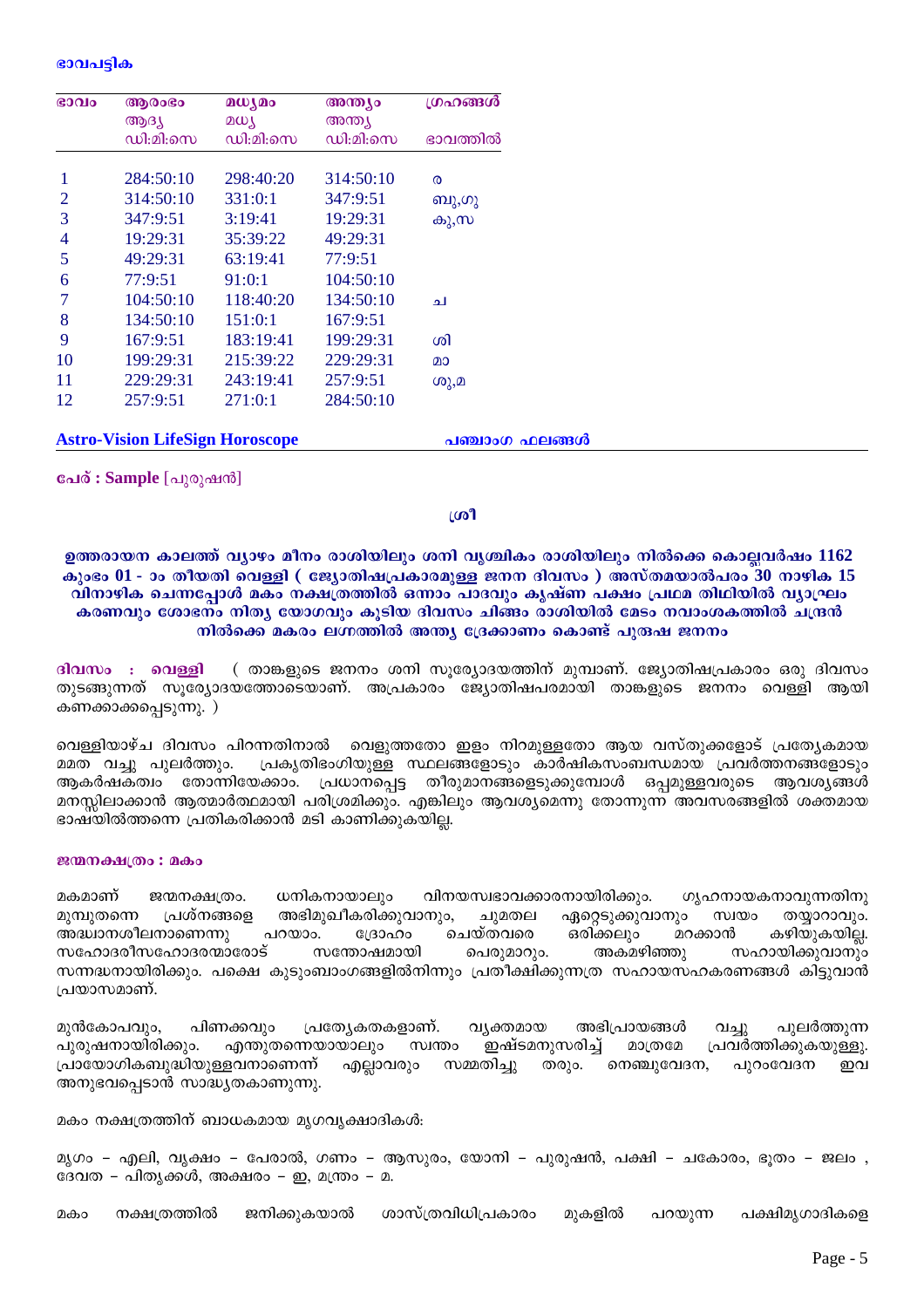ഉപദ്രവിക്കാതിരിക്കുകയും, ഉപരി രക്ഷിക്കുകയും, വൃക്ഷത്തെ ഛേദിക്കുകയോ, നശിപ്പിക്കുകയോ ചെയ്യാതെ വേണ്ടതുപോലെ രക്ഷചെയ്തു വളർത്തുകയും, ഭൂത ദേവതകളെ ഭക്തിയോടെ ഉപാസിക്കുകയും ചെയ്താൽ ആയുസ്സും, സമ്പത്തും, ഐശ്വര്യങ്ങളും വർദ്ധിക്കും.

### **லிமி** : പ്രഥമ

പ്രഥമതിഥിയിൽ ജനനം. കരകൗശല ജോലികളിൽ താത്പര്യം പ്രകടിപ്പിക്കും. വേണ്ടത്ര മനശക്തി ഉണ്ടാവും. സജ്ജനങ്ങളെ സ്നേഹിക്കുകയും ആദരിക്കുകയും ചെയ്യും. ഉയർന്ന തത്വചിന്ത പ്രതീക്ഷിക്കാം. ഈ പ്രപഞ്ചത്തിലെ നിഗൂഢതകളെക്കുറിച്ച് അറിയുവാൻ കാംക്ഷിച്ചുകൊണ്ടിരിക്കും.

#### കരണം : വ്യാഘ്രം

പുലിക്കരണത്തിൽ പിറന്നതിനാൽ സ്വതന്ത്രമായ ചിന്താഗതികൾ വച്ചു പുലർത്തുന്ന വൃക്തി ആയിരിക്കും. വ്യക്തിത്വത്തിലും പ്രവർത്തന ശൈലിയിലും മറ്റുള്ളവർ ഏർപ്പെടുത്തുന്ന നിയന്ത്രണങ്ങളോട് ശക്തമായ ഭാഷയിൽത്തന്നെ പ്രതികരിക്കും. സ്വന്തം കാര്യങ്ങളിൽ ബന്ധുക്കളുടെ അതിരുകടന്നുള്ള ഇടപെടൽ ഒരിക്കലും അനുവദിച്ചെന്നു വരില്ല.

#### നിത്യയോഗം : ശോഭനം

ശോഭന നിതൃയോഗം കാണുന്നു. ദൃശൃകലകളിൽ അതീവ താത്പര്യം പ്രകടിപ്പിക്കും. ഏർപ്പെടുന്ന ഏതു കാരൃത്തിലും കലാവിരുത് കാണാൻ കഴിയും. ഭാഗൃദേവത കൈവിടുകയില്ല. സമ്പത്തും സന്തോഷവും ഐശ്വര്യവും നിലനിറുത്തും. നല്ല ബന്ധുക്കളും സ്നേഹിതരും ഉണ്ടാവും. രുചികരമായ ആഹാരത്തിൽ പ്രത്യേക താത്പര്യം ജനിക്കും. പ്രവർത്തന്ങ്ങളിൽ ഉന്മേഷം പ്രകടമാവും.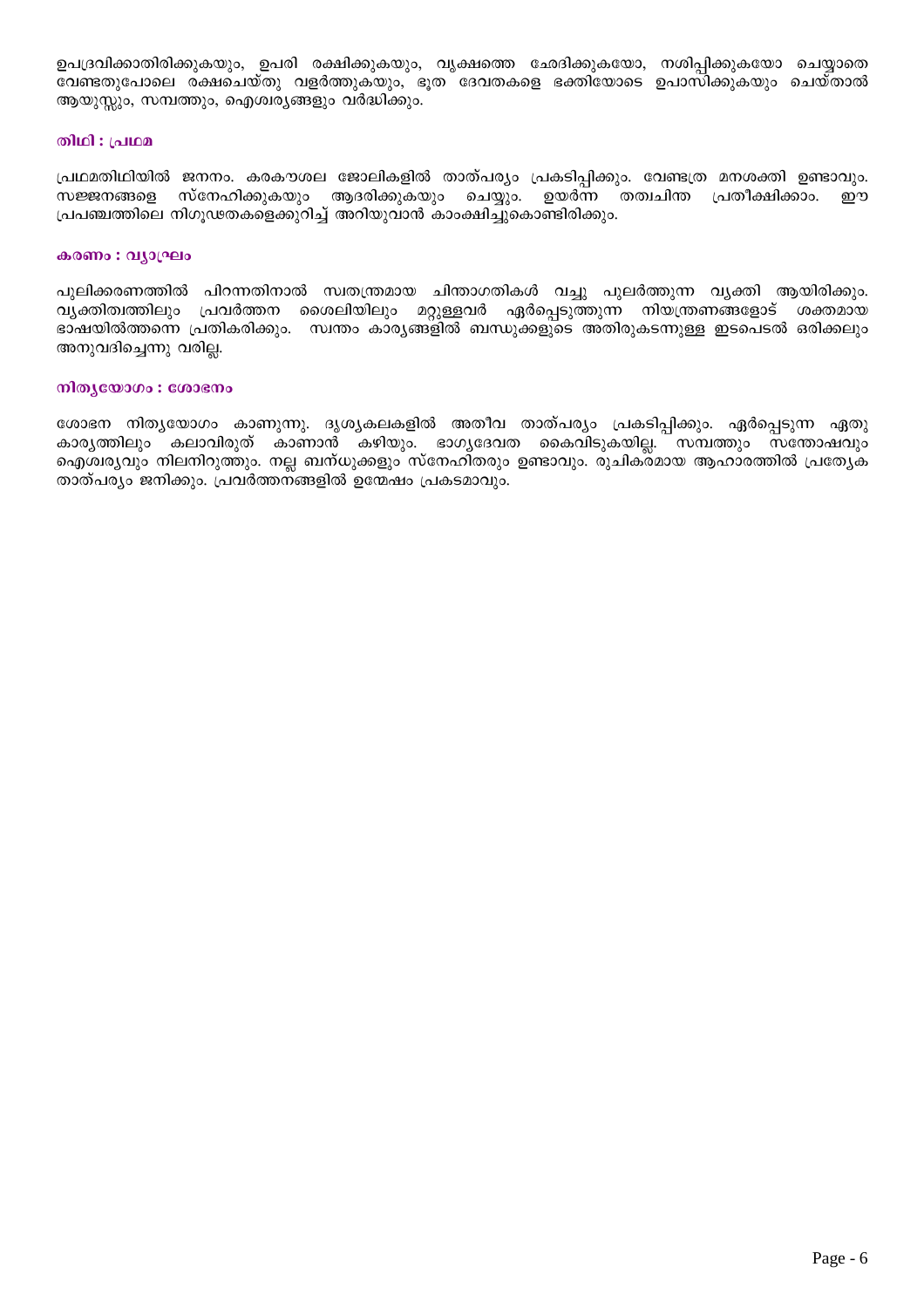നിങ്ങളുടെ സ്വഭാവത്തിലും ജീവിതക്രമത്തിലും ഗ്രഹങ്ങൾക്കുള്ള സ്വാധീന ശക്തിയെക്കുറിച്ച് ഇവിടെ അപഗ്രഥിച്ചിരിക്കുന്നു. ആവർത്തനങ്ങളോ, പരസ്പരവിരുദ്ധങ്ങളായ ഫലങ്ങളോ, കണ്ടേക്കാം. ഗ്രഹങ്ങളുടെ സ്വതന്ത്രമായും സംഘടിതമായുമുളള സ്വാധീനശക്തിയിൽ വരുന്ന വ്യത്യാസങ്ങൾ മൂലം സംജാതമാകുന്നവയാണ് പ്രസ്തുത അനുഭവങ്ങൾ.

### സ്വഭാവം, ശരീരം, യശസ്സ് എന്നിവ

ജാതകനെ പ്രതിനിധാനം ചെയ്യുന്ന ഭാവമാണ് ഒന്നാം ഭാവം അഥവ ലഗ്നഭാവം. സ്വഭാവഗുണം, ശരീരം, ആകൃതി, യശസ്സ് എന്നീ കാര്യങ്ങൾ ഒന്നാം ഭാവം കൊണ്ട് നിരൂപിക്കാം.

രാശി ലഗ്നമായതിനാൽ, ഉള്ളതുകൊണ്ട് സന്തോഷിക്കുന്ന മനോഭാവമായിരിക്കും. ഉയരം കുടിയ മകര ശരീരപ്രകൃതിയാണ്. വേണ്ടിവന്നാൽ, അനൃരെ ചതിക്കുന്നതിന് മടികാണിക്കുകയില്ല. ചില അവസരങ്ങളിൽ ഭീരുത്വവും മറ്റു ചില അവസരങ്ങളിൽ കഠിന ഹൃദയവും എന്നുവേണം പറയാൻ. പരോപകാരതത്പ്പരത കാണിക്കും. പുഷ്പഫലാദികളിൽനിന്നും, ജലത്തിൽനിന്നും മെച്ചം കണ്ടെത്തും. മറ്റുള്ളവർക്ക് ഭക്ഷണം കൊടുക്കുന്നതിൽ സന്തോഷിക്കും. നല്ല പുത്രന്മാരെക്കൊണ്ടും സമ്പത്തു കൊണ്ടും ആഹ്റാദിക്കാൻ അവസരം ലഭിക്കും. പരാക്രമം ദർശിക്കാം. സ്ത്രീജനങ്ങൾ ഉപകാരികളായി അനുഭവപ്പെടും. നാൽക്കാലികളോട് അടുപ്പം വർദ്ധിക്കും. വിശിഷ്ടങ്ങളായ ഭോഗസുഖങ്ങളനു ഭവിക്കും. ഇടവം രാശി പഞ്ച്മഭാവമായതിനാൽ മനം കവരുന്ന സൗന്ദര്യത്തോടുകൂടിയ പെൺകുഞ്ഞുങ്ങൾ ഉണ്ടായിരിക്കും. കൂടാതെ അവർ പതിവ്രതാധർമ്മത്തിൽ സദാ ലയിച്ചിരിക്കുന്ന മക്കളുമായിരിക്കും.

ചിങ്ങം രാശി അഷ്ടമഭാവമായതിനാൽ വന്യമൃഗങ്ങളിൽനിന്നും ഇഴജന്തുക്കളിൽനിന്നും ഒഴിഞ്ഞുനിൽക്കാൻ ശ്രമിക്കേണ്ടതാണ്. എത്ര ശ്രമിച്ചാലും കള്ളന്മാരുടെ ഉപദ്രവം ഉണ്ടായേക്കാമെങ്കിലും അത് അശ്രദ്ധകൊണ്ട്<br>വിളിച്ചുവരുത്തരുത്. ഈശ്വരഭക്തി താരതമ്യേന കുറഞ്ഞിരിക്കും. അഥവാ ഉണ്ടെങ്കിൽത്തന്നെ അതത്ര പ്രകടമാക്കുകയില്ല. എതിർവശത്തുളളവരുടെ വികാരങ്ങൾ മനസ്സിലാക്കി സംസാരിക്കുന്നതു കൊണ്ട്, അനൃപക്ഷം ചേർന്നോയെന്ന് സംശയിക്കപ്പെടും. തന്ത്രങ്ങൾകൊണ്ടും നല്ല വാക്കുകൾ കൊണ്ടും ആരേയും കീഴടക്കികളയും. അനുരഞ്ജന ചർച്ചകൾക്ക് മുൻകൈയെടുക്കും. ധനുരാശി ്പന്ത്രണ്ടാം ഭാവമായതിനാൽ, വഞ്ചിക്കപ്പെടുവാനോ ചതിക്കപ്പെടുവാനോ കൂടുതൽ സാദ്ധ്യത കാണുന്നു. സ്നേഹിതരെയും പങ്കാളികളേയും തിരഞ്ഞെടുക്കുമ്പോൾ പ്രത്യേക തുവശ്യമാണെന്നു മാത്രമേ ഇതിന് അർത്ഥം കൽപിക്കാവു. ചില പ്രത്യേക വിഭാഗത്തിൽപെട്ട മേലധികാരികളിൽനിന്നും പ്രശ്നങ്ങളുണ്ടാകാമെന്ന് അറിഞ്ഞിരിക്കുന്നതും നല്ലതാണ്.

ലഗ്നം മൂന്നാം ദ്രേക്കാണത്തിൽ നില കൊള്ളുന്നു. ചീത്ത കൂട്ടുകെട്ടുകൾ ധനനഷ്ടത്തിനു കാരണമായി അനുഭവപ്പെടും. സംഗീതം, സാഹിത്യം, നൃത്തം തുടങ്ങിയ കലാപ്രവർത്തനങ്ങളിൽ താത്പര്യം ജനിക്കും. വ്യക്തികളുമായി കുറഞ്ഞ സമ്പർക്കം പുലർത്തേണ്ടതായിവരും. ക്രമവും ചിട്ടയും അച്ചടക്കവും പണസംബന്ധമായ കാര്യങ്ങളിൽ നിയന്ത്രണം നഷ്ടപ്പെടാൻ സാദ്ധ്യതയുണ്ട്. എല്ലാ കാര്യനടത്തിപ്പുകൾക്കും തുടക്കത്തിൽ തന്നെ വിഘ്നം സംഭവിക്കാം. പൊതുവേ കണക്കാക്കിയാൽ, സ്വ്ന്തം ജീവിതത്തിൽപോലും കാര്യമായ പുരോഗതി കാണുന്നത് പകുതിക്കുശേഷം മാത്രമായിരിക്കും. പണം കൈകാര്യം ചെയ്യുന്നതിൽ ഊഹക്കച്ചവടങ്ങളിൽ ഏർപ്പെടാതിരിക്കുകയും ചെയ്യുന്നത് ഉത്തമമായിരിക്കും. ജാഗ്രത പാലിക്കുകയും 26,29,36,41,46,49,55 എന്നിവ അതീവ പ്രാധാന്യമുള്ള വയസ്സുക്ളാണ്.

ലഗ്നാധിപൻ പതിനൊന്നിൽ നിൽക്കുന്നതിനാൽ നല്ല നേട്ടങ്ങളും, സമ്പത്തും, സൽപ്രകൃതവും പ്രതീക്ഷിക്കാം. ബഹുവിധ സുഖാനുഭൂതികൾ അനുഭവവേദ്യമാവും.

ലഗ്നാധിപന് ലഗ്നഭാവത്തിലേക്ക് ദൃഷ്ടിയുള്ളതിനാൽ സാമ്പത്തിക ഉയർച്ചയും ചിന്താശക്തിയും കീർത്തിയും ഫലം.

ഈ ജാതകത്തിൽ ലഗ്നഭാവത്തേക്ക് ശനിയുടെ ദൃഷ്ടിയുള്ളത് നല്ല ലക്ഷണമല്ല. മലിനതയുള്ള ചുറ്റുപാടുകളിൽ നിന്നും, ചീത്ത കുട്ടുകെട്ടുകളിൽ നിന്നും ഒഴിഞ്ഞു മാറി നിൽക്കേണ്ടത് അതൃന്താപേക്ഷിതമാണ്.

### ധനം, ഭൂസ്വത്ത് എന്നിവ

ധനം, ഭൂസ്വത്ത്, കുടുംബം, സംഭാഷണം, ഭക്ഷണം, വിദ്യ എന്നീ വിഷയങ്ങളെക്കുറിച്ചാണ് രണ്ടാം ഭാവം പ്രധാനമായും സൂചനകൾ നൽകുന്നത്.

രണ്ടാം ഭാവാധിപൻ പതിനൊന്നിൽ നിലകൊള്ളുന്നതിനാൽ, വിവിധതരത്തിലുള്ള സമ്പത്ത് വന്നുചേരും. മാന്യതയും പ്രസിദ്ധിയും കൈവരിക്കും. ബാല്യത്തിൽ അനാരോഗ്യം പ്രശ്നങ്ങൾ സൃഷ്ടിച്ചേക്കാമെങ്കിലും പിന്നീട് പൂർണ്ണ ആരോഗ്യം ഭവിക്കും.

സൂര്യൻ രണ്ടിൽ നിലകൊള്ളുന്നതിനാൽ സന്തോഷവും, വിവേകവും ദർശിക്കാം. പക്ഷിമൃഗാദികളിലും, കൃഷികാര്യങ്ങളിലും താത്പര്യം ജനിക്കും. ധനസമ്പാദനത്തിനുള്ള എല്ലാ പരിശ്രമങ്ങളും ഒന്നുപോലെ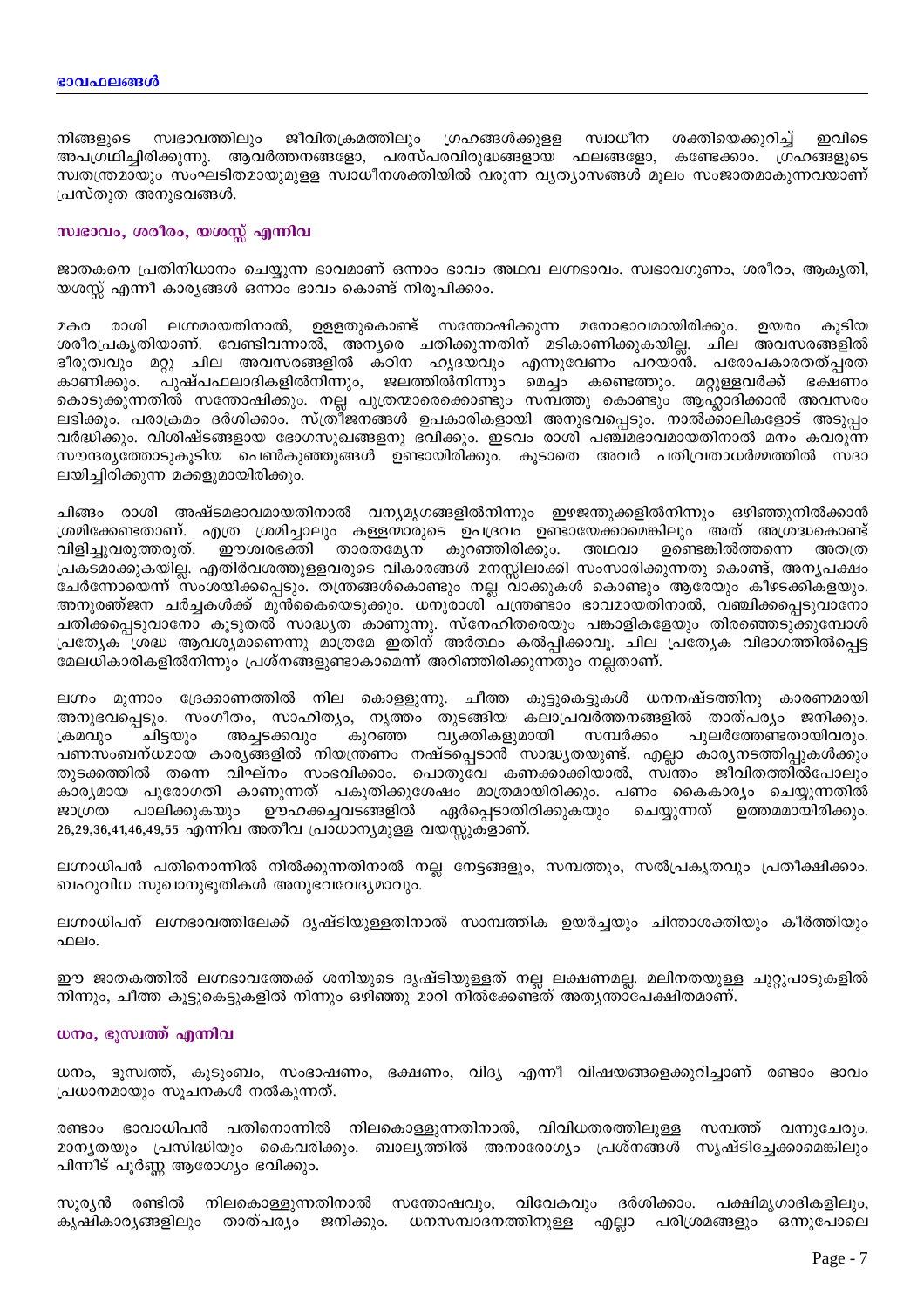ബുധൻ രണ്ടിൽ നിലകൊള്ളുന്നതിനാൽ സാഹിതൃവാസന തുളുമ്പുന്ന നല്ല വാഗ്മിയായിരിക്കും. സ്വന്തമായി ധനം സമ്പാദിക്കും. നല്ല ഭക്ഷണം ഇഷ്ടപ്പെടും. കുടുംബസുഖം അനുഭവിക്കും.

രണ്ടാം ഭാവാധിപന് കുജന്റെ ദൃഷ്ടി ഉള്ളതിനാൽ നീതിശാസ്ത്രപരമായ വിദൃകളിൽ ശോഭിക്കുവാൻ കഴിയും.

രണ്ടാം ഭാവാധിപന് വ്യാഴ ദൃഷ്ടി ഉള്ളതിനാൽ പുരാണം ഇതിഹാസം എന്നിവ വായിച്ച് മനസ്സിലാക്കുന്നതിലും അറിവ് മറ്റുള്ളവർക്ക് പകർന്നുകൊടുക്കുന്നതിലും സന്തോഷം കണ്ടെത്തും.

രണ്ടാം ഭാവാധിപന് നാലാം ഭാവാധിപന്റെ ദൃഷ്ടി ഉള്ളതായി ഈ ജാതകത്തിൽ കാണുന്നു. മാതാവിൽ നിന്ന് ധനലാഭമുണ്ടാകും എന്നാണ് ഇത് സൂചിപ്പിക്കുന്നത്.

#### സഹോദരങ്ങൾ

മൂന്നാം ഭാവം സഹോദരഭാവമാണ്. പ്രധാനമായും സഹോദരങ്ങളെപ്പറ്റിയും കൂടാതെ ധൈര്യം, സാമർത്ഥ്യം, പട്ടാളസേവനം മുതലായവയെക്കുറിച്ചും മൂന്നാമിടം സൂചനകൾ നല്കുന്നു.

മൂന്നാം ഭാവാധിപൻ മൂന്നിൽ നിലകൊള്ളുന്നതിനാൽ, കൂടപ്പിറപ്പുകൾവഴിയും സന്തോഷം അനുഭവിക്കും. മുഖപ്രസന്നത അനുഗ്രഹത്തിനും ഐശ്വര്യത്തിനും വഴി തെളിക്കും.

മൂന്നിൽ വ്യാഴം സ്ഥാനം പിടിച്ചിരിക്കുന്നതിനാൽ ഒറ്റനോട്ടത്തിൽ കാര്യങ്ങളുടെ സൂക്ഷ്മസ്ഥിതി വ്യക്തമായി മനസ്സിലാക്കുവാനുള്ള പ്രത്യേക കഴിവ് പ്രകടമാക്കും. സ്ത്രീപുരുഷന്മാരെ ആകർഷിക്കുവാൻ സാധിക്കും. സാമ്പത്തിക സമ്മർദ്ദം അനുഭവപ്പെടുമെങ്കിലും സ്വന്തക്കാരോടുള്ള കടമകൾ നിറവേറ്റാതിരിക്കുകയില്ല.

മൂന്നിൽ രാഹു സ്ഥാനം പിടിച്ചിരിക്കുന്നതിനാൽ വ്യക്തമായ ചിന്താശീലവും, ശക്തമായ മനസ്സും ഉണ്ടായിരിക്കും. മനസ്സിലാക്കുന്നതിനും, മറ്റുള്ളവരുടെ വികാരങ്ങൾ മാനിക്കുന്നതിനും തയ്യാറായിരിക്കും. പക്ഷേ സ്ഹോദരീസഹോദരന്മാരുമായുള്ള ബന്ധം തൃപ്തികരമായിരിക്കണമെന്നില്ല. ദീർഘായുസ്സ് പ്രതീക്ഷിക്കാം.

മൂന്നാമിടത്തിൽ ശുഭഗ്രഹം നില്ക്കുന്നതിനാൽ സഹോദരീസഹോദരൻമാരുടെ ആയുസ്സിന് ബലമുണ്ടാകും.

## സമ്പത്ത്, വിദ്യാഭ്യാസം എന്നിവ

നാലാം രാശിയെ ആസ്പദമാക്കി സമ്പത്ത്, വിദ്യാഭ്യാസം, മാതാവ്, വാഹനങ്ങൾ എന്നിവയെക്കുറിച്ച് ചിന്തിക്കാം.

നാലാം ഭാവാധിപൻ നാലിൽ തന്നെയാണ് നിലകൊളളുന്നത്. സാമുദായികവും ആത്മീയവുമായ പഠനങ്ങളിലും പരമ്പരാഗതമായ ആചാരങ്ങളിലും താൽപ്പര്യമ<u>ുള്ള</u> യുവാവാണ്. വേണ്ടത്ര സമ്പത്ത് ഉണ്ടായിരിക്കും. എല്ലാതരത്തിലുളള സുഖഭോഗങ്ങളിലും ആനന്ദംകണ്ടെത്തും. എന്നിരുന്നാലും ജനമദ്ധ്യത്തിൽ മാനിക്കപ്പെടുന്ന പുരുഷനായിരിക്കും.

ഭാവാധിപൻ. യോദ്ധാവിനേപ്പോലെ പ്രായോഗിക ബുദ്ധിപ്രകടിപ്പിക്കുന്നവനാകും. കുജൻ നാലാം ഒരു ഏർപ്പെടുന്ന എന്തിലും, യുദ്ധവീര്യം അനുസ്മരിപ്പിക്കുന്ന അർപ്പണബോധം ദൃശ്യമാകും. പ്രവൃത്തിരംഗത്ത് വിജയിക്കുവാൻ ഈ നടപടി വളരെ സഹായകമാവും. താത്വീകമായ ചിന്തയേക്കാൾ, പ്രായോഗീകമായ പ്രവർത്തനരംഗത്ത് കൂടുതൽ വിജയിക്കുവാൻ പ്രാപ്തനായിത്തീരും.

കുജൻ നാലാമിടത്തിലാണ്. രാഷ്ട്രീയരംഗത്ത് ശോഭിക്കും, സമീപനവും മനോഭാവവും അതിനു യോജിച്ചതാണ്. പക്ഷേ സഹോദരന്മാർ, ബന്ധുക്കൾ എന്നിവരിൽനിന്നുളള പ്രതീക്ഷകൾ കുറയ്ക്കുന്നതാണ് ഭേദം. നല്ലവരെന്നു കരുതിയിരുന്ന സുഹൃത്തുക്കൾ തക്കസമയത്ത് ഉപകരിക്കാതെ വരും. മാതാവുമായുളള ബന്ധം  $6301$ പ്രത്യേകതരത്തി ലായിരിക്കണം. എന്തായാലും വീട്ടുകാര്യങ്ങളിൽ അമ്മയോട് ശണ്ഠകൂടും.

#### സന്താനം, മനസ്സ്, ബുദ്ധി എന്നിവ

സന്താനം, മനസ്സ്, ബുദ്ധി എന്നീ വിഷയങ്ങളെപ്പറ്റിയാണ് അഞ്ചാം ഭാവം പ്രധാനമായും സൂചനകൾ നൽകുന്നത്.

കുട്ടികൾ ഭാവാധിപൻ പന്ത്രണ്ടിൽ നിൽക്കുന്നതിനാൽ, സംബന്ധമായ പ്രശ്നങ്ങൾ അഞ്ചാം അഭിമുഖീകരിക്കേണ്ടതായി കാണുന്നു. സ്വന്തം മക്കളെപ്പോലെ അന്യ കുഞ്ഞുങ്ങളെ സ്വീകരിക്കുവാൻ ഒരുക്കമായിരിക്കും.

ലഗ്നത്തിന്റേയോ, ചന്ദ്രന്റേയോ, ഗുരുവിന്റേയോ അഞ്ചാം ഭാവത്തിൽ ശുഭഗ്രഹങ്ങൾ സ്ഥിതി ചെയ്യുകയോ, ശുഭഗ്രഹങ്ങളുടെ യോഗദൃഷ്ടികൾ ഉണ്ടാവുകയോ ചെയ്യുന്നത് സന്താന ലാഭ ലക്ഷണമായി പറയുന്നു. ഈ ജാതകത്തിൽ അനുകൂലമായ ഗ്രഹസ്ഥിതി കാണുന്നുണ്ട്.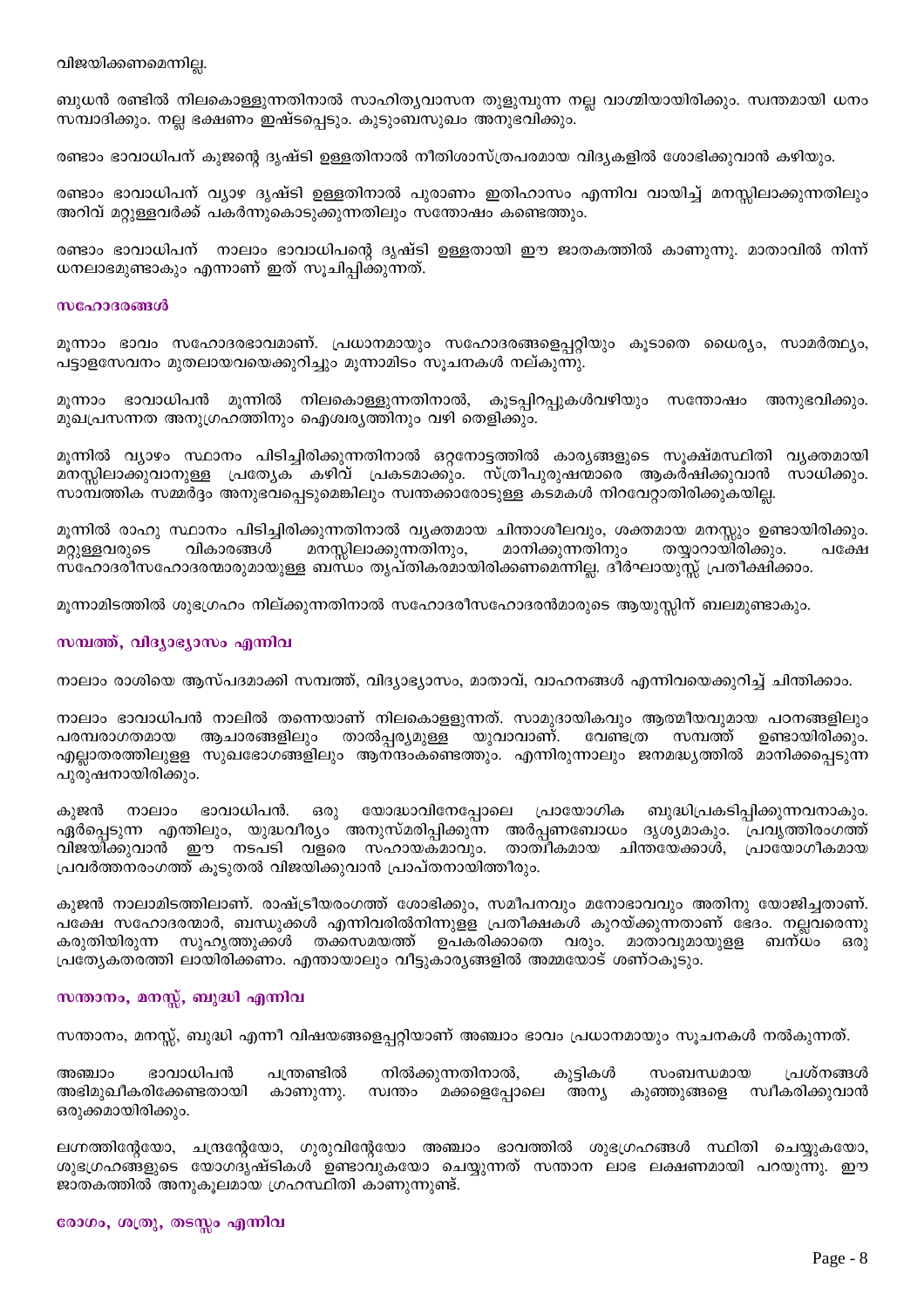രോഗം, ശത്രു, മുറിവ്, തടസ്സം, കളവ് മുതലായ പൊതുവെ അനിഷ്ടകരമായ കാരൃങ്ങളെക്കുറിച്ചാണ് ആറാം ഭാവം സൂചനകൾ നല്കുന്നത്.

ആറാം ഭാവാധിപൻ രണ്ടിൽ നിൽക്കുന്നതിനാൽ പരാക്രമം, ഖ്യാതി ഇവ പ്രത്യേകതകളായിരിക്കും. അന്യദേശങ്ങളിൽ ജീവിക്കും. സംഭാഷണ ചാതുര്യം എടുത്തു പറയേണ്ടതു തന്നെയാണ്. സാമ്പത്തീക രംഗത്ത് മാറ്റങ്ങൾ അനുഭവപ്പെടാം. ആരോഗ്യം നല്ലനിലയിൽ ആയിരിക്കും.

ആറാം ഭാവാധിപൻ ശനിയോടു ചേർന്നു നില്ക്കുന്നതിനാൽ തസ്കരഭയം ഉണ്ടാകും.

#### വിവാഹം

വിവാഹജീവിതത്തിന്റെ വിവിധവശങ്ങൾ ഏഴാമിടത്തെകൊണ്ട് ചിന്തിക്കേണ്ടിയിരിക്കുന്നു.

ഏഴാം ഭാവാധിപൻ എട്ടിൽ നിൽക്കുന്നു. വിദ്യാലയ ജീവിതത്തിലോ, പ്രവൃത്തിസ്ഥലത്തോ വച്ചു പരിചയപ്പെട്ട പെൺകുട്ടിയോട് താത്പര്യം പുലർത്തും. അല്ലാത്തപക്ഷം ബാല്യത്തിലെ കളിക്കൂട്ടുകാരിയെത്തന്നെ വധുവായി സ്വീകരിക്കും. ഏതായാലും ഗൃഹനായികയ്ക്ക് തന്റെമേൽ തികഞ്ഞ സ്വാധീനശക്തി ഉണ്ടായിരിക്കും. അന്യസ്ത്രീകളോട് അടുത്ത് ഇടപെടുന്നതിൽ ഭാര്യ വിദേിഷം പ്രകടിപ്പിക്കും. ചിലപ്പോൾ ജോലി സംബന്ധമായ കാര്യങ്ങൾക്ക് ഇതൊരാവശ്യമായിരിക്കുകയും ചെയ്യും. തന്റെ സഹപ്രർത്തകരിൽ ചിലരെ സുക്ഷിക്കണമെന്ന ഉണ്ടായിക്കൊണ്ടിരിക്കും. അതു നിർദേശം പാലിക്കേണ്ടതായും വരും. ഭാര്യയുടെ നിഷ്കളങ്കതയിൽ അഭിപ്രായവൃത്യാസങ്ങൾ ഇല്ലെങ്കിൽത്തന്നെയും, ചില അവസരങ്ങളിൽ നിയന്ത്രണം വിട്ടുപോകുന്നത് തന്നെ ്വീട്ടുചെലവിന്റെ കാര്യത്തിൽ ഗൃഹാന്തരീക്ഷം ചൊടിപ്പിക്കാതിരിക്കുകയില്ല. കലുഷമാവും. ഉത്തമ സ്നേഹിതരുടെ ഇടപെടൽ് ഉപകാരപ്രദമായി അനുഭവപ്പെടും.

കിഴക്ക് ദിക്കിൽനിന്നും ഉത്തമപങ്കാളിയെ കണ്ടെത്തുവാനാണ് കൂടുതൽ സാദ്ധ്യത കാണുന്നത്.

ഏഴാമിടത്തിന് വ്യാഴത്തിന്റെ ശുഭദൃഷ്ടിയുള്ളതിനാൽ മററു ദോഷഫലങ്ങൾ കുറഞ്ഞും ഗുണഫലങ്ങൾ ഏറിയും പ്രയോഗികമായി അനുഭവപ്പെടും.

### ആയുസ്ല്, അരിഷ്ടതകൾ

അഷ്ടമഭാവം കൊണ്ട് അരിഷ്ടതകൾ, ആയുസ്സ്, ചികിത്സ എന്നിവയെപ്പറ്റിയാണ് പ്രധാനമായും ചിന്തിക്കേണ്ടത്.

എട്ടാം ഭാവാധിപൻ രണ്ടിൽ നിൽക്കുന്നതിനാൽ ശാരീരികശക്തി കുറവാണെന്നു തോന്നിയേക്കാം. സാമ്പത്തിക കാര്യങ്ങൾ സുക്ഷ്മതയോടെ കൈകാര്യം ചെയ്യേണ്ടതാണ്. നഷ്ടപ്പെട്ടവ വീണ്ടെടുക്കുവാൻ പ്രയാസമാണ്.

ചന്ദ്രന്റെ സ്ഥാനം എട്ടിലാണ്. വൃക്തിപരമായ സമ്പാദൃങ്ങൾ പലതും നഷ്ടപ്പെട്ടേക്കാം, എങ്കിലും ജീവിതപങ്കാളി മൈദൃസഹായം മുഖാന്തിരം വരുമാനം വർദ്ധിക്കും. കണ്ണുകൾക്ക് തേടണം. വെള്ളവുമായോ, ജലാശയങ്ങളുമായോ അടുത്തു പെരുമാറുമ്പോൾ സുക്ഷ്മത നലതാണ്. ആസ്ത്മ പിടിപെടാതിരിക്കുവാൻ ശ്രദ്ധിക്കണം.

#### ഭാഗ്യം, അഭ്യുന്നതി, പൈത്യകം എന്നിവ

ഒമ്പതാം ഭാവാധിപൻ രണ്ടിൽ നിൽക്കുന്നു. പിതാവ്, നല്ല സ്വാധീനശക്തിയും സാമ്പത്തിക ശേഷിയുമുള്ള വൃക്തി ആയിരിക്കണം.

കേതു ഒമ്പതിൽ നിലകൊള്ളുന്നതുകൊണ്ട്, ആഢംബരത്തിലും പ്രതാപത്തിലും വലിയ കമ്പം ജനിക്കും. ഗർവ്വ്, സ്വഭാവത്തിന്റെ <u>പ്രത്യേകതകളാണ്.രക്ഷകർത്താക്കളോട്</u> നലരീതിയിൽ അഹങ്കാരം ഇവ വർത്തിക്കും. പ്രശ്നങ്ങളെ, ലാഘവമനോഭാവത്തോടെയായിരിക്കും വീക്ഷിക്കുക. നല പങ്കാളിയിൽനിന്നും കുട്ടികളിൽനിന്നും സുഖവും സന്തോഷവും അനുഭവിക്കും.

ഒമ്പതാമിടത്തിന് വ്യാഴത്തെ കൊണ്ടു മേന്മയുണ്ടാകുമെന്നത് ശ്രദ്ധേയമാണ്. അനിഷ്ടാനുഭവങ്ങൾ കുറക്കാൻ ഇതു സഹായിക്കും.

പച്ചനിറത്തിലൂടെ ഭാഗ്യം കണ്ടെത്തും. പ്രധാനപ്പെട്ട വ്യക്തികളെയോ, സ്ഥാപനങ്ങളോ സന്ദർശിക്കുമ്പോൾ പച്ച കലർന്ന വസ്ത്രങ്ങൾ തിരഞ്ഞെടുക്കാൻ മറക്കരുത്. ജോലി സംബന്ധമായ അഭിമുഖസംഭാഷണങ്ങൾക്ക് തയ്യാറെടുക്കുമ്പോൾ ഈ വിവരം ഓർമ്മിക്കുക. പച്ച കലർന്ന വസ്ത്രങ്ങൾ അണിയുന്നതുവഴി താങ്കൾക്ക് വിദ്യാഭ്യാസരംഗത്ത് വിജയമുറപ്പിക്കാം. പ്രസിദ്ധീകരണം, നിയമം, സ്റേറാക്ക് ഫ്രോക്കിങ്ങ് ഇവയിലും പ്രയോജനകരമായിരിക്കും.

#### തൊഴിൽ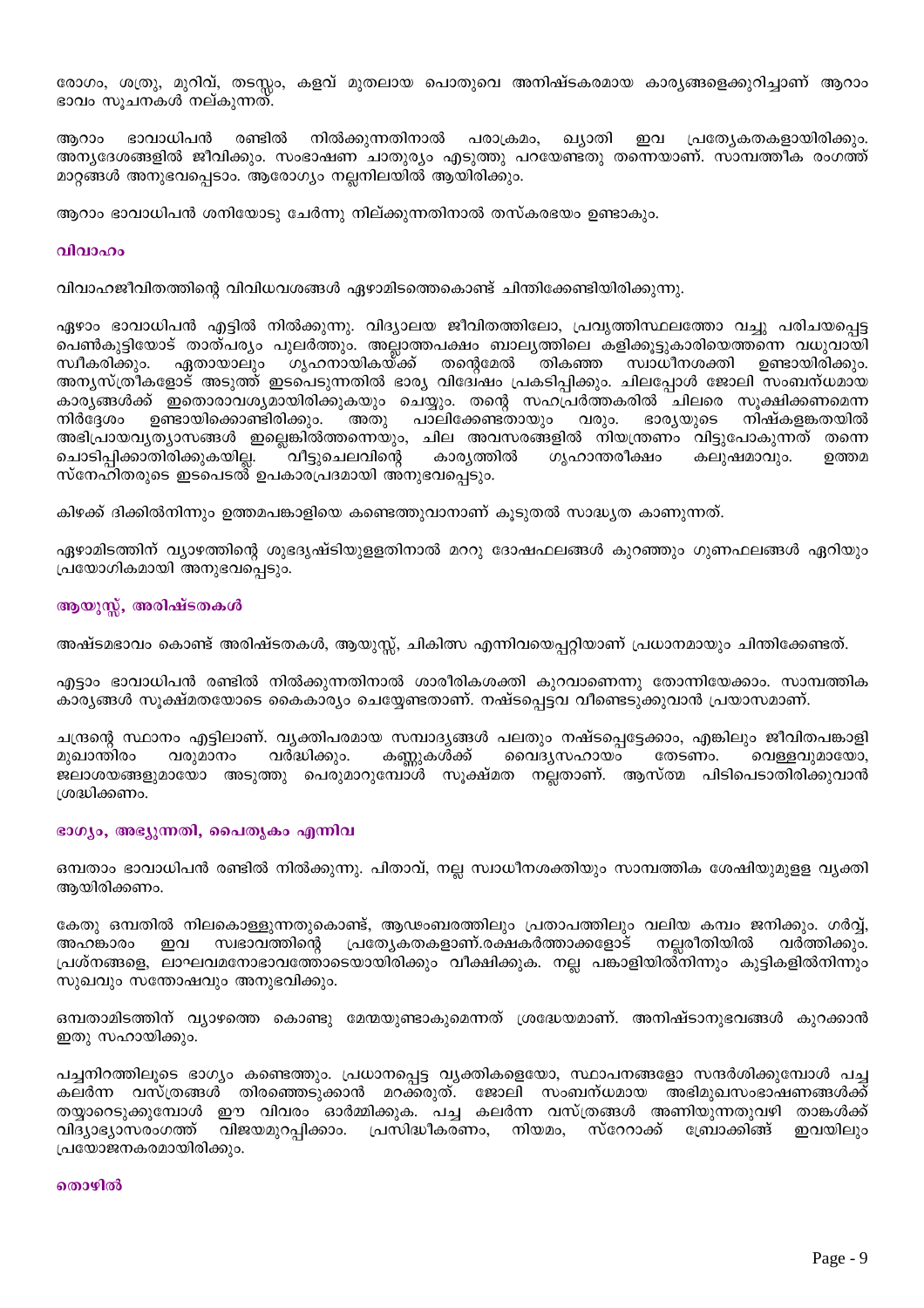ഫലദീപികയിൽ പത്താംഭാവം വ്യാപാരം, സ്ഥാനമാനങ്ങൾ, പ്രവൃത്തി, തൊഴിൽ, വിജയം, കീർത്തി, ത്യാഗം, സമർപ്പണം, ജീവിതമാർഗ്ഗം, ആകാശം, സ്വഭാവം, സദ്ഗുണങ്ങൾ, പ്രവണത, നടപ്, അധികാരം എന്നിവയെ സുചിപ്പിക്കുന്നതായി പറയുന്നു.

സർവ്വാർത്ഥചിന്താമണി പത്താം ഭാവത്തെക്കുറിച്ച് ജാതകന്റെ തൊഴിൽ, ആജ്ഞാശക്തി, അധികാരം, പ്രശസ്തി, മഴ, വിദേശവാസയോഗം, ത്യാഗം, പ്രകടനം, മുല്യം, ബഹുമാനം, ജീവിതമാർഗ്ഗങ്ങൾ, തൊഴിൽ, കാൽമുട്ടുകൾ, വേലക്കാർ എന്നിവയെക്കുറിച്ച് വിലയിരുത്താമെന്നു പറയുന്നു.

പത്താംഭാവം, പത്താംഭാവാധിപൻ, ഭാവകാരകനായി വരുന്ന ഗ്രഹം, സൂര്യ–ചന്ദ്രന്മാരുടെ സ്ഥാനം എന്നിവ വിലയിരുത്തിയതിൽ നിന്ന് ജ്യോതിഷപരമായി താങ്കൾക്കു ഗുണകരമായേക്കാവുന്ന തൊഴിലുകളെക്കുറിച്ച് താഴെക്കാണും പ്രകാരം ഉൾക്കാഴ്ച നല്കുന്നു.

ജാതകപ്രകാരം പത്താം ഭാവാധിപൻ പന്ത്രണ്ടാം ഭാവത്തിൽ നില്ക്കുന്നു.

ബൃഹദ് പരാശര ഹോരാശാസ്ത്രമനുസരിച്ച്, സർക്കാർ നടപടികളിലൂടെ ധനം നഷ്ടമാകും. ശത്രുക്കളെ ഭയക്കണം. അനാവശ്യമായി ദുഃഖഭാവം പ്രകടിപ്പിക്കുമെങ്കിലും ഉത്സാഹഭരിതനാണ്.

പത്താംഭാവം തുലാം രാശിയാണ്. വായുവുമായി ബന്ധമുള്ളതും ശുക്രഗ്രഹത്തിന്റെ ആധിപതൃത്തിലുള്ളതുമായ രാശിയാണിത്. അതിനാൽ തീരുമാനങ്ങൾ എടുക്കുന്നതിൽ പ്രത്യേക കഴിവും ദീർഘദൃഷ്ടിയും നിങ്ങൾ പ്രദർശിപ്പിക്കും. ബിസ്സിനസിന് ഏറ്റവും അനുയോജ്യമായ രാശിഫലമാണ് കാണുന്നത്.

മുല്യനിർണ്ണയം, പണകൈമാറ്റം, പണം കടം കൊടുക്കൽ, തവണവ്യവസ്ഥയിലുള്ള ബിസ്സിനസ്, നിയമജോലികൾ എന്നിവ ജാതകന് അനുയോജ്യവും, ശുഭവുമാണ്.

സംഗീതം, സിനിമ, ടെലിവിഷൻ സീരിയലുകൾ, ചിത്രങ്ങൾ എന്നിവയിലൊക്കെ വിജയം കൈവരിക്കുവാൻ കഴിയും. പരുത്തി, ചണം, വസ്ത്രങ്ങൾ, സുഗന്ധദ്രവൃങ്ങൾ, വെള്ളി, പഞ്ചസാര, നഴ്സറി, ഉദ്യാനപരിപാലനം, പുഷ്പകൃഷി (ഓർക്കിഡ് തുടങ്ങിയവ) വനസംരക്ഷണം തുടങ്ങിയ മേഖലകളോ, അവയുമായി ബന്ധപ്പെട്ട തൊഴിലോ വിജയകരമായി ചെയ്യാവുന്നവയാണ്.

പൈലറ്റ്, പിന്നണിഗായകർ, സംഗീതസംവിധായകൻ എന്നിവയിലേതെങ്കിലും എയർലൈൻസ് ഓഫീസർ, ഒന്നായി നിങ്ങൾ മാറിയാൽ ആശ്ചര്യപ്പെടേണ്ടതില്ല. തുലാം രാശി നീതിന്യായ മേഖലകളിലെ ഒരു ജോലി വിജയകരമായി തിരഞ്ഞെടുക്കുന്നതിന് നിങ്ങളെ സഹായിക്കും, സംശയമില്ല.

ജാതകപ്രകാരം ശനി സുര്യനിൽ നിന്നും പത്താംഭാവത്തിൽ നില്ക്കുന്നത്, ജാതകന്റെ ക്ഷമാശീലം, ഉറച്ചനിലപാട് .എടുക്കുവാനുള്ള കഴിവ്, നിർബന്ധബുദ്ധി, മനഃശക്തി, സഹനശക്തി, രഹസ്യങ്ങൾ സൂക്ഷിക്കുവാനുള്ള കഴിവ് എന്നിവയെ സൂചിപ്പിക്കുന്നു.

ഔദ്യോഗിക ജീവിതത്തിൽ ധാരാളം വെല്ലുവിളികൾ ഉണ്ടാകും. അവയെ സധൈര്യം നേരിട്ട് അന്തിമ വിജയം നേടുന്നത് നിങ്ങൾ തന്നെയായിരിക്കും. വിട്ടുവീഴ്ചയില്ലാത്ത മനോഭാവം ചിലപ്പോൾ നിങ്ങളെ കുഴപ്പങ്ങളിലേക്കു നയിച്ചു കൂടായ്കയില്ല.

ശാരീരികാരോഗൃത്തിൽ പ്രത്യേകം ശ്രദ്ധിക്കണം. ഇതിലെ അശ്രദ്ധ മൂലം, ശാരീരികമോ, നാഡീസംബന്ധമോ ഉണ്ടാകാവുന്ന ചില അസുഖങ്ങൾ ഔദ്യോഗിക വളർച്ചയെ ബാധിക്കുവാനിടയുണ്ട്.

ശനി വൃശ്ചികം രാശിയിൽ നില്ക്കുന്നു. സിവിൽ എഞ്ചിനീയറിംഗ്, കെട്ടിടനിർമ്മാണം, എന്നീ രംഗങ്ങളിൽ ശോഭിക്കും. വൈദ്യ ചികിത്സാരംഗത്ത് പ്രത്യേകിച്ച്, സർജറിയുമായി ബന്ധപ്പെട്ട മേഖലയിൽ ക്രിയാത്മകമായി പ്രവർത്തിക്കും.

ജാതകപ്രകാരമുള്ള ഗ്രഹനിലയെ അപഗ്രഥിച്ചതിൽ നിന്നും ലഭിച്ച മേല്പറഞ്ഞ വിവരങ്ങൾ കൂടാതെ, ചില നല്കുന്നുണ്ട്. പൊതുവായ സുചനകൾ ജന്മനക്ഷത്രം തന്നെ നിങ്ങളുടെ ജന്മനക്ഷത്രമനുസരിച്ച് നിർദ്ദേശിക്കപ്പെടുന്ന, ബന്ധപ്പെടാവുന്ന തൊഴിൽ മേഖലകൾ താഴെ പറയുന്നവയാണ്.

ഫാക്ടറി മാനേജ്മെന്റ്, കെമിക്കൽ എഞ്ചിനീയറിംഗ്, രാസവസ്തുക്കളുടെ വിപണനം, ക്രിമിനൽ വക്കീൽ, ഡിഫൻസ് സർവ്വീസ്, സിവിൽ സർജൻ, ആരോഗ്യവകുപ്പ്, ജില്ലറി, ഇലക്ട്രോപ്പേറ്റിംഗ് തുടങ്ങിയവ.

#### $w$ menco

പതിനൊന്നാം ഭാവം പ്രധാനമായും ധനലാഭത്തെയാണ് സൂചിപ്പിക്കുന്നത്.

പതിനൊന്നാം ഭാവാധിപൻ നാലിൽ നിൽക്കുന്നതിനാൽ മാതാവിന്റെ കുടുംബത്തിൽനിന്നും മേന്മ പ്രതീക്ഷിക്കാം. ഭക്തിപരമായ കാര്യങ്ങളിൽ ആനന്ദം കണ്ടെത്തും. വസ്തുവകക്ൾക്കും, കെട്ടിടങ്ങൾക്കും ഉടമസ്ഥാവകാശം  $@MS$ <sub>20</sub>.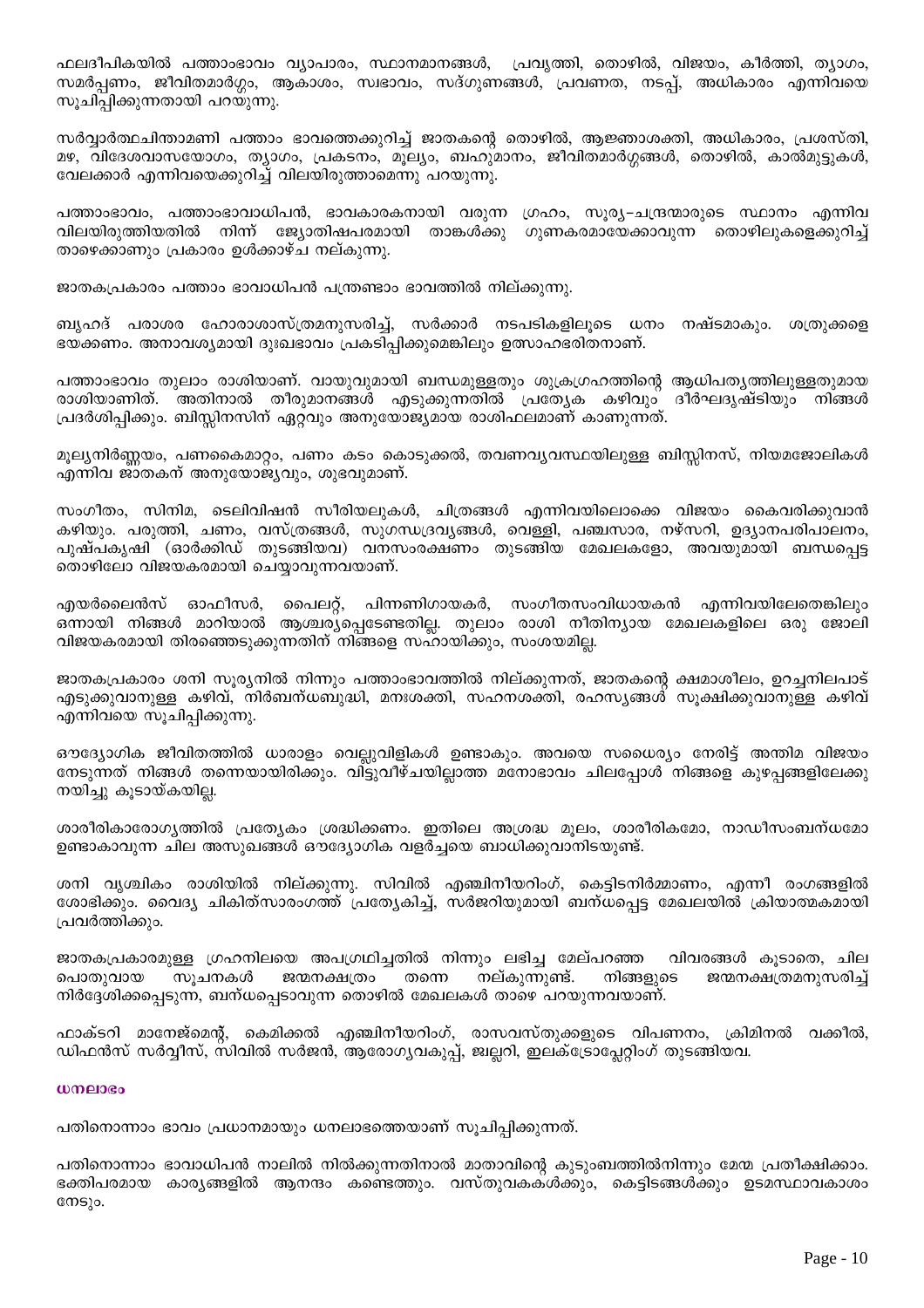ശനി പതിനൊന്നിൽ നിലകൊള്ളുന്നു. ഭക്ഷണം പ്രിയങ്കരമായിരിക്കും. ഊർജ്ജസ്വലത, ആരോഗ്യം, ധനം ഇവ .എടുത്ത് പറയേണ്ടവയാണ്. ദീർഘായുസ്സ് വിധിച്ചിരിക്കുന്നു.

കേന്ദ്രത്തിലാണ് നില്ക്കുന്നത്. ആയതിനാൽ താങ്കൾക്ക് ധനസമ്പത്തുകൾ പതിനൊന്നാം ഭാവാധിപൻ അനുഭവിക്കാനുള്ള യോഗം ഉണ്ടാകും.

### ചിലവുകൾ, ദ്രവൃനാശം എന്നിവ

പന്ത്രണ്ടാം ഭാവം കൊണ്ട് ചിലവുകൾ, ദ്രവ്യനാശം, കഷ്ടനഷ്ടങ്ങൾ എന്നിവയെപറ്റിയാണ് ചിന്തിക്കേണ്ടത്.

പന്ത്രണ്ടാം ഭാവാധിപൻ മുന്നിൽ നിൽക്കുന്നതിനാൽ സ്വയരക്ഷക്കുവേണ്ടി താല്പര്യത്തോടെ പ്രവർത്തിക്കും. സ്വാർത്ഥതയുടെ പേരിൽ പഴി കേൾക്കേണ്ടതായിവരും. ഉത്തമ സ്നേഹിതർ നന്നേ കുറവായിരിക്കും. വിദ്വേഷം പ്രകടമാക്കാതിരിക്കുന്നതാണ് നല്ലത്.

പന്ത്രണ്ടിൽ ശുക്രൻ നിൽക്കുന്നതിനാൽ സ്നേഹപ്രകടനങ്ങൾക്ക് വൈദഗ്ദ്ധ്യം കുറവായിരിക്കുകയില്ല. വേണ്ടാത്ത കൂട്ടുകെട്ടുകളോ, ബന്ധങ്ങളോ വന്നുപെടാതെ പ്രത്യേകാ ശ്രദ്ധിക്കണം. തന്റെ പശ്ചാത്തലത്തിലുള്ള സമപ്രായക്കാരുമായി താരതമ്യപ്പെടുത്തി നോക്കുമ്പോൾ അപാര ബുദ്ധിശക്തിയുണ്ടെന്ന് പറയേണ്ടിയിരിക്കുന്നു.

അനുകൂലമായ കാലഘട്ടങ്ങൾ

#### പ്രവർത്തന മേഖലയക്ക് അനുകൂലമായ കാലഘട്ടങ്ങൾ

ഭാവാധിപൻ, ലഗ്നത്തിലും ലഗ്നാധിപൻ, പത്താം പത്താം ഭാവത്തിലും നിൽക്കുന്ന ശുഭഗ്രഹങ്ങൾ, ്ലഗ്നത്തിലേക്കും പത്താംഭാവത്തിലേക്കുമുള്ള വൃാഴത്തിന്റെ ദൃഷ്ടി തുടങ്ങിയവ കണക്കിലെടുത്ത് താഴെ പറയുന്ന ദശാപഹാര കാലഘട്ടങ്ങൾ പ്രവർത്തന മേഖലയ്ക്ക് അനുകൂലമാണ്.

15 വയസ്സ് മുതൽ 60 വയസ്സ് വരെയുള്ള അപഗ്രഥനം.

| 300     | അപഹാരം | ആരാഭാ      | <b>അന്ത്യം</b> | അപഗ്രഥനം |
|---------|--------|------------|----------------|----------|
| ശുക്രൻ  | രാഹു   | 15-09-1999 | 15-09-2002     | അനുകൂലം  |
| ശുക്രൻ  | ഗുരു   | 15-09-2002 | 16-05-2005     | അനുകൂലം  |
| ശുക്രൻ  | ശനി    | 16-05-2005 | 15-07-2008     | ഉത്തമം   |
| ശുക്രൻ  | ബുധൻ   | 15-07-2008 | 16-05-2011     | അനുകൂലം  |
| ശുക്രൻ  | കേതു   | 16-05-2011 | 15-07-2012     | അനുകൂലം  |
| രവി     | ശനി    | 22-05-2015 | 03-05-2016     | അനുകൂലം  |
| രവി     | ശുക്രൻ | 16-07-2017 | 16-07-2018     | അനുകൂലം  |
| ചന്ദ്രൻ | ശനി    | 15-10-2022 | 15-05-2024     | അനുകൂലം  |
| ചന്ദ്രൻ | ശുക്രൻ | 16-05-2026 | 15-01-2028     | അനുകൂലം  |
| ചൊവ്വ   | ശനി    | 06-12-2030 | 15-01-2032     | അനുകൂലം  |
| ചൊവ്    | ശുക്രൻ | 09-06-2033 | 09-08-2034     | അനുകൂലം  |
| രാഹു    | ശനി    | 21-08-2040 | 28-06-2043     | അനുകൂലം  |
| രാഹു    | ശുക്രൻ | 02-02-2047 | 01-02-2050     | അനുകൂലം  |

#### വിവാഹത്തിന് അനകുലമായ കാലങ്ങൾ

ഭാവത്തേയും അതിന്റെ അധിപനേയും വിവാഹത്തെ സ്വാധീനിക്കുന്ന വസ്തുതകളേയും ഏഴാം  $\Omega Q$ അടിസ്ഥാനമാക്കി വിവാഹത്തിന് കൂടുതൽ അനുയോജ്യമായ ദശാപഹാരകാലങ്ങൾ ഇനി പറയുന്നു. 18 വയസ്സ് മുതൽ 50 വയസ്സ് വരെയുള്ള അപഗ്രഥനം.

| 300    | അപഹാരം  | ആരാഭാ      | അന്ത്യം    | അപഗ്രഥനം |
|--------|---------|------------|------------|----------|
| ശുക്രൻ | ഗുരു    | 15-09-2002 | 16-05-2005 | ഉത്തമം   |
| ശുക്രൻ | ശനി     | 16-05-2005 | 15-07-2008 | അനുകൂലം  |
| ശുക്രൻ | ബുധൻ    | 15-07-2008 | 16-05-2011 | അനുകൂലം  |
| ശുക്രൻ | കേതു    | 16-05-2011 | 15-07-2012 | അനുകൂലം  |
| രവി    | ചന്ദ്രൻ | 02-11-2012 | 03-05-2013 | അനുകൂലം  |
| രവി    | രാഹു    | 08-09-2013 | 03-08-2014 | അനുകൂലം  |
| രവി    | ഗുരു    | 03-08-2014 | 22-05-2015 | അനുകൂലം  |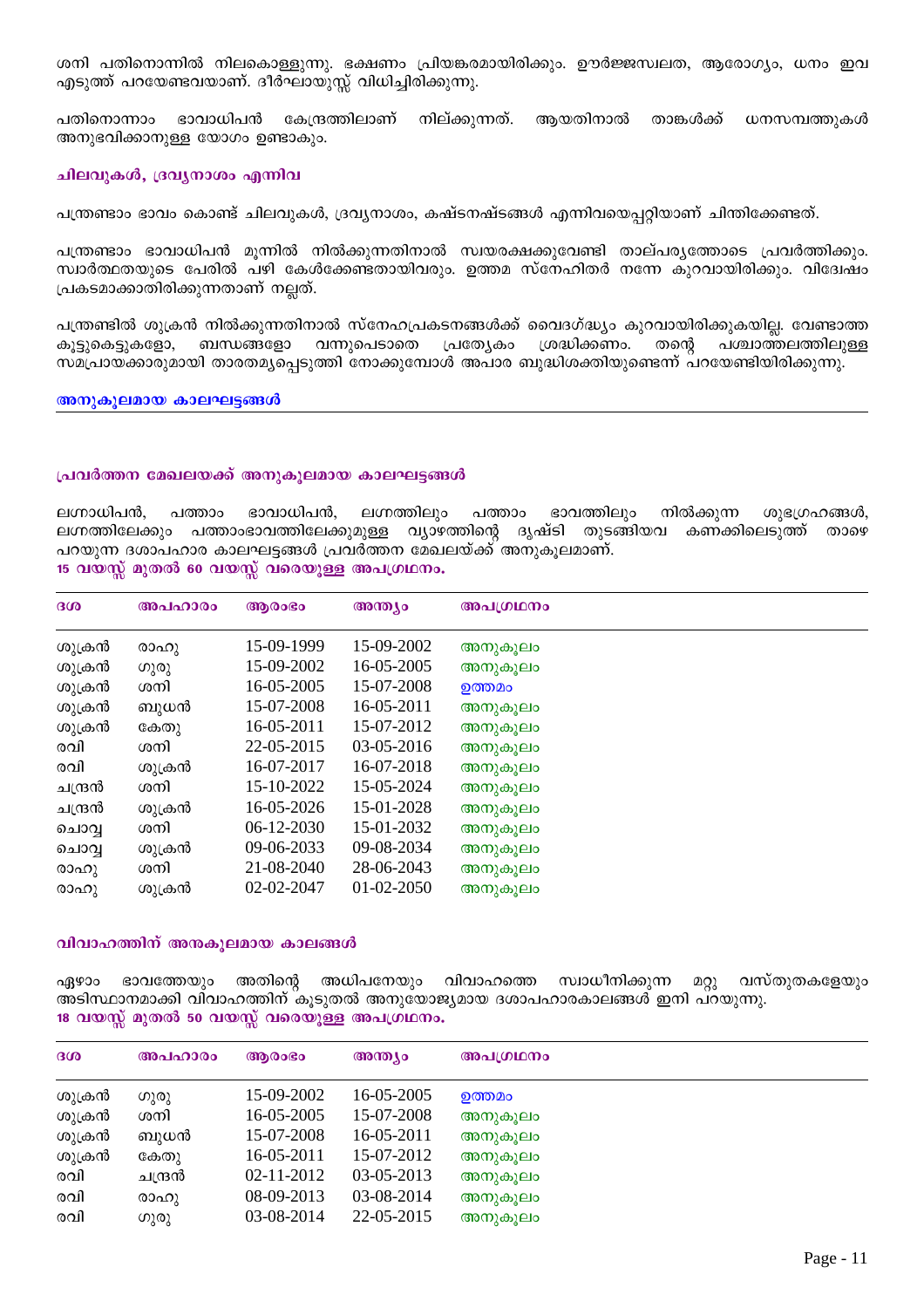| രവി     | ശുക്രൻ  | 16-07-2017 | 16-07-2018 | അനുകൂലം |
|---------|---------|------------|------------|---------|
| ചന്ദ്രൻ | ചൊവൃ    | 16-05-2019 | 15-12-2019 | അനുകൂലം |
| ചന്ദ്രൻ | രാഹു    | 15-12-2019 | 15-06-2021 | ഉത്തമം  |
| ചന്ദ്രൻ | ഗുരു    | 15-06-2021 | 15-10-2022 | ഉത്തമം  |
| ചന്ദ്രൻ | ശനി     | 15-10-2022 | 15-05-2024 | അനുകൂലം |
| ചന്ദ്രൻ | ബുധൻ    | 15-05-2024 | 15-10-2025 | അനുകൂലം |
| ചന്ദ്രൻ | കേതു    | 15-10-2025 | 16-05-2026 | അനുകൂലം |
| ചന്ദ്രൻ | ശുക്രൻ  | 16-05-2026 | 15-01-2028 | ഉത്തമം  |
| ചന്ദ്രൻ | രവി     | 15-01-2028 | 15-07-2028 | അനുകൂലം |
| ചൊവൃ    | രാഹു    | 11-12-2028 | 30-12-2029 | അനുകൂലം |
| ചൊവ്വ   | ഗുരു    | 30-12-2029 | 06-12-2030 | അനുകൂലം |
| ചൊവ്വ   | ശുക്രൻ  | 09-06-2033 | 09-08-2034 | അനുകൂലം |
| ചൊവൃ    | ചന്ദ്രൻ | 15-12-2034 | 16-07-2035 | അനുകൂലം |
|         |         |            |            |         |

### ്ബിസിനസ്സിന് അനുകൂലമായ കാലഘട്ടങ്ങൾ

രണ്ട്, ഒൻപത്, പത്ത്, പതിനൊന്ന് തുടങ്ങിയ ഭാവങ്ങളുടെ അധിപന്മാർ, വ്യാഴത്തിന് ലഗ്നത്തിലേക്കും പതിനൊന്നാം ഭാവത്തിലേക്കുമുള്ള ദൃഷ്ടി തുടങ്ങിയവ കണക്കിലെടുത്ത് താഴെ പറയുന്ന ദശാപഹാര കാലഘട്ടങ്ങൾ ബിസിനസ്സിന് അനുകൂലമാണ്. 15 വയസ്സ് മുതൽ 60 വയസ്സ് വരെയുള്ള അപഗ്രഥനം.

| 300     | അപഹാരം  | ആരംഭം      | അന്ത്യം    | അപഗ്രഥനം |
|---------|---------|------------|------------|----------|
| ശുക്രൻ  | രാഹു    | 15-09-1999 | 15-09-2002 | അനുകൂലം  |
| ശുക്രൻ  | ഗുരു    | 15-09-2002 | 16-05-2005 | ഉത്തമം   |
| ശുക്രൻ  | ശനി     | 16-05-2005 | 15-07-2008 | ഉത്തമം   |
| ശുക്രൻ  | ബുധൻ    | 15-07-2008 | 16-05-2011 | ഉത്തമം   |
| ശുക്രൻ  | കേതു    | 16-05-2011 | 15-07-2012 | അനുകൂലം  |
| രവി     | ചൊവൃ    | 03-05-2013 | 08-09-2013 | അനുകൂലം  |
| രവി     | ഗുരു    | 03-08-2014 | 22-05-2015 | അനുകൂലം  |
| രവി     | ശനി     | 22-05-2015 | 03-05-2016 | അനുകൂലം  |
| രവി     | ബുധൻ    | 03-05-2016 | 10-03-2017 | അനുകൂലം  |
| രവി     | ശുക്രൻ  | 16-07-2017 | 16-07-2018 | അനുകൂലം  |
| ചന്ദ്രൻ | ചൊവൃ    | 16-05-2019 | 15-12-2019 | അനുകൂലം  |
| ചന്ദ്രൻ | ഗുരു    | 15-06-2021 | 15-10-2022 | അനുകൂലം  |
| ചന്ദ്രൻ | ശനി     | 15-10-2022 | 15-05-2024 | അനുകൂലം  |
| ചന്ദ്രൻ | ബുധൻ    | 15-05-2024 | 15-10-2025 | അനുകൂലം  |
| ചന്ദ്രൻ | ശുക്രൻ  | 16-05-2026 | 15-01-2028 | അനുകൂലം  |
| ചൊവൃ    | രാഹു    | 11-12-2028 | 30-12-2029 | അനുകൂലം  |
| ചൊവൃ    | ഗുരു    | 30-12-2029 | 06-12-2030 | ഉത്തമം   |
| ചൊവൃ    | ശനി     | 06-12-2030 | 15-01-2032 | ഉത്തമം   |
| ചൊവൃ    | ബുധൻ    | 15-01-2032 | 11-01-2033 | ഉത്തമം   |
| ചൊവൃ    | കേതു    | 11-01-2033 | 09-06-2033 | അനുകൂലം  |
| ചൊവ്വ   | ശുക്രൻ  | 09-06-2033 | 09-08-2034 | ഉത്തമം   |
| ചൊവ്വ   | രവി     | 09-08-2034 | 15-12-2034 | അനുകൂലം  |
| ചൊവൃ    | ചന്ദ്രൻ | 15-12-2034 | 16-07-2035 | അനുകൂലം  |
| രാഹു    | ഗുരു    | 28-03-2038 | 21-08-2040 | അനുകൂലം  |
| രാഹു    | ശനി     | 21-08-2040 | 28-06-2043 | അനുകൂലം  |
| രാഹു    | ബുധൻ    | 28-06-2043 | 14-01-2046 | അനുകൂലം  |
| രാഹു    | ശുക്രൻ  | 02-02-2047 | 01-02-2050 | അനുകൂലം  |

### ഭവന നിർമ്മാണത്തിന് അനുകൂലമായ കാലഘട്ടങ്ങൾ

നാലാം ഭാവാധിപൻ, നാലാം ഭാവത്തിലേക്കോ നാലാം ഭാവാധിപനോ ശുഭഗ്രഹങ്ങളുടെ ദൃഷ്ടി തുടങ്ങിയവ കണക്കിലെടുത്ത് താഴെ പറയുന്ന ദശാപഹാര കാലഘട്ടങ്ങൾ ഭവന നിർമ്മാണത്തിന് അനുകൂലമാണ്. 15 വയസ്സ് മുതൽ 80 വയസ്സ് വരെയുള്ള അപഗ്രഥനം.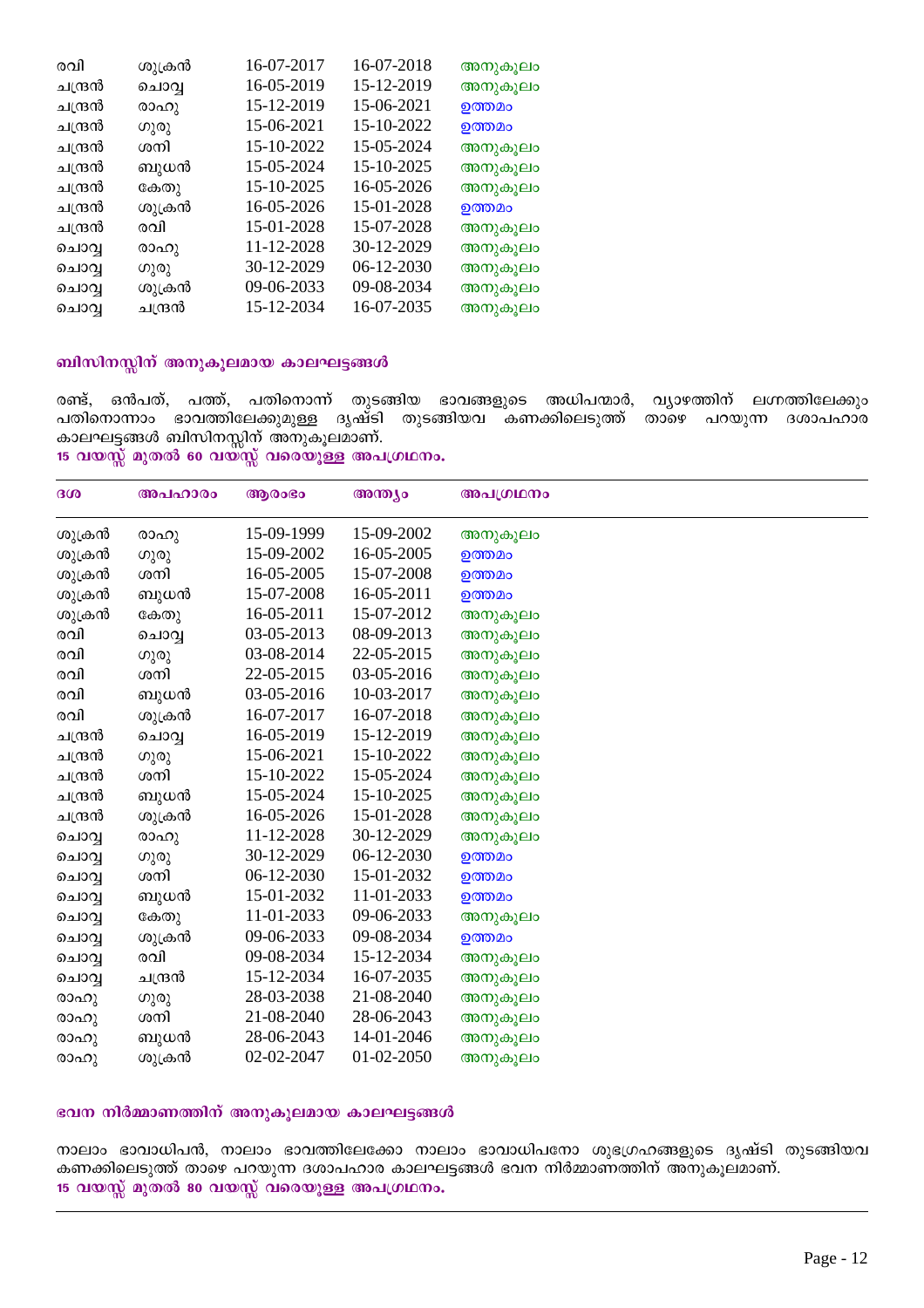| 300     | അപഹാരം  | ആരാഭാ      | അന്ത്യം      | അപഗ്രഥനം |
|---------|---------|------------|--------------|----------|
| രവി     | ചൊവ്വ   | 03-05-2013 | 08-09-2013   | അനുകൂലം  |
| ചന്ദ്രൻ | ചൊവ്വ   | 16-05-2019 | 15-12-2019   | അനുകൂലം  |
| ചൊവ്വ   | രാഹു    | 11-12-2028 | 30-12-2029   | അനുകൂലം  |
| ചൊവ്വ   | ഗുരു    | 30-12-2029 | $06-12-2030$ | അനുകൂലം  |
| ചൊവ്വ   | ശനി     | 06-12-2030 | 15-01-2032   | അനുകൂലം  |
| ചൊവ്വ   | ബുധൻ    | 15-01-2032 | 11-01-2033   | അനുകൂലം  |
| ചൊവ്വ   | കേതു    | 11-01-2033 | 09-06-2033   | അനുകൂലം  |
| ചൊവ്വ   | ശുക്രൻ  | 09-06-2033 | 09-08-2034   | അനുകൂലം  |
| ചൊവ്വ   | രവി     | 09-08-2034 | 15-12-2034   | അനുകൂലം  |
| ചൊവ്വ   | ചന്ദ്രൻ | 15-12-2034 | 16-07-2035   | അനുകൂലം  |
| രാഹു    | ചൊവ്വ   | 27-06-2052 | 16-07-2053   | അനുകൂലം  |
| ഗുരു    | ചൊവ്വ   | 16-03-2066 | 20-02-2067   | അനുകൂലം  |

#### **ദശാപഹാര ഫലങ്ങൾ**

ഭാരത ജോതിഷപ്രകാരം മനുഷ്യ ആയുസ്സിനെ പലദശകളായി തിരിച്ചിരിക്കുന്നു. ഗ്രഹങ്ങളുടെ ബലവും<br>സ്ഥാനസ്ഥിതികളും അനുസരിച്ച് യോഗങ്ങളും, യോഗങ്ങളുടെ ശക്തിക്കനുസരിച്ച് ദശാഫലങ്ങളും സ്ഥാനസ്ഥിതികളും അനുസരിച്ച് യോഗങ്ങളും, യോഗങ്ങളുടെ ശക്തിക്കനുസരിച്ച് ദശാഫലങ്ങളും അനുഭവപ്പെടുമെന്നാണ് ശാസ്ത്രമതം. ഇരുപത്തിയേഴു നക്ഷത്രങ്ങളെ മൂന്നു നക്ഷത്രങ്ങൾ വീതമുളള ഒമ്പതു ഭാഗങ്ങളായി തിരിച്ചിരിക്കുന്നു. ഇവരുടെ ആധിപതൃകാലഘട്ടത്തെ ദശ എന്ന പേരിലാണ് അറിയപ്പെടുന്നത്.

ശിശുക്കൾക്ക് അപ്രായോഗീകമായ അനുഭവങ്ങൾ പറഞ്ഞിട്ടുണ്ടെങ്കിൽ അത് മാതാപിതാക്കന്മാർക്ക് ബാധകമാവുന്നതാണ്. അതുപോലെ തന്നെ ഒരോ ഫലവും ഭാര്യഭർത്താക്കന്മാരുടെ കാര്യത്തിൽ ആർക്കാണ് ബാധകമാവുകയെന്ന് സ്വയം നിർണ്ണയിക്കേണ്ടതാണ്.

ഇപ്പോഴത്തെ ദശമുതലാണ് ദശാഫലങ്ങൾ തുടങ്ങുന്നത്. വിശദമായ അപഹാരഫലങ്ങൾ കാണിച്ചിരിക്കുന്നത് 25<br>വർഷത്തേക്കുമാത്രമാണ്. ശിശുക്കളുടെ കാര്യത്തിൽ ആദ്യത്തെ അഞ്ചുവർഷങ്ങൾ ഉൾക്കൊള്ളിച്ചിട്ടില്ല. വർഷത്തേക്കുമാത്രമാണ്. സപ്തവർഗ്ഗത്തെ അടിസ്ഥാനമാക്കി ഗ്രഹങ്ങളുടെ ബലാബലങ്ങൾ നിശ്ചയിച്ചിരിക്കുന്നു.

## സൂരൃദശ (ആദിതൃൻ, രവി)

സൂര്യദശയിൽ, ഏതുവിധേനയും പണം സമ്പാദിക്കണമെന്ന ആഗ്രഹം നില നിറുത്തുന്നവനായിത്തീരും. ശത്രുക്കളേയും പ്രതിബന്ധങ്ങളേയും എല്ലാം തകർക്കും. മറ്റു സ്ത്രീകളോട് അധികം ദയ കാട്ടിയെന്നും വരില്ല. കുടുംബത്തിന്റെ ഉയർച്ച, ശ്രേയസ്സ്, മേന്മ ഇവ ആസ്വദിക്കും. മൃഗങ്ങൾ മൂലമോ, തീ നിമിത്തം അസൗകര്യങ്ങളും അപകടങ്ങളും ്ഉണ്ടാകാതെ സൂ്ക്ഷിക്കണം. കണ്ണ്, വയറ്, പല്ല് ഇവ ഏറ്റവും ദുർബല ഭാഗങ്ങളായി ഈ കാലഘട്ടത്തിൽ തോന്നിക്കും. യുവാവ് എന്ന നിലയിൽ കുടുംബപരിപാലനത്തിലും പരീക്ഷണത്തിലും പ്രത്യേകം ്രദ്ധ പതിപ്പിക്കേണ്ടതായിവരും. മാതാപിതാക്കൾ, ഉന്നതസ്ഥാനീയർ, മററു പ്രധാന വൃക്തികൾ ഇവരിൽ ചിലരുമായി `്ഭിന്നിപ്പുണ്ടാവും. മേലുദ്യോഗസ്ഥൻ എന്ന പദവിയിൽ കീഴ്ജീവനക്കാർക്കും സിൽബന്ധികൾക്കും അടുക്കളജോലിക്കാരികൾക്കും ഒരുവിധത്തിൽ അല്ലെങ്കിൽ മറ്റൊരു വിധത്തിൽ പ്രശ്നങ്ങൾ വരുത്തിവെയ്ക്കുന്ന ഒന്നാണ് ആദിതൃദശ. പണം ഒരു പ്രധാന ഘടകമായി ഉയർന്നുവരും.

### സൂര്യന് വർഗ്ഗബലമില്ലാത്തതായി കാണുന്നു.

ആന്തരികമായി അനുഭവിച്ചിരുന്ന ശക്തി പെട്ടെന്ന് ക്ഷയിച്ചുപോയോയെന്ന് സ്വയം തോന്നിക്കും. ഈ ഭയം വച്ചുപുലരാൻ അനുവദിക്കരുത്. ഒരുപക്ഷേ, ആരോഗൃപ്രശ്നങ്ങൾ തലപൊക്കിയേക്കാം. വയറ്, കണ്ണ്, പല്ല് എന്നിവയാകാം കുഴപ്പങ്ങൾക്ക് തുടക്കം കുറിക്കുന്നത്. പിതാവുമായി അസംതൃപ്തിക്കോ, അദ്ദേഹ്ത്തിന്റെ ആരോഗ്യനിലയിൽ ആകാംക്ഷയ്ക്കോ ഇടവന്നേക്കാം. തന്നേക്കാൾ മുതിർന്നവരിൽ നിന്നോ, സർക്കാരിൽനിന്നോ അസുഖകരങ്ങളായ എന്തെങ്കിലും അനുഭവങ്ങൾ ഉണ്ടായില്ലെങ്കിലേ അത്ഭുതപ്പെടാനുളളൂ. സ്ഥാനമാനങ്ങൾക്ക് കുറവു സംഭവിക്കാതെ സൂക്ഷിച്ചാൽ നല്ലതാണ്.

### $\nabla$  ( 08-09-2013 >> 03-08-2014)

ആദിതൃദശയിൽ രാഹുവിന്റെ അപഹാരം നടക്കുന്ന കാലയളവിൽ സർവ്വത്ര സംശയങ്ങൾ ജനിക്കും. വാതസംബന്ധമായ അസ്വസ്ഥതകൾ ഉണ്ടാകാം. പണം ധാരാളം ചിലവഴിക്കേണ്ടതായിവരും. പ്രവർത്തിമണ്ഡലത്തിൽനിന്നും പുറന്തള്ളപ്പെടുമോയെന്നു ഭയപ്പെടും. മാതാപിതാക്കന്മാരുടെ ആരോഗൃനിലയേക്കുറിച്ച് ആശങ്കയുണ്ടാകും.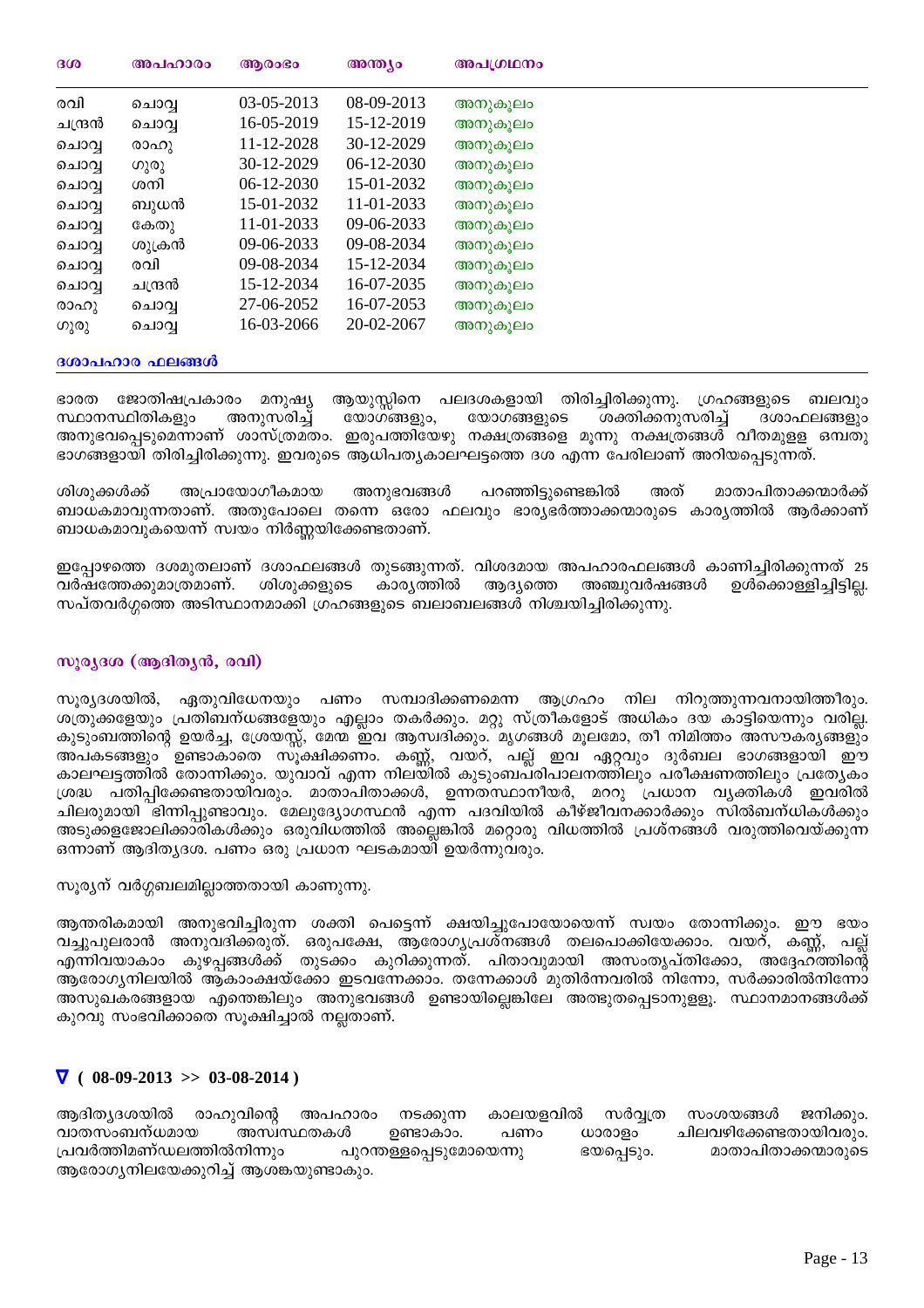### ∇ **( 03-08-2014 >> 22-05-2015 )**

സൂര്യദശയിൽ വ്യാഴത്തിന്റെ അപഹാരകാലമാണെങ്കിൽ ആരോഗ്യസ്ഥിതി മെച്ചപ്പെട്ടുതന്നെ വരും. ്പരിശ്രമിക്കുന്നിടത്തെല്ലാം വിജയസൂചനകൾ ലഭിക്കും. ശത്രുക്കൾക്കുപോലും കുറ്റം പറയാൻ കഴിയില്ല.

### $\nabla$  ( 22-05-2015 >> 03-05-2016)

ആദിത്യദശയിൽ ശനിയുടെ അപഹാരഫലങ്ങൾ ഇപ്രകാരമാണ്. സ്വന്തം നിയന്ത്രണത്തിലുള്ള വസ്തുവകകൾക്ക് `നഷ്ടമോ, കോട്ടമോ, തകരാറോ സംഭവിക്കാം. ശക്തികുറഞ്ഞുവരുന്നോ എന്നു സംശയിക്കും. സഹായം<br>പ്രതീക്ഷിക്കുന്നിടത്ത് നിരാശ അനുഭവപ്പെടും. അലസത വർദ്ധിക്കും. കണ്ണുകൾ പരിശോധനക്കു ്രപതീക്ഷിക്കുന്നിടത്ത് നിരാശ അനുഭവപ്പെടും. അലസത വർദ്ധിക്കും. കണ്ണുകൾ പരിശോധനക്കു വിധേയമാക്കണം.

### $\nabla$  ( 03-05-2016 >> 10-03-2017)

ത്വക്രോഗങ്ങൾ ഉണ്ടാവുന്നത് അധികവും ആദിതൃദശയിൽ ബുധാപഹാരകാലത്തോട് അനുബന്ധിച്ചാണ്. ികൂടാതെ പ്രവർത്തിയിലുള്ള ഉത്സാഹക്കുറവ് നാശനഷ്ടങ്ങളിലേക്കു വഴിതെളിയിക്കാതിരിക്കുകയില്ല.

## $\nabla$  ( 10-03-2017 >> 16-07-2017 )

ആദിത്യദശയിൽ കേതുവിന്റെ അപഹാരം നടക്കുന്ന നാളുകളിൽ സ്വന്തം സ്ഥലവും ആളുകളെയും വിട്ടകന്ന് ദുരെ മാറി താമസിക്കുവാൻ ആഗ്രഹിച്ചുപോകും. പലതും അശുഭമായോ, അനിഷ്ടമായോ തോന്നും. കാര്യവിഘ്നവും നിരാശയും ഈ ദശയിൽ പറഞ്ഞിട്ടുള്ളതാണ്.

### $\nabla$  ( 16-07-2017 >> 16-07-2018)

സുര്യദശയിൽ ശുക്രാപഹാരകാലത്ത് ശരീരത്തിന് സുഖക്കുറവ് തോന്നിക്കാം. തലവേദന അസഹനീയമാവാം. പ്രവർത്തിമണ്ഡലത്തിൽ ശോഭിക്കുന്നതാണ്.

#### **ചന്ദ്രദശ**

\_മനശാന്തിക്കും സന്തോഷത്തിനും വേണ്ടി മുൻകാലത്തേക്കാൾ കൂടുതൽ ആത്മീയ രംഗങ്ങളിൽ ്രപ്രവർത്തിക്കുവാൻ ഇഷ്ടപ്പെടുന്നവനായിത്തീരും. തന്നേക്കാൾ മുതിർന്ന പുരുഷന്മാരോട് അസാധാരണമായ ്രദ്ധയും ബഹുമാനവും ഉണ്ടാവും. ഇത് സന്തോഷവും ഐശ്വര്യവും പ്രദാനം ചെയ്യും. പുരുഷൻ എന്ന  $\,$ നിലയിൽ താത്പര്യങ്ങൾ വികസിച്ചുവരും. ആഹാരസാധനങ്ങൾപാകം ചെയ്യുന്നതും ഭക്ഷിക്കുന്നതുമെല്ലാം കുറേക്കൂടി ക്രമീകൃതമാവും. ആരോഗൃകാരൃങ്ങൾക്ക് കൂടുതൽ ശ്രദ്ധകൊടുക്കുന്നത് നന്ന്. വാത സംബന്ധമായ ക്രമക്കേടുകൾ ഒഴിവാക്കാൻ കഴിവതും നേരത്തേതന്നെ ശ്രമിക്കണം.

്ജാതകത്തിൽ ചന്ദ്രൻ ബലവാനായതുകൊണ്ട് കഴിയുന്നത്ര നല്ല അനുഭവങ്ങൾ ചന്ദ്രനാൽ ലഭിക്കും.

\_മനസ്സ് ഊർജ്ജസ്വലവും സന്തോഷപൂർണ്ണവും ആയിരിക്കും. പണ്ടത്തെക്കാൾ കൂടുതൽ പ്രസന്നമായി ഈ കാലഘട്ടത്തിൽ കാണപ്പെടും. പുഷ്പങ്ങൾ, സുഗന്ധദ്രവ്യം, ശാരീരികസുഖം ഇവ മെച്ചപ്പെട്ട രീതിയിൽ അനുഭവയോഗ്യമാവും. ജീവിതത്തിൽ, പൊതുവെ ഉയർച്ചയും വരുമാനത്തിൽ, പ്രതീക്ഷയിൽ കവിഞ്ഞ വർദ്ധനവുമുണ്ടാകും. സ്ത്രീപുരുഷന്മാരിൽ നിന്നും തക്കസമയത്ത്, അനുഭാവപൂർണ്ണമായ സഹകരണം ്രപതീക്ഷിക്കാം. വെളളി, മുത്ത്, കല്ലുകൾ, മധുരപദാർത്ഥങ്ങൾ, വെള്ളത്തിലുണ്ടാകുന്ന സാധ്നങ്ങൾ ഇവ മൂലവും, വടക്കുപടിഞ്ഞാറൻ ദിശകളിൽനിന്നും മേന്മ കണ്ടെത്തും.

## $\nabla$  ( 16-07-2018 >> 16-05-2019)

ചന്ദ്രദശയിൽ സ്വാപഹാരകാലം വിവാഹം നടത്താവുന്ന നല്ല സമയമാണ്. സന്താനലബ്ധിക്കു സാദ്ധ്യതയേറുന്നു. കുടുംബാന്തരീക്ഷം മോടി പിടിപ്പിക്കപ്പെടും. സ്നേഹമുള്ളവരിൽനിന്നും സമ്മാനങ്ങളും പൂർണ്ണസഹകരണവും ്പതീക്ഷിക്കാം. വിശ്രമവേളകൾക്കു് സമയം കണ്ടെത്തും. മാതൃസ്ഥാനത്തിന് ഉത്തമ കാലയളവാണിത്.

## $\nabla$  ( 16-05-2019 >> 15-12-2019 )

ചന്ദ്രദശയിൽ ചൊവ്വാപഹാരകാലത്ത് തീ കൈകാര്യം ചെയ്യുന്നതും, അടുത്തുപെരുമാറുന്നതും പ്രത്യേകം ്രദ്ധിക്കണം. വ്യവസായ രംഗത്താണെങ്കിൽ ഫയർ ഇൻഷ്വറൻസ് നന്നായിരിക്കും. കുപ്രചരണങ്ങൾ സഹിക്കേണ്ടിവരും സ്ഥലം മാററം പ്രതീക്ഷിക്കാം.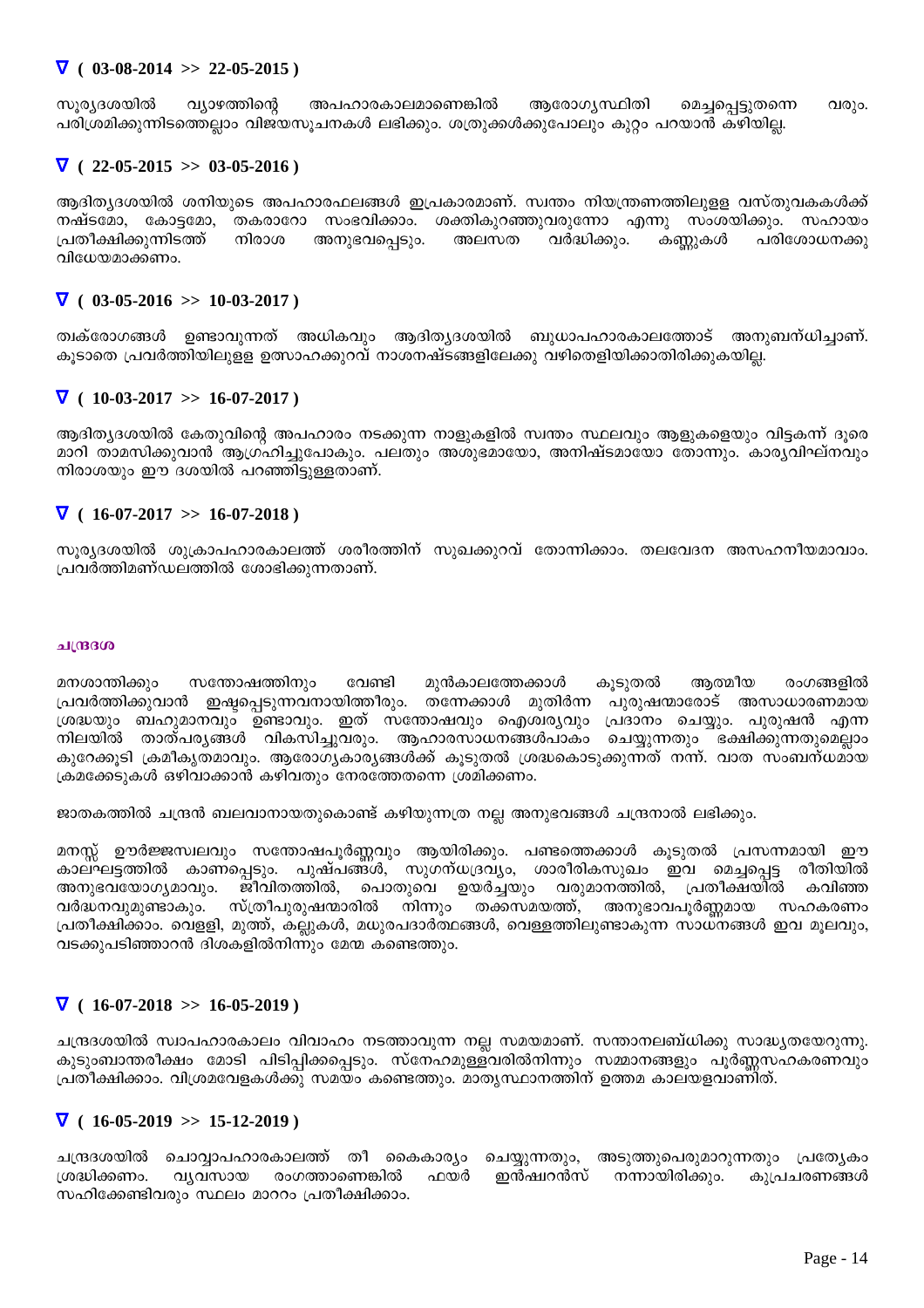## $\nabla$  ( 15-12-2019 >> 15-06-2021)

ചന്ദ്രദശയിൽ രാഹ്വാപഹാരമാണെങ്കിൽ ഇടതടവില്ലാതെ ഭയപ്പാടുണ്ടായിക്കൊണ്ടിരിക്കും. രോഗബാധ, ശത്രുക്കളുടെ ആക്രമണം തുടങ്ങിയവ ഒട്ടും കുറവാ്യിരിക്കുകയില്ല. കാറ്റും കോളും ഉള്ള സ്ഥലങ്ങളിൽ ിസഞ്ചരിക്കുമ്പോൾ പ്രത്യേകം സൂക്ഷ്മത പാലിക്കണം. തന്റെ ബന്ധുക്കൾക്ക് വരാവുന്ന അപകടങ്ങളെക്കുറിച്ച് ിപ്പ്രാ ചിന്തിച്ച് മനക്ലേശം വരുത്തിവയ്ക്കും.

## ∇ **( 15-06-2021 >> 15-10-2022 )**

ചന്ദ്രദശയിലെ വ്യാഴാപഹാരകാലത്ത് സത്യം, ധർമ്മം, നിഷ്ഠ എന്നിവ പാലിക്കുന്നതിൽ<br>താത്പര്യമുണ്ടായിരിക്കും. ഗൃഹാന്തരീക്ഷവും, സ്വന്തം ശരീരവും മോടി പിടിപ്പിക്കുന്നതിന് സാധിക്കും. താത്പര്യമുണ്ടായിരിക്കും. ഗൃഹാന്തരീക്ഷവും, സ്വന്തം ശരീരവും മോടി പിടിപ്പിക്കുന്നതിന് സാധിക്കും. സന്തോഷം പകരുന്ന സന്ദർശകരും, സമ്മാനങ്ങളും പ്രതീക്ഷിക്കാം. പൊതുവെ നല്ല സമയമാണ്.

## $\nabla$  ( 15-10-2022 >> 15-05-2024)

ചന്ദ്രദശയിൽ മന്ദാപഹാരകാലത്ത് അപ്രീതീകരമായതോ അമ്പരപ്പിക്കുന്നതോ ആയ പ്രതികരണങ്ങൾ -ബന്ധുക്കളിൽനിന്നോ, സുഹൃത്തുക്കളിൽനിന്നോ ഉണ്ടാവാം. അസുഖത്തിനും, അപകടത്തിനും സാദ്ധ്യതകൾ കുറവല്ല. അമ്മയിൽനിന്നും മാറി നിൽക്കാതെ തരമില്ലെന്നു വരും.

## ∇ **( 15-05-2024 >> 15-10-2025 )**

ചന്ദ്രദശാകാലത്ത് ബുധൻ അപഹാരം നടത്തുമ്പോൾ സന്തോഷകരമായ പലതും അനുഭവിക്കും. വിജയം ഒന്നൊന്നായി കടന്നുവരും. കഠിനാധ്വാനം ചെയ്താൽ, വിസ്മയിപിക്കുന്ന അനുപാതത്തിൽ ഫലപ്രാപ്തി കണ്ടെത്തും.

## $\nabla$  ( 15-10-2025 >> 16-05-2026)

ചന്ദ്രദശയിൽ കേത്വാപഹാരകാലത്ത് ഭയപാടെലാം അകന്നു ശാന്തതയും ആത്മധൈര്യവും നിലനിൽക്കും.  $\{$ പായത്തിനു യോജിക്കാത്ത കാര്യങ്ങളിൽ മനസ്സു വ്യാപരിക്കും. ജാഗ്രത പാലിച്ചില്ലെങ്കിൽ നഷ്ടം വന്നുപെടും.

## ∇ **( 16-05-2026 >> 15-01-2028 )**

ചന്ദ്രദശയിൽ ശുക്രാപഹാരകാലത്ത് സ്ത്രീപുരുഷന്മാരോട് ഒത്തൊരുമിച്ച് കൂട്ടായി പ്രവർത്തിക്കും.<br>സഹകരണാടിസ്ഥാനത്തിലുളള സാമൂഹ്യപ്രവർത്തനങ്ങൾ മേന്മ കൈവരുത്തും. വിജയം കൂടുതൽ സാമൂഹ്യപ്രവർത്തനങ്ങൾ മേന്മ കൈവരുത്തും. വിജയം വിജയത്തിലേക്കും അംഗീകാരത്തിലേക്കും നയിക്കും. താൻ ശ്രദ്ധിക്കപ്പെടുന്നുണ്ടെന്നു ബോദ്ധ്യപ്പെടും.

## $\nabla$  ( 15-01-2028 >> 15-07-2028 )

ചന്ദ്രദശയിലെ സൂര്യാപഹാരകാലം നിർലോഭം അംഗീകാരം ലഭിക്കാവുന്ന ഘട്ടമാണ്. കൂടുതൽ ഉത്സാഹത്തോടെ അശ്രാന്തം പണിയെടുക്കും. ശരീരസുഖം അനുഭവിക്കും. ശത്രുക്കൾ പരാജയം സമ്മതിച്ചു പിൻവാങ്ങുക തന്നെ ചെയ്യും. എന്തുകൊണ്ടും പുരോഗതി നിശ്ചയമാക്കാം.

## കുജ**ദശ** (ചൊവ്വ)

്ധനസമ്പാദനത്തിൽ ശ്രദ്ധപതിപ്പിക്കും. തടസ്സങ്ങളേയും തടസ്സവാദക്കാരേയും കീഴടക്കുകയോ ഒഴിവാക്കുകയോ .ചെയ്യുവാൻ പ്രാപ്തനായ പുരുഷനായിത്തീരും. പക്ഷിമൃഗാദികളോടുളള മാനസ്സീക അടുപ്പം സന്തോഷത്തിനും<br>മേന്മക്കും കാരണമാവുന്നതാണ്. സഹോദരങ്ങളോ സ്വന്തക്കാരോ തമ്മിൽ വഴക്കടിക്കുന്നത് കാരണമാവുന്നതാണ്. സഹോദരങ്ങളോ സ്വന്തക്കാരോ തമ്മിൽ വഴക്കടിക്കുന്നത് ്നോക്കിനിൽക്കേണ്ടിവരും. ശുചിത്വബോധം കുറവുള്ളവരുമായി ഇടപഴകാൻ നിർബന്ധിതനാവും. അല്ലാതെ ്നിർവ്വാഹമില്ല എന്ന സ്ഥിതി കാണുന്നു. സ്ത്രീജനങ്ങളോടുളള അടുപ്പം വേണ്ടവിധം ക്രമീകരിക്കണം. പണം<br>ദുർവ്യയം ചെയ്യപ്പെടാതിരുന്നാൽ ഭാഗ്യം. തീ നാശസൂചനയുള്ളതുകൊണ്ട് പ്രത്യേകം മുൻകരുതലുകൾ ദുർവൃയം ചെയ്യപ്പെടാതിരുന്നാൽ ഭാഗ്യം. തീ നാശസൂചനയുള്ളതുകൊണ്ട് പ്രത്യേകം .കൈക്കൊളളാൻ കഴിയണം. ഒരു നല്ല ഡോക്ടറെ കാണാൻ അമാന്തിക്കരുത്. രക്തപരിശോധന ആവശ്യമായി വരും. പുരുഷ പ്രായത്തിലേക്കു കട്ക്കുന്നതിനു മുമ്പ് ചില അവസരങ്ങളിൽ ക്ഷീണിച്ച് വിളറിയിരിക്കുന്നത് ്രശദ്ധിക്കപ്പെടേണ്ട കാര്യമാണ്. ആഗ്രഹങ്ങൾ നിറവേറ്റപ്പെടുന്നതുവഴി സംതൃപ്തി അനുഭവിക്കും.

<sup>.</sup>കുജന് വർഗ്ഗബലമുളളതുകൊണ്ട് ഗുണഫലങ്ങൾ ഏറിയിരിക്കും.

ജാതകത്തിൽ രുചകയോഗമുള്ളതുകൊണ്ട് കുജദശാകാലം പൊതുവേ മേന്മയേറിയതായിരിക്കും.

അധികാരസ്ഥാനത്ത് ഇരിക്കുന്നവരിൽനിന്നും സഹോദരങ്ങളിൽനിന്നും വിചാരിച്ചിരിക്കാത്ത സമയത്ത് സഹായം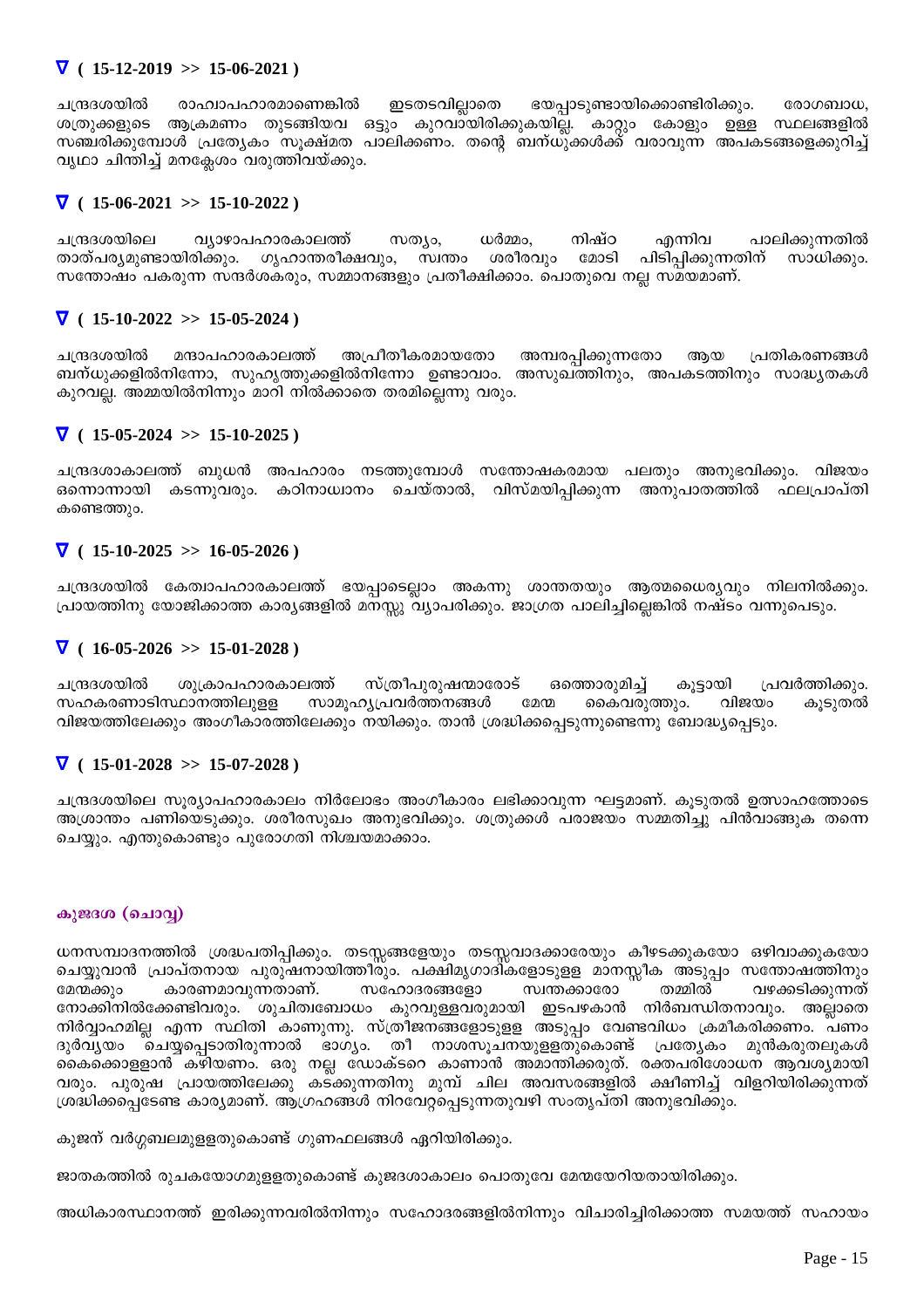ലഭിക്കും. പോലീസ്, പട്ടാളം തുടങ്ങിയ സായുധസംഘടനകളുമായി അടുത്തു പെരുമാറേണ്ടതായി വരും. പ്രവ്യത്തിയിൽ പ്രതീക്ഷിക്കാം. ഭൂമി, പുരയിടങ്ങൾ ഇവയുടെ ഇടപാടിലേർപ്പെടേണ്ടിവരും. ഉയർച്ച കെട്ടിടനിർമ്മാണത്തിൽ ശ്രദ്ധ പതിയും. ലോഹങ്ങളുമായി ബന്ധപ്പെടേണ്ടതായിട്ടാണ് കാണുന്നത്. തെക്കുദേശത്തേക്കുളള യാത്രകൾ ഫലപ്രദമായി അനുഭവപ്പെടും. ശുഭാപ്തി വിശ്വാസവും ആരോഗൃവും ഈശ്വരന്റെ ദാനങ്ങളായിക്കരുതാം. അതുപോലെ, ഏതു വിപത്തിനേയും നേരിടാനുള്ള ആരോഗൃവും, തന്റേടവും ഒരു വലിയ കാര്യം തന്നെയാണ്.

## $\nabla$  (15-07-2028 >> 11-12-2028)

കുജദശയിൽ കുജന്റെ അപഹാരകാലത്ത് പ്രത്യേകം ശ്രദ്ധിച്ചാൽ ദോഷഫലങ്ങൾ ഒഴിവാക്കാവുന്നതാണ്. ആയുധധാരികൾ സുക്ഷ്മത പാലിക്കണം. ശരീരത്തിന് കേടുപാടുകൾ ഉണ്ടാവാം. സ്നേഹിച്ചു സഹവസിക്കുന്നവരോട് പെട്ടെന്ന് കോപിക്കാനും ശത്രുതയിലാവാനും പ്രത്യേക കാരണങ്ങൾ ഒന്നും വേണ്ട. ചെയ്യേണ്ടതായി കാണുന്നു.

## $\nabla$  ( 11-12-2028 >> 30-12-2029)

കുജദശയിൽ രാഹുവിന്റെ അപഹാരകാലത്ത് അപ്രതീക്ഷിതമായ ദിക്കിൽനിന്ന് അവിചാരിത സമയത്ത് വഞ്ചന അനുഭവപ്പെടും. അഗ്നി, വെടിക്കോപ്പ്, അടുക്കള ഇവയുമായി പെരുമാറുമ്പോൾ അപകട ജാഗ്രതപാലിക്കണം. മാരകായുധങ്ങളോ, സാദ്ധ്യതയെക്കുറിച്ചോർത്ത് സാധനങ്ങളോ, സൂക്ഷിക്കാതിരിക്കുന്നതാണ് ഉത്തമം. രോഗലക്ഷണങ്ങൾ കണ്ടാൽ സാധാരണയിൽ കവിഞ്ഞ ഗൗരവത്തോടെ വീക്ഷിക്കണം.

## $\nabla$  (30-12-2029 >> 06-12-2030)

കുജദശയിൽ വ്യാഴാപഹാരകാലത്ത് മനസ്സിന് ആകെ ഉണർവ്വാം ഉന്മേഷവും തോന്നുകയും സന്തോഷ ചിന്തകൾകൊണ്ടു നിറയുകയും ചെയ്യും. വിശുദ്ധ സ്ഥലങ്ങൾ സന്ദർശിക്കും. പണ്ഡിതന്മാരെ കണ്ടെത്തും. ഉയർച്ചയുടെ സമയമായതുകൊണ്ട് നികുതി പിരിവുകാർ കുഴപങ്ങൾ ഉണ്ടാക്കും.

## $\nabla (06-12-2030 >> 15-01-2032)$

കുജദശയിൽ ശനിയുടെ അപഹാരകാലത്ത് ചിന്തകൾ നിയന്ത്രിക്കാൻ കഴിയാതെ വലയും. അനാവശ്യമായ ഭീതിയും ജിജ്ഞാസയുംകൊണ്ട് മനസ്സു പുകയും. എവിടെയും അപകടം പതിയിരിക്കുന്നുവോ എന്ന് വൃഥാ സംശയിക്കും. ഈശ്വരവിശ്വാസം മാത്രമാണ് ആശ്രയം. സങ്കടങ്ങൾ താനെ നിവർത്തിച്ചുതരും എന്ന് വിശ്വസിക്കാം.

## $\nabla$  (15-01-2032 >> 11-01-2033)

കുജദശയിൽ ബുധാപഹാരകാലത്തായിരിക്കും, താരതമ്യേന മോഷ്ടാക്കളുടെ ഉപദ്രവം കുടിവരുന്നത്. അധർമ്മരായ മനുഷ്യർ തനിക്കെതിരായി പദ്ധതികൾ ആസുത്രണം ചെയ്യം. പക്ഷേ അതിശയകരമായ അദൃശൃശക്തികൾ പിൻബലമായി പ്രവർത്തിച് സഹായിക്കും. താമസസൗകര്യം മെച്ചപെടുത്തുകയോ, ഭവനനിർമ്മാണത്തിൽ ഏർപ്പെടുകയോ ആവാം.

## $\nabla$  (11-01-2033 >> 09-06-2033)

കുജദശയിൽ കേതുവിന്റെ അപഹാരം വരുമ്പോൾ വൈദ്യുതി പ്രവാഹത്തോട നുബന്ധിച്ച് അപകടങ്ങളോ, വിനകളോ അനുഭവിക്കും. നിതേ\ാപയോഗത്തിലിരിക്കുന്ന ഉപകരണങ്ങൾ പരിശോധിക്കേണ്ടതാണ്. അസുഖം ആദ്യം പിടിപെടുന്നത് ഉദരത്തിലാവാം. ഭക്ഷണക്രമീകരണം അത്യാവശ്യമായിത്തീരും.

### $\nabla$  ( 09-06-2033 >> 09-08-2034)

കുജദശയിൽ ശുക്രാപഹാരകാലത്ത് അകാരണമായി അമർഷവും വിദേഷവും അനുഭവപ്പെടും. ആയുധങ്ങൾ . കൈവശം വയ്ക്കരുത്. വേർപാടിന്റെ സൂചനകൾ കാണുന്നുണ്ട്. പക്ഷേ കുടുംബാന്തരീക്ഷം മോശമാവുകയില്ല. അതുപോലെതന്നെ പ്രവൃത്തിമണ്ഡലവും.

## $\nabla$  ( 09-08-2034 >> 15-12-2034 )

കുജദശയിൽ സൂര്യാപഹാര കാലത്ത് കൂടുതൽ അധികാരങ്ങളും അവകാശങ്ങളും കൈവരാൻ ഇടയുണ്ട്. കീർത്തിമുദ്രകളോ, മറ്റ് അംഗീകാരങ്ങളോ ലഭിക്കും. സ്വജന ശത്രുത പ്രതീക്ഷിക്കണം.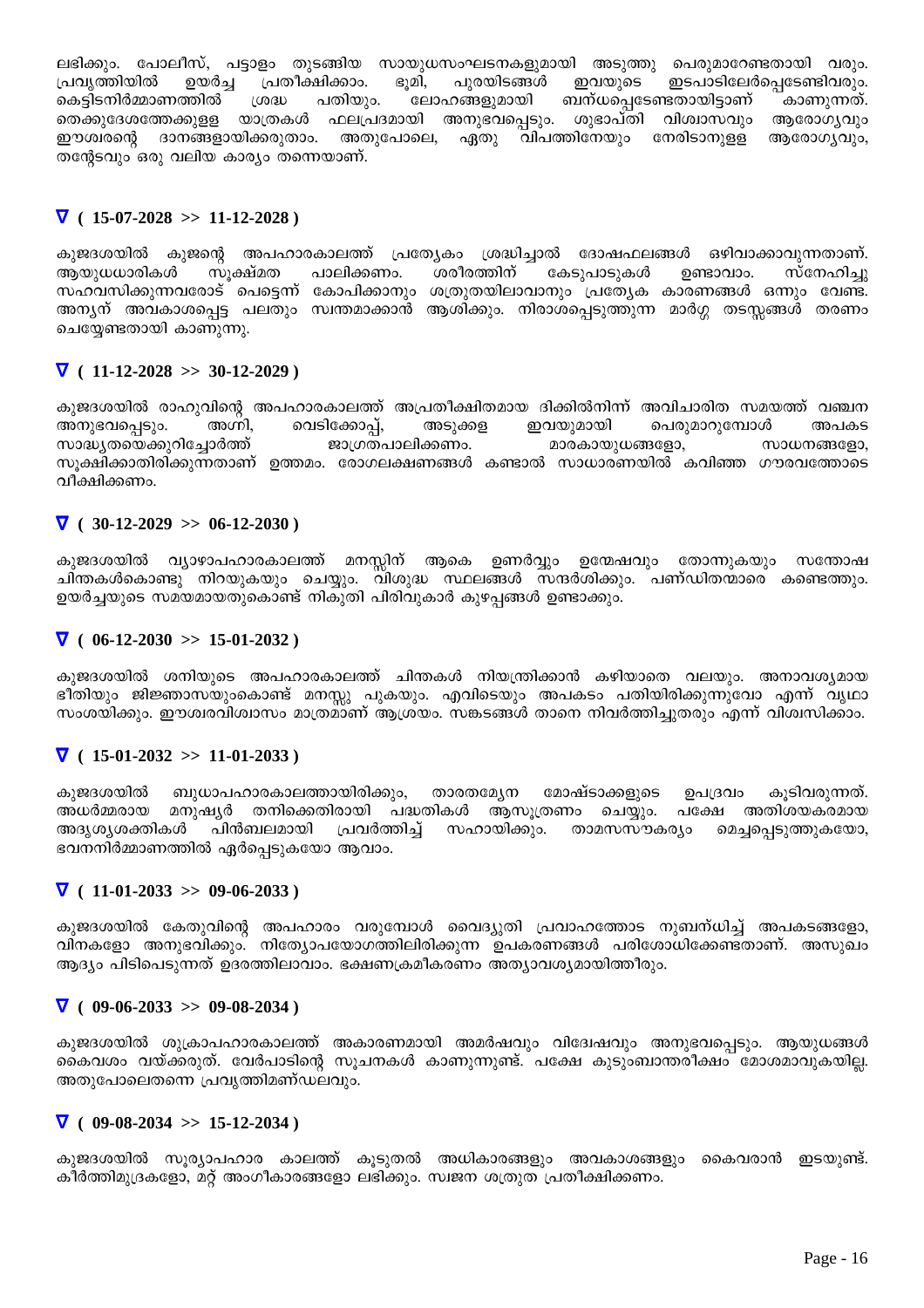## $\nabla$  (15-12-2034 >> 16-07-2035)

കുജദശയിൽ ചന്ദ്രാപഹാരം മേന്മ കൈവരിക്കുമെന്നാണ് വിധി. അകന്നു നിന്നവർ പലരും അടുക്കാൻ താത്പര്യം കാണിക്കും. അപ്രതീക്ഷിതമായി സഹായഹസ്തങ്ങൾ നീണ്ടുവരും. ഉന്നതസ്ഥാനീയർ അംഗീകാരങ്ങൾ നൽകും. ഇളമുറക്കാർ സന്തോഷവും സൗഭാഗൃവും കൈവരുത്തും.

## രാഹുദശ (സർപ്പി)

. ഊഹക്കച്ചവടം, ചൂതുകളി, കൗശലവിദ്യകൾ എന്നിവയിലെല്ലാം താത്പര്യം ജനിപ്പിക്കുന്നത് രാഹുവാണ്. യുവാവ് എന്ന നിലയിൽ തന്റെ സ്വഭാവത്തിലും പ്രകൃതത്തിലും പ്രതീക്ഷിക്കാത്ത മാറ്റങ്ങൾ പെട്ടെന്നു വരുത്തുവാൻ കഴിയും. അതുകൊണ്ട് തന്നോടിടപഴകുന്നവരെല്ലാം സ്ഥിതിവിശേഷം രാഹുവിനു പ്രസ്തുത മനസ്സിലാക്കിയിരുന്നാൽ, പല തെറ്റിദ്ധാരണകളും ഈ അവസരത്തിൽ ഒഴിവാക്കാം. അസാധാരണമായ അസുഖങ്ങൾപോലും പിടിപെടാം. മറ്റുള്ളവരിൽ നിന്നും വേർപെട്ടുപോകാനോ അകന്നുനിൽക്കാനോ ഉളള പ്രവണത പ്രദർശിപ്പിക്കുന്നവനായിത്തീരാം. ഇത് ദുഃഖകരമായ സംഭവങ്ങളുടെ തുടക്കമാണെന്നു കരുതണം. പലതരത്തിലുമുണ്ടാകാവുന്ന വിഷബാധ ഒഴിവാക്കാൻ ജാഗ്രത പാലിക്കണം. ഇത് ശത്രുക്കൾക്ക് അക്രമിക്കുവാൻ പറ്റിയ ഏറ്റവും നല്ല അവസരമായിരിക്കും. വളരെ വേണ്ടപ്പെട്ടവർ എന്നു കരുതിയിരുന്നവരിൽ ചിലരെങ്കിലും മറുപക്ഷം ചേരുവാനും ഇടയുണ്ട്. മേധാവികളിൽനിന്നും പണ്ടത്തെപ്പോലെ അനുഗ്രഹാശിസ്സുകൾ ലഭിച്ചെന്നു വരില്ല. കഴുത്ത്, തൊണ്ട, കണ്ണ് ഇവയാണ് പ്രത്യേകം ശ്രദ്ധിക്കപ്പെട്ടണ്ടതായ ശരീരഭാഗങ്ങൾ. ഡോക്ടറെ നീസ്ലാരങ്ങളെന്നു കരുതി തള്ളിക്കളയരുത്. കാണേണ്ട സന്ദർഭങ്ങൾ രാഹു എല്ലാത്തരത്തിലും ദോഷകാരകനാണെന്ന ധാരണ തെറ്റാണ്. നല്ല നിലയിലാണെങ്കിൽ നല്ല ബന്ധങ്ങൾ, ഉത്തമ ഭാര്യ, വളർച്ച സമ്പദ്സമൃദ്ധി ഇവയ്ക്കെല്ലാം കാരണമാവാം. ഈ അവസരത്തിൽ ഭക്തിപരമായ കാര്യങ്ങളിൽ ഏർപ്പെടുന്നത് വളരെ നന്നായിരിക്കും.

## $\nabla$  ( 16-07-2035 >> 28-03-2038)

തരത്തിലുള്ള രാഹുദശയിൽ രാഹുവിന്റെ അപഹാരകാലം അത്രനല്ലതായി കരുതുന്നില്ല. എന്തെങ്കിലും വേർപാടുകൾ കുടുംബത്തിൽ സംഭവിക്കും. സന്താപം വരുത്തിവയ്ക്കും. സ്വന്തത്തിൽപ്പെട്ടവർക്ക് നന്മയും തിന്മയും ഇടകലർന്ന് അനുഭവിക്കേണ്ടതായിവരും. അന്യദേശവാസം വിചാരിച്ചിരുന്നത്ര സുഖം തരണമെന്നില്ല. നിരാശ അനുഭവപ്പെട്ടേക്കാം.

### മുതൽ 16-07-2053

### ഗുരുദശ (വ്യാഴം)

അന്യരിൽനിന്നും നിസ്വാർത്ഥമായ സഹകരണവും സ്നേഹവും പരിചരണവും ലഭിക്കുവാൻ പ്രാപ്തനാണ്. ബഹുവിധ പരിശ്രമങ്ങളുടെ ഫലമായി ഐശ്വര്യം നിലനിർത്തും. തന്നേക്കാൾ മുതിർന്ന പുരുഷന്മാരിൽ നിന്നോ, മേലുദ്യോഗസ്ഥന്മാരിൽ നിന്നോ പ്രശംസയും അംഗീകാരവും ലഭിക്കുകയും സംപ്രീതിക്കു പാത്രീഭൂതനാവുകയും ചെയ്യും. സ്നേഹിതർ, സമ്പത്ത് തുടങ്ങിയ പലകാരണങ്ങൾ കൊണ്ടും സന്തോഷിക്കുവാൻ യോഗമുള്ളവനായി കാണുന്നു. എങ്കിലും വേർപാടിന്റെ വേദന അനുഭവിക്കുവാൻ കഴിവുള്ള പുരുഷനായിത്തീരുന്നത് നന്ന്. ചെവിയെ ബാധിക്കാവുന്ന പ്രശ്നങ്ങൾ ഗുരുതരമാവുന്നതിനു മുമ്പുതന്നെ ഒരു ഡോക്ടറെ സമീപിക്കണം.

### ഗുരുവിന് വർഗ്ഗബലമുള്ളത് കൂടുതൽ മേന്മക്ക് ഇടനൽകുന്നു.

പണ്ടത്തേക്കാൾ മെച്ചപ്പെടുത്തുന്നതിനുളള വർദ്ധിച്ചിരിക്കും. വിജ്ഞാനം ആഗ്രഹം വിദ്യാലയ ജീവിതകാലത്താണെങ്കിൽ, ഈ ദശ വളരെ ഗുണം ചെയ്യും. ഇതിന്റെ മദ്ധ്യത്തിൽ, കൂടുതൽ ധനസമ്പാദനം എളുപ്പമായിത്തീരും. അതുപോലെതന്നെ മറ്റു കുട്ടികളെക്കൊണ്ടുളള സന്തോഷം നിർലോഭം അനുഭവിക്കും. മൊത്തത്തിൽ ജീവിതം സുഖകരമായി മുമ്പോട്ടുപോകും. തുടർന്ന്, തീർത്ഥാടനമോ പരിപാവനമായ  $\Omega Q$ കർമ്മങ്ങളോ ആഘോഷങ്ങളോ ഈശ്വരാനുഗ്രഹത്തിനുവേണ്ടി നടത്തും. മഞ്ഞനിറം ഭാഗൃകരമായിരിക്കും. ഉദാഹരണത്തിന് സ്വർണ്ണം, പുഷ്പങ്ങൾ, മധുരപലഹാരങ്ങൾ ഇവ ലഭിക്കും.

### നക്ഷത്ര പരിഹാരങ്ങൾ

മകം നക്ഷത്രത്തിൽ ജനിച്ചതിനാൽ നക്ഷത്രാധിപൻ കേതുവാണ്. ജീവിതത്തിൽ എല്ലായ്പ്പോഴും ആത്മാഭിമാനം ജീവിതത്തിൽ പ്രകടിപ്പിക്കുന്ന സ്വഭാവമായിരിക്കും. തൻമൂലം പലപ്പോഴും പ്രായോഗിക ഉന്നതസ്ഥാനത്തെത്തുന്നതിന് കാലതാമസം ഉണ്ടായേക്കാം.

ജന്മനക്ഷത്രത്തെ അടിസ്ഥാനപ്പെടുത്തി ചിന്തിക്കുമ്പോൾ ചില ഗ്രഹങ്ങളുടെ ദശാകാലം പൊതുവെ ക്ലേശങ്ങൾ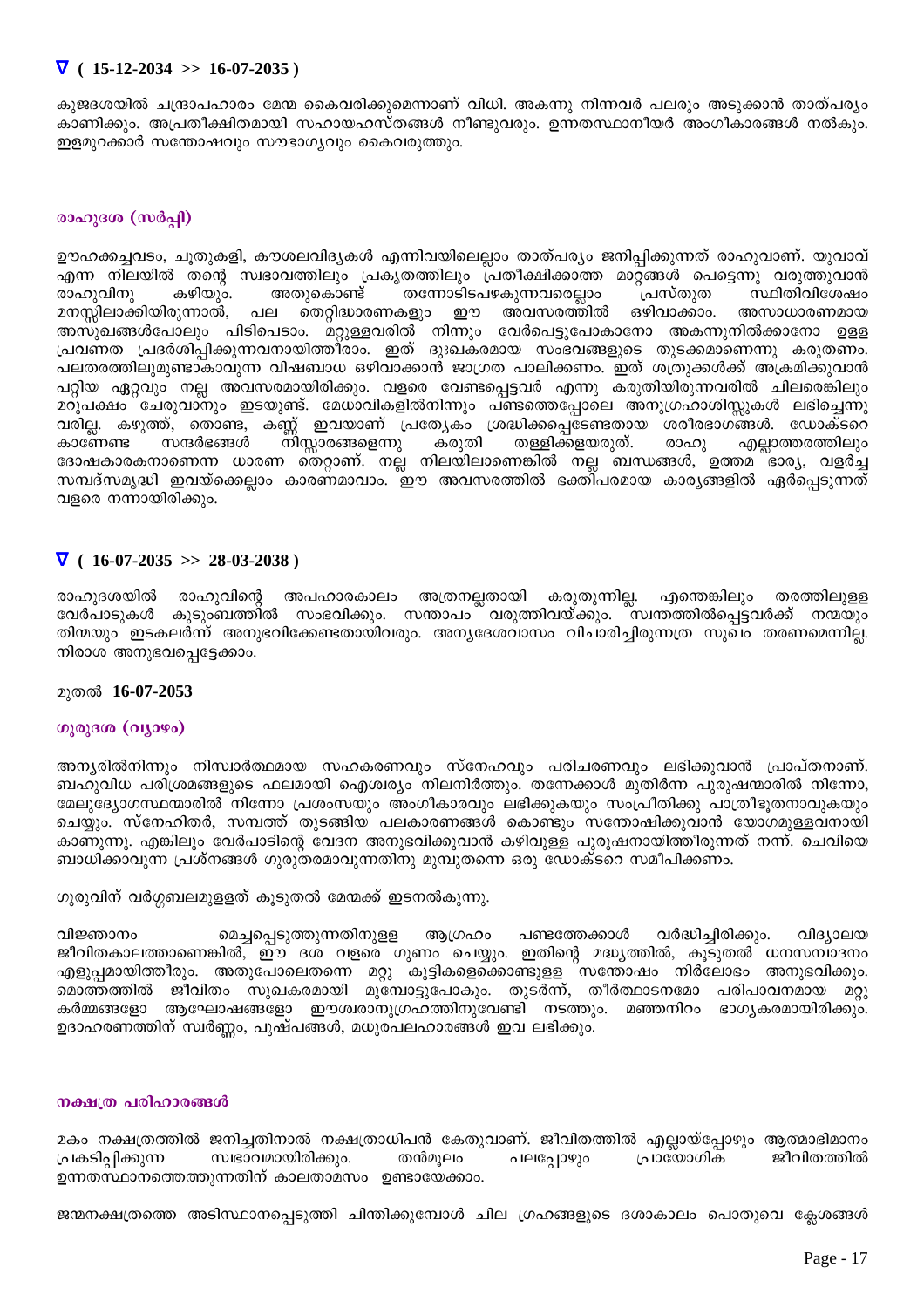നിറഞ്ഞതാവാൻ സാധ്യത കാണുന്നു. ജന്മനക്ഷത്രം മകം ആയതിനാൽ രവി, ചൊവ്വ, വ്യാഴം എന്നീ ദശാകാലങ്ങളിൽ പ്രതികൂലമായ അനുഭവങ്ങൾ ഉണ്ടാകാനിടയുണ്ട്.

ഈ ദശാകാലങ്ങളിൽ മനോവ്യാപാരത്തിലും പ്രവർത്തനശൈലിയിലും പ്രകടമായ വ്യതിയാനങ്ങൾ ഉണ്ടാകാം. മേലധികാരികളുമായി അഭിപ്രായസമന്വയം ഉണ്ടായെന്ന് വരില്ല. എന്നിരുന്നാലും ഒരു ക്ഷിപ്രകോപിയായി ബന്ധുമിത്രാദികൾ ചിത്രീകരിക്കാൻ ഇടയാകരുത്. വിമർശകരോട് ആത്മസംയമനം പാലിക്കേണ്ട അവസരങ്ങൾ വന്നു ചേരാം. ഇക്കാലത്ത് ലൗകീകസുഖങ്ങളിൽ സാധാരണയിൽ കൂടുതൽ താല്പര്യം പ്രകടിപ്പിക്കും.

ജന്മാരാശിയായ ചിങ്ങത്തിന്റെ അധിപൻ സൂര്യനാണ്. അതിനാൽ ശൗര്യവും ഉത്സാഹവും നിറഞ്ഞ സ്വഭാവം പ്രകടമാക്കേണ്ട സന്ദർഭങ്ങൾ ജീവിതത്തിൽ വന്നു ചേരാം. ചിന്തകളും, പ്രവൃത്തികളും കുടെയുള്ളവരെ ഏതുവിധത്തിൽ സ്വാധീനിക്കുന്നു എന്നു കൂടി മനസ്സിലാക്കാൻ ശ്രമിക്കുന്നത് നല്ലതാണ്.

നക്ഷത്രങ്ങളിൽ വിശാഖം, പൂരുരുട്ടാതി (മീനക്കൂറ്), ഉത്രം, ചിത്തിര, ഉത്ത്യട്ടാതി, രേവതി എന്നീ ക്രയവിക്രയങ്ങളും, ശുഭകർമ്മങ്ങളും, ഒഴിവാക്കേണ്ടതാണ്.

അനുകൂലമല്ലാത്ത ദശാകാലത്ത്, പ്രത്യേകിച്ച് പ്രതികൂലമായ നക്ഷത്രങ്ങളിൽ, വാക്കിലും പെരുമാറ്റത്തിലും മിതത്വം പുലർത്തുന്നത് നല്ലതാണ്. അനാവശ്യമായ വാഗ്വാദങ്ങളിൽ ചെന്നു തലയിടാതിരിക്കാൻ ശ്രദ്ധിക്കുക. കഴിവതും മറ്റുള്ളവരുടെ കാര്്യങ്ങളിൽ അധികം ഇടപെടാതിരിക്കുന്നതാണ് ഇക്കാലത്ത് അഭികാമ്യം.

വിധിപ്രകാരമുള്ള പരിഹാരകർമ്മങ്ങൾ അനുഷ്ഠിക്കുന്നത് ദോഷഫലങ്ങളുടെ തീവത്ര കുറയ്ക്കുന്നതിനു സഹായകമാണ്.

പതിവായി, പ്രതികൂലമായ ദശാകാലങ്ങളിൽ വിശേഷിച്ചും, വിഘ്നനിവാരണനായ ഗണപതിയെ ആരാധിക്കുന്നത് ഗുണകരമാണ്. ജന്മനക്ഷത്രമായ മകം നാളിലും അനുജന്മ നക്ഷത്രങ്ങളായ അശ്വതി, മൂലം എന്നീ നാളുകളിലും ദേവാലയദർശനം നടത്തുന്നതും ശുഭകരമായിരിക്കും. മകവും ഞായറാഴ്ചയും ചേർന്നു വരുന്ന ദിവസങ്ങളിൽ സവിശേഷ പ്രാധാനൃത്തോടെ വ്രതമനുഷ്ഠിക്കുന്നതും ഉത്തമമാണ്.

നക്ഷത്രാധിപനായ കേതുവിനെ നിതൃവും പ്രാർത്ഥിക്കുന്നത് നല്ല ഫലങ്ങൾ നൽകും. വസ്ത്രങ്ങൾ തിരഞ്ഞെടുക്കുമ്പോഴും അണിയുമ്പോഴും, ചുവപ്പിന് പ്രാധാന്യം നൽകു്ന്നത് കേതുവിനെ പ്രീതിപ്പെടുത്താനുള്ള മറ്റൊരു മാർഗ്ഗമായി വിശ്വസിച്ചു പോരുന്നു.

കൂടാതെ ജന്മരാശിയുടെ നാഥനായ സൂര്യനെ പ്രീതിപ്പെടുത്തുന്നതിനുള്ള കർമ്മങ്ങൾ അനുഷ്ഠിക്കുന്നതും ഐശ്വര്യപ്രദമാകുന്നു.

ഇനി നക്ഷത്രത്തിന്റെ ദേവത പിതൃക്കളാണ്. പിതൃക്കളെ പ്രീതിപ്പെടുത്തുന്നതിനായി പറയുന്ന മകം മന്ത്രങ്ങളിലൊന്ന് വിശ്വാസപൂർവ്വം ഉരുവിടുന്നത് ഗുണകരമായ ഫലങ്ങൾ ഉണ്ടാകുന്നതിന് സഹായകമാണ്.

- ഓം പിതൃഭ്യഃ സ്വധായിഭ്യഃ സ്വധാ നമഃ പിതാമഹേഭ്യഃ സ്വധായിഭ്യഃ സ്വധാ നമഃ പ്രപിതാ മഹേഭ്യഃ സ്വധായിഭ്യഃ സ്വധാ നമഃ അക്ഷന്ന പിതരോമീമദന്ത പിതരോ തീതൃപന്ത പിതരഃ പിതരഃ സുന്ധധ്വം
- $\overline{2}$ ഓം പിതൃഭ്യോ നമഃ

കർക്കിടകവാവിനും ബലിയിടുന്നതും നല്ല നല്കും. കൂടാതെ പക്ഷിമൃഗാദികളേയും എല്ലാ ഫലം കണക്കാക്കപ്പെടുന്നു. വൃക്ഷലതാദികളേയും പരിപാലിക്കുന്നത് ശ്രേയസ്ക്കരമായി വിശേഷിച്ചും മകം നക്ഷത്രത്തിന്റെ മൃഗമായ എലിയെ നശിപ്പിക്കുന്നതിൽ നിന്നും വിട്ടുനിൽക്കുന്നത് നല്ലതാണ്. ജന്മനാളിന്റെ വൃക്ഷമായ പേരാൽ വെട്ടി നശിപ്പിക്കാതിരിക്കുന്നതും ശുഭകരമായിരിക്കും. ജന്മനക്ഷത്രത്തിന്റെ പക്ഷിയായ നക്ഷത്രത്തിന്റെ ചകോരത്തെ (ഉപ്പൻ) ദ്രോഹിക്കാതിരിക്കുക. മകം ഭുതം ജലമാണ്. **ജലദേവതയെ** ആരാധിക്കുന്നതും മലമലിനീകരണ പ്രക്രിയകളിൽ നിന്നും വിട്ടുനിൽക്കുന്നതും മകം നക്ഷത്രജാതരുടെ ഉന്നതിക്ക് കാരണമാകും എന്നാണ് ശാസ്ത്രമതം.

### ദശാ പരിഹാരങ്ങൾ

### ദശാദോഷങ്ങൾക്കുള്ള പരിഹാരങ്ങൾ

ജാതകത്തിലെ ഗ്രഹങ്ങളുടെ നിലയെ ആധാരമാക്കിയാണ് ഓരോ ഗ്രഹത്തിന്റേയും ദശാകാലത്ത് ഉണ്ടാകാനിടയുള്ള ഗുണദോഷഫലങ്ങളുടെ അപഗ്രഥനം സാധ്യമാകുന്നത്. ഗ്രഹങ്ങളുടെ ശുഭാശുഭഗുണങ്ങളെ അടിസ്ഥാനപ്പെടുത്തി പരിശോധിക്കുമ്പോൾ താങ്കൾക്ക് ചില ദശാകാലങ്ങൾ പൊതുവേ അനുകൂലമല്ല. പ്രതികൂല ദശാകാലങ്ങളിൽ ഉണ്ടാകാനിടയുള്ള ദോഷഫലങ്ങളുടെ തീവ്രത കുറയ്ക്കാൻ ചില പ്രത്യേക പരിഹാരകർമ്മങ്ങൾ യഥാവിധി അനുഷ്ഠിച്ചാൽ മതിയാകും.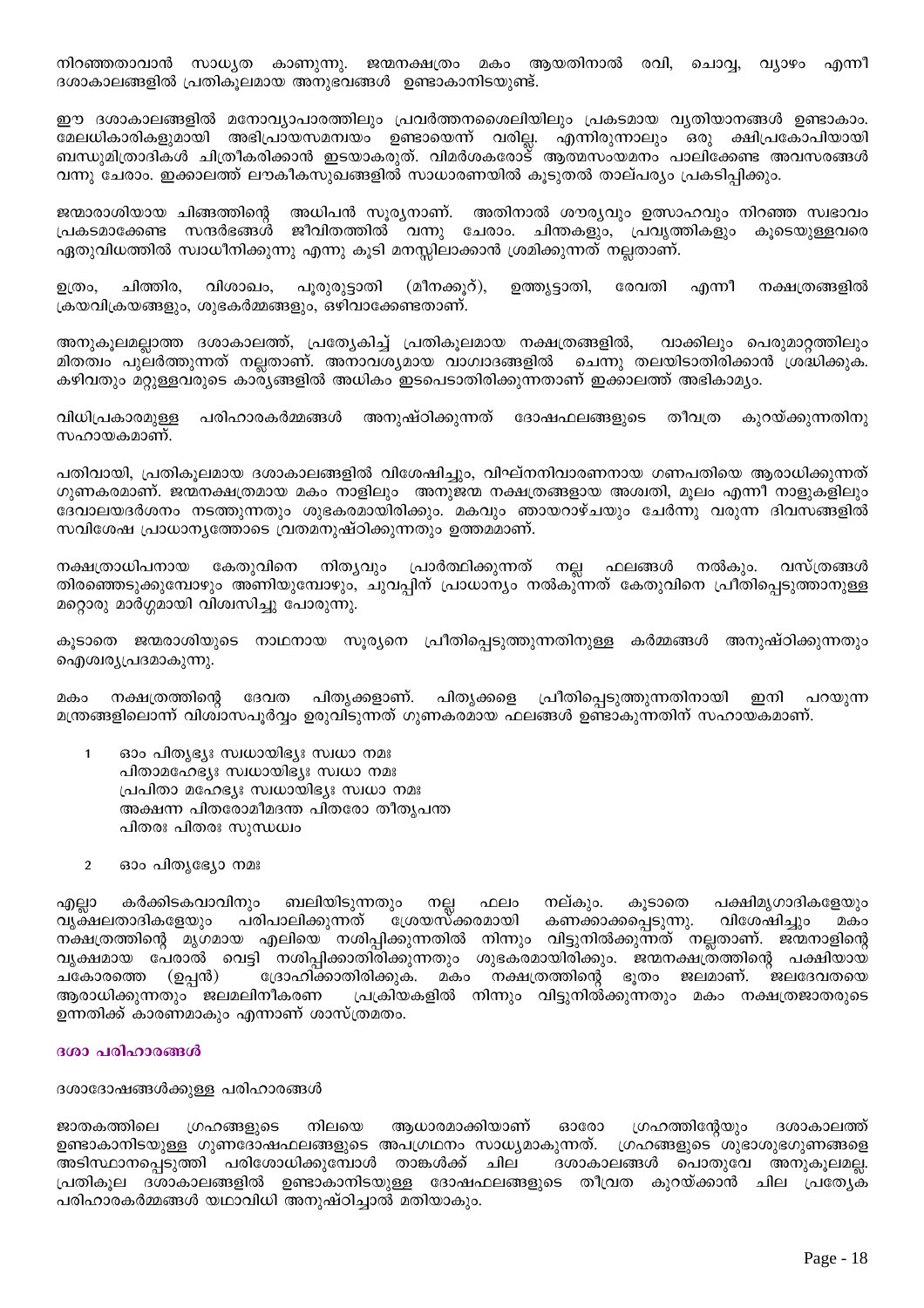. ഈ ജാതകത്തിൽ കാണുന്ന പ്രതികൂല ദശാകാലങ്ങളും അക്കാലത്ത് അനുഷ്ഠിക്കേണ്ട പരിഹാരകർമ്മങ്ങളും ഇനി പറയുന്നു

#### **300:001**

ഇപ്പോൾ താങ്കൾക്ക് രവി ദശയുടെ കാലമാണ്.

ജന്മനക്ഷത്രം മകം ആകുന്നു. രവി കുംഭം രാശിയിലാണ്. ആയതിനാൽ ഈ ദശയിൽ ഇടക്കിടെ പ്രതികൂല ഫലങ്ങൾ അനഭവപ്പെടും.

ഈ ജാതകത്തിലെ ഗ്രഹസ്ഥിതിയനുസരിച്ച് സൂര്യദശയിൽ താങ്കൾക്ക് പ്രതികൂലമായ അനുഭവങ്ങളുണ്ടാകാനുള്ള സാധ്യത കാണുന്നു. ഇക്കാലത്ത് അപ്രതിക്ഷിതമായി പല പ്രതിബന്ധങ്ങളേയും നേരിടേണ്ടതായി വന്നേക്കാം. വിശ്വാസൃതയെ ചോദ്യം ചെയ്യുന്ന തരത്തിലുള്ള സാഹചരൃങ്ങളിൽ ചെന്നു പെടാനിടയുണ്ട്. അത്തരം അവസരങ്ങളിൽ ആത്മസംയമനം പാലിക്കുന്നതാണ് അഭികാമ്യം. ആശയവിനിമയത്തിൽ പാകപ്പിഴകളുണ്ടാകാതിരിക്കുവാൻ പ്രത്യേകം ശ്രദ്ധിക്കണം.

സൂര്യദശയിലെ ദോഷഫലങ്ങളുടെ കാഠിന്യം സൂര്യന്റെ മാറ്റങ്ങൾക്കനുസൃതമായി വ്യത്യാസപ്പെട്ടു കൊണ്ടിരിക്കും. സൂര്യൻ പ്രതികൂല സ്ഥാനങ്ങളിൽ വരുമ്പോൾ ഉണ്ടാകാനിടയുള്ള ബുദ്ധിമുട്ടുകൾ ഇനി പറയുന്നു.

സൂര്യൻ ദുർബലനാകുമ്പോൾ വളരെ അടുപ്പമുള്ളവരോടു പോലും അല്പം അകൽച്ച പ്രകടിപ്പിക്കാൻ ശ്രമിക്കും. ആരേയും കണ്ണുമടച്ച് വിശ്വസിക്കാൻ സാധിക്കാതെ വന്നേക്കാം. പൊതുവേദികളിൽ പങ്കെടുക്കുന്നതിൽ പ്രയാസങ്ങൾ നേരിടും. ആവശ്യമായി വരുന്ന ഘട്ടങ്ങളിൽ ബന്ധുക്കൾ, സുഹൃത്തുക്കൾ തുടങ്ങിയവരിൽ നിന്ന് വേണ്ടത്ര സഹകരണമോ സഹായങ്ങളോ ലഭിച്ചെന്നു വരില്ല.

ഇക്കാലത്ത്, വേണ്ടത്ര അംഗീകാരമോ ബഹുമാനൃതയോ ലഭിച്ചില്ലെന്നും വരാം. വളരെ വേണ്ടപ്പെട്ടവരുടെ ഇടയിൽപ്പോലും ഒറ്റപ്പെടുന്നതായി അനുഭവപ്പെടും. പ്രതികൂലമായ ഇത്തരം അവസരങ്ങളിൽ മറ്റുള്ളവരിൽ നിന്ന് പരമാവധി ഒഴിഞ്ഞു മാറി നിൽക്കാനായിരിക്കും ശ്രമിക്കുക.

തികച്ചും അനാവശ്യമെന്നു തോന്നുന്ന ചോദ്യങ്ങളോട് പ്രതികരിക്കുന്നതിൽ വിമുഖത കാട്ടും. നിഷ്പക്ഷമായ നിലപാടുകൾ അകാരണമായ സംശയങ്ങൾക്ക് ഇട നൽകിയേക്കാം. അതുവഴി സൗഹൃദങ്ങളിൽ നേരിയ വിള്ളലുകൾ ഉണ്ടാകാനും സാധ്യതയുണ്ട്.

ഈ കാലയളവിൽ മറ്റുള്ളവരുടെ ഭാഗത്തു നിന്നുകൊണ്ട് സ്ഥിതിഗതികളെ വിലയിരുത്തുന്നതിൽ പലപ്പോഴും വേണ്ടത്ര മുൻകരുതലുകൽ ഇല്ലാതെയുള്ള വാക്കുകളും പെരുമാറ്റങ്ങളും തെറ്റായ വിജയിക്കണമെന്നില്ല. ധാരണകളിലേക്ക് `വഴിതെളിച്ചേക്കാം. തന്മൂലം നഷ്ടങ്ങൾ നേരിടുന്നതിനു പുറമേ അകാരണമായി മനോവ്യഥ അനുഭവിക്കേണ്ടതായും വരും.

സൂര്യദശാകാലത്ത് എപ്പോളെങ്കിലും ഇത്തരം ബുദ്ധിമുട്ടുകൾ കൂടുതലായി ഉണ്ടാവുകയാണെങ്കിൽ സൂര്യൻ ക്ലേശഫലങ്ങൾ അധികമായി അനുഭവപ്പെടുന്നവർ സൂര്യനെ പ്രതികൂല സ്ഥാനത്താണെന്ന് അനുമാനിക്കാം. ്പ്രീതിപ്പെടുത്തുന്നതിനുള്ള മാർഗ്ഗങ്ങൾ സ്വീകരിക്കണ്ം. സൂര്യനെ പ്രീതിപ്പെടുത്തുന്നതിലൂടെ ദോഷഫലങ്ങളെ കുറയ്ക്കുന്നതിനു മാത്രമല്ല; ജീവിതത്തിൽ ഐശ്വര്യം കൈവരിക്കുന്നതിനും സാധിക്കും.

ഈ ജാതകത്തെ അടിസ്ഥാനപ്പെടുത്തിയുള്ള വിശദമായ പരിശോധനയനുസരിച്ച്, സൂര്യദശാകാലത്ത് താങ്കൾക്കുള്ള പ്രത്യേക നിർദ്ദേശങ്ങൾ ഇനി പറയുന്നു.

#### വസ്ത്രധാരണം

സൂര്യപ്രീതിക്കു വേണ്ടി കാവിനിറത്തിലുള്ള വസ്ത്രങ്ങളാണ് ധരിക്കേണ്ടത്. ചുവന്ന നിറമുള്ള വസ്ത്രങ്ങളും ധരിക്കാം. ഞായറാഴ്ചകളിലും സൂര്യപ്രീതിക്കായുള്ള പ്രാർത്ഥനകളിൽ പങ്കെടുക്കുന്ന അവസരങ്ങളിലും ഇത്തരം വസ്ത്രങ്ങൾ ധരിക്കുന്നത് ശുഭകരമാണ്. ്വതം അനുഷ്ഠിക്കുമ്പോൾ കാവി വസ്ത്രം ധരിക്കുന്നത് ഗുണഫലങ്ങൾ വർദ്ധിക്കാൻ സഹായിക്കും.

#### ദേവതാഭജനം

ആദിത്യ ദോഷ ശാന്തിക്കായി ശിവനെയാണ് ഭജിക്കേണ്ടത്. ശിവരാത്രി, പ്രദോഷം, ധനുവിലെ തിരുവാതിര തുടങ്ങിയ ദിവസങ്ങളിൽ വ്രതമനുഷ്ഠിക്കുക, ശിവ ക്ഷേത്രദർശനം ചെയ്യുക, ജന്മ നക്ഷത്ര ദിവസം ശിവ ക്ഷേത്രദർശനം നടത്തി വഴിപാടുകൾ യഥാശക്തി കഴിക്കുക എന്നിവയൊക്കെ ആദിത്യ ദോഷശാന്തിക്ക് ഉത്തമമാണ്.

#### പ്രഭാത പ്രാർത്ഥന

പ്രഭാതത്തിലുള്ള പ്രാർത്ഥന ദോഷഫലങ്ങളെ അകറ്റുന്നതിനു പുറമേ ശരീരത്തിനും മനസ്സിനും പുതിയ ഉണർവ് നൽകുക കൂടി ചെയ്യുന്നു. സൂര്യദശാകാലത്ത് നിത്യവും സൂര്യോദയത്തിനു മുമ്പ് ഉണരുക. ദേഹശുദ്ധി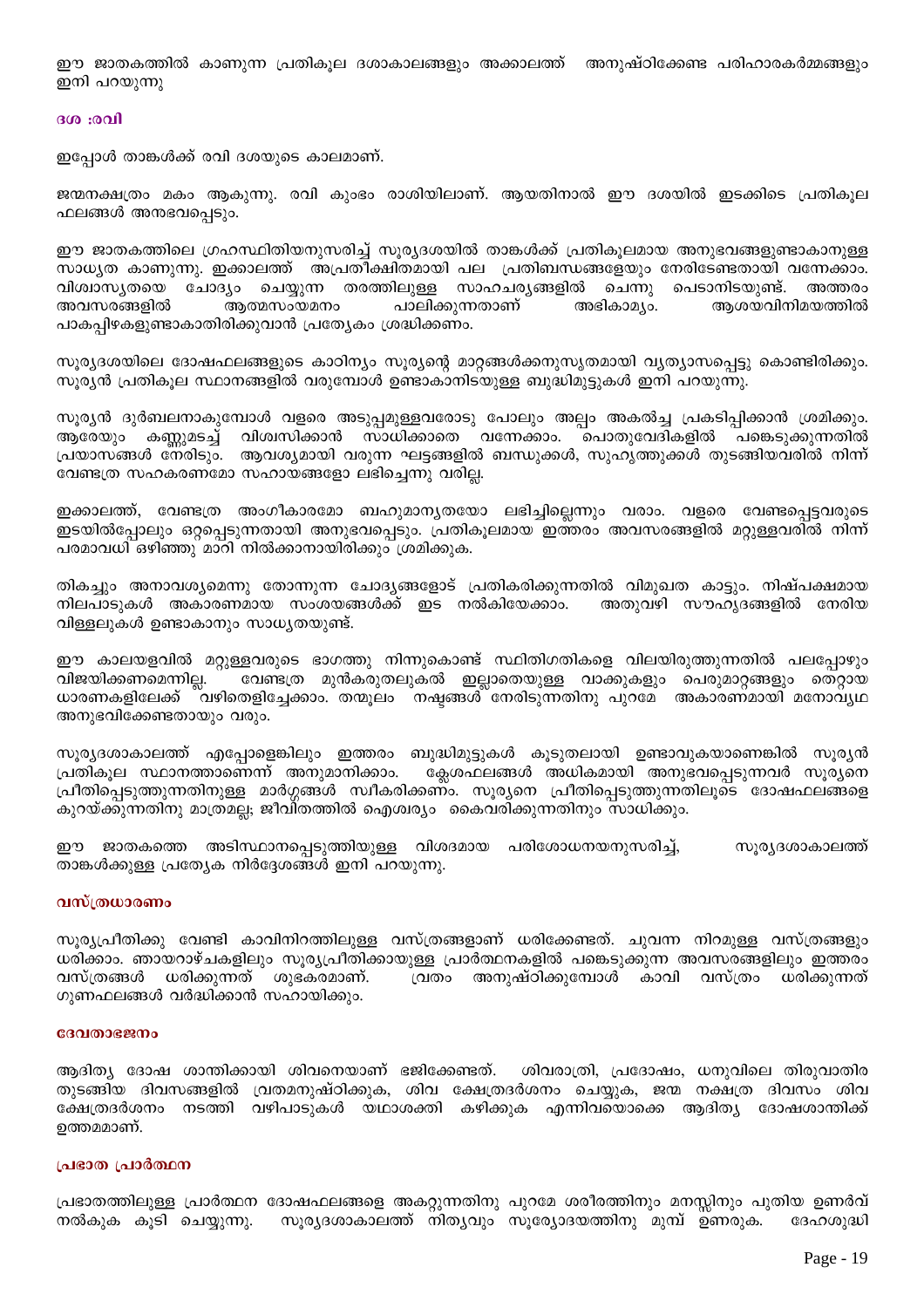വരുത്തിയതിനു ശേഷം സൂര്യനെ മനസ്സിൽ വിചാരിച്ചു കൊണ്ട് അല്പസമയം പ്രാർത്ഥിക്കുക. ഈ സമയത്ത് താങ്കളുടെ മനസ്സിൽ മറ്റു ചിന്തകൾ കടന്നു വരാതിരിക്കുവാൻ പ്രത്യേകം ശ്രദ്ധിക്കണം.

സൂര്യായ ശീതരുചയേ ധരണീസുതായ സൗമ്യായ ദേവഗുരവേ ഭൃഗുനന്ദനായ സൂര്യാത്മജായ ഭുജഗായ ച കേതവേ ച നിത്യം നമോ ഭഗവതേ ഗുരവേ വരായ സൗഖ്യദായിൻ മഹാദേവ ലോകനാഥ മഹാമതേ ആദിത്യാനിഷ്ടജാൻ സർവ്വാൻ ദോഷാനേത്യാന്യപാകുരു

ദിവസവും ഉറക്കമുണർന്നെഴുന്നേൽക്കുമ്പോൾ കിടക്കയിൽ ഈ പ്രാർത്ഥന എല്ലാ തന്നെ കിഴക്കോട്ടു തിരിഞ്ഞിരുന്നു ചൊല്ലുക.

#### $30<sub>0</sub>$

പൂർണ്ണ മനസ്സോടെയുള്ള ദാനകർമ്മം പാപങ്ങൾ അകറ്റുവാനുള്ള നല്ലൊരു മാർഗ്ഗമായി കണക്കാക്കപ്പെടുന്നു.

സൂര്യപ്രതിമ ചെമ്പിലോ സ്വർണ്ണത്തിലോ നിർമ്മിച്ചത്, കുട്ടിയോടുകൂടിയ തവിട്ടുനിറമുള്ള പശു, ഗോതമ്പ്, ചെമ്പ്, മാണിക്യം, രക്തചന്ദനം, കാവിവസ്ത്രം തുടങ്ങിയവയൊക്കെ ആദിത്യപ്രീതിക്കായി സ്വർണ്ണം, ദാനം ചെയ്യാവുന്നതാണ്.

#### പൂജ

ആദിത്യ പ്രീതിക്കായി പുജകൾ നിഷ്ക്കർഷിച്ചിട്ടുണ്ട്. ചുവന്ന പൂക്കൾ കൊണ്ടാണ് ആദിത്യനെ പൂജിക്കേണ്ടത്. വ്രതാനുഷ്ഠാനത്തിന് സമാപ്തി വരുത്തുന്ന ദിനം ആദിത്യപൂജ നടത്തുന്നത് ഫലപ്രദമായിരിക്കും. മേടമാസത്തിലെ ഞായറാഴ്ചകൾ, പത്താമുദയം (മേടം പത്തിന്), ജന്മനക്ഷത്ര ദിവസം എന്നിവയിലും ആദിത്യപുജ നടത്താവുന്നതാണ്. താന്ത്രിക വിധി പ്രകാരം വിദഗ്ദ്ധരുടെ ഉപദേശം അനുസരിച്ചായിരിക്കണം പൂജകൾ നടത്തേണ്ടത്.

നവഗ്രഹ പ്രതിഷ്ഠയുള്ള ക്ഷേത്രത്തിൽ ദർശനം നടത്തി സുര്യ വിഗ്രഹത്തിൽ ചെന്താമര ദളങ്ങൾ കൊണ്ട് അർച്ചന ചെയ്യുന്നതും ഉത്തമമാകുന്നു. തുലാം മാസത്തിൽ ആദിത്യപുജ നടത്താതിരിക്കുന്നതാണ് ഉത്തമം.

#### മന്ത്രജപം

്പരിഹാരകർമ്മങ്ങൾ അനുഷ്ഠിക്കുന്നതിന് സാങ്കേതികമായ ഏതെങ്കിലും ബുദ്ധിമുട്ടുള്ളവർക്ക് പ്രാർത്ഥനയിലൂടെ ആദിത്യന്റെ പ്രീതി നേടാവുന്നതാണ്. ആദിത്യനെ പ്രീതിപ്പെടുത്തുന്നതിനായി ഇനി പറയുന്ന മന്ത്രങ്ങൾ ജപിക്കാവുന്നതാണ്.

ഓം പ്രഭാകരായ വിദ്മഹേ ദിവാകരായ ധീമഹീ തന്നഃ സൂര്യഃ പ്രചോദയാത്

പൂർണ്ണവിശ്വാസത്തോടും ഭക്തിയോടും കൂടി നടത്തിയാൽ മാത്രമേ മന്ത്രജപത്തിന്റെ ഫലം ലഭിക്കുകയുള്ളൂ.

#### സംഖ്യായന്ത്രം

ഗ്രഹങ്ങളെ പ്രീതിപ്പെടുത്തുന്നതിനുള്ള മറ്റൊരു മാർഗമാണ് സംഖ്യായന്ത്രങ്ങൾ. ആദിത്യ പ്രീതിക്കായി നിർദ്ദേശിക്കപ്പെട്ടിട്ടുള്ള സംഖ്യായന്ത്രം ഇവിടെ ചേർക്കുന്നു.

- 6  $\mathbf{1}$  $\mathbf{a}$
- $\overline{7}$  $\overline{5}$ 3
- $\overline{2}$  $\mathbf{Q}$  $\overline{\mathbf{A}}$

ശുദ്ധമായ മനസ്സോടെ ഈ യന്ത്രം ധരിക്കുന്നത് ദോഷങ്ങളെ അകറ്റുന്നതിനു പുറമേ ബുദ്ധിപരമായ ഉണർവിനും <sup>്</sup> ഈ യന്ത്രം കടലാസിലോ തകിടിലോ ആലേഖനം ചെയ്ത് തൊഴിൽ സഹായിക്കുന്നു. ശാലയിലും വാഹനത്തിലും മേശയുടെ മുകളിലുമൊക്കെ വയ്ക്കുന്നത് കർമ്മരംഗത്ത് ഉന്നതി നേടാൻ സഹായകമാണ്.

മുകളിൽ പറഞ്ഞ പരിഹാരങ്ങൾ 16-7-2018 വരെ അന്മഷ്ഠിക്കുക.

#### ദശ :ചന്ദ്രൻ

താങ്കളുടെ ചന്ദ്രൻ ദശ 16-7-2018 - ൽ തുടങ്ങുന്നു.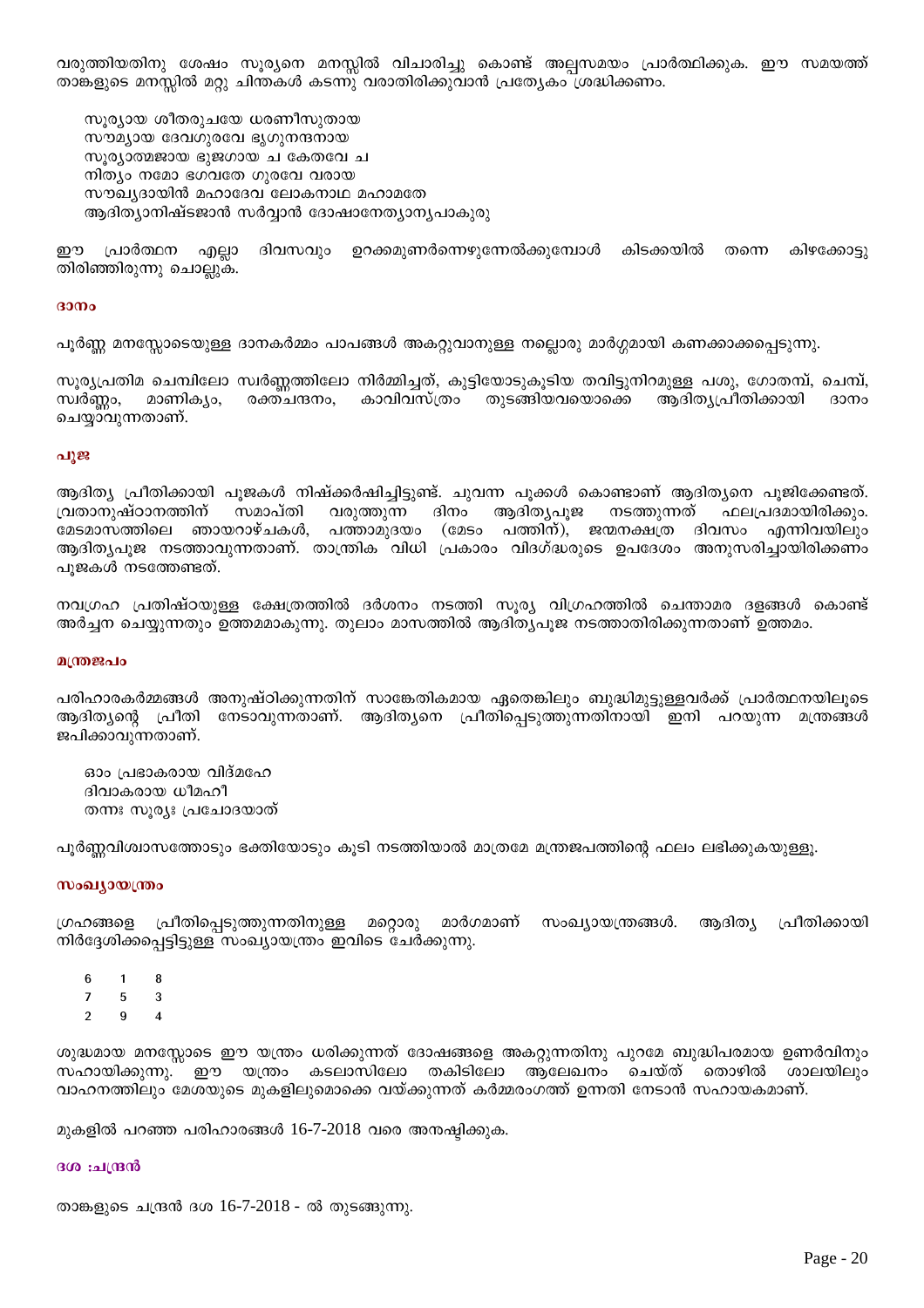ചന്ദ്രൻ എട്ടാം ഭാവത്തിലാണ്. ആയതിനാൽ ഈ ദശയിൽ ഇടക്കിടെ പ്രതികൂല ഫലങ്ങൾ അനഭവപ്പെടും.

ഈ ജാതകത്തിലെ ഗ്രഹസ്ഥിതിയനുസരിച്ച് ചന്ദ്രദശയിൽ താങ്കൾക്ക് പ്രതികൂലമായ അനുഭവങ്ങളുണ്ടാകാനുള്ള സാധ്യത കാണുന്നു. ഇക്കാലത്ത് അപ്രതീക്ഷിതമായി പല ബുദ്ധിമുട്ടുകളേയും നേരിടേണ്ടതായി വന്നേക്കാം. മനസ്സിനും ശരീരത്തിനും ആയാസമുണ്ടാക്കുന്ന കാര്യങ്ങളിൽ നിന്നും കഴിവതും അകന്നു നിൽക്കുന്നതാണ് ഇക്കാലത്ത് അഭികാമൃം. ഉന്നതരായ വ്യക്തികളുമായി ഇടപെടേണ്ടി വരുന്ന അവസരങ്ങിൽ കൂടുതൽ ശ്രദ്ധ പുലർത്തുന്നത് നല്ലതാണ്.

ചന്ദ്രദശയിലെ ദോഷഫലങ്ങളുടെ കാഠിന്യം ചന്ദ്രന്റെ മാറ്റങ്ങൾക്കനുസൃതമായി വ്യത്യാസപ്പെട്ടു കൊണ്ടിരിക്കും. ചന്ദ്രൻ പ്രതികൂല സ്ഥാനങ്ങളിൽ വരുമ്പോൾ ഉണ്ടാകാനിടയുള്ള ബുദ്ധിമുട്ടുകൾ ഇനി പറയുന്നു.

അവിചാരിതമായ നഷ്ടങ്ങളും ദുർബലനാകുമ്പോൾ സാമ്പത്തികപ്രയാസങ്ങളും ഉണ്ടായേക്കാം. ചന്ദ്രൻ ഇക്കാലത്ത് ഉറക്കം തികയുകയില്ല. മിക്ക അവസരങ്ങളിലും അകാരണമായ ആകാംക്ഷ മൂലം പ്രശ്നങ്ങൾ ഉണ്ടാകാനിടയുണ്ട്.

ഇക്കാലത്ത് ചിന്തയിലും വികാരങ്ങളിലും പ്രകടമായ മാറ്റങ്ങളുണ്ടാകും. പ്രതികൂലമായ സാഹചര്യങ്ങളിൽ സ്വന്തം അഭിപ്രായങ്ങളിൽ നിന്നും വ്യതിചലിക്കേണ്ടതായി വന്നേക്കാം. ചൂടു കൂടുതലുള്ള പരിതസ്ഥിതി അതീവ ദുഷ്കരമായി അനുഭവപ്പെടും.

ഈ കാലയളവിൽ കുടുബ ബന്ധങ്ങങ്ങൾ അതേപടി നിലനിർത്തുന്നത് ആയാസകരമായി തോന്നാം. നിസാരമായ കാരൃങ്ങൾക്കു പോലും മനസ്സ് പെട്ടെന്ന് അസ്വസ്ഥമാകും. വാക്കുകളിൽ സംയമനം പാലിക്കാൻ പലപ്പോഴും സാധിച്ചെന്നു വരില്ല.

ചന്ദ്രൻ പ്രതികൂലമായ സ്ഥാനങ്ങളിൽ വരുമ്പോൾ രോഗങ്ങൾ വരാൻ എളുപ്പമാണ്. ദഹനക്കുറവ്, ശ്വാസതടസ്സം, കവിഞ്ഞ അമിതമായ ശാരീരിക സാധാരണയിൽ ക്ഷീണം, ദാഹം തുടങ്ങിയ ലക്ഷണങ്ങൾ പ്രകടമാകുകയാണെങ്കിൽ ശ്രദ്ധിക്കണം.

ചന്ദ്രദശാകാലത്ത് എപ്പോഴെങ്കിലും ഇത്തരം ബുദ്ധിമുട്ടുകൾ കൂടുതലായി ഉണ്ടാവുകയാണെങ്കിൽ ചന്ദ്രൻ പ്രതികൂല സ്ഥാനത്താണെന്ന് അനുമാനിക്കാം. ക്ലേശഫലങ്ങൾ അധികമായി അനുഭവപ്പെടുന്നവർ ചന്ദ്രനെ പ്രീതിപ്പെടുത്തുന്നതിനുള്ള മാർഗ്ഗങ്ങൾ സ്വീകരിക്കണം. ചന്ദ്രനെ പ്രീതിപ്പെടുത്തുന്നതിലൂടെ ദോഷഫലങ്ങളെ കുറയ്ക്കുന്നതിനു മാത്രമല്ല; ജീവിതത്തിൽ ഐശ്വര്യം കൈവരിക്കുന്നതിനും സാധിക്കും.

ഈ ജാതകത്തെ അടിസ്ഥാനപ്പെടുത്തിയുള്ള വിശദമായ പരിശോധനയനുസരിച്ച്, ചന്ദ്രദശാകാലത്ത് താങ്കൾക്കുള്ള പ്രത്യേക നിർദ്ദേശങ്ങൾ ഇനി പറയുന്നു.

### വസ്ത്രധാരണം

നിലാവിനെപ്പോലെ തെളിച്ചമുള്ള നിറങ്ങളോടാണ് ചന്ദ്രനു പ്രിയം. ആയതിനാൽ ചന്ദ്രപ്രീതിക്കായി വെളുത്തതോ ചന്ദനനിറത്തിലുള്ളതോ ആയ വസ്ത്രങ്ങളാണ് ധരിക്കേണ്ടത്. തിങ്കളാഴ്ച, പൗർണ്ണമി മുതലായ ദിവസങ്ങളിലും രോഹിണി നക്ഷത്രത്തിലും ചന്ദ്രനെ ആരാധിക്കുന്ന സമയത്തും ഇത്തരം വസ്ത്രങ്ങൾ ധരിക്കുന്നത് ശുഭകരമാണ്.

### ജീവിതരീതി

ചന്ദ്രഗ്രഹത്തിനനുപൂരകമായ ഒരു ജീവിതരീതി കെട്ടിപ്പടുക്കുന്നത് ശ്രേഷ്ഠകരമായിരിക്കും. ചന്ദ്രദശാകാലത്ത് ശാന്തിയും സമാധാനവും നൽകുന്ന പ്രവർത്തനങ്ങളിൽ ധ്യാനം, പ്രാർത്ഥന എന്നിങ്ങനെ മനസ്സിന് ഏർപ്പെടുന്നതിലൂടെ ചന്ദ്രദശാകാലത്ത് ഉണ്ടാകാനിടയുള്ള ദോഷഫലങ്ങളെ ഒരു പരിധി വരെ കുറയ്ക്കാൻ സാധിക്കും. ഇക്കാലത്ത് മറ്റുള്ളവരെ സഹായിക്കുന്നതിനും അബലരായ വൃക്തികളെ ശുശ്രൂഷിക്കുന്നതിനും സമയം കണ്ടെത്തുക. വിശ്വാസങ്ങളിലും കർമ്മരംഗത്തും സ്ഥിരതയാർന്ന സമീപനം വളർത്തിയെടുക്കുന്നത് ഇഷ്ടദൈവത്തെ ഗുണകരമായിരിക്കും. ഏകാഗ്രമായ മനസ്സോടെ പ്രാർത്ഥിക്കുന്നത് ശുഭകരമാണ്. സ്നേഹബന്ധങ്ങൾക്ക് അർഹിക്കുന്ന പ്രാധാന്യം കൊടുക്കുവാൻ മറന്നു പോകരുത്. ചന്ദ്രദശാകാലത്ത് ലഹരി പദാർത്ഥങ്ങളിൽ നിന്നും ലഹരി പദാർത്ഥങ്ങൾ ഉപയോഗിക്കുന്നവരിൽ നിന്നും ഒഴിഞ്ഞു നിൽക്കാൻ ശ്രമിക്കുക. ജലയാത്ര, നീന്തൽ, മദൃപാനം തുടങ്ങിയവ പൂർണ്ണമായും ഒഴിവാക്കണം. കുടിക്കുന്നതിനു മുമ്പ് വെള്ളത്തിന്റെ ്ക്ക്ക്ക്<br>ശുചിത്വം ഉറപ്പുവരുത്തു്കയും ചെയ്യണം. ജലമോ ദ്രാവക രൂപത്തിലുള്ള് മറ്റു് വസ്തുക്ക്ളോ കൈകാര്യം ചെയ്യുമ്പോൾ പ്രത്യേക ശ്രദ്ധ ആവശ്യമാണ്.

#### പ്രഭാത പ്രാർത്ഥന

പ്രഭാതത്തിലുള്ള പ്രാർത്ഥന ദോഷഫലങ്ങളെ അകറ്റുന്നതിനു പുറമേ ശരീരത്തിനും മനസ്സിനും പുതിയ ഉണർവ് <u>.</u><br>നൽകുക കൂടി ചെയ്യുന്നു. ചന്ദ്രദശാകാലത്ത് നിതൃവും സൂര്യോദയത്തിനു മുമ്പ് ഉണരുക. ദേഹശുദ്ധി വരുത്തിയതിനു ശേഷം ചന്ദ്രനെ മനസ്സിൽ വിചാരിച്ചു കൊണ്ട് അല്പസമയം പ്രാർത്ഥിക്കുക. ഈ സമയത്ത് താങ്കളുടെ മനസ്സിൽ മറ്റു ചിന്തകൾ കടന്നു വരാതിരിക്കുവാൻ പ്രത്യേകം ശ്രദ്ധിക്കണം.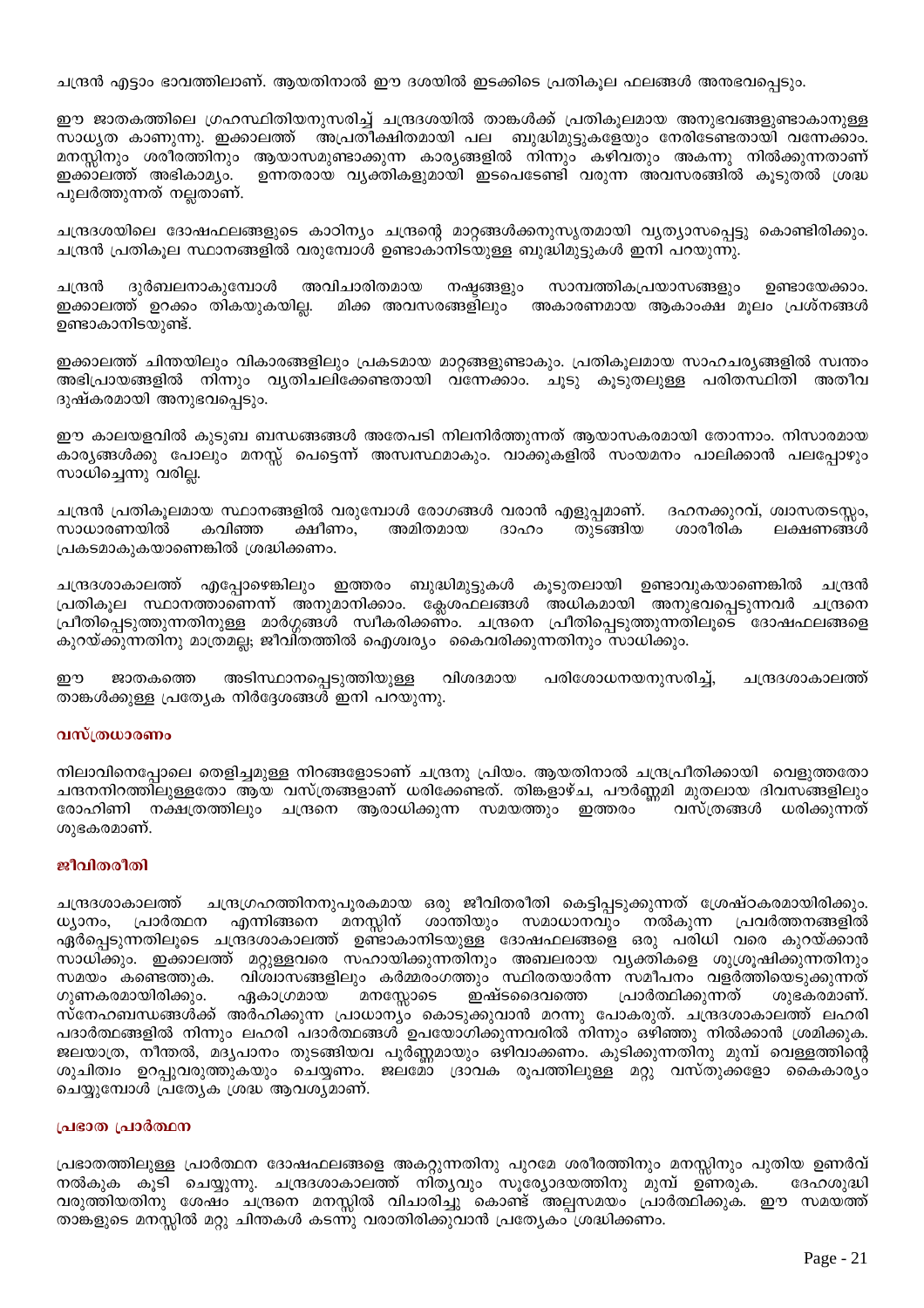സൂര്യായ ശീതരുചയേ ധരണീസുതായ സൗമൃായ ദേവഗുരവേ ഭൃഗുനന്ദനായ സൂര്യാത്മജായ ഭുജഗായ ച കേതവേ ച നിത്യം നമോ ഭഗവതേ ഗുരവേ വരായ പാപനാശന ലോകേശ ദേവദേവ നമോസ്തുതേ ശശാങ്കാനിഷ്ടസംഭൂതം ദോഷജാതം വിനാശയ

ദിവസവും ഉറക്കമുണർന്നെഴുന്നേൽക്കുമ്പോൾ കിടക്കയിൽ ഈ പ്രാർത്ഥന എല്ലാ തന്നെ കിഴക്കോട്ടു തിരിഞ്ഞിരുന്നു ചൊല്ലുക.

#### വ്രതം

ആഹാരകാര്യങ്ങളിൽ സ്വീകരിക്കുന്ന മിതത്വമാണ് വ്രതം എന്നതു കൊണ്ട് നാം അർത്ഥമാക്കുന്നത്. എന്നാൽ അതിലുപരിയായി ശരീരം, മനസ്സ്, വാക്ക് എന്നിവയെ നിയന്ത്രിച്ച് സർവ്വവിധമായ പരിശുദ്ധി നേടുക എന്നതാണ് വ്രതാനുഷ്ഠാനങ്ങളുടെ പരമമായ ലക്ഷ്യം. അതതു ഗ്രഹത്തിനു പ്രാധാന്യമുള്ള ദിവസങ്ങളിലും വൃക്തിപരമായി താങ്കൾക്കു പ്രധാനപ്പെട്ട ദിവസങ്ങളിലുമാണ് വ്രതം അനുഷ്ഠിക്കേണ്ടത്.

ചന്ദ്രനെ പ്രീതിപ്പെടുത്തുന്നതിനായി തിങ്കളാഴ്ച ദിവസങ്ങളിൽ വ്രതമനുഷ്ഠിക്കണം. ചന്ദ്ര ദോഷശാന്തിക്ക് ജന്മനക്ഷത്ര ദിവസവും വ്രതമനുഷ്ഠിക്കാവുന്നതാണ്.

വ്രതമുള്ള ദിവസങ്ങളിൽ മാംസഭക്ഷണം, മദൃം, മറ്റു ലഹരിവസ്തുക്കൾ മുതലായവ ഒഴിവാക്കുക. സ്വാഭാവിക പഴവർഗ്ഗങ്ങൾ, പച്ചക്കറികൾ, ഇലക്കറികൾ തുടങ്ങിയ സാത്ത്വിക ഭക്ഷണങ്ങളാണ് ദഹനം സാധ്യമാക്കുന്ന വ്രതകാലത്ത് അഭികാമ്യം. ധാന്യങ്ങൾ, എണ്ണ, എരിവും പുളിയും കൂടുതലുള്ള ഭക്ഷണങ്ങൾ തുടങ്ങിയവ പരമാവധി ഒഴിവാക്കുക. ദോഷഫലങ്ങളുടെ കാഠിനൃമനുസരിച്ച് ഭാഗികമായോ പൂർണ്ണമായോ ഉപവസിക്കുന്നതും വിനോദങ്ങളിൽ ഏർപ്പെടുന്നതും ആഡംബരവസ്തുക്കളുടെ വ്രതകാലത്ത് നല്ലതാണ്. ഉപയോഗവും വികാരങ്ങളിലുമുള്ള അഭികാമ്യമല്ല. വാക്കുകളിലും നിയന്ത്രണം കൂടി സാധ്യമായാൽ മാത്രമേ വ്രതത്തിലൂടെയുള്ള ഫലപ്രാപ്തി പൂർണ്ണമാകുകയുള്ളൂ.

മുകളിൽ പറഞ്ഞ പരിഹാരങ്ങൾ 15-7-2028 വരെ അനഷ്ടിക്കുക.

### ദശ :ചൊവ്വ

താങ്കളുടെ ചൊവ്വ ദശ 15-7-2028 - ൽ തുടങ്ങുന്നു.

ജന്മനക്ഷത്രം മകം ആകുന്നു. ചൊവ്വ നാലാം ഭാവത്തിലാണ്. ആയതിനാൽ ഈ ദശയിൽ ഇടക്കിടെ പ്രതികൂല ഫലങ്ങൾ അനഭവപ്പെടും.

ഈ ജാതകത്തിലെ ഗ്രഹസ്ഥിതിയനുസരിച്ച് കുജദശയിൽ താങ്കൾക്ക് പ്രതികൂലമായ അനുഭവങ്ങളുണ്ടാകാനുള്ള സാധ്യത കാണുന്നു. ഇക്കാലത്ത് തടസ്സങ്ങളെ അതിജീവിച്ച് വിജയം വരിക്കുന്നതിൽ പ്രതീക്ഷിക്കാത്ത തരത്തിലുള്ള പ്രയാസങ്ങൾ ഉണ്ടാകാനിടയുണ്ട്. നിസ്സാരമായ കാര്യങ്ങൾക്കു പോലും മറ്റുള്ളവരുടെ സഹായം ആവശ്യമായി വന്നേക്കാം. കർമ്മരംഗത്ത് സ്ഥിരോത്സാഹവും ഊർജ്ജസ്വലതയും കാത്തു സൂക്ഷിക്കാൻ പ്രത്യേകം ശ്രദ്ധിക്കണം.

കുജദശയിലെ ദോഷഫലങ്ങളുടെ കാഠിന്യം കുജന്റെ മാറ്റങ്ങൾക്കനുസൃതമായി വ്യത്യാസപ്പെട്ടു കൊണ്ടിരിക്കും. കുജൻ പ്രതികൂല സ്ഥാനങ്ങളിൽ വരുമ്പോൾ ഉണ്ടാകാനിടയുള്ള ബുദ്ധിമുട്ടുകൾ ഇനി പറയുന്നു.

കുജൻ ദുർബലനാകുമ്പോൾ പ്രവർത്തന രംഗത്ത് ചില വ്യതിയാനങ്ങൾ സംഭവിച്ചേക്കാം. അതിനാൽ താങ്കളുടെ സവിശേഷമായ കഴിവുകൾക്ക് കോട്ടം തട്ടാതെ സൂക്ഷിക്കണം.

ഇക്കാലത്ത് അറിഞ്ഞോ അറിയാതെയോ അപവാദങ്ങളിൽ ചെന്നു പെടാനുള്ള സാധൃത കൂടുതലാണ്. ജീവിത മൈലിയിൽ ചില നിയന്ത്രണങ്ങൾ ആവശ്യമായി വരും. മറ്റുള്ളവരോട്, പ്രത്യേകിച്ചും എതിർലിംഗത്തിൽപ്പെട്ടവരോട്, ഉള്ള പെരുമാറ്റത്തിൽ അല്പം ശ്രദ്ധ പൂലർത്തുന്നതു നല്ലതാണ്.

ഇക്കാലത്ത് മുൻവിധിയോടു കൂടി കാര്യങ്ങളെ സമീപിക്കുന്നത് ഒട്ടും തന്നെ ഗുണകരമായിരിക്കുകയില്ല. പ്രതികൂല സാഹചര്യങ്ങളിൽ കോപം നിയന്ത്രിക്കുവാൻ പാടുപെടേണ്ടി വരും. മറ്റുള്ളവരുടെ കാര്യങ്ങളിൽ ഇടപെടുന്നതിനുള്ള താല്പര്യം ജനിക്കാനിടയുണ്ട്. തന്മൂലം അനാവശ്യമായ പ്രശ്നങ്ങളിൽ ചെന്നുപെടാനുള്ള സാധ്യതയും കൂടുതലാണ്.

കലഹത്തിന്റെ കാരകഗ്രഹമായിട്ടാണ് കുജനെ കണക്കാക്കിയിരിക്കുന്നത്. ആയതിനാൽ കുജൻ പ്രതികൂല സ്ഥാനങ്ങളിൽ വരുമ്പോൾ ചെറിയ വാക്കു തർക്കങ്ങളോ അഭിപ്രായ വൃത്യാസങ്ങളോ പോലും വലിയ സംഭവങ്ങളായി മാറിയേക്കാം. വാക്കുകളിലും പെരുമാറ്റത്തിലും സംയമനം പാലിക്കുവാനും പ്രതികൂല സാഹചര്യങ്ങളിൽ നിന്ന് ഒഴിഞ്ഞു നിൽക്കുവാനും ശ്രദ്ധിക്കുക. സംഭാഷണങ്ങളിലും ചർച്ചകളിലും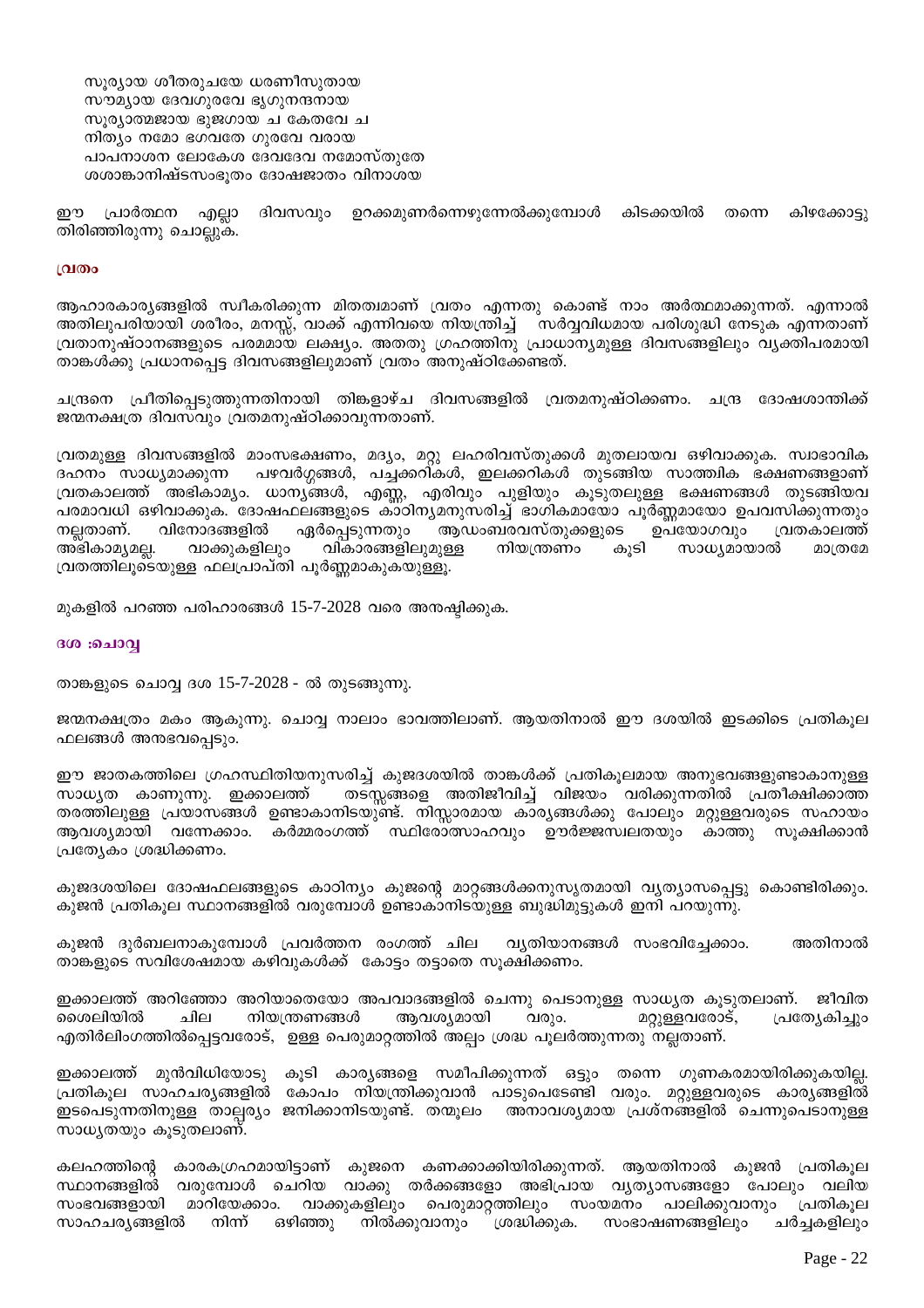പങ്കെടുക്കുമ്പോൾ പ്രതിപക്ഷ ബഹുമാനം പുലർത്താൻ കഴിയണം.

രോഗങ്ങളെ പ്രതിരോധിക്കുവാനുള്ള ശേഷി ഈ കാലയളവിൽ പൊതുവേ കുറവായിരിക്കും. ചുറ്റുപാടിലെ മാറ്റങ്ങൾ ആരോഗ്യസ്ഥിതിയെ കൂടുതലായി സ്വാധീനിച്ചേക്കാം.

കുജദശാകാലത്ത് എപ്പോഴെങ്കിലും ഇത്തരം ബുദ്ധിമുട്ടുകൾ കൂടുതലായി ഉണ്ടാവുകയാണെങ്കിൽ കുജൻ പ്രതികൂല സ്ഥാനത്താണെന്ന് അനുമാനിക്കാം. ക്ലേശഫലങ്ങൾ അധികമായി അനുഭവപ്പെടുന്നവർ കുജനെ പ്രീതിപ്പെടുത്തുന്നതിനുള്ള മാർഗ്ഗങ്ങൾ സ്വീകരിക്കണം. കുജനെ പ്രീതിപ്പെടുത്തുന്നതിലൂടെ ദോഷഫലങ്ങളെ കുറയ്ക്കുന്നതിനു മാത്രമല്ല; ജീവിതത്തിൽ ഐശ്വര്യം കൈവരിക്കുന്നതിനും സാധിക്കും.

അടിസ്ഥാനപ്പെടുത്തിയുള്ള വിശദമായ പരിശോധനയനുസരിച്ച്, കുജദശാകാലത്ത് ഈ ജാതകത്തെ താങ്കൾക്കുള്ള പ്രത്യേക നിർദ്ദേശങ്ങൾ ഇനി പറയുന്നു.

### വസ്ത്രധാരണം

ചുവന്ന നിറമുള്ള ഗ്രഹമാണ് കുജൻ. ചുവപ്പു തന്നെയാണ് കുജന് ഏറ്റവും പ്രിയപ്പെട്ട നിറവും. കുജ പ്രീതിക്കായി ചൊവ്വാഴ്ച ദിവസങ്ങളിൽ താങ്കൾ ചുവന്ന വസ്ത്രങ്ങൾ ധരിക്കുക. ഈ നിറത്തിലുള്ള പട്ടു വസ്ത്രങ്ങൾ ധരിക്കുന്നത് കൂടുതൽ ഗുണകരമാണ്.

#### ദേവതാഭജനം

കുജൻ ഓജരാശിയിൽ നിൽക്കുന്ന ജാതകർ സുബ്രഹ്മണ്യനെയും യുഗ്മരാശിയിൽ നിൽക്കുന്ന ജാതകർ ഭദ്രകാളിയേയും ഭജിക്കണം.

### പ്രഭാത പ്രാർത്ഥന

പ്രഭാതത്തിലുള്ള പ്രാർത്ഥന ദോഷഫലങ്ങളെ അകറ്റുന്നതിനു പുറമേ ശരീരത്തിനും മനസ്സിനും പുതിയ ഉണർവ് നൽകുക കൂടി ചെയ്യുന്നു. കുജദശാകാലത്ത് നി്തൃവും സൂര്യോദയത്തിനു മുമ്പ് ഉണരുക. ദേഹശുദ്ധി വരുത്തിയതിനു ശേഷം കുജനെ മനസ്സിൽ വിചാരിച്ചു കൊണ്ട് അല്പസമയം പ്രാർത്ഥിക്കുക. ഈ സമയത്ത് താങ്കളുടെ മനസ്സിൽ മറ്റു ചിന്തകൾ കടന്നു വരാതിരിക്കുവാൻ പ്രത്യേകം ശ്രദ്ധിക്കണം.

സൂര്യായ ശീതരുചയേ ധരണീസുതായ സൗമ്യായ ദേവഗുരവേ ഭൃഗുനന്ദനായ ധ സൂര്യാത്മജായ ഭുജഗായ ച കേതവേ ച നിത്യം നമോ ഭഗവതേ ഗുരവേ വരായ (എന്ന പ്രാർത്ഥന ജപിക്കുക) അതിനുശേഷം ദേവദേവ ജഗന്നാഥ ദേവതാ നാമപീശ്വര ഭൂപുത്രാനിഷ്ടസംഭൂതം ദോഷജാതം വിനാശായ (എന്ന പ്രാർത്ഥനയും ജപിക്കുക).

ഈ പ്രാർത്ഥന എല്ലാ ദിവസവും ഉറക്കമുണർന്നെഴുന്നേൽക്കുമ്പോൾ കിടക്കയിൽ കിഴക്കോട്ടു തന്നെ തിരിഞ്ഞിരുന്നു ചൊല്ലുക.

#### വ്രതം

ആഹാരകാരൃങ്ങളിൽ സ്വീകരിക്കുന്ന മിതത്വമാണ് വ്രതം എന്നതു കൊണ്ട് നാം അർത്ഥമാക്കുന്നത്. എന്നാൽ അതിലുപരിയായി ശരീരം, മനസ്സ്, വാക്ക് എന്നിവയെ നിയന്ത്രിച്ച് സർവ്വവിധമായ പരിശുദ്ധി നേടുക എന്നതാണ് വ്രതാനുഷ്ഠാനങ്ങളുടെ പരമമായ ലക്ഷ്യം. അതതു ഗ്രഹത്തിനു പ്രാധാന്യമുള്ള ദിവസങ്ങളിലും വ്യക്തിപരമായി യാകാശകു പ്രധാനപ്പെട്ട ദിവസങ്ങളിലുമാണ് വ്രതം അനുഷ്ഠിക്കേണ്ടത്. കുജ<sup>്</sup> ദോഷ്ശാന്തിക്കായി<br>ചൊവ്വാഴ്ചകളിൽ വ്രതമനുഷ്ഠിക്കണം. ഈ ദിവസങ്ങളിൽ എതെങ്കിലും സുബ്രഹ്മണ്യ ക്ഷേത്രമോ, ദേവി<br>ക്ഷേത്രമോ ദർശനം നടത്തി സ്ഥാശക്തി വരിക്കാകൾ കൊട്ടാക ക്ഷേത്രമോ ദർശനം നടത്തി യഥാശക്തി വഴിപാടുകൾ കഴിക്കേണ്ടതാണ്. മകരമാസത്തിൽ ചുവന്ന പൂക്കൾ കൊണ്ട് അംഗാരക പൂജ നടത്തുന്നതും നല്ല ഫലം നല്കും. വ്രത ദിവസം സന്ധ്യ കഴിഞ്ഞ് ഉപ്പു ചേർത്ത ആഹാരം വർജ്ജിക്കണം.

വ്രതമുള്ള ദിവസങ്ങളിൽ മാംസഭക്ഷണം, മദ്യം, മറ്റു ലഹരിവസ്തുക്കൾ മുതലായവ ഒഴിവാക്കുക. സ്വാഭാവിക പഴവർഗ്ഗങ്ങൾ, പച്ചക്കറികൾ, ഇലക്കറികൾ തുടങ്ങിയ സാത്ത്വിക ഭക്ഷണങ്ങളാണ് ദഹനം സാധ്യമാക്കുന്ന വ്രതകാലത്ത് അഭികാമ്യം. ധാന്യങ്ങൾ, എണ്ണ, എരിവും പുളിയും കൂടുതലുള്ള ഭക്ഷണങ്ങൾ തുടങ്ങിയവ പരമാവധി ഒഴിവാക്കുക. ദോഷഫലങ്ങളുടെ കാഠിന്യമനുസരിച്ച് ഭാഗികമായോ പൂർണ്ണമായോ ഉപവസിക്കുന്നതും നല്ലതാണ്. വിനോദങ്ങളിൽ ഏർപ്പെടുന്നതും ആഡംബരവസ്തുക്കളുടെ ഉപയോഗവും വ്രതകാലത്ത് വാക്കുകളിലും നിയന്ത്രണം കൂടി അഭികാമ്യമല്ല. വികാരങ്ങളിലുമുള്ള സാധ്യമായാൽ മാത്രമേ വ്രതത്തിലൂടെയുള്ള ഫലപ്രാപ്തി പൂർണ്ണമാകുകയുള്ളൂ.

#### ദാനം

പൂർണ്ണ മനസ്സോടെയുള്ള ദാനകർമ്മം പാപങ്ങൾ അകറ്റുവാനുള്ള നല്ലൊരു മാർഗ്ഗമായി കണക്കാക്കപ്പെടുന്നു.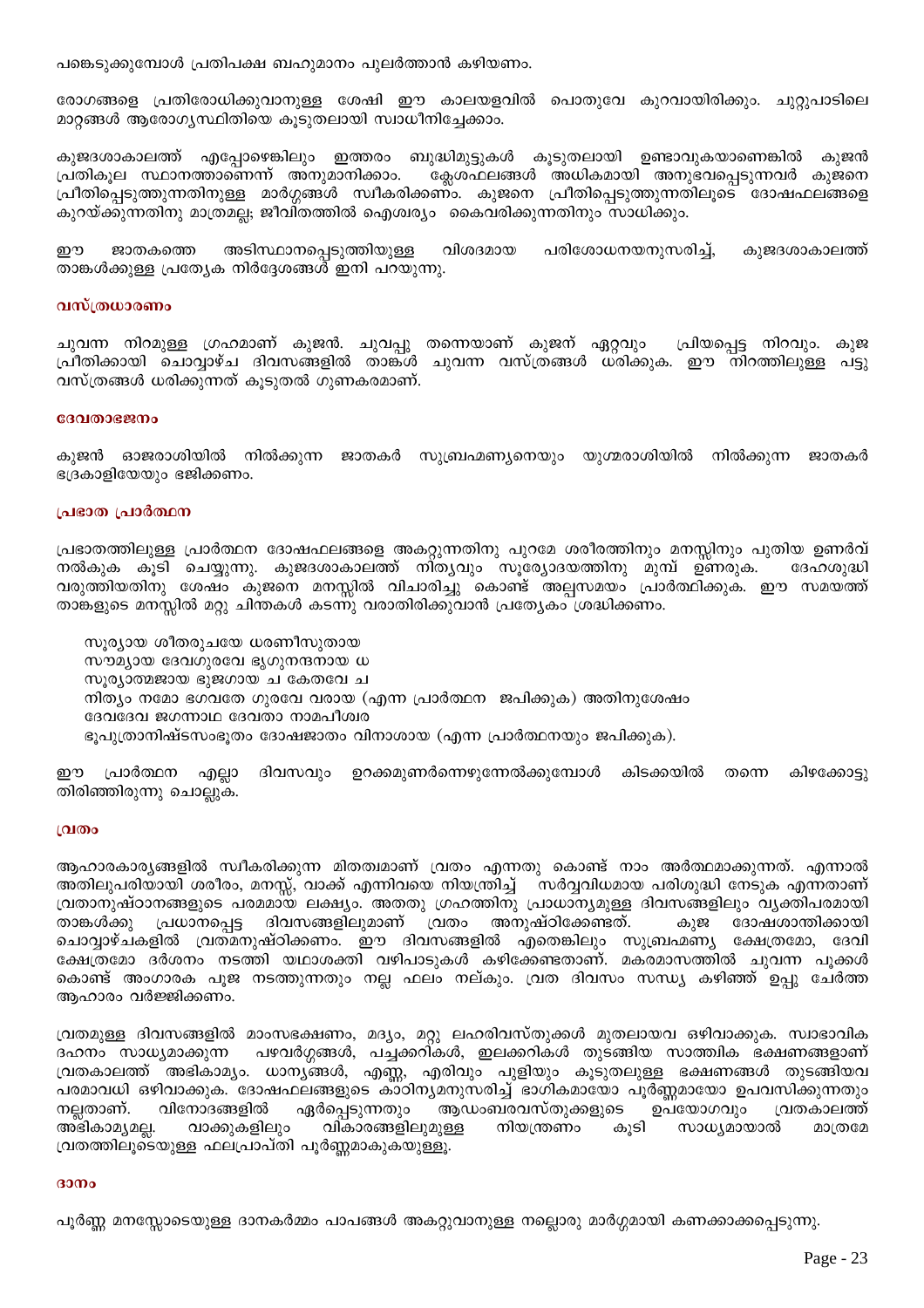ചുവന്ന കാള, തുവര, പവിഴം, ചുവന്ന വസ്ത്രം, സ്വർണ്ണം, ചെമ്പ് തുടങ്ങിയവയാണ് കുജപ്രീതിക്കായി ദാനം ചെയ്യേണ്ട വസ്തുക്കൾ. സ്വർണ്ണത്തിലോ ചെമ്പിലോ നിർമ്മിച്ച കുജപ്രതിമ ദാനം ചെയ്യുന്നതും ഉത്തമമാകുന്നു.

#### പുജ

കുജ പ്രീതിക്കായി പൂജകൾ നിഷ്ക്കർഷിച്ചിട്ടുണ്ട്. തെച്ചി, ചെമ്പരത്തി, ചെമ്പകം തുടങ്ങിയ ചുവന്ന പൂക്കൾകൊണ്ടാണ് കുജ പൂജ ചെയ്യേണ്ടത്. അംഗാരക പൂജ വളരെ വിശേഷപ്പെട്ടതും സദ്ഫലങ്ങൾ നൽകുന്നതും ആകുന്നു. നവഗ്രഹ പ്രതിഷ്ഠയുള്ള ക്ഷേത്രത്തിൽ ദർശനം നടത്തി ശ്രീഅംഗാരകമുർത്തിയെ ചെമ്പകപ്പൂമാല ചെമ്പകപ്പൂക്കൾ കൊണ്ട് പുജിക്കുന്നതും ഗ്രഹവിഗ്രഹത്തിൽ ചാർത്തുന്നതും അത്യുത്ത്മമാകുന്നു. താന്ത്രിക വിധി പ്രകാരം വിദഗ്ദ്ധരുടെ ഉപദേശം അനുസരിച്ചായിരിക്കണം പൂജകൾ നടത്തേണ്ടത്. കുജൻ മകരം രാശിയിൽ സഞ്ചരിക്കുന്ന കാലം ഈ പുജ നടത്തുന്നത് കുടുതൽ ഫലം നൽകും.

#### മന്ത്രജപം

പരിഹാര കർമ്മങ്ങൾ അനുഷ്ഠിക്കുന്നതിന് സാങ്കേതികമായ ഏതെങ്കിലും ബുദ്ധിമുട്ടുള്ളവർക്ക് പ്രാർത്ഥനയിലൂടെ പ്രീതിപ്പെടുത്തുന്നതിനായി ഇനി കുജന്റെ പ്രീതി നേടാവുന്നതാണ്. കുജനെ പറയുന്ന മന്ത്രങ്ങൾ ജപിക്കാവുന്നതാണ്.

ഓം ഭൂമിപുത്രായ വിദ്മഹേ ലോഹിതാംഗായ ധീമഹീ തന്നഃ ഭൗമഃ⊣പചോദയാത്

പൂർണ്ണവിശ്വാസത്തോടും ഭക്തിയോടും കൂടി നടത്തിയാൽ മാത്രമേ മന്ത്രജപത്തിന്റെ ഫലം ലഭിക്കുകയുള്ളൂ.

കജപ്രീതിക്കു വേണ്ടി കജന്റെ വിവിധ പേരുകൾ ഉൾക്കൊള്ളിച്ചു കൊണ്ടുള്ള അടിസ്ഥാന മന്ത്രങ്ങൾ ജപിക്കുക. കജനാമാവലി മന്ത്രങ്ങൾ ഇനിപറയുന്നു.

ഓം മഹീസുതായ നമഃ ഓം മഹാഭാഗായ നമഃ ഓം മംഗളായ നമഃ ഓം മംഗളപരീതായ നമഃ ഓം മഹാവീരായ നമഃ ഓം മഹാശുരായ നമഃ ഓം മഹാബലപരാക്രമായ നമഃ ഓം മഹാരൗദ്രായ നമഃ ഓം മഹാഭദ്രായ നമഃ ഓം മാനനീയായ നമഃ ഓം ദയാകരായ നമഃ ഓപ്പാനദായ നമഃ

# സംഖ്യായന്ത്രം

ഗ്രഹങ്ങളെ പ്രീതിപ്പെടുത്തുന്നതിനുള്ള മറ്റൊരു മാർഗമാണ് സംഖ്യായന്ത്രങ്ങൾ. കുജപ്രീതിക്കായി നിർദ്ദേശിക്കപ്പെട്ടിട്ടുള്ള സംഖ്യായന്ത്രം ഇവിടെ ചേർക്കുന്നു.

- 8  $\mathbf{3}$  $10$
- $\mathbf{Q}$  $\overline{7}$ 5
- $\overline{\mathbf{A}}$  $11$  $\mathbf{6}$

ശുദ്ദമായ മനസ്സോടെ ഈ യന്ത്രം ധരിക്കുന്നത് ദോഷങ്ങളെ അകറ്റുന്നതിനു പുറമേ ബുദ്ധിപരമായ ഉണർവിനും ഈ യന്ത്രം കടലാസിലോ തകിടിലോ ആലേഖനം ചെയ്ത് തൊഴിൽ സഹായിക്കുന്നു. ശാലയിലും വാഹനത്തിലും മേശയുടെ മുകളിലുമൊക്കെ വയ്ക്കുന്നത് കർമ്മരംഗത്ത് ഉന്നതി നേടാൻ സഹായകമാണ്.

മുകളിൽ പറഞ്ഞ പരിഹാരങ്ങൾ 16-7-2035 വരെ അന്ദഷ്ഠിക്കുക.

#### ദശ :ഗുരു

താങ്കളുടെ ഗുരു ദശ 16-7-2053 - ൽ തുടങ്ങുന്നു.

ജന്മനക്ഷത്രം മകം ആകുന്നു. ദശാനാഥന് പാപയോഗമുണ്ട്. ആയതിനാൽ ഈ ദശയിൽ ഇടക്കിടെ പ്രതികൂല ഫലങ്ങൾ അനഭവപ്പെടും.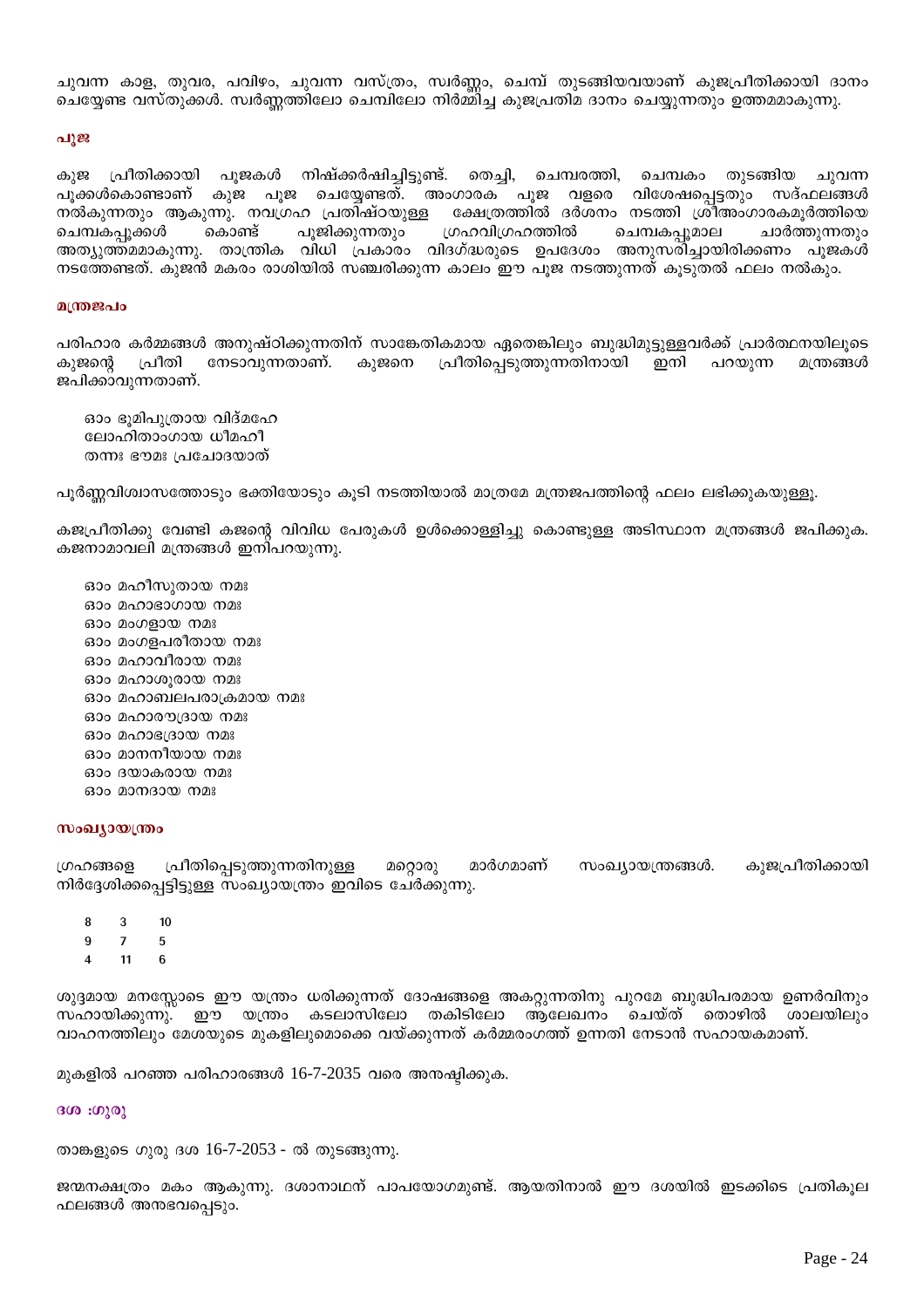ഈ ജാതകത്തിലെ ഗ്രഹസ്ഥിതി പ്രകാരം വ്യാഴദശയിൽ താങ്കൾക്ക് പ്രതികൂലമായ അനുഭവങ്ങൾ ഉണ്ടാകാനുള്ള സാധ്യത കാണുന്നു. വ്യാഴം സർവൈശ്വര്യങ്ങളും പ്രദാനം ചെയ്യുന്ന ഗ്രഹമാണെങ്കിൽ കൂടി ജാതകത്തിൽ വ്യാഴം ദുർബല സ്ഥാനത്തു നിന്നാൽ അവിചാരിതമായ ക്ലേശങ്ങൾ അഭിമുഖീകരിക്കേണ്ടി വന്നേക്കാം. ആരോഗ്യ സംരക്ഷണത്തിൽ അലംഭാവം ഉണ്ടാകാതിരിക്കാൻ ശ്രദ്ധിക്കണം. നിസ്സാരമായി തോന്നുന്ന രോഗങ്ങൾ പോലും ചികിൽസിപ്പിച്ച് മാറ്റേണ്ടതാണ്.

വ്യാഴദശയിലെ ദോഷഫലങ്ങളുടെ കാഠിന്യം വ്യാഴത്തിന്റെ മാറ്റങ്ങൾക്കനുസൃതമായി വ്യത്യാസപ്പെട്ടു കൊണ്ടിരിക്കും. വ്യാഴം പ്രതികൂല സ്ഥാനങ്ങളിൽ വരുമ്പോൾ സംഭവിക്കാനിടയുള്ള ബുദ്ധിമുട്ടുകൾ താഴെ പറയുന്നു.

വ്യാഴം ദുർബലനാകുമ്പോൾ സ്ഥായിയായ ഈശ്വര വിശ്വാസം നഷ്ടപ്പെടുന്നതായി അനുഭവപ്പെടാം. അറിഞ്ഞോ അറിയാതെയോ മറ്റുള്ളവരുടെ പ്രവൃത്തികൾ മൂലം മനോവ്യഥ ഉണ്ടാകാൻ സാധ്യതയുണ്ട്. ഈ അവസരങ്ങളിൽ ഉണ്ടാകാവുന്ന കോപം, വിഷാദം എന്നിവ അനിയന്ത്രിതമാകാതിരിക്കാൻ ശ്രദ്ധിക്കുക.

ഇക്കാലത്ത് ശുഭാപ്തി വിശ്വാസത്തോടെ കാര്യങ്ങൾ നടത്താൻ ബുദ്ധിമുട്ട് അനുഭവപ്പെട്ടേക്കാം. നിരാശ, മൂലം ഉത്കണ്ഠ, ആത്മവിശ്വാസക്കുറവ് എന്നിവ ഏർപ്പെടുന്ന എല്ലാ കാര്യങ്ങളിലും വിജയം കൈവരിക്കണമെന്നില്ല. ബന്ധുമിത്രാദികളുമായി സംവദിക്കുമ്പോൾ ആത്മനിയന്ത്രണം തികഞ്ഞ പാലിക്കേണ്ടതുണ്ട്.

കാലയളവിൽ ഊർജ്ജസ്വലത ഈ കുറവുള്ളതായി അനുഭവപ്പെടാം. അനിയന്ത്രിതമായി പണം ചിലവാക്കുന്നതിനാൽ സാമ്പത്തിക ബുദ്ധിമുട്ടിലേയ്ക്ക് നീങ്ങാൻ സാധ്യതയുണ്ട്. പെരുമാറ്റത്തിൽ ലാളിത്യം നിലനിർത്താൻ യത്നിക്കേണ്ടി വരും.

വ്യാഴം പ്രതികൂലസ്ഥാനത്ത് വരുമ്പോൾ ശരീരം ക്ഷീണിക്കാൻ സാധ്യത കൂടുതലാണ്. കഫക്കെട്ട്, പ്രമേഹം, കരൾ സംബന്ധമായ രോഗങ്ങൾ എന്നിവ ശരീരത്തെ ബാധിക്കാതിരിക്കാൻ ശ്രദ്ധിക്കണം.

വ്യാഴദശാകാലത്ത് എപ്പോഴെങ്കിലും ഇത്തരം ബുദ്ധിമുട്ടുകള് കൂടുതലായി ഉണ്ടാവുകയാണെങ്കിൽ വ്യാഴം സ്ഥാനത്താണെന്ന് ക്ലേശഫലങ്ങൾ അധികമായി അനുഭവപ്പെടുന്നുവർ പ്രതികൂല കരുതാം. വ്യാഴത്തെ പ്രീതിപ്പെടുത്തുന്നതിലൂടെ ദോഷഫലങ്ങളെ കുറയ്ക്കുന്നതിനു മാത്രമല്ല, ജീവിതത്തിൽ ഐശ്വര്യം കൈവരിക്കുന്നതിനും സാധിക്കും.

അടിസ്ഥാനപ്പെടുത്തിയുള്ള വിശദമായ പരിശോധനയനുസരിച്ച് വ്യാഴദശാകാലത്ത് ഈ ജാതകത്തെ താങ്കൾക്കുള്ള പ്രത്യേക നിർദ്ദേശങ്ങൾ ഇനി പറയുന്നു.

### വസ്ത്രധാരണം

വസ്ത്രങ്ങളാണ് ഗുരുവിന്റെ പ്രീതി നേടുന്നതിനായി ധരിക്കേണ്ടത്. മഞ്ഞനിറത്തിലുള്ള ദോഷങ്ങൾക്കു പരിഹാരമായി എല്ലാ വ്യാഴാഴ്ച ദിവസങ്ങളിലും താങ്കൾ മഞ്ഞനിറമുള്ള വസ്ത്രങ്ങൾ ധരിക്കുക.

#### ദേവതാഭജനം

വ്യാഴ പ്രീതിക്ക് മഹാവിഷ്ണുവിനെയാണു ഭജിക്കേണ്ടത്. വ്യാഴാഴ്ചതോറും വ്രതമനുഷ്ഠിച്ച് വിഷ്ണു ക്ഷേത്രദർശനം നടത്തുക, ജന്മനക്ഷത്ര ദിവസം പതിവായി വിഷ്ണുപൂജ നടത്തുക, വ്യാഴദശാകാലത്ത് ശത്രു ദോഷം അനുഭവപ്പെട്ടാൽ പരിഹാരമായി മഹാസുദർശന ഹോമം നടത്തുക, ചക്രാബ്ജ പൂജ നടത്തുക എന്നിവയൊക്കെ ഗുരുപ്രീതിക്കായി ചെയ്യാവുന്ന കർമ്മങ്ങളാണ്.

#### വ്രതം

ആഹാരകാര്യങ്ങളിൽ സ്വീകരിക്കുന്ന മിതത്വമാണ് വ്രതം എന്നതു കൊണ്ട് നാം അർത്ഥമാക്കുന്നത്. എന്നാൽ അതിലുപരിയായി ശരീരം, മനസ്സ്, വാക്ക് എന്നിവയെ നിയന്ത്രിച്ച് സർവ്വവിധമായ പരിശുദ്ധി നേടുക എന്നതാണ് വ്രതാനുഷ്ഠാനങ്ങളുടെ പരമമായ ലക്ഷ്യം. അതതു ഗ്രഹത്തിനു പ്രാധാന്യമുള്ള ദിവസങ്ങളിലും വ്യക്തിപരമായി താങ്കൾക്കു പ്രധാനപ്പെട്ട ദിവസങ്ങളിലുമാണ് വ്രതം അനുഷ്ഠിക്കേണ്ടത്. വ്യാഴ ദോഷശാന്തിക്കായി വ്യാഴാഴ്ച ദിവസങ്ങളിലാണ് വ്രതമനുഷ്ഠിക്കേണ്ടത്. ഈ ദിവസങ്ങളിൽ വിഷ്ണു ക്ഷേത്രദർശനം ചെയ്യുകയും യഥാശക്തി വഴിപാടുകൾ നടത്തുകയും ചെയ്യുന്നത് നന്നായിരിക്കും.

വ്രതമുള്ള ദിവസങ്ങളിൽ മാംസഭക്ഷണം, മദൃം, മറ്റു ലഹരിവസ്തുക്കൾ മുതലായവ ഒഴിവാക്കുക. സ്വാഭാവിക ദഹനം സാധ്യമാക്കുന്ന പഴവർഗ്ഗങ്ങൾ, പച്ചക്കറികൾ, ഇലക്കറികൾ തുടങ്ങിയ സാത്ത്വിക ഭക്ഷണങ്ങളാണ് വ്രതകാലത്ത് അഭികാമ്യം. ധാന്യങ്ങൾ, എണ്ണ, എരിവും പുളിയും കൂടുതലുള്ള ഭക്ഷണങ്ങൾ തുടങ്ങിയവ പരമാവധി ഒഴിവാക്കുക. ദോഷഫലങ്ങളുടെ കാഠിനൃമനുസരിച്ച് ഭാഗികമായോ പൂർണ്ണമായോ ഉപവസിക്കുന്നതും ഏർപ്പെടുന്നതും ആഡംബരവസ്തുക്കളുടെ നല്ലതാണ്. വിനോദങ്ങളിൽ ഉപയോഗവും വ്രതകാലത്ത് അഭികാമൃമല്ല. വാക്കുകളിലും വികാരങ്ങളിലുമുള്ള നിയന്ത്രണം കൂടി സാധ്യമായാൽ മാത്രമേ വ്രതത്തിലൂടെയുള്ള ഫലപ്രാപ്തി പൂർണ്ണമാകുകയുള്ളൂ.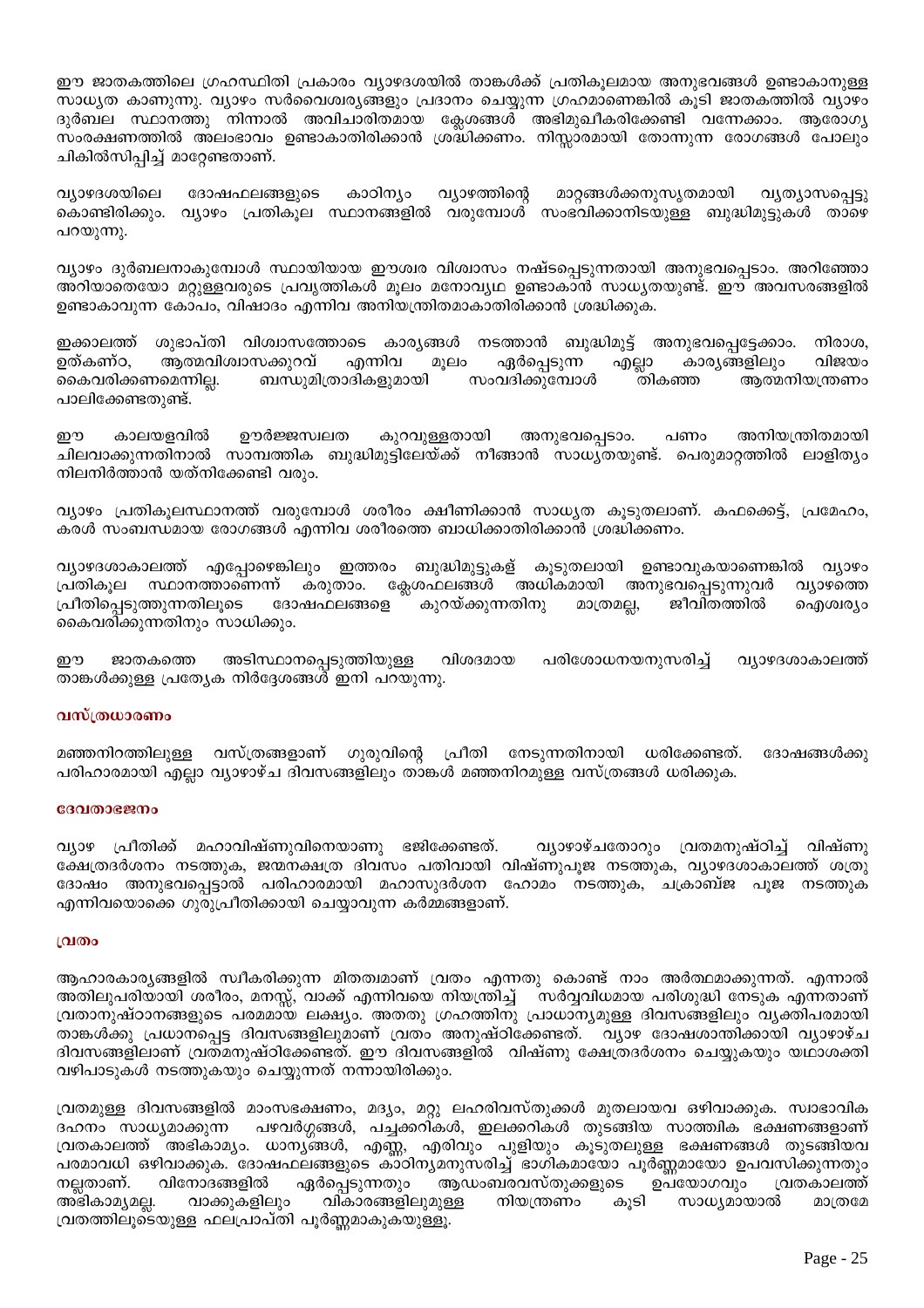#### $3000$

പൂർണ്ണ മനസ്സോടെയുള്ള ദാനകർമ്മം പാപങ്ങൾ അകറ്റുവാനുള്ള നല്ലൊരു മാർഗ്ഗമായി കണക്കാക്കപ്പെടുന്നു.

പയറ്, മഞ്ഞപ്പട്ട്, മഞ്ഞപുഷ്യരാഗം, മഞ്ഞൾ, ചണം, നാരങ്ങ, സ്വർണ്ണം, ഉപ്പ്, പഞ്ചസാര തുടങ്ങിയവ വ്യാഴത്തെ പ്രസാദിപ്പിക്കാനുള്ള ദാന വസ്തുക്കളാകുന്നു. സ്വർണ്ണത്തിൽ നിർമ്മിച്ച വ്യാഴപ്രതിമ ദാനം ചെയ്യുന്നതും ഉത്തമമാകുന്നു.

#### പൂജ

ഗുരു പ്രീതിക്കായി പൂജകൾ നിർദ്ദേശിക്കപ്പെട്ടിട്ടുണ്ട്. മുല്ല, മഞ്ഞപ്പൂക്കൾ എന്നിവ കൊണ്ടാണ് ഗുരുവിനെ പുജിക്കേണ്ടത്. നവഗ്രഹ പ്രതിഷ്ഠയുള്ള ക്ഷേത്രത്തിൽ ദർശനം നടത്തി വ്യാഴാഴ്ച ഗുരുവിന് മുല്ലപ്പു മാല ചാർത്തുന്നതും പൂജ ചെയ്യുന്നതും ഉത്തമമാകുന്നു. ജന്മനക്ഷത്ര ദിവസവും ഈ പൂജ ചെയ്യാവു്ന്നതാണ്. താന്ത്രിക വിധി പ്രകാരം വിദഗ്ദ്ധരുടെ ഉപദേശം അനുസരിച്ചായിരിക്കണം പൂജകൾ നടത്തേണ്ടത്.

#### മന്ത്രജപം

്പരിഹാര കർമ്മങ്ങൾ അനുഷ്ഠിക്കുന്നതിന് സാങ്കേതികമായ ഏതെങ്കിലും ബുദ്ധിമുട്ടുള്ളവർക്ക് പ്രാർത്ഥനയിലൂടെ ഗുരുവിന്റെ പ്രീതി നേടാവുന്നതാണ്. ഗുരുവിനെ പ്രീതിപ്പെടുത്തുന്നതിനായി ഇനി പറയുന്ന മന്ത്രങ്ങൾ ജപിക്കാവുന്നതാണ്.

ഓം അംഗിരോജാതായ വിദ്മഹേ വാചസ്പതയേ ധീമഹീ തന്നോ ഗുരുഃ പ്രചോദയാത്

ഓം ബാർഹസ്പത്യായ വിദ്മഹേ ദേവാചാര്യായ ധീമഹീ തന്നോ ബൃഹസ്പതിഃ പ്രചോദയാത്

പൂർണ്ണവിശ്വാസത്തോടും ഭകതിയോടും കൂടി നടത്തിയാൽ മാത്രമേ മന്ത്രജപത്തിന്റെ ഫലം ലഭിക്കുകയുള്ളൂ.

ഗുരുപ്രീതിക്കു വേണ്ടി ഗുരുവിന്റെ വിവിധ പേരുകൾ ഉൾക്കൊള്ളിച്ചു കൊണ്ടുള്ള അടിസ്ഥാന മന്ത്രങ്ങൾ ജപിക്കുക. ഗുരുനാമാവലി മന്ത്രങ്ങൾ ഇനിപറയുന്നു.

ഓം ശ്രീഗുരുവേ നമഃ ഓം ഗുണാകരായ നമഃ ഓം ഗോപ്ത്രേ നമഃ ഓം ഗോചരായ നമോഃ ഓം ഗോപതിപ്രിയായ നമഃ ഓം ഗുണിനേ നമഃ ഓം ഗുണവതാം ശ്രേഷ്ഠായ നമഃ ഓം ഗുരൂണാം ഗുരുവേ നമഃ ഓം അംഗിരസായ നമഃ ഓം ജേത്രേ നമഃ ഓം ജയന്തായ നമഃ ഓം ജയദായ നമഃ

#### സംഖ്യായന്ത്രം

ഗ്രഹങ്ങളെ പ്രീതിപ്പെടുത്തുന്നതിനുള്ള മറ്റൊരു മാർഗമാണ് സംഖ്യായന്ത്രങ്ങൾ. വ്യാഴപ്രീതിക്കായി നിർദ്ദേശിക്കപ്പെട്ടിട്ടുള്ള സംഖ്യായന്ത്രം ഇവിടെ ചേർക്കുന്നു.

 $10$ 5  $12$  $11$  $9$  $\overline{7}$ 6 13  $\mathbf{a}$ 

ശുദ്ധമായ മനസ്സോടെ ഈ യന്ത്രം ധരിക്കുന്നത് ദോഷങ്ങളെ അകറ്റുന്നതിനു പുറമേ ബുദ്ധിപരമായ ഉണർവിനും സഹായിക്കുന്നു. ഈ യന്ത്രം കടലാസിലോ തകിടിലോ ആലേഖനം ചെയ്ത് തൊഴിൽ ശാലയിലും വാഹനത്തിലും മേശയുടെ മുകളിലുമൊക്കെ വയ്ക്കുന്നത് കർമ്മരംഗത്ത് ഉന്നതി നേടാൻ സഹായകമാണ്.

മുകളിൽ പറഞ്ഞ പരിഹാരങ്ങൾ 16-7-2069 വരെ അനഷ്ടിക്കുക.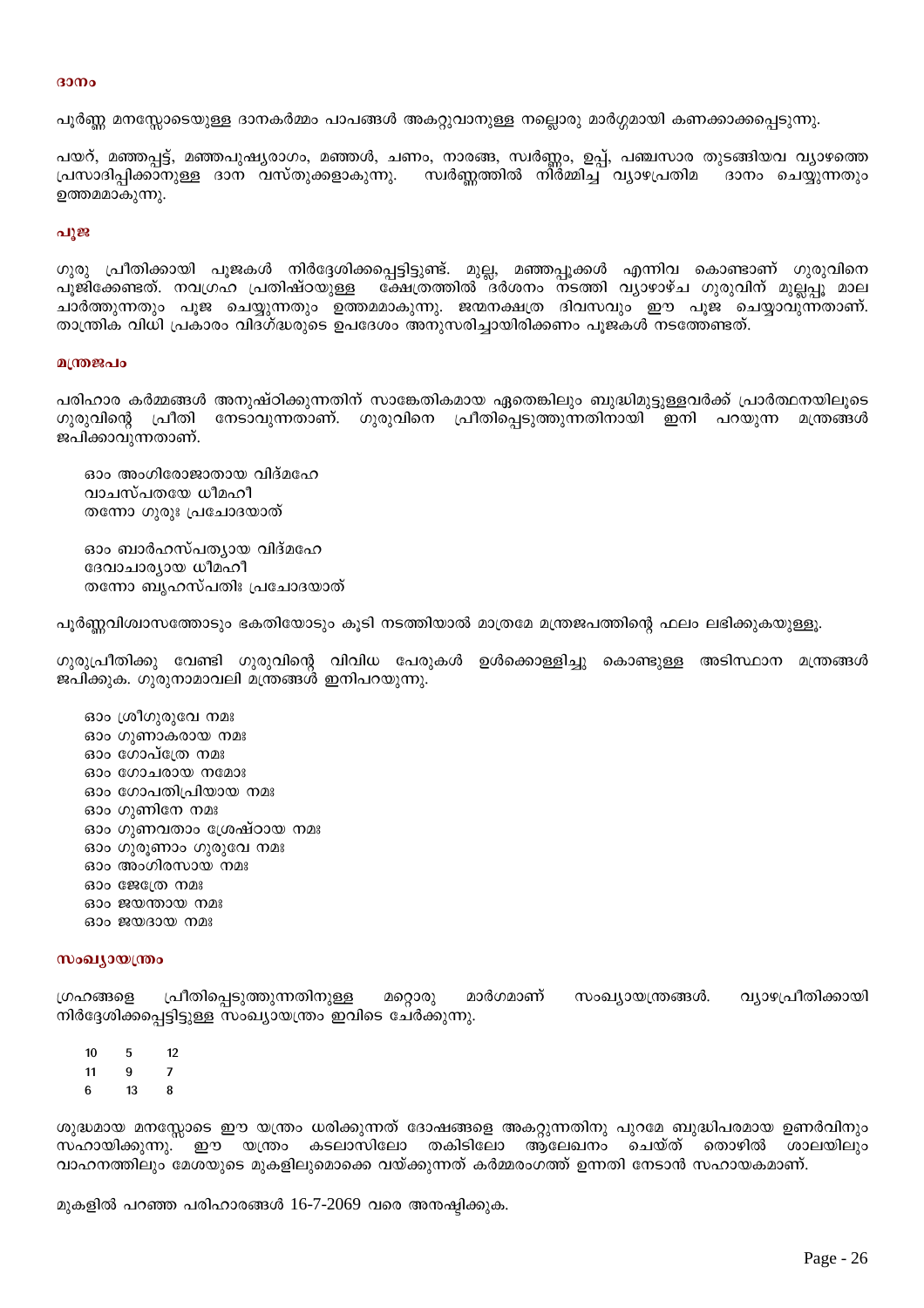## ദശാപഹാരങ്ങളുടെ വിശദാംശങ്ങൾ

( വർഷം = 365.25 ദിവസങ്ങൾ ) ജന്മ ശിഷ്ടദശ $\alpha = 5$ ഷ്കാരോം $\gamma$ ജന്മ ശിഷ്ടദശ $\alpha = 6$ കതു 5 വർഷം, 5 മാസം, 0 ദിവസം

| 19-06-1987<br>14-02-1987<br>രവി<br>കേതു<br>19-06-1987<br>18-01-1988<br>ചന്ദ്രൻ<br>കേതു<br>18-01-1988<br>15-06-1988<br>ചൊവ്വ<br>കേതു<br>15-06-1988<br>03-07-1989<br>രാഹു<br>കേതു<br>09-06-1990<br>03-07-1989<br>ഗുരു<br>കേതു<br>ശനി<br>09-06-1990<br>19-07-1991<br>കേതു<br>19-07-1991<br>15-07-1992<br>ബുധൻ<br>കേതു<br>15-07-1992<br>15-11-1995<br>ശുക്രൻ<br>ശുക്രൻ<br>ശുക്രൻ<br>രവി<br>15-11-1995<br>14-11-1996<br>ശുക്രൻ<br>16-07-1998<br>14-11-1996<br>ചന്ദ്രൻ<br>15-09-1999<br>ശുക്രൻ<br>16-07-1998<br>ചൊവ്വ<br>ശുക്രൻ<br>15-09-1999<br>15-09-2002<br>രാഹു<br>ശുക്രൻ<br>15-09-2002<br>16-05-2005<br>ഗുരു<br>ശുക്രൻ<br>ശനി<br>16-05-2005<br>15-07-2008<br>ശുക്രൻ<br>15-07-2008<br>16-05-2011<br>ബുധൻ<br>ശുക്രൻ<br>16-05-2011<br>15-07-2012<br>കേതു<br>15-07-2012<br>02-11-2012<br>രവി<br>രവി<br>02-11-2012<br>03-05-2013<br>രവി<br>ചന്ദ്രൻ<br>03-05-2013<br>08-09-2013<br>രവി<br>ചൊവ്വ<br>08-09-2013<br>03-08-2014<br>രവി<br>രാഹു<br>22-05-2015<br>രവി<br>03-08-2014<br>ഗുരു<br>03-05-2016<br>ശനി<br>22-05-2015<br>രവി<br>03-05-2016<br>10-03-2017<br>രവി<br>ബുധൻ<br>കേതു<br>10-03-2017<br>16-07-2017<br>രവി<br>ശുക്രൻ<br>16-07-2017<br>16-07-2018<br>രവി<br>16-05-2019<br>16-07-2018<br>ചന്ദ്രൻ<br>ചന്ദ്രൻ<br>16-05-2019<br>15-12-2019<br>ചന്ദ്രൻ<br>ചൊവ്വ<br>15-12-2019<br>15-06-2021<br>ചന്ദ്രൻ<br>രാഹു<br>15-10-2022<br>ചന്ദ്രൻ<br>15-06-2021<br>ഗുരു<br>15-10-2022<br>15-05-2024<br>ചന്ദ്രൻ<br>ശനി<br>15-05-2024<br>15-10-2025<br>ബുധൻ<br>ചന്ദ്രൻ<br>15-10-2025<br>16-05-2026<br>ചന്ദ്രൻ<br>കേതു<br>ശുക്രൻ<br>16-05-2026<br>15-01-2028<br>ചന്ദ്രൻ<br>ചന്ദ്രൻ<br>രവി<br>15-01-2028<br>15-07-2028<br>15-07-2028<br>11-12-2028<br>ചൊവ്വ<br>ചൊവ്വ<br>30-12-2029<br>11-12-2028<br>രാഹു<br>ചൊവ്വ<br>30-12-2029<br>06-12-2030<br>ചൊവ്വ<br>ഗുരു<br>15-01-2032<br>ശനി<br>06-12-2030<br>ചൊവ്വ<br>15-01-2032<br>11-01-2033<br>ബുധൻ<br>ചൊവ്വ<br>11-01-2033<br>09-06-2033<br>കേതു<br>ചൊവ്വ<br>ശുക്രൻ<br>09-06-2033<br>09-08-2034<br>ചൊവ്വ<br>15-12-2034<br>രവി<br>09-08-2034<br>ചൊവ്വ<br>15-12-2034<br>16-07-2035<br>ചന്ദ്രൻ<br>ചൊവ്വ<br>16-07-2035<br>28-03-2038<br>രാഹു<br>രാഹു<br>28-03-2038<br>21-08-2040<br>രാഹു<br>ഗുരു<br>21-08-2040<br>28-06-2043<br>ശനി<br>രാഹു<br>28-06-2043<br>14-01-2046 | ദശ   | ഭുക്തി | ആരംഭം | അന്ത്യം |
|------------------------------------------------------------------------------------------------------------------------------------------------------------------------------------------------------------------------------------------------------------------------------------------------------------------------------------------------------------------------------------------------------------------------------------------------------------------------------------------------------------------------------------------------------------------------------------------------------------------------------------------------------------------------------------------------------------------------------------------------------------------------------------------------------------------------------------------------------------------------------------------------------------------------------------------------------------------------------------------------------------------------------------------------------------------------------------------------------------------------------------------------------------------------------------------------------------------------------------------------------------------------------------------------------------------------------------------------------------------------------------------------------------------------------------------------------------------------------------------------------------------------------------------------------------------------------------------------------------------------------------------------------------------------------------------------------------------------------------------------------------------------------------------------------------------------------------------------------------------------------------------------------------------------------------------------------------------------------------------------------------------------------------------------------------------------------------------------------------------------------------------------------------------------------------------------|------|--------|-------|---------|
|                                                                                                                                                                                                                                                                                                                                                                                                                                                                                                                                                                                                                                                                                                                                                                                                                                                                                                                                                                                                                                                                                                                                                                                                                                                                                                                                                                                                                                                                                                                                                                                                                                                                                                                                                                                                                                                                                                                                                                                                                                                                                                                                                                                                |      |        |       |         |
|                                                                                                                                                                                                                                                                                                                                                                                                                                                                                                                                                                                                                                                                                                                                                                                                                                                                                                                                                                                                                                                                                                                                                                                                                                                                                                                                                                                                                                                                                                                                                                                                                                                                                                                                                                                                                                                                                                                                                                                                                                                                                                                                                                                                |      |        |       |         |
|                                                                                                                                                                                                                                                                                                                                                                                                                                                                                                                                                                                                                                                                                                                                                                                                                                                                                                                                                                                                                                                                                                                                                                                                                                                                                                                                                                                                                                                                                                                                                                                                                                                                                                                                                                                                                                                                                                                                                                                                                                                                                                                                                                                                |      |        |       |         |
|                                                                                                                                                                                                                                                                                                                                                                                                                                                                                                                                                                                                                                                                                                                                                                                                                                                                                                                                                                                                                                                                                                                                                                                                                                                                                                                                                                                                                                                                                                                                                                                                                                                                                                                                                                                                                                                                                                                                                                                                                                                                                                                                                                                                |      |        |       |         |
|                                                                                                                                                                                                                                                                                                                                                                                                                                                                                                                                                                                                                                                                                                                                                                                                                                                                                                                                                                                                                                                                                                                                                                                                                                                                                                                                                                                                                                                                                                                                                                                                                                                                                                                                                                                                                                                                                                                                                                                                                                                                                                                                                                                                |      |        |       |         |
|                                                                                                                                                                                                                                                                                                                                                                                                                                                                                                                                                                                                                                                                                                                                                                                                                                                                                                                                                                                                                                                                                                                                                                                                                                                                                                                                                                                                                                                                                                                                                                                                                                                                                                                                                                                                                                                                                                                                                                                                                                                                                                                                                                                                |      |        |       |         |
|                                                                                                                                                                                                                                                                                                                                                                                                                                                                                                                                                                                                                                                                                                                                                                                                                                                                                                                                                                                                                                                                                                                                                                                                                                                                                                                                                                                                                                                                                                                                                                                                                                                                                                                                                                                                                                                                                                                                                                                                                                                                                                                                                                                                |      |        |       |         |
|                                                                                                                                                                                                                                                                                                                                                                                                                                                                                                                                                                                                                                                                                                                                                                                                                                                                                                                                                                                                                                                                                                                                                                                                                                                                                                                                                                                                                                                                                                                                                                                                                                                                                                                                                                                                                                                                                                                                                                                                                                                                                                                                                                                                |      |        |       |         |
|                                                                                                                                                                                                                                                                                                                                                                                                                                                                                                                                                                                                                                                                                                                                                                                                                                                                                                                                                                                                                                                                                                                                                                                                                                                                                                                                                                                                                                                                                                                                                                                                                                                                                                                                                                                                                                                                                                                                                                                                                                                                                                                                                                                                |      |        |       |         |
|                                                                                                                                                                                                                                                                                                                                                                                                                                                                                                                                                                                                                                                                                                                                                                                                                                                                                                                                                                                                                                                                                                                                                                                                                                                                                                                                                                                                                                                                                                                                                                                                                                                                                                                                                                                                                                                                                                                                                                                                                                                                                                                                                                                                |      |        |       |         |
|                                                                                                                                                                                                                                                                                                                                                                                                                                                                                                                                                                                                                                                                                                                                                                                                                                                                                                                                                                                                                                                                                                                                                                                                                                                                                                                                                                                                                                                                                                                                                                                                                                                                                                                                                                                                                                                                                                                                                                                                                                                                                                                                                                                                |      |        |       |         |
|                                                                                                                                                                                                                                                                                                                                                                                                                                                                                                                                                                                                                                                                                                                                                                                                                                                                                                                                                                                                                                                                                                                                                                                                                                                                                                                                                                                                                                                                                                                                                                                                                                                                                                                                                                                                                                                                                                                                                                                                                                                                                                                                                                                                |      |        |       |         |
|                                                                                                                                                                                                                                                                                                                                                                                                                                                                                                                                                                                                                                                                                                                                                                                                                                                                                                                                                                                                                                                                                                                                                                                                                                                                                                                                                                                                                                                                                                                                                                                                                                                                                                                                                                                                                                                                                                                                                                                                                                                                                                                                                                                                |      |        |       |         |
|                                                                                                                                                                                                                                                                                                                                                                                                                                                                                                                                                                                                                                                                                                                                                                                                                                                                                                                                                                                                                                                                                                                                                                                                                                                                                                                                                                                                                                                                                                                                                                                                                                                                                                                                                                                                                                                                                                                                                                                                                                                                                                                                                                                                |      |        |       |         |
|                                                                                                                                                                                                                                                                                                                                                                                                                                                                                                                                                                                                                                                                                                                                                                                                                                                                                                                                                                                                                                                                                                                                                                                                                                                                                                                                                                                                                                                                                                                                                                                                                                                                                                                                                                                                                                                                                                                                                                                                                                                                                                                                                                                                |      |        |       |         |
|                                                                                                                                                                                                                                                                                                                                                                                                                                                                                                                                                                                                                                                                                                                                                                                                                                                                                                                                                                                                                                                                                                                                                                                                                                                                                                                                                                                                                                                                                                                                                                                                                                                                                                                                                                                                                                                                                                                                                                                                                                                                                                                                                                                                |      |        |       |         |
|                                                                                                                                                                                                                                                                                                                                                                                                                                                                                                                                                                                                                                                                                                                                                                                                                                                                                                                                                                                                                                                                                                                                                                                                                                                                                                                                                                                                                                                                                                                                                                                                                                                                                                                                                                                                                                                                                                                                                                                                                                                                                                                                                                                                |      |        |       |         |
|                                                                                                                                                                                                                                                                                                                                                                                                                                                                                                                                                                                                                                                                                                                                                                                                                                                                                                                                                                                                                                                                                                                                                                                                                                                                                                                                                                                                                                                                                                                                                                                                                                                                                                                                                                                                                                                                                                                                                                                                                                                                                                                                                                                                |      |        |       |         |
|                                                                                                                                                                                                                                                                                                                                                                                                                                                                                                                                                                                                                                                                                                                                                                                                                                                                                                                                                                                                                                                                                                                                                                                                                                                                                                                                                                                                                                                                                                                                                                                                                                                                                                                                                                                                                                                                                                                                                                                                                                                                                                                                                                                                |      |        |       |         |
|                                                                                                                                                                                                                                                                                                                                                                                                                                                                                                                                                                                                                                                                                                                                                                                                                                                                                                                                                                                                                                                                                                                                                                                                                                                                                                                                                                                                                                                                                                                                                                                                                                                                                                                                                                                                                                                                                                                                                                                                                                                                                                                                                                                                |      |        |       |         |
|                                                                                                                                                                                                                                                                                                                                                                                                                                                                                                                                                                                                                                                                                                                                                                                                                                                                                                                                                                                                                                                                                                                                                                                                                                                                                                                                                                                                                                                                                                                                                                                                                                                                                                                                                                                                                                                                                                                                                                                                                                                                                                                                                                                                |      |        |       |         |
|                                                                                                                                                                                                                                                                                                                                                                                                                                                                                                                                                                                                                                                                                                                                                                                                                                                                                                                                                                                                                                                                                                                                                                                                                                                                                                                                                                                                                                                                                                                                                                                                                                                                                                                                                                                                                                                                                                                                                                                                                                                                                                                                                                                                |      |        |       |         |
|                                                                                                                                                                                                                                                                                                                                                                                                                                                                                                                                                                                                                                                                                                                                                                                                                                                                                                                                                                                                                                                                                                                                                                                                                                                                                                                                                                                                                                                                                                                                                                                                                                                                                                                                                                                                                                                                                                                                                                                                                                                                                                                                                                                                |      |        |       |         |
|                                                                                                                                                                                                                                                                                                                                                                                                                                                                                                                                                                                                                                                                                                                                                                                                                                                                                                                                                                                                                                                                                                                                                                                                                                                                                                                                                                                                                                                                                                                                                                                                                                                                                                                                                                                                                                                                                                                                                                                                                                                                                                                                                                                                |      |        |       |         |
|                                                                                                                                                                                                                                                                                                                                                                                                                                                                                                                                                                                                                                                                                                                                                                                                                                                                                                                                                                                                                                                                                                                                                                                                                                                                                                                                                                                                                                                                                                                                                                                                                                                                                                                                                                                                                                                                                                                                                                                                                                                                                                                                                                                                |      |        |       |         |
|                                                                                                                                                                                                                                                                                                                                                                                                                                                                                                                                                                                                                                                                                                                                                                                                                                                                                                                                                                                                                                                                                                                                                                                                                                                                                                                                                                                                                                                                                                                                                                                                                                                                                                                                                                                                                                                                                                                                                                                                                                                                                                                                                                                                |      |        |       |         |
|                                                                                                                                                                                                                                                                                                                                                                                                                                                                                                                                                                                                                                                                                                                                                                                                                                                                                                                                                                                                                                                                                                                                                                                                                                                                                                                                                                                                                                                                                                                                                                                                                                                                                                                                                                                                                                                                                                                                                                                                                                                                                                                                                                                                |      |        |       |         |
|                                                                                                                                                                                                                                                                                                                                                                                                                                                                                                                                                                                                                                                                                                                                                                                                                                                                                                                                                                                                                                                                                                                                                                                                                                                                                                                                                                                                                                                                                                                                                                                                                                                                                                                                                                                                                                                                                                                                                                                                                                                                                                                                                                                                |      |        |       |         |
|                                                                                                                                                                                                                                                                                                                                                                                                                                                                                                                                                                                                                                                                                                                                                                                                                                                                                                                                                                                                                                                                                                                                                                                                                                                                                                                                                                                                                                                                                                                                                                                                                                                                                                                                                                                                                                                                                                                                                                                                                                                                                                                                                                                                |      |        |       |         |
|                                                                                                                                                                                                                                                                                                                                                                                                                                                                                                                                                                                                                                                                                                                                                                                                                                                                                                                                                                                                                                                                                                                                                                                                                                                                                                                                                                                                                                                                                                                                                                                                                                                                                                                                                                                                                                                                                                                                                                                                                                                                                                                                                                                                |      |        |       |         |
|                                                                                                                                                                                                                                                                                                                                                                                                                                                                                                                                                                                                                                                                                                                                                                                                                                                                                                                                                                                                                                                                                                                                                                                                                                                                                                                                                                                                                                                                                                                                                                                                                                                                                                                                                                                                                                                                                                                                                                                                                                                                                                                                                                                                |      |        |       |         |
|                                                                                                                                                                                                                                                                                                                                                                                                                                                                                                                                                                                                                                                                                                                                                                                                                                                                                                                                                                                                                                                                                                                                                                                                                                                                                                                                                                                                                                                                                                                                                                                                                                                                                                                                                                                                                                                                                                                                                                                                                                                                                                                                                                                                |      |        |       |         |
|                                                                                                                                                                                                                                                                                                                                                                                                                                                                                                                                                                                                                                                                                                                                                                                                                                                                                                                                                                                                                                                                                                                                                                                                                                                                                                                                                                                                                                                                                                                                                                                                                                                                                                                                                                                                                                                                                                                                                                                                                                                                                                                                                                                                |      |        |       |         |
|                                                                                                                                                                                                                                                                                                                                                                                                                                                                                                                                                                                                                                                                                                                                                                                                                                                                                                                                                                                                                                                                                                                                                                                                                                                                                                                                                                                                                                                                                                                                                                                                                                                                                                                                                                                                                                                                                                                                                                                                                                                                                                                                                                                                |      |        |       |         |
|                                                                                                                                                                                                                                                                                                                                                                                                                                                                                                                                                                                                                                                                                                                                                                                                                                                                                                                                                                                                                                                                                                                                                                                                                                                                                                                                                                                                                                                                                                                                                                                                                                                                                                                                                                                                                                                                                                                                                                                                                                                                                                                                                                                                |      |        |       |         |
|                                                                                                                                                                                                                                                                                                                                                                                                                                                                                                                                                                                                                                                                                                                                                                                                                                                                                                                                                                                                                                                                                                                                                                                                                                                                                                                                                                                                                                                                                                                                                                                                                                                                                                                                                                                                                                                                                                                                                                                                                                                                                                                                                                                                |      |        |       |         |
|                                                                                                                                                                                                                                                                                                                                                                                                                                                                                                                                                                                                                                                                                                                                                                                                                                                                                                                                                                                                                                                                                                                                                                                                                                                                                                                                                                                                                                                                                                                                                                                                                                                                                                                                                                                                                                                                                                                                                                                                                                                                                                                                                                                                |      |        |       |         |
|                                                                                                                                                                                                                                                                                                                                                                                                                                                                                                                                                                                                                                                                                                                                                                                                                                                                                                                                                                                                                                                                                                                                                                                                                                                                                                                                                                                                                                                                                                                                                                                                                                                                                                                                                                                                                                                                                                                                                                                                                                                                                                                                                                                                |      |        |       |         |
|                                                                                                                                                                                                                                                                                                                                                                                                                                                                                                                                                                                                                                                                                                                                                                                                                                                                                                                                                                                                                                                                                                                                                                                                                                                                                                                                                                                                                                                                                                                                                                                                                                                                                                                                                                                                                                                                                                                                                                                                                                                                                                                                                                                                |      |        |       |         |
|                                                                                                                                                                                                                                                                                                                                                                                                                                                                                                                                                                                                                                                                                                                                                                                                                                                                                                                                                                                                                                                                                                                                                                                                                                                                                                                                                                                                                                                                                                                                                                                                                                                                                                                                                                                                                                                                                                                                                                                                                                                                                                                                                                                                |      |        |       |         |
|                                                                                                                                                                                                                                                                                                                                                                                                                                                                                                                                                                                                                                                                                                                                                                                                                                                                                                                                                                                                                                                                                                                                                                                                                                                                                                                                                                                                                                                                                                                                                                                                                                                                                                                                                                                                                                                                                                                                                                                                                                                                                                                                                                                                |      |        |       |         |
|                                                                                                                                                                                                                                                                                                                                                                                                                                                                                                                                                                                                                                                                                                                                                                                                                                                                                                                                                                                                                                                                                                                                                                                                                                                                                                                                                                                                                                                                                                                                                                                                                                                                                                                                                                                                                                                                                                                                                                                                                                                                                                                                                                                                |      |        |       |         |
|                                                                                                                                                                                                                                                                                                                                                                                                                                                                                                                                                                                                                                                                                                                                                                                                                                                                                                                                                                                                                                                                                                                                                                                                                                                                                                                                                                                                                                                                                                                                                                                                                                                                                                                                                                                                                                                                                                                                                                                                                                                                                                                                                                                                |      |        |       |         |
|                                                                                                                                                                                                                                                                                                                                                                                                                                                                                                                                                                                                                                                                                                                                                                                                                                                                                                                                                                                                                                                                                                                                                                                                                                                                                                                                                                                                                                                                                                                                                                                                                                                                                                                                                                                                                                                                                                                                                                                                                                                                                                                                                                                                |      |        |       |         |
|                                                                                                                                                                                                                                                                                                                                                                                                                                                                                                                                                                                                                                                                                                                                                                                                                                                                                                                                                                                                                                                                                                                                                                                                                                                                                                                                                                                                                                                                                                                                                                                                                                                                                                                                                                                                                                                                                                                                                                                                                                                                                                                                                                                                |      |        |       |         |
|                                                                                                                                                                                                                                                                                                                                                                                                                                                                                                                                                                                                                                                                                                                                                                                                                                                                                                                                                                                                                                                                                                                                                                                                                                                                                                                                                                                                                                                                                                                                                                                                                                                                                                                                                                                                                                                                                                                                                                                                                                                                                                                                                                                                |      |        |       |         |
|                                                                                                                                                                                                                                                                                                                                                                                                                                                                                                                                                                                                                                                                                                                                                                                                                                                                                                                                                                                                                                                                                                                                                                                                                                                                                                                                                                                                                                                                                                                                                                                                                                                                                                                                                                                                                                                                                                                                                                                                                                                                                                                                                                                                |      |        |       |         |
|                                                                                                                                                                                                                                                                                                                                                                                                                                                                                                                                                                                                                                                                                                                                                                                                                                                                                                                                                                                                                                                                                                                                                                                                                                                                                                                                                                                                                                                                                                                                                                                                                                                                                                                                                                                                                                                                                                                                                                                                                                                                                                                                                                                                |      |        |       |         |
|                                                                                                                                                                                                                                                                                                                                                                                                                                                                                                                                                                                                                                                                                                                                                                                                                                                                                                                                                                                                                                                                                                                                                                                                                                                                                                                                                                                                                                                                                                                                                                                                                                                                                                                                                                                                                                                                                                                                                                                                                                                                                                                                                                                                | രാഹു | ബുധൻ   |       |         |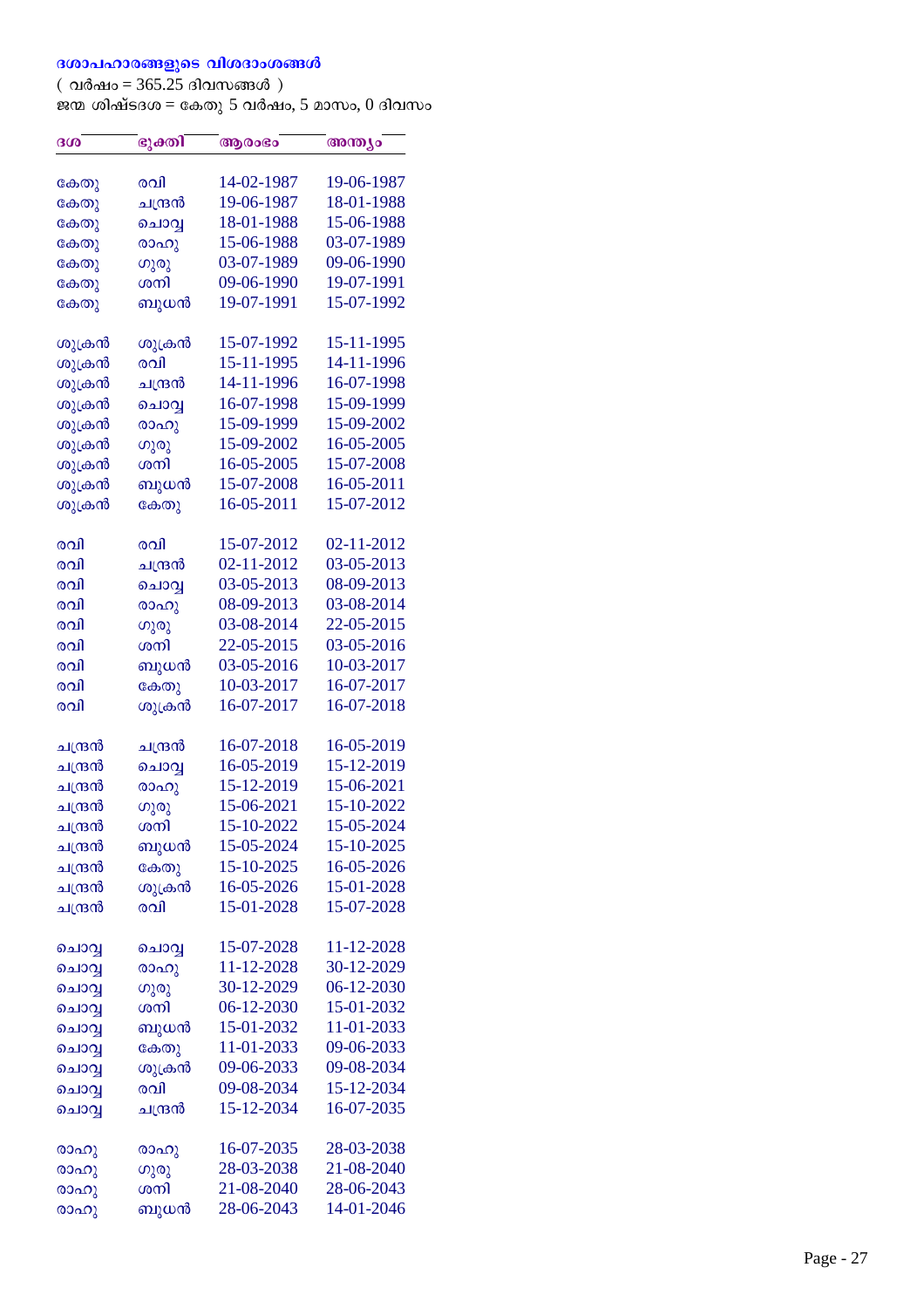| രാഹു | കേതു    | 14-01-2046 | 02-02-2047 |
|------|---------|------------|------------|
| രാഹു | ശുക്രൻ  | 02-02-2047 | 01-02-2050 |
| രാഹു | രവി     | 01-02-2050 | 27-12-2050 |
| രാഹു | ചന്ദ്രൻ | 27-12-2050 | 27-06-2052 |
| രാഹു | ചൊവ്വ   | 27-06-2052 | 16-07-2053 |
|      |         |            |            |
| ഗുരു | ഗുരു    | 16-07-2053 | 03-09-2055 |
| ഗുരു | ശനി     | 03-09-2055 | 16-03-2058 |
| ഗുരു | ബുധൻ    | 16-03-2058 | 21-06-2060 |
| ഗുരു | കേതു    | 21-06-2060 | 28-05-2061 |
| ഗുരു | ശുക്രൻ  | 28-05-2061 | 27-01-2064 |
| ഗുരു | രവി     | 27-01-2064 | 14-11-2064 |
| ഗുരു | ചന്ദ്രൻ | 14-11-2064 | 16-03-2066 |
| ഗുരു | ചൊവ്വ   | 16-03-2066 | 20-02-2067 |
| ഗുരു | രാഹു    | 20-02-2067 | 16-07-2069 |
|      | ശനി     |            |            |
| ശനി  |         | 16-07-2069 | 18-07-2072 |
| ശനി  | ബുധൻ    | 18-07-2072 | 28-03-2075 |
| ശനി  | കേതു    | 28-03-2075 | 06-05-2076 |
| ശനി  | ശുക്രൻ  | 06-05-2076 | 07-07-2079 |
| ശനി  | രവി     | 07-07-2079 | 18-06-2080 |
| ശനി  | ചന്ദ്രൻ | 18-06-2080 | 17-01-2082 |
| ശനി  | ചൊവൃ    | 17-01-2082 | 26-02-2083 |

## ഈ പട്ടികയിൽ ആയുർ ദൈർഘ്യം പരിഗണിച്ചിട്ടില്ല. <u>അടുത്ത 25 വർഷത്തേക്കുള്ള</u> പര്യന്തർ ദശാകാലങ്ങൾ

|                    | ദശ : രവി അപഹാരം : രാഹു                                                                                                                                                                                  |                         |                                                                                                                                                                    |  |
|--------------------|---------------------------------------------------------------------------------------------------------------------------------------------------------------------------------------------------------|-------------------------|--------------------------------------------------------------------------------------------------------------------------------------------------------------------|--|
| 7.0                | 1. $m$ 08-09-2013 >> 28-10-2013<br>3. $\Omega$ 10-12-2013 >> 01-02-2014<br>5. $\omega$ 19-03-2014 > 07-04-2014<br>$01-06-2014$ >> 17-06-2014<br>9. $\omega_2$ 15-07-2014 >> 03-08-2014                  |                         | 2. $\omega$ 28-10-2013 >> 10-12-2013<br>4. $m_1$ 01-02-2014 >> 19-03-2014<br>6. $\omega_2$ 07-04-2014 > 01-06-2014<br>$\lambda_{\bullet}$ 17-06-2014 >> 15-07-2014 |  |
|                    | ദശ : രവി അപഹാരം : ഗുരു                                                                                                                                                                                  |                         |                                                                                                                                                                    |  |
|                    | 1. $\omega$ 03-08-2014 >> 11-09-2014<br>3. $\omega$ 27-10-2014 > 08-12-2014<br>5. $\omega_2$ 25-12-2014 >> 11-02-2015<br>7.al $26-02-2015 \implies 22-03-2015$<br>9. m $08-04-2015 \implies 22-05-2015$ | 2.2 <sub>n</sub><br>6.0 | $11-09-2014$ >> 27-10-2014<br>4. $\omega$ 08-12-2014 > 25-12-2014<br>$11-02-2015 \Rightarrow 26-02-2015$<br>8. $\omega_2$ 22-03-2015 >> 08-04-2015                 |  |
|                    | ദശ : രവി അപഹാരം : ശനി                                                                                                                                                                                   |                         |                                                                                                                                                                    |  |
| 1.a<br>5.0<br>9.02 | $22-05-2015$ >> 16-07-2015<br>3. $\omega$ 03-09-2015 >> 24-09-2015<br>$20-11-2015$ >> 08-12-2015<br>7. $\omega$ 06-01-2016 >> 26-01-2016<br>$18-03-2016$ >> 03-05-2016                                  |                         | 2. $m_1$ 16-07-2015 >> 03-09-2015<br>4. $\omega_2$ 24-09-2015 >> 20-11-2015<br>$6.2$ 08-12-2015 >> 06-01-2016<br>8. m $26-01-2016 \gg 18-03-2016$                  |  |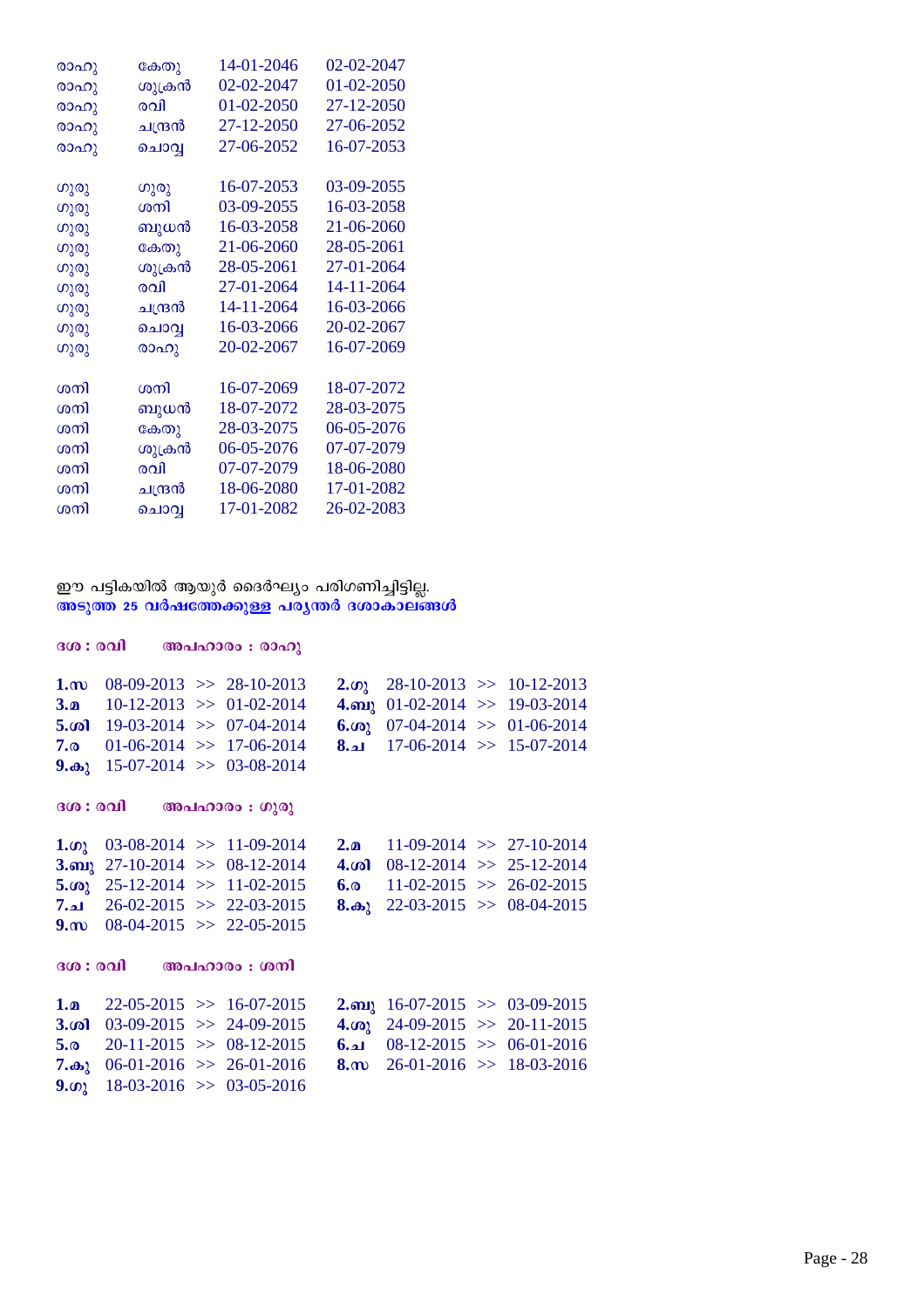| $1.$ ബു               | $03-05-2016$ >> 16-06-2016             |                              | $2.$ ശി               | $16-06-2016$ >> 04-07-2016           |  |
|-----------------------|----------------------------------------|------------------------------|-----------------------|--------------------------------------|--|
| 3.00 <sub>l</sub>     |                                        | $04-07-2016$ >> 25-08-2016   | 4.0                   | $25-08-2016$ >> 10-09-2016           |  |
| 5.21                  |                                        | $10-09-2016$ >> $05-10-2016$ | $6.\omega$            | $05-10-2016$ >> 24-10-2016           |  |
| $7.\omega$            |                                        | $24-10-2016$ >> 09-12-2016   | 8.02                  | $09-12-2016$ >> 20-01-2017           |  |
| 9.a                   |                                        | $20-01-2017$ >> 10-03-2017   |                       |                                      |  |
|                       |                                        |                              |                       |                                      |  |
| ദശ : രവി              |                                        | അപഹാരം : കേതു                |                       |                                      |  |
|                       |                                        |                              |                       |                                      |  |
| $1.$ ശി               | $10-03-2017$ >> 17-03-2017             |                              | 2. $\omega_{\lambda}$ | $17-03-2017$ >> 07-04-2017           |  |
| 3.0                   | $07-04-2017$ >> 14-04-2017             |                              | 4.21                  | $14-04-2017$ >> 25-04-2017           |  |
|                       | 5. $\omega_2$ 25-04-2017 > 02-05-2017  |                              | $6 \text{ m}$         | $02-05-2017$ >> 21-05-2017           |  |
| 7.02                  | $21-05-2017$ >> 07-06-2017             |                              | 8.a                   | $07-06-2017$ >> 27-06-2017           |  |
|                       | 9. $\omega$ 27-06-2017 >> 16-07-2017   |                              |                       |                                      |  |
|                       |                                        |                              |                       |                                      |  |
| ദശ : രവി              |                                        | അപഹാരം : ശുക്രൻ              |                       |                                      |  |
| 1. $\omega_{\lambda}$ |                                        | $16-07-2017$ >> 14-09-2017   | 2.0                   | $14-09-2017$ >> 03-10-2017           |  |
| 3.21                  |                                        | $03-10-2017$ >> $02-11-2017$ | $4.\omega_2$          | $02-11-2017$ >> 23-11-2017           |  |
| $5.\omega$            | $23-11-2017$ >> 17-01-2018             |                              |                       | 6.001 17-01-2018 >> 07-03-2018       |  |
| 7.മ                   |                                        | $07-03-2018$ >> 04-05-2018   |                       | 8. $\omega$ 04-05-2018 >> 24-06-2018 |  |
| 9.                    | $24-06-2018$ >> 16-07-2018             |                              |                       |                                      |  |
|                       |                                        |                              |                       |                                      |  |
|                       | ദശ : ചന്ദ്രൻ                           | അപഹാരം : ചന്ദ്രൻ             |                       |                                      |  |
|                       |                                        |                              |                       |                                      |  |
| 1.41                  |                                        | $16-07-2018$ >> 10-08-2018   | $2.\omega$            | $10-08-2018$ >> 28-08-2018           |  |
| $3 \dots$             |                                        | $28-08-2018$ >> 13-10-2018   | 4.02                  | $13-10-2018$ >> 22-11-2018           |  |
| 5.a                   |                                        | $22-11-2018$ >> 09-01-2019   | $6.$ ബു               | $09-01-2019$ >> 21-02-2019           |  |
| 7.ശി                  |                                        | $21-02-2019$ >> 11-03-2019   | 8.00 <sub>λ</sub>     | $11-03-2019$ >> 01-05-2019           |  |
| 9.0                   | $01-05-2019$ >> 16-05-2019             |                              |                       |                                      |  |
|                       |                                        |                              |                       |                                      |  |
| ദശ : ചന്ദ്രൻ          |                                        | അപഹാരം : ചൊവ്വ               |                       |                                      |  |
|                       | 1. $\omega$ 16-05-2019 >> 29-05-2019   |                              | $2\mathbf{m}$         | $29-05-2019$ >> 30-06-2019           |  |
| 3.02                  |                                        | $30-06-2019$ >> 28-07-2019   | 4.2 <sub>2</sub>      | $28-07-2019$ >> 31-08-2019           |  |
|                       | 5. $\omega$ 31-08-2019 > 30-09-2019    |                              | 6.ശി                  | $30-09-2019$ >> 12-10-2019           |  |
|                       | 7. $\omega$ 12-10-2019 >> 17-11-2019   |                              | 8.0                   | $17-11-2019$ >> $27-11-2019$         |  |
| 9.41                  | $27-11-2019$ >> 15-12-2019             |                              |                       |                                      |  |
|                       |                                        |                              |                       |                                      |  |
|                       | ദശ : ചന്ദ്രൻ                           | അപഹാരം : രാഹു                |                       |                                      |  |
| $1 \text{ m}$         | $15-12-2019$ >> 06-03-2020             |                              | $2.$ ທາ               | $06-03-2020 \Rightarrow 18-05-2020$  |  |
| 3.a                   | $18-05-2020 \Rightarrow 13-08-2020$    |                              |                       | 4. my 13-08-2020 >> 30-10-2020       |  |
|                       | 5. $\omega$ 30-10-2020 > 01-12-2020    |                              | 6.001                 | $01-12-2020 \implies 02-03-2021$     |  |
| 7.o                   | $02-03-2021$ >> 29-03-2021             |                              | 8.ച                   | $29-03-2021 \Rightarrow 14-05-2021$  |  |
|                       | 9. $\omega_1$ 14-05-2021 >> 15-06-2021 |                              |                       |                                      |  |
|                       |                                        |                              |                       |                                      |  |
|                       | ദശ : ചന്ദ്രൻ                           | അപഹാരം : ഗുരു                |                       |                                      |  |
| $1.\omega$            | $15-06-2021 \Rightarrow 19-08-2021$    |                              | 2.2 <sub>0</sub>      | $19-08-2021 \Rightarrow 04-11-2021$  |  |
|                       | 3. any 04-11-2021 >> 12-01-2022        |                              | 4.ശി                  | $12-01-2022 \Rightarrow 10-02-2022$  |  |
| 5.001                 | $10-02-2022 \Rightarrow 02-05-2022$    |                              | 6.0                   | $02-05-2022$ >> 26-05-2022           |  |
| ا له.7                | $26-05-2022$ >> 06-07-2022             |                              |                       | $06-07-2022 \implies 03-08-2022$     |  |
| $9 \text{ m}$         | $03-08-2022 \implies 15-10-2022$       |                              | $8.\n\omega$ ു        |                                      |  |
|                       |                                        |                              |                       |                                      |  |
|                       |                                        |                              |                       |                                      |  |

 $300:001$  **അപഹാരം** : ബുധൻ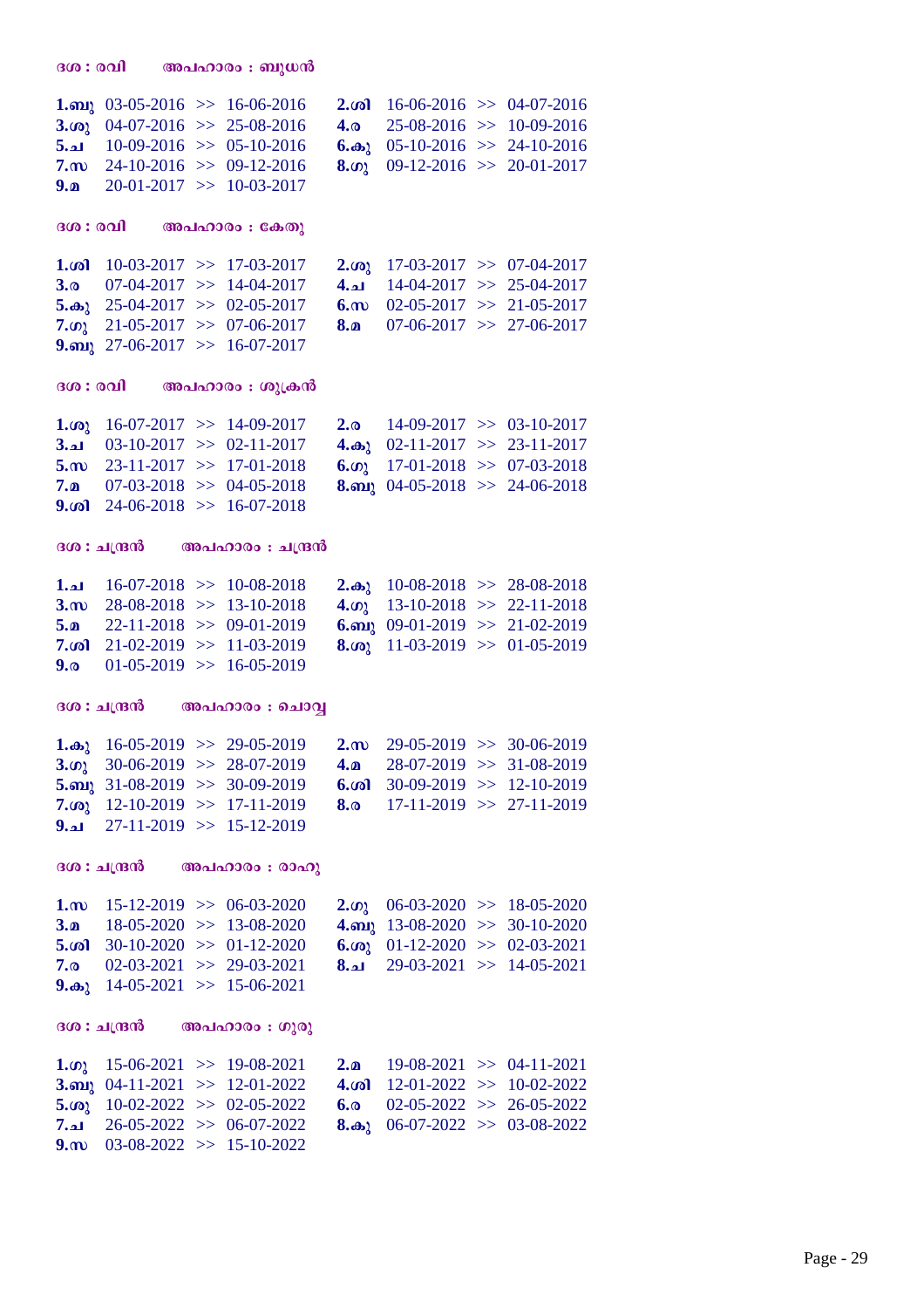**1.a** 15-10-2022 >> 15-01-2023 **2.a** 15-01-2023 >> 07-04-2023 **3.oi**  $07-04-2023$   $> 10-05-2023$  **4.o**<sub>0</sub>  $10-05-2023$   $> 15-08-2023$ <br>**5.a**  $15-08-2023$   $> 13-09-2023$  **6.a**  $13-09-2023$   $> 31-10-2023$ **5.a** 15-08-2023 >> 13-09-2023 **6.N** 13-09-2023 >> 31-10-2023<br> **7.a** 31-10-2023 >> 04-12-2023 **8.m** 04-12-2023 >> 28-02-2024  $7.$  **(a)**  $31-10-2023$   $> 04-12-2023$ **9.(a)** 28-02-2024  $\gg$  15-05-2024 **Zi : N{µ³ A] -lmcw : \_p[³ 1.a** 15-05-2024  $>$  28-07-2024 **2.***c***<b>d** 28-07-2024  $>$  27-08-2024 <br>**3.***c*<sub>2</sub> 27-08-2024  $>$  21-11-2024 **4.a** 21-11-2024  $>$  17-12-2024 **3.in** 27-08-2024  $>$  21-11-2024 **4.a 5.a** 17-12-2024  $>$  29-01-2025 **6.a**  $\textbf{6.} \textbf{a}$  **6.** $\textbf{a}$  **29-01-2025** >> 28-02-2025 **7.k** 28-02-2025 >> 17-05-2025 **8.Kp** 17-05-2025 >> 25-07-2025 **9.a** 25-07-2025  $\gg$  15-10-2025 **z** 300 : ചന്ദ്രൻ അപഹാരം : കേതു **1.in** 15-10-2025 >> 27-10-2025 **2.in** 27-10-2025 >> 02-12-2025 **3.a** 02-12-2025 >> 12-12-2025 **4.i** 12-12-2025 >> 30-12-2025 **3.a**  $02-12-2025$   $> 12-12-2025$  **4.N**  $12-12-2025$   $> 30-12-2025$ <br>**5.a**<sub>1</sub>  $30-12-2025$   $> 12-01-2026$  **6.m**  $12-01-2026$   $> 13-02-2026$ **5.a** 30-12-2025 >> 12-01-2026 **6.m** 12-01-2026 >> 13-02-2026 **7.n** 13-02-2026 >> 15-04-2026 **7.Kp** 13-02-2026 >> 13-03-2026 **8.a** 13-03-2026 >> 16-04-2026 **9.m** 16-04-2026  $\gg$  16-05-2026  $300:$ ചന്ദ്രൻ അപഹാരം : ശുക്രൻ **1.***i***<sub>9</sub>** 16-05-2026 >> 25-08-2026 **2.a** 25-08-2026 >> 25-09-2026 **3.a** 25-09-2026 >> 15-11-2026 >> 20-12-2026 **3.N** 25-09-2026 >> 15-11-2026 **4.a**, 15-11-2026 >> 20-12-2026 **5. 5. 10** 20-12-2026 >> 21-03-2027 **6. 0**, 21-03-2027 >> 11-06-2027 **5.k** 20-12-2026 >> 21-03-2027 **6.Kp** 21-03-2027 >> 11-06-2027 **7.a** 11-06-2027 >> 15-09-2027 **8.\_p** 15-09-2027 >> 10-12-2027 **9.in** 10-12-2027 >> 15-01-2028  $300:10300$  **അപഹാരം** : രവി **1.a** 15-01-2028 >> 24-01-2028 **2.N** 24-01-2028 >> 08-02-2028<br>**3.a**<sub>1</sub> 08-02-2028 >> 19-02-2028 **4.m** 19-02-2028 >> 17-03-2028 **3.a** 08-02-2028  $>$  19-02-2028 **5.o**<sub>1</sub> 17-03-2028 >> 10-04-2028 **6.a** 10-04-2028 >> 09-05-2028<br>**7.a** 10-05-2028 >> 04-06-2028 **8.a** 04-06-2028 >> 15-06-2028  $7.$ **m** 09-05-2028  $> 04$ -06-2028 **9. ip** 15-06-2028  $\gg$  15-07-2028 **Zi : sNmÆ A] -lmcw : sNmÆ 1.a**, 15-07-2028 >> 24-07-2028 **2.c** 24-07-2028 >> 15-08-2028<br>**3.***o*<sub>1</sub> 15-08-2028 >> 04-09-2028 **4.a** 04-09-2028 >> 28-09-2028 **3.o**<sub>1</sub> 15-08-2028 >> 04-09-2028 **4.a** 04-09-2028 >> 28-09-2028<br>**5.an**<sub>1</sub> 28-09-2028 >> 19-10-2028 **6.o1** 19-10-2028 >> 28-10-2028 **5.a** 28-09-2028  $>$  19-10-2028<br>**7.a** 28-10-2028  $>$  22-11-2028 **7.ip** 28-10-2028 >> 22-11-2028 **8.c** 22-11-2028 >> 29-11-2028 **9.N** 29-11-2028 >> 11-12-2028 **Zi : sNmÆ A] -lmcw : cmlp 1.k** 11-12-2028  $> 07-02-2029$  **2.c**, 07-02-2029  $> 30-03-2029$ **3.a** 30-03-2029 >> 30-05-2029 **4.\_p** 30-05-2029 >> 23-07-2029 **5.in** 23-07-2029 >> 15-08-2029 **6.in** 15-08-2029 >> 17-10-2029<br>**7.a** 17-10-2029 >> 06-11-2029 **8.i** 06-11-2029 >> 08-12-2029 **7.c** 17-10-2029 >> 06-11-2029 **8.N** 06-11-2029 >> 08-12-2029 9. $\omega_1$  08-12-2029 >> 30-12-2029

 $300$  : ചന്ദ്രൻ അപഹാരം : ശനി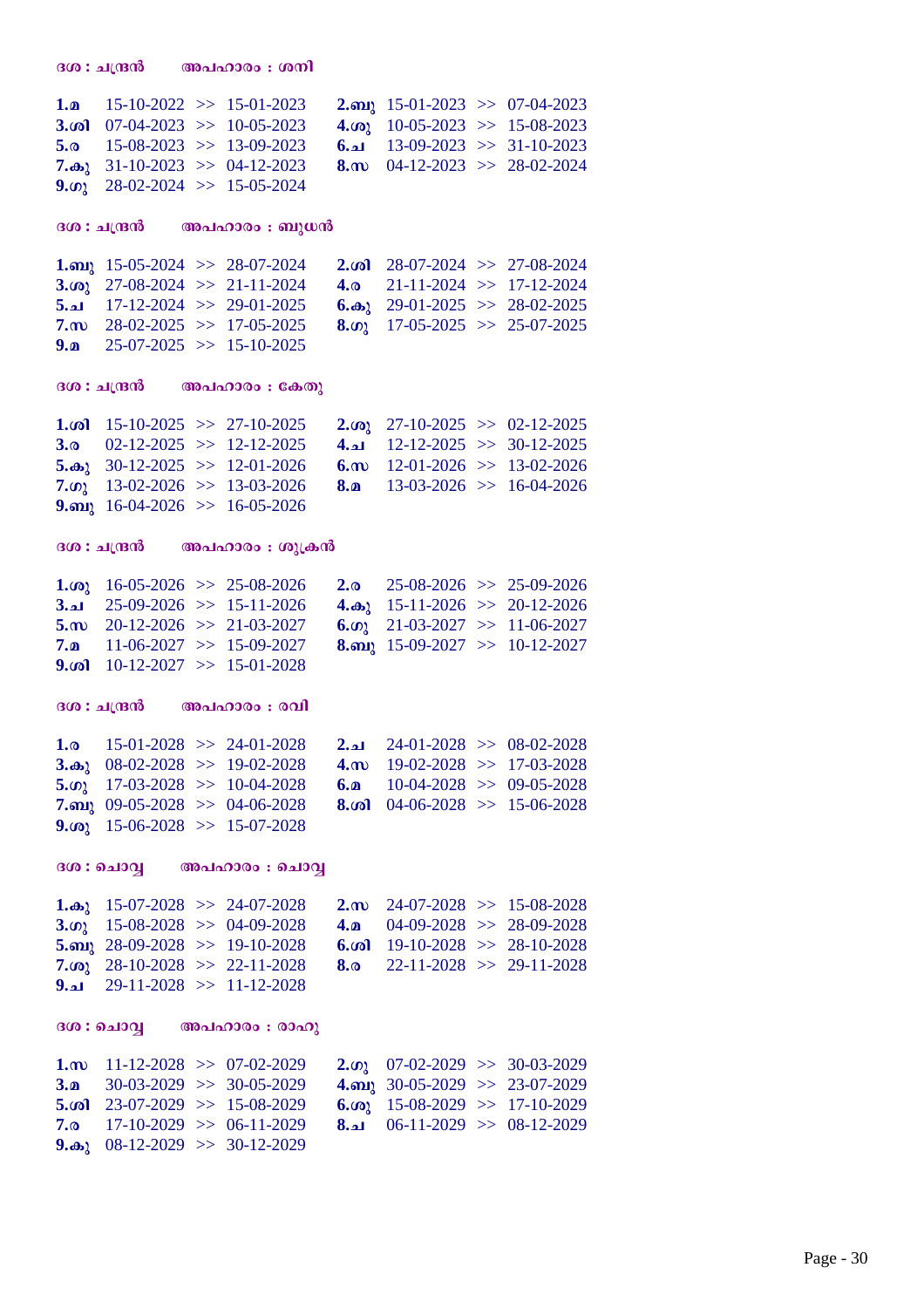|                   | 1. $\omega$ 30-12-2029 >> 13-02-2030   |                                     | 2.0          | $13-02-2030 \implies 08-04-2030$     |                                     |
|-------------------|----------------------------------------|-------------------------------------|--------------|--------------------------------------|-------------------------------------|
| 3.62              |                                        | $08-04-2030 \implies 27-05-2030$    | 4.ശി         | $27-05-2030 \implies 16-06-2030$     |                                     |
| 5.00 <sub>l</sub> |                                        | $16-06-2030 \gg 11-08-2030$         | 6.0          |                                      | $11-08-2030 \Rightarrow 28-08-2030$ |
| ا د.7             |                                        | $28-08-2030 \Rightarrow 26-09-2030$ | $8.\omega2$  |                                      | $26-09-2030 \gg 16-10-2030$         |
|                   | 9. m $16-10-2030 \gg 06-12-2030$       |                                     |              |                                      |                                     |
|                   |                                        |                                     |              |                                      |                                     |
|                   |                                        | ദശ : ചൊവ്വ അപഹാരം : ശനി             |              |                                      |                                     |
|                   |                                        |                                     |              |                                      |                                     |
|                   | 1. $\Omega$ 06-12-2030 >> 08-02-2031   |                                     | $2.$ ബു      | $08-02-2031 \implies 06-04-2031$     |                                     |
| 3. $\omega$       | $06-04-2031 \implies 30-04-2031$       |                                     | $4.\omega$ ു | $30-04-2031$ >> 06-07-2031           |                                     |
| 5.0               | $06-07-2031 \implies 27-07-2031$       |                                     |              | $6.4$ 27-07-2031 >> 29-08-2031       |                                     |
|                   | 7. $\omega$ 29-08-2031 >> 22-09-2031   |                                     |              | 8. $m$ 22-09-2031 >> 22-11-2031      |                                     |
|                   | 9. $\omega$ 22-11-2031 >> 15-01-2032   |                                     |              |                                      |                                     |
|                   |                                        |                                     |              |                                      |                                     |
|                   |                                        |                                     |              |                                      |                                     |
|                   |                                        |                                     |              |                                      |                                     |
|                   | 1. $m\lambda$ 15-01-2032 >> 06-03-2032 |                                     | $2 \dots 6$  |                                      | $06-03-2032 \implies 27-03-2032$    |
| 3.001             | $27-03-2032 \Rightarrow 26-05-2032$    |                                     | $4\alpha$    |                                      | $26-05-2032 \implies 14-06-2032$    |
| 5.21              |                                        | $14-06-2032 \implies 14-07-2032$    |              | 6. $\omega$ 14-07-2032 >> 04-08-2032 |                                     |
| $7\text{m}$       |                                        | $04-08-2032 \implies 27-09-2032$    | 8. $\omega$  |                                      | $27-09-2032 \implies 15-11-2032$    |
| 9a                |                                        | $15-11-2032 \implies 11-01-2033$    |              |                                      |                                     |
|                   |                                        |                                     |              |                                      |                                     |
|                   |                                        | ദശ : ചൊവ്വ അപഹാരം : കേതു            |              |                                      |                                     |
|                   |                                        |                                     |              |                                      |                                     |

**1.in** 11-01-2033 >> 20-01-2033 **2.in** 20-01-2033 >> 13-02-2033 **3.a** 13-02-2033 >> 21-02-2033 **4.N** 21-02-2033 >> 05-03-2033<br>**5.a**<sub>2</sub> 05-03-2033 >> 14-03-2033 **6.m** 14-03-2033 >> 05-04-2033 **6.m** 14-03-2033  $>$  05-04-2033<br>**8.a** 25-04-2033  $>$  19-05-2033 **7.co**<sub>3</sub> 05-04-2033  $>$  25-04-2033 **9.m** 19-05-2033  $\gg$  09-06-2033

### $300$  : ചൊവ്വ **അപഹാരം** : ശുക്രൻ

**Zi : sNmÆ A] -lmcw : Kpcp**

| 1. $\omega$ 09-06-2033 >> 19-08-2033 |  |  | <b>2.</b> $\omega$ 19-08-2033 >> 09-09-2033 |
|--------------------------------------|--|--|---------------------------------------------|
| $3.21$ 09-09-2033 >> 15-10-2033      |  |  | 4. $\omega$ 15-10-2033 >> 09-11-2033        |
| 5. $m$ 09-11-2033 >> 12-01-2034      |  |  | 6. $\omega$ 12-01-2034 > 09-03-2034         |
| 7. $\Omega$ 09-03-2034 >> 16-05-2034 |  |  | 8. and 16-05-2034 >> 15-07-2034             |
| 9. $\omega$ 15-07-2034 >> 09-08-2034 |  |  |                                             |

**Zi : sNmÆ A] -lmcw : chn**

| 1.0 $09-08-2034 \implies 16-08-2034$   |                                           | 2.al $16-08-2034 \gg 26-08-2034$     |  |
|----------------------------------------|-------------------------------------------|--------------------------------------|--|
| 3. $\omega$ 26-08-2034 >> 03-09-2034   |                                           | 4. $\omega$ 03-09-2034 >> 22-09-2034 |  |
| 5. $\omega$ 22-09-2034 > 09-10-2034    |                                           | 6. <b>a</b> 09-10-2034 >> 29-10-2034 |  |
|                                        | 7.m <sub>2</sub> 29-10-2034 >> 16-11-2034 | 8. $\omega$ 16-11-2034 > 24-11-2034  |  |
| 9. $\omega_2$ 24-11-2034 >> 15-12-2034 |                                           |                                      |  |

### **Zi : sNmÆ A] -lmcw : N{µ³**

|  | $1.21$ 15-12-2034 >> 02-01-2035<br>3.m $14-01-2035 \implies 15-02-2035$<br>5. $\Omega$ 16-03-2035 >> 18-04-2035<br>7. $\omega$ 18-05-2035 >> 31-05-2035<br>9. <sub>0</sub> 05-07-2035 >> 16-07-2035 |  | 2. $\omega_1$ 02-01-2035 >> 14-01-2035<br>4. $\omega$ 15-02-2035 >> 16-03-2035<br>6. and 18-04-2035 >> 18-05-2035<br>8.001 31-05-2035 >> 05-07-2035 |
|--|-----------------------------------------------------------------------------------------------------------------------------------------------------------------------------------------------------|--|-----------------------------------------------------------------------------------------------------------------------------------------------------|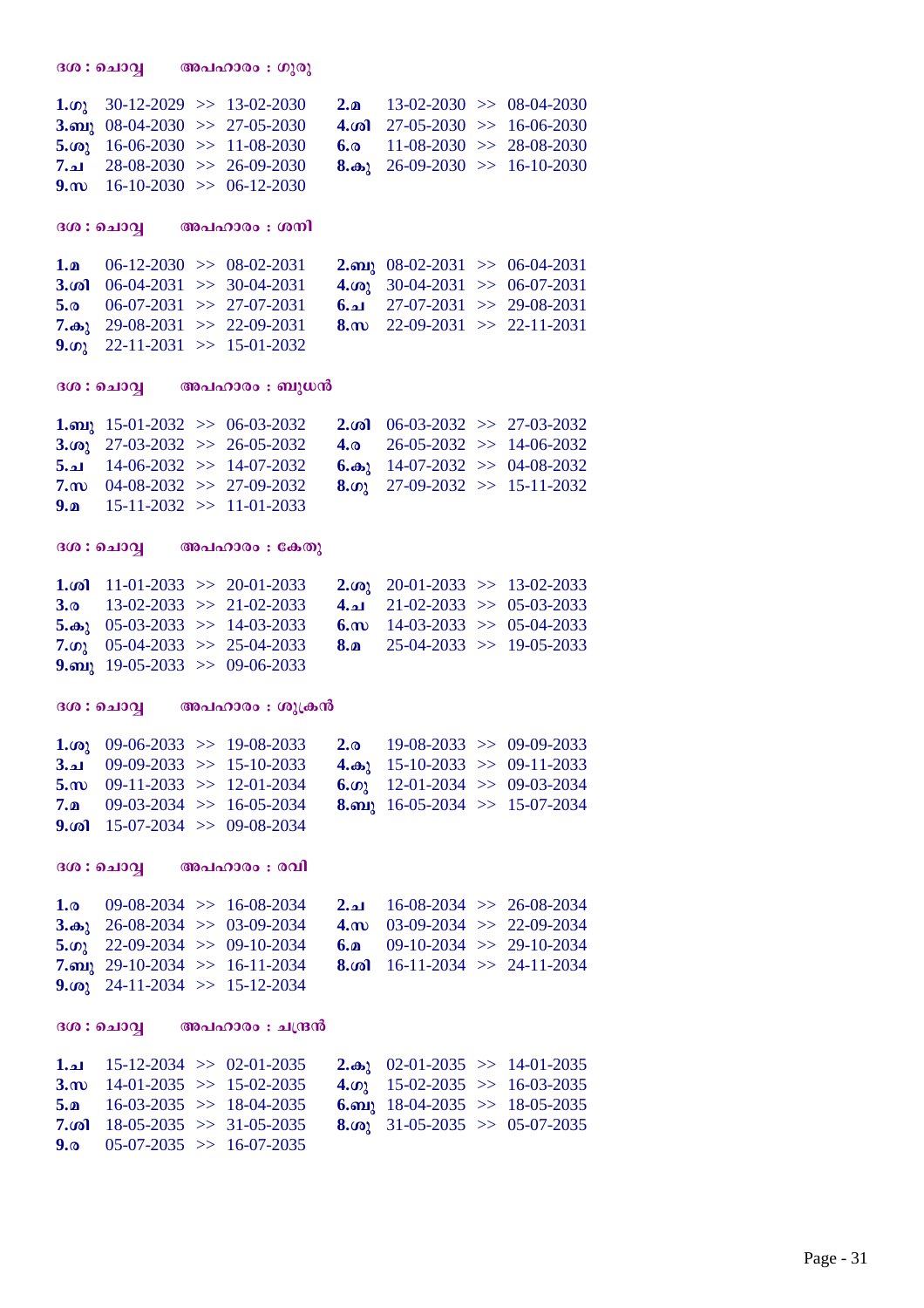| $1 \text{ m}$          | $16-07-2035 \implies 11-12-2035$      |               |               | 2. $\omega$ 11-12-2035 >> 20-04-2036 |                                     |
|------------------------|---------------------------------------|---------------|---------------|--------------------------------------|-------------------------------------|
|                        | 3. $\Omega$ 20-04-2036 >> 24-09-2036  |               |               | 4. and 24-09-2036 >> 10-02-2037      |                                     |
| $5.$ (o)               | $10-02-2037 \implies 09-04-2037$      |               | 6.001         | $09-04-2037$ >> 20-09-2037           |                                     |
| 7.0                    | $20-09-2037 \implies 09-11-2037$      |               |               | $8.21$ 09-11-2037 >> 30-01-2038      |                                     |
| $9.\n$                 | $30-01-2038$ >> 28-03-2038            |               |               |                                      |                                     |
|                        |                                       |               |               |                                      |                                     |
| (300:00 <sub>0</sub> ) |                                       | അപഹാരം : ഗുരു |               |                                      |                                     |
|                        | 1. $\omega$ 28-03-2038 >> 23-07-2038  |               | 2n            | $23-07-2038 \implies 09-12-2038$     |                                     |
|                        | 3. any 09-12-2038 >> 12-04-2039       |               |               | 4. $\omega$ 12-04-2039 > 02-06-2039  |                                     |
|                        | 5. $\omega$ 02-06-2039 >> 26-10-2039  |               | 6.0           | $26-10-2039$ >> 09-12-2039           |                                     |
|                        | 7.al $09-12-2039 \implies 20-02-2040$ |               | $8. \omega_1$ |                                      | $20-02-2040 \Rightarrow 11-04-2040$ |

 $\mathbf{B}(\mathbf{0}: \mathbf{A} \cup \mathbf{A})$  **അപഹാരം** : രാഹു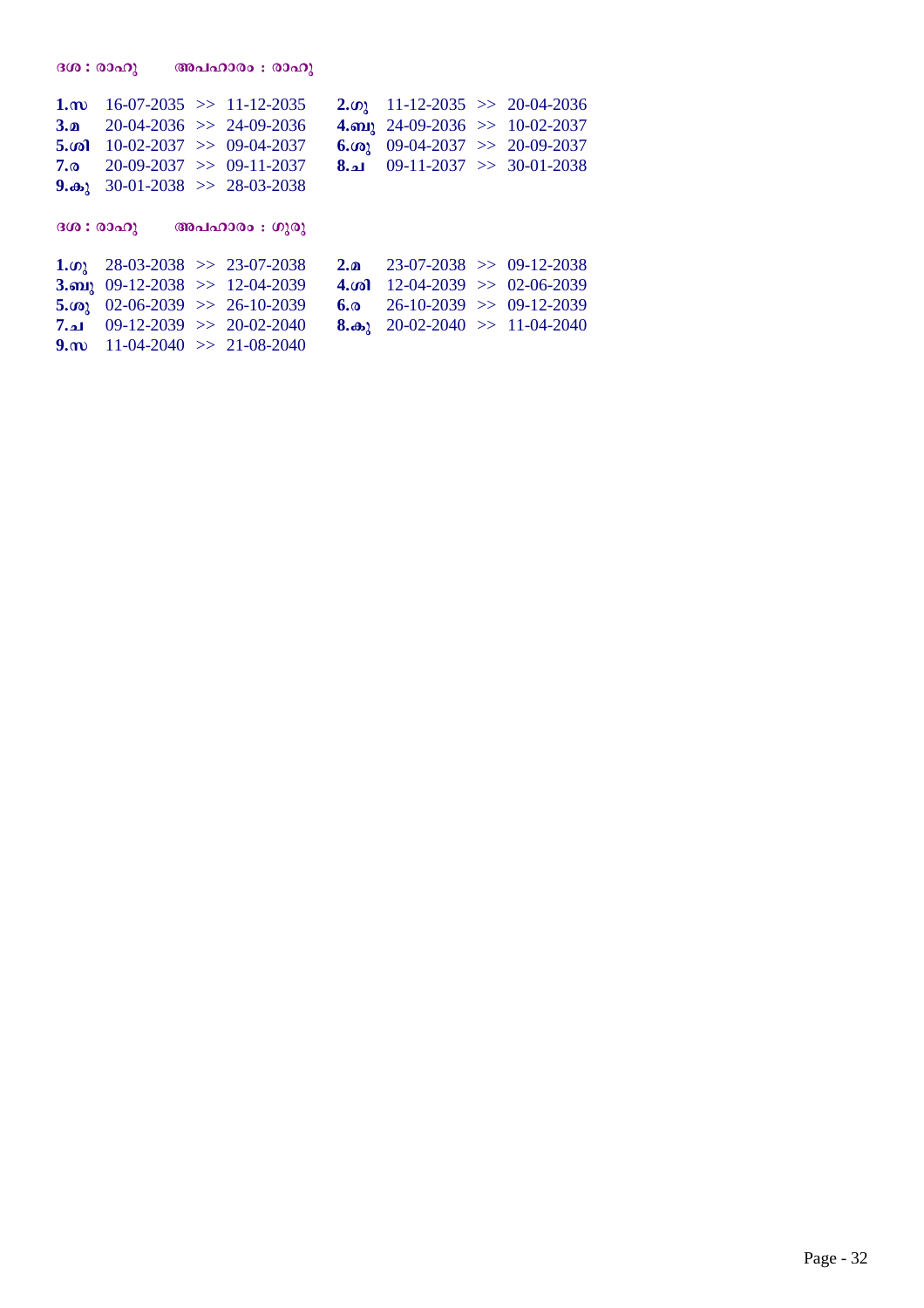വ്യക്തികളുടെ ജീവിതത്തിൽ അസാധാരണമായ സ്വാധീനം ചെലുത്തുന്ന ഗ്രഹങ്ങളുടെ സംയോഗത്തെയാണ് യോഗങ്ങളായി കണക്കാക്കി വരുന്നത്. ഗ്രഹങ്ങളുടെ അടുപ്പംകൊണ്ടു മാത്രം ഉണ്ടാകുന്ന സാധാരണ യോഗങ്ങൾ ഉണ്ട്. അതിലുപരി ഗ്രഹങ്ങളുടെ പ്രത്യേക സ്ഥാനത്തെ അടിസ്ഥാനമാക്കി, ഗഹനമായ ജോതിഷ ചിന്തയുടെ അടിസ്ഥാനത്തിൽ കണ്ടെത്തുന്ന യോഗങ്ങളും ഉണ്ട്. നൂറുകണക്കിന് യോഗങ്ങൾ പ്രാചീന ജോതിഷ ഗ്രന്ഥങ്ങളിൽ പ്രതിപാദിച്ചിരിക്കുന്നു. പല യോഗങ്ങളും നല്ല അനുഭവങ്ങൾ പ്രദാനം ചെയ്യുന്നവയാണ്. പക്ഷേ എല്ലാ യോഗങ്ങളും അപ്രകാരമായിരിക്കണമെന്നില്ല.

താങ്കളുടെ ജാതകത്തിൽ കാണുന്ന പ്രധാന യോഗങ്ങളും അവയുടെ പൊതുസ്വഭാവവും താഴെ വിവരിക്കുന്നു.

#### രുചകയോഗം

ലക്ഷണം: ജനനസമയത്ത് കുജൻ ലഗ്നത്തിന്റെ കേന്ദ്രഭാവത്തിൽ സ്വക്ഷേത്രത്തിൽ നിൽക്കുന്നു.

അടിസ്ഥാനത്തിൽ രുചകയോഗത്തിന്റെ ആരോഗൃവും, സൗന്ദര്യവും, സത്സ്വഭാവവുമുള്ള നല്ല ആൺകുട്ടിയായിരിക്കും എന്നു കരുതാം. സ്നേഹസമ്പന്നനായ, പുരുഷനായി വളർന്നുവരും. പോലീസ്, പട്ടാളം, നിയന്ത്രണവും ഏതെങ്കിലും ചിട്ടയും അച്ചടക്കവുമുള്ള പ്രസ്ഥാനവുമായി ബന്ധപ്പെടുവാൻ തുടങ്ങിയ യൗവ്വനത്തിലെ തൽപരനായിരിക്കും. ചിലപ്പോൾ അനൗപചാരിക സംഘടനകളിൽ ചെന്നെത്താനും മതി. സാമ്പത്തിക ഉന്നതി എന്തു തന്നെ ആയിരിക്കട്ടെ, ഹൃദയത്തിൽ കാരുണ്യം നിറഞ്ഞു നിൽക്കുന്നവനായിരിക്കും. ഏകദേശം 70 വയസ്സുവരെ ആയുസ്സ് പ്രതീക്ഷിക്കാം. പ്രാചീന സിദ്ധാന്തങ്ങളിലും സംസ്ക്കാരങ്ങളിലും തൽപരനായിരിക്കും. യശസ്സ്വർദ്ധിക്കുന്നതാണ്.

#### $0.0000000$

ലക്ഷണം: ഏഴാം ഭാവാധിപനും ഒൻപതാം ഭാവാധിപനും അന്യോന്യം ദൃഷ്ടി ചെയ്യുന്നു. ഈ ജാതകത്തിൽ രാജയോഗം കാണുന്നു.

അധികാരവും ശക്തിയുമുള്ള പദവികളിലേക്ക് ഉയരും.

#### മാതൃമൂലധനയോഗം

ലക്ഷണം: നാലാം ഭാവാധിപൻ രണ്ടാം ഭാവാധിപനെ ദൃഷ്ടി ചെയ്യുന്നു.

അമ്മയുടെ സഹായവും, അനുഗ്രഹവും സമ്പത്ത് ഉണ്ടാവും എന്നാണ് മൂലം றை തോഗപ കൊണ്ടു മനസ്സിലാക്കേണ്ടത്.

#### ദ്വിഗ്രഹ യോഗം

ലക്ഷണം: രണ്ട്ഗ്രഹങ്ങൾ ഒരേ രാശിയിൽ സ്ഥിതിചെയ്യുന്നു രവി,ബുധൻ എന്നീ ഗ്രഹങ്ങൾ രണ്ടാം ഭാവത്തിൽ നിൽക്കുന്നു.

അറിവിനോട് ആഭിമുഖ്യം പ്രകടിപ്പിക്കും. ബുദ്ധിയും വിദ്യാഗുണവും കൊണ്ട് മറ്റുള്ളവരുടെ ശ്രദ്ധ നേടിയെടുക്കും. അഭിപ്രായസ്ഥിരത പ്രകടിപ്പിക്കുകയില്ല. എങ്കിലും പലപ്പോഴും മറ്റുള്ളവർക്ക് കൂടി ഗുണകരമായി വരുന്ന പ്രവർത്തനത്താൽ ധനം സമ്പാദിക്കുവാനുള്ള സാധൃത കാണുന്നു. സംസാരം കൊണ്ട് ആരെയും ആകർഷിക്കുവാനുള്ള കഴിവ് ഉണ്ടായിരിക്കും.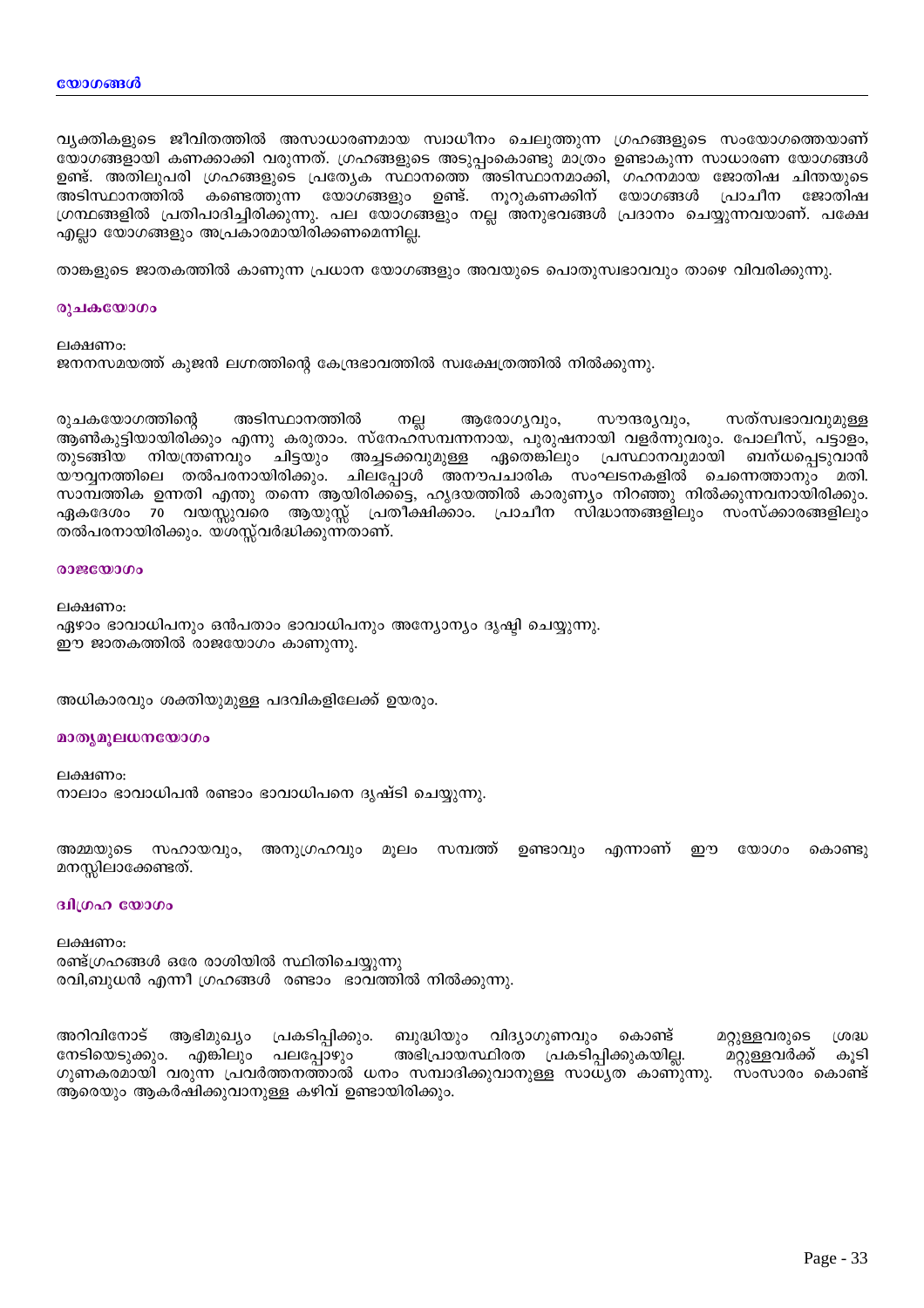#### കുജദോഷ നിരൂപണം

ഒരു ജാതകത്തിലെ ചൊവ്വാ (കുജ) ദോഷത്തിന് വളരെ പ്രാധാന്യം കൽപ്പിച്ചിരിക്കുന്നു. വിവാഹ പൊരുത്തം നിർണ്ണയിക്കുമ്പോൾ കുജന് പ്രത്യേക പ്രാധാന്യം ഉണ്ട്. ചൊവ്വ ഏഴിലോ എട്ടിലോ ആണെന്ന ഒറ്റ കാരണംകൊണ്ട് ജാതകത്തിൽ കുജദോഷം ഉണ്ടെന്ന് പലരും പറയാറുണ്ട്. പക്ഷെ, കുജദോഷത്തിനുള്ള പല അപവാദങ്ങളും ആധാരിക ഗ്രന്ഥങ്ങളിൽ വിവരിച്ചിട്ടുണ്ട്. ഇതിന്റെ അടിസ്ഥാനത്തിലുള്ള കുജദോഷ നിരൂപണമാണ് താഴെ കൊടുത്തിരിക്കുന്നത്.

ഈ ജാതകത്തിൽ ചൊവ്വ (കുജൻ) നാലാം ഭാവത്തിലാണ്.

ആയതിനാൽ കുജദോഷം ഉള്ളതായി കണക്കാക്കാം. എങ്കിലും, മേടം രാശിയായതിനാൽ കുജദോഷം പരിഹരിക്കപ്പെട്ടതായി കണക്കാക്കാം.

ലഗ്നാൽ കുജദോഷ ഗണനം

#### ജാതകത്തിൽ കുജദോഷം ഇല്ല.

#### ശ്രഹമൗഢ്യ ചിന്തനം

ശ്രഹങ്ങൾ സൂര്യനോട് വളരെ അടുത്തു വരുമ്പോൾ മൗഢ്യം സംഭവിക്കുന്നു. സൂര്യനോട് 12 ഡിഗ്രിക്കുള്ളിൽ ചന്ദ്രൻ, 17 ഡിഗ്രിക്കുള്ളിൽ കുജൻ, 13 ഡിഗ്രിക്കുള്ളിൽ ബുധൻ, 11 ഡിഗ്രിക്കുള്ളിൽ വ്യാഴം, 9 ഡിഗ്രിക്കുള്ളിൽ ശുക്രൻ, 15 ഡിഗ്രിക്കുള്ളിൽ ശനി എന്നീ ഗ്രഹങ്ങൾ നിൽക്കുമ്പോൾ മൗഢ്യം ഉള്ളതായി കണക്കാക്കാം.

ഈ ജാതകത്തിൽ ഗ്രഹമൗഢ്യം ഒന്നും തന്നെ കാണുന്നില്ല.

#### ഗ്രഹയുദ്ധം

ചന്ദ്രനും സൂര്യനും ഒഴികെ മറ്റു ഗ്രഹങ്ങൾ 1 ഡിഗ്രിക്കുള്ളിൽ അടുത്തു വരുമ്പോൾ യുദ്ധം തുടങ്ങുന്നു. ഗ്രഹയുദ്ധത്തെപ്പറ്റി പല അഭിപ്രായങ്ങൾ ഉണ്ട്. താഴെ പറയുന്ന തത്വങ്ങളെ അടിസ്ഥാനപ്പെടുത്തിയാണ് ഇവിടെ ഗ്രഹയുദ്ധം ചിന്തനം ചെയ്തിരിക്കുന്നത്.

മറ്റു ഗ്രഹങ്ങൾ തമ്മിൽ യുദ്ധം ചെയ്താൽ ഉത്തര ഭാഗത്തുള്ള ഗ്രഹം ജയിക്കുന്നു.

### ഈ ജാതകത്തിൽ ഗ്രഹയുദ്ധം കാണുന്നില്ല.

#### ഉച്ചനീചത്വം, മൗഢ്യം, ഗ്രഹയുദ്ധം, വക്രം എന്നിവ കണക്കാക്കി ഗ്രഹബലം.

| ഗ്രഹം                 | <b>ഉച്ചം/</b><br>$m$ ിച $\circ$ | മൗഢ്യം | ഗ്രഹയുദ്ധം | വക്രാ | ബാലാദി അവസ്ഥ |
|-----------------------|---------------------------------|--------|------------|-------|--------------|
|                       |                                 |        |            |       |              |
| ച                     |                                 |        |            |       | ബാലാവസ്ഥ     |
| $\boldsymbol{\Omega}$ |                                 |        |            |       | ബാലാവസ്ഥ     |
| ബു                    |                                 |        |            |       | വൃദ്ധാവസ്ഥ   |
| ശു                    |                                 |        |            |       | യുവാവസ്ഥ     |
| കു                    |                                 |        |            |       | ബാലാവസ്ഥ     |
| ഗു                    |                                 |        |            |       | മൃതാവസ്ഥ     |
| $\Omega$              |                                 |        |            |       | ബാലാവസ്ഥ     |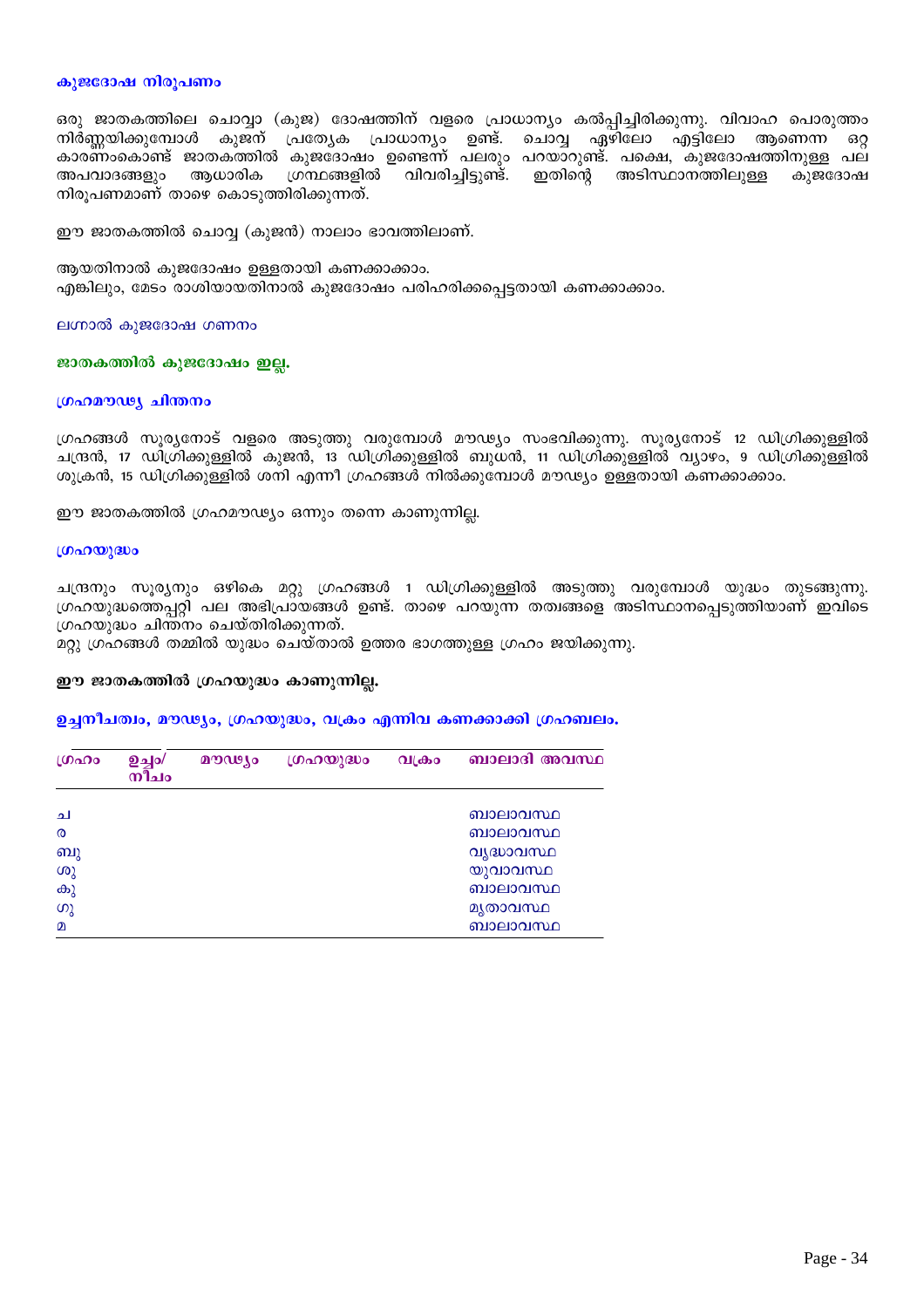### അഷ്ടകവർഗ്ഗം

ഭാരതീയ ജ്യോതിശാസ്ത്രത്തിൽ, ഗ്രഹങ്ങളുടെ സ്ഥാനങ്ങൾ കേന്ദ്രീകരിച്ച്, അവയ്ക്ക് ഓരോന്നിനും പന്ത്രണ്ട് രാശികളിലുള്ള സൂക്ഷ്മബലം എത്രമാത്രമുണ്ടെന്ന്, പ്രവചിക്കുന്ന ഒരു ക്രിയാ വിഭാഗമാണ് അഷ്ടവർഗ്ഗ സമ്പ്രദായം. ഓരോ ഗ്രഹത്തിന്റെയും ബലത്തിന്റെ കൂടെ എട്ടു ഗ്രഹങ്ങളുടേയും ബലാംശങ്ങൾ ചേരുന്നുണ്ട്. അങ്ങനെ ഒരു കൂട്ടു ബലം ഉണ്ടാകുന്നു. ഒരു ഗ്രഹത്തിന്റെ ബലത്തെ കൂടാതെ മറ്റു ഗ്രഹങ്ങളുടെ വിശദീകരിക്കുന്നു. ആരോഹണങ്ങളും അഷ്ടവർഗ്ഗത്തിൽ മുതൽ സ്വീകരിച്ചുവരുന്ന പണ്ടു ചില ്നിയമങ്ങൾക്കനുസൃതമായി ഗ്രഹങ്ങളുടെ ബലം കണക്കാക്കിയാണ് ഇത് സാധ്യമാകുന്നത്. ഒരു ഗ്രഹത്തിന്റെ അഷ്ടവർഗ്ഗം കൊണ്ടുദ്ദേശിക്കുന്നത്, ആ ഗ്രഹമുൾപ്പെടെയുള്ള ഏഴു ഗ്രഹങ്ങളും ലഗ്നവും അങ്ങിനെ എട്ടുപേരും കൂടി ആ ഗ്രഹത്തെ പ്രതിനിധാനം ചെയ്ത്, ഓരോ രാശിയിലും പ്രകടിപ്പിക്കുന്ന വർഗ്ഗ ബലം എന്നാണ്. ഓരോ ഗ്രഹത്തിനും എട്ടു ബിന്ദുക്കൾ (അക്ഷരങ്ങൾ) കൊണ്ട് രാശികളിലെ ശുഭാശുഭങ്ങളായ കാര്യങ്ങൾ മുൻകൂട്ടി അറിയുവാൻ കഴിയും. സംഭവങ്ങളും അവയുടെ സമയവും ഒരു പരിധിവരെ തീരുമാനിക്കപ്പെടുക, ഒരു പ്രത്യേക ബിന്ദുവിന്റെ സ്ഥാനം നോക്കിയാവും. കൂടാതെ ഒരു വൃക്തിക്ക് തന്റെ അനുകൂലമോ പ്രതികൂലമോ ആയ സമയം .എപ്പോഴൊക്കെയാണ് എന്നതിന്റെ നിര്ണ്ണയം സാധ്യമാക്കിത്തീര്ക്കുന്നു. മാത്രവുമല്ല പ്രതികൂല സമയത്ത്<br>കൈക്കൊള്ളേണ്ട പ്രതിരോധാത്മക നിലപാട് മുൻകൂട്ടി അറിയുവാനും തന്മൂലം പ്രതികൂല സാഹചര്യങ്ങളുടെ തീവ്രത കുറയ്ക്കുവാനും കഴിയുന്നു. ഇങ്ങനെ അഷ്ടവർഗ്ഗം മനുഷ്യമനസ്സിനെ നിയന്ത്രിച്ച് ജീവിത വിജയം കൈവരിക്കാൻ സഹായിക്കുന്ന ഒരു വഴികാട്ടിയാണെന്ന് തന്നെ പറയാം.

|             | ച              | ര              | ബു             | ശു             | കു             | ഗു             | $\mathbf{D}$   | മൊത്തം |
|-------------|----------------|----------------|----------------|----------------|----------------|----------------|----------------|--------|
|             |                |                |                |                |                |                |                |        |
| <b>COSO</b> | 4              | 3              | $\overline{4}$ | $\overline{4}$ | $3*$           |                | $\overline{2}$ | 27     |
| ഇടവം        | 3              | 5              | 3              |                | 3              | 6              | $\overline{2}$ | 23     |
| മിഥുനം      | 6              | 5              | 5              | $\overline{4}$ | 5              | 4              | 3              | 32     |
| കർക്കിടകം   |                | 4              | 5              | 5              | 5              | 3              | $\overline{2}$ | 25     |
| ചിങ്ങം      | $5*$           | 3              | $\overline{4}$ | 5              | $\overline{2}$ | $\overline{2}$ | 3              | 24     |
| കന്നി       | 6              | $\overline{2}$ | $\overline{2}$ | 6              | 1              | 5              | 4              | 26     |
| തുലാം       | $\overline{4}$ | 5              | 6              | $\overline{4}$ | 4              |                | $\overline{4}$ | 34     |
| വൃശ്ചികം    | 3              | 7              | 5              | 3              | 5              | 4              | $4*$           | 31     |
| ധനു         | 4              | 5              | 5              | $6*$           | 3              | 4              | $\overline{2}$ | 29     |
| മകരം        | 4              | 4              | 7              | 5              | $\overline{4}$ | 5              | 6              | 35     |
| കുാഭാ       | 5              | $3*$           | $6*$           | $\overline{4}$ | 3              | 5              | 3              | 29     |
| മീനം        | $\overline{4}$ | $\overline{2}$ | $\overline{2}$ | 5              | 1              | $4*$           | $\overline{4}$ | 22     |
|             |                |                |                |                |                |                |                |        |
|             | 49             | 48             | 54             | 52             | 39             | 56             | 39             | 337    |

\* - ഗ്രഹസ്ഥിതി.

ലഗ്നം - മകരം.

### ചന്ദ്രാഷ്ടവർഗ്ഗം

വളരെ ചുരുക്കം ചില വൃക്തികളെയുള്ളൂ ഉന്നതമായ സദാചാരബോധത്തിന്റെ പിൻബലത്തിൽ ധൈര്യം പ്രകടിപ്പിക്കുന്നവരായി ഉള്ളത്. ചന്ദ്രാഷ്ടവർഗ്ഗത്തിലെ അഞ്ചു ബിന്ദുക്കളുടെ സാന്നിധ്യം നിങ്ങളെ അസാമാന്യ മനക്കരുത്തോടുകൂടി സദാചാര തല്പരത നിലനിർത്താൻ സഹായിക്കും. മനസ്സിന്റെ ശാന്തതയും പക്വതയും കാത്തുസുക്ഷിക്കാൻ ഈ ഗുണമേന്മ എടുത്തു പറയേണ്ടതാണ്.

### സൂര്യാഷ്ടവർഗ്ഗം

സുര്യാഷ്ടവർഗ്ഗത്തിലെ മുന്നു ബിന്ദുക്കളുടെ പ്രതിനിധാനം ആയാസം ഒഴിവാക്കുന്ന ഫലങ്ങൾ ഒന്നും തന്നെ നൽകുന്നില്ല. ഇടവിട്ടുള്ള സഞ്ചാരം മൂലം ശാരീരികമായ ആയാസം കുടും. നിരന്തരമുള്ള അലച്ചിൽ മൂലം നിരുത്സാഹ്ം തന്നെ ഉണ്ടായേക്കാം. എന്നിരുന്നാലും മനസ്സിന്റെ കടിഞ്ഞാൺ നിങ്ങളിൽതന്നെയാണ്. എന്തൊക്കെ അഭിമുഖീകരിക്കേണ്ടി വന്നാലും മന:ശക്തിക്ക് കോട്ടം തട്ടില്ലെന്ന് ഉറപ്പുവരുത്തണം. സജ്ജനങ്ങളുമായി നിരന്തരം സംവദിച്ചു കൊണ്ടിരുന്നാൽ ദു:ർഘടമായ ജീവിത ഘട്ടത്തിൽ നിന്നും കരകയറാൻ തന്നെ സാധിക്കും.

### ബുധാഷ്ടവർഗ്ഗം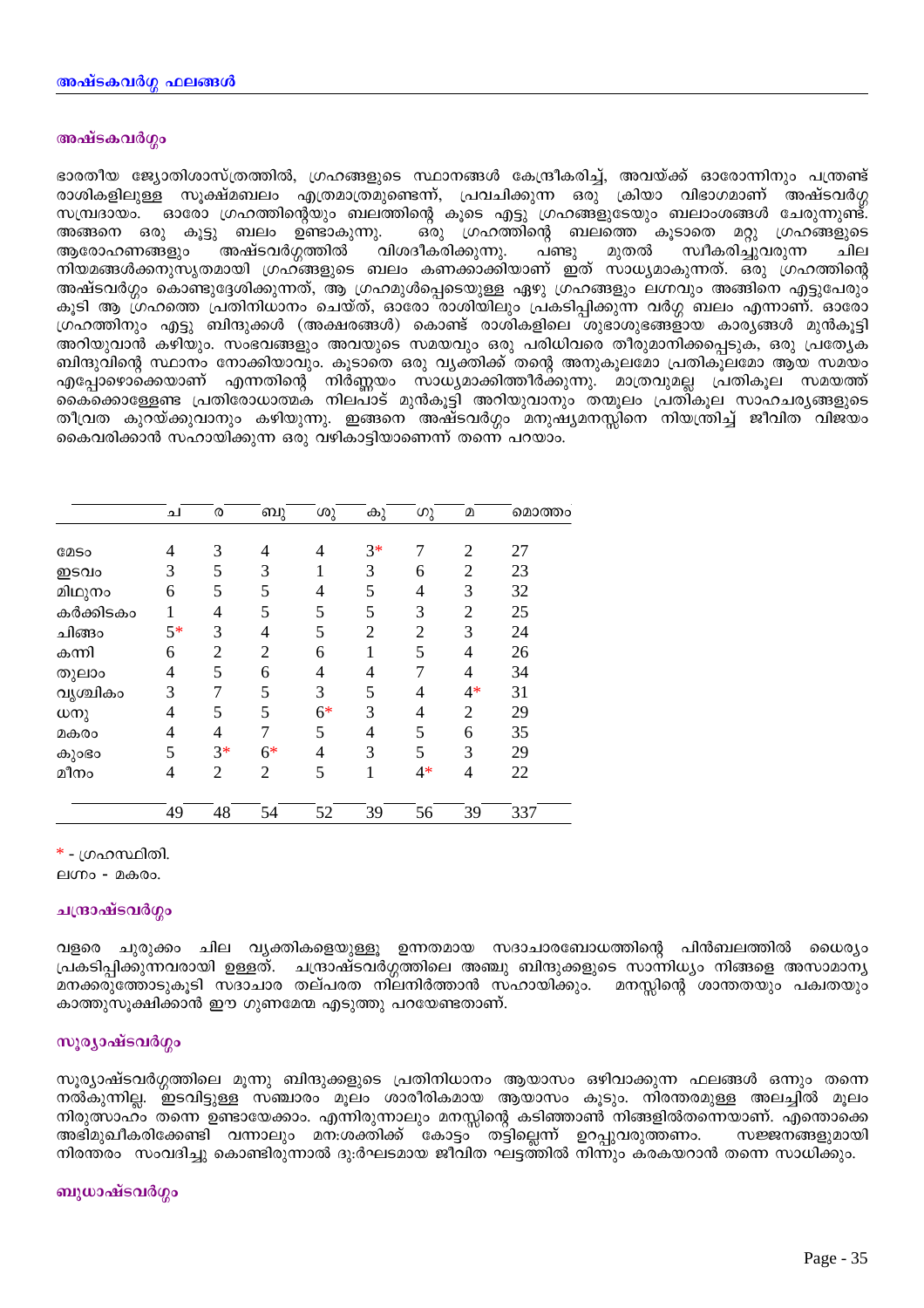ബുധാഷ്ടവർഗ്ഗത്തിലെ ആറു ബിന്ദുക്കളുടെ സാന്നിധ്യം പ്രവചിക്കുന്നത് ഏറ്റെടുക്കുന്ന കാര്യങ്ങളിലെ വിജയമാണ്. ഔദ്യോഗിക കാര്യങ്ങൾ നിർവ്വഹിക്കുന്നതിനോ, സാഹസിക സംരംഭങ്ങളിൽ ഏർപ്പെടുന്നതിനോ യാതൊരു വിധ പ്രശ്നങ്ങളും അഭിമുഖീകരിക്കേണ്ടി വരുന്നില്ല.

### ശുക്രാഷ്ടവർഗ്ഗം

സൗന്ദര്യമൂളളവരുമായി സഹകരിക്കേണ്ട സന്ദർഭങ്ങൾ ഉണ്ടാകും. ശുക്രാഷ്ടവർഗ്ഗത്തിലെ ആറു ബിന്ദുക്കളുടെ സാന്നിധ്യം സൂചിപ്പിക്കുന്നത് ഇതാണ്. നിങ്ങളുടെ കാന്തികമായ വൃക്തിത്വം നിങ്ങളിലേക്ക് അവരെ വലിച്ചടുപ്പിക്കും. നിങ്ങളുടെ വശീകരണ ശക്തി ശരിയാംവിധം കൈകാര്യം ചെയ്താൽ അത് നിങ്ങൾക്ക് പ്രയോജനപ്പെടും.

### കുജാഷ്ടവർഗ്ഗം

സ്നേഹിക്കുന്നവരുമായി അകലാനുള്ള പ്രവണതയാണ് കുജാഷ്ടവർഗ്ഗത്തിലെ മൂന്നു ബിന്ദുക്കളുടെ സാമീപ്യം നൽകുന്നത്. ഇത് ഒരു പക്ഷേ വിദേശത്ത് ലഭിക്കുന്ന ജോലി സംബന്ധിച്ചോ, പുതിയ മേച്ചിൽപ്പുറം തേടിയുള്ള ദേശാന്തര ഗമനം മൂലമോ ആകാം. നിങ്ങൾ പൂർണ്ണമായും ഈ പറിച്ചുനടൽ ഇഷ്ടപ്പെടുന്നില്ലെങ്കിലും അതിൽ തന്നെ ഉറച്ചു നിൽക്കേണ്ടതായി വരും.

### വ്യാഴാഷ്ടവർഗ്ഗം

ചില കാര്യങ്ങൾ കൊണ്ട് ജീവിതത്തിന്റെ താഴ്ചകൾ എല്ലായ്പ്പോഴും ഉയർച്ചകൾ കൊണ്ട് ഒരേ പോലെയാക്കും. നാലു ബിന്ദുക്കളുടെ സാന്നിധ്യം ഇപ്രകാരമാണ് ജീവിത പരിതസ്ഥിതിയിൽ സ്വാധീനം ചെലുത്തുന്നത്. വിനാശം വിതച്ചേക്കാവുന്ന വ്യതിയാനങ്ങൾ മൂലം മന:സമാധാനം കുറയുകയില്ല എന്നത് ഒരനുഗ്രഹമായി തന്നെ കരുതാം.

### മന്ദാഷ്ടവർഗ്ഗം

മറ്റുള്ളവരെ ആശ്രയിക്കുന്നതു വഴി ലഭിക്കുന്ന മന്ദാഷ്ടവർഗ്ഗത്തിലെ നാലു ബിന്ദുക്കളുടെ സാന്നിധ്യം സന്തോഷത്തെ കാണിക്കുന്നു. കുടുംബത്തിന്റേയും സുഹൃത്തുക്കളുടേയും ഒരു ശ്രൂംഖല തന്നെ ഉള്ളതു കൊണ്ട് എപ്പോഴും നിങ്ങൾക്ക് നല്ലതു ചെയ്യുവാനായി ഇവർ വിളിപ്പുറത്തുണ്ടാകും.

### സർവാഷ്ട ഫലങ്ങൾ

വൃശ്ചിക രാശി മുതൽ കുംഭം രാശി വരെയുള്ള കൂടുതൽ ബിന്ദുക്കളുടെ സാന്നിധ്യം ഒരിക്കലും ഭാവിയെ തുരങ്കം വയ്ക്കുന്നതായിരിക്കില്ല. ജീവിതത്തിന്റെ സായംകാലത്തായിരിക്കും നല്ല ഭാവിയുടെ അനുഗ്രഹം ഉണ്ടാവുക. ജീവിതത്തിൽ ആദ്യം തന്നെ ലഭിക്കേണ്ടിയിരുന്ന ബഹുമതികൾ അതു കൂട്ടാക്കാതെ പ്രായമാകുമ്പോഴായിരിക്കും ലഭിക്കുക. ഗ്രഹങ്ങളുടെ സാമിപ്യം മൂലം മാനസിക പിരിമുറുക്കം സാമ്പത്തികമായി ഉണ്ടാകാവുന്ന ഉത്ക്കണ്ഠ, അനാരോഗ്യം എന്നിവ കുറയുകയും സമാധാനപരവും, സന്തോഷപൂർണ്ണവുമായ ഒരു വിരമിക്കലിലേയ്ക്ക് നയിക്കുകയും ചെയ്യും. കൂടാതെ പുതു തലമുറയെ താലോലിക്കുവാനുള്ള അവസരവും വന്നുചേരും.

ഒട്ടു മിക്ക ആൾക്കാരും അവരുടെ വ്യാപാര രംഗത്ത് ഒരു വ്യക്തി മുദ്ര പതിപ്പിക്കുവാനും തൊഴിൽ രംഗം പുഷ്ടിപ്പെടുത്തുവാനും വിഷമിക്കുമ്പോൾ നിങ്ങളുടെ ഗ്രഹനില ( നാലും ഒൻപതും ഭാവങ്ങളിലെ 25 മുതൽ 30 വരെയുള്ള ബിന്ദുക്കളുടെ സാന്നിധ്യം) വിജയത്തിനുള്ള എല്ലാ സൗകര്യങ്ങളും ചെയ്തു തരുന്നു. ഏതാണ്ട് 28ാം വയസ്സിനോടടുപ്പിച്ച് സാമ്പത്തികമായി ആനുകൂല്യം ലഭിക്കുന്നു. ഈ വയസ്സിനു ശേഷം അതേ പോലെയുള്ള ജീവിത രീതി നയിക്കാൻ സഹായിക്കുന്നു. ഉദ്ദിഷ്ട കാര്യത്തിന് ഉപകാരസ്മരണ ഉണ്ടായിരിക്കുകയും നിങ്ങളുടെ ഭാവിയിൽ ശരിയായ ശ്രദ്ധ കൊടുക്കുകയും ചെയ്യുക.

വ്യാഴം, ശുക്രൻ, ബുധൻ തുടങ്ങിയ ഗ്രഹങ്ങളുടെ സംഖ്യകൾകൊണ്ട് നിങ്ങളുടെ ഈ പ്രായത്തിലെ ഭാവി ശോഭനമാണ്. നിങ്ങളുടെ വിദ്യാഭ്യാസപരമായ ആഗ്രഹങ്ങൾ രൂപം കൊള്ളുകയും നിങ്ങൾ മോഹിച്ച ഉയർന്ന വിദ്യാഭ്യാസമോ സീറ്റോ ആഗ്രഹപ്രകാരം തന്നെ നേടും. നിങ്ങളുടെ ഭാവി പ്രവൃത്തിപരമായ നൈപുണ്യം ആർജ്ജിച്ച് ധനം, ആദരവ്, പ്രശസ്തി തുടങ്ങിയ ഉയർച്ചയുടെ പടവുകൾ ഊർജ്ജസ്ഥലമായി കയറും. വ്യക്തി ജീവിതത്തിൽ ഇതിനനുയോജ്യമായ ജീവിത ഘടന ഉണ്ടാകുന്നതിന് ഒരുത്തമ പങ്കാളിയെ തന്നെയാകും ലഭിക്കുക. ഇത് ഒരു പാട് സന്തോഷം നൽകും. സന്താനങ്ങളുമായുള്ള ജീവിതവും അനുഗൃഹീതമായിരിക്കും. ഇത് നിങ്ങളുടെ ജീവിതത്തിലെ ഏറ്റവും പ്രയോജനപ്രദമായ ഒരു കാലഘട്ടമായിരിക്കും.

ഈ ജാതകത്തിൽ ഈ പ്രത്യേക ഘട്ടം 22 ഉം 29 വയസ്സുകളിലുമായിരിക്കും

#### ഗോചര ഫലം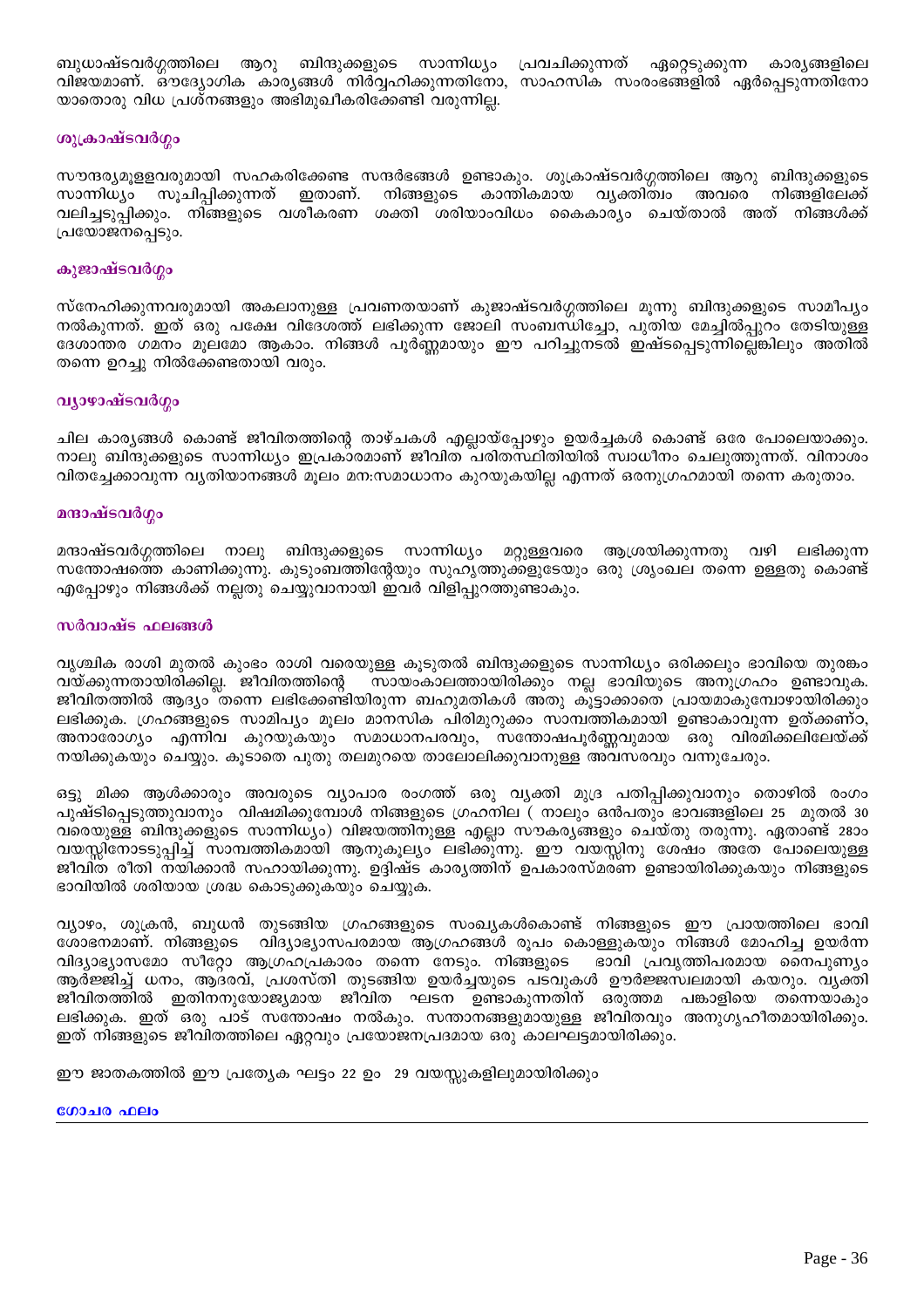പേര് : Sample (പുരുഷൻ) ജന്മരാശി : **ചിങ്ങം** ജന്മനക്ഷത്രം : **മകം** ഗോചര തീയതി $\qquad$ : 16-ജൂലൈ- 2014 അയനാംശം $\qquad : \mathfrak{a}$ ിത്രപക്ഷ

ജാതകത്തിലെ ഗ്രഹനിലയും ഗ്രഹങ്ങളുടെ ഇപ്പോഴത്തെ ചാരസ്ഥിതിയും താരതമൃപ്പെടുത്തി സമീപഭാവി ്രപവചിക്കാം. ചാരവശാൽ സുര്യൻ, വ്യാഴം, ശനി ഇവയുടെ സ്വാധീനം വളരെ വലുതാണ്. ചിലപോൾ അനുകൂലമോ മറ്റു ചില അവസരങ്ങളിൽ പ്രതികൂലമോ ആയിരിക്കാം.

## സൂര്യന്റെ ചാരഫലം

സൂര്യൻ ഒരു മാസത്തോളം ഒരു രാശിയിൽ സ്ഥിതി ചെയ്യും.

## $\nabla$  ( 16-ജുൺ-2014 >> 16-ജുലൈ-2014 )

ഈ കാലയളവിൽ രവി ജന്മരാശിയിൽനിന്ന് പതിനൊന്നാം ഇടത്തിലാണ് സഞ്ചരിക്കുന്നത്.

സുരക്ഷിതമായി പൗരുഷത്തോടെ മുന്നോട്ടുപോകാൻ കഴിയും. ഒന്നിനുപുറകെ ഒന്നായി മേന്മകളും വിജയങ്ങളും .കൈവരിക്കുവാൻ കഴിയുന്നതാണ്. ബന്ധപ്പെട്ടവർക്കോ സ്വന്തമായോ വ്യാപാരം മുഖേന മെച്ചമുണ്ടാകും.<br>ഊഹക്കച്ചവടങ്ങളിലും ചുതുകളിയിലും ഏർപ്പെടുന്നതിനായി പ്രേരിപിക്കപ്പെടും. ഭാഗൃക്കുറിയിൽ ഉൗഹക്കച്ചവടങ്ങളിലും വിജയിച്ചേക്കാം. ആരോഗ്യനില നന്നായിരിക്കും.

## ∇ **( 16-Pqsse-2014 >> 15-BKÌv-2014 )**

ഈ കാലയളവിൽ രവി ജന്മരാശിയിൽനിന്ന് പന്ത്രണ്ടാം ഇടത്തിലാണ് സഞ്ചരിക്കുന്നത്.

സൂര്യന്റെ ഇപ്പോഴത്തെ സ്ഥാനം അത്ര അനുഭാവപൂർവ്വമല്ല. ജോലിസ്ഥലത്ത് പ്രശ്നങ്ങൾ സംജാതമാകും. കൂടെ ്പ്രവർത്തിക്കുക്യോ, ജീവിക്കുകയോ ചെയ്യുന്നവരോട് അസുഖകരമായവാക്കുകൾ പറയേണ്ടിവരും. ശാരീരിക വിഷമതകൾ കഴിവത്ര ഒഴിവാക്കണം. അനാവശ്യമായി യാത്രകൾ ഏറ്റെടുക്കും. സ്വയം ശ്രദ്ധിക്കാത്ത പക്ഷം, ആരോഗൃപരമായ തകരാറുകൾ സംജാതമാകാം. നഷ്ടപ്പെട്ടുകൊണ്ടിരിക്കുന്ന മനസമാധാനം വീണ്ടെടുക്കാൻ ⊺ശമിക്കേണ്ടതാണ്.

## $∇$  (15-ആഗസ്റ്-2014 >> 14-സെപ്റ്റംബർ-2014 )

ഈ കാലയളവിൽ രവി ജന്മരാശിയിലാണ് സഞ്ചരിക്കുന്നത്.

യുവത്വത്തിലേക്ക് പ്രവേശിച്ചിരിക്കുകയാണ്. മനസ്സും ശരീരവും പൂർണ്ണതയിലേക്ക് കുതിച്ചുയർന്നുകൊണ്ടിരിക്കും.<br>ചിന്താഗതികളും ഭാവനകളും അഭിലാഷങ്ങളും പുരുഷസമാനം മാറുകയും ചെയ്യും. വളർന്നുവന്ന അഭിലാഷങ്ങളും പുരുഷസമാനം മാറുകയും ചെയ്യും. ിപരിതസ്ഥിതികളെ ആശ്രയിച്ച് പ്രസ്തുത മാറ്റങ്ങൾ നന്മയ്ക്കോ തിന്മയ്ക്കോ വേണ്ടിയായിരിക്കാം. താമസസ്ഥലം, പഠനം, പ്രവർത്തനം ഇതിൽ പലതിനും വ്യതിയാനങ്ങൾ വന്നുപെടും. ജോലിയോടും യാത്രയോടും ബന്ധപെട്ട ഏതാനും പ്രശ്നങ്ങൾ എത്ര ശ്രമിച്ചാലും ഒഴിവാക്കാൻ സാധിക്കുകയില്ല.

## ്റുരുവിന്റെ ചാരഫലം

വ്യാഴം ഒരേ രാശിയിൽ ഒരു വർഷകാലം സ്ഥിതി ചെയ്യുന്നു. വ്യാഴത്തിന്റെ സ്വാധീന ശക്തിക്ക് അതീവ പ്രാധാന്യം കൽപ്പിക്കപ്പെട്ടിരിക്കുന്നു.

## $\nabla$  ( 20-ജൂൺ-2014  $\gg$  14-ജൂലൈ-2015 )

ഈ കാലയളവിൽ ഗുരു ജന്മരാശിയിൽനിന്ന് പന്ത്രണ്ടാം ഇടത്തിലാണ് സഞ്ചരിക്കുന്നത്.

\_സ്നേഹിക്കുന്നവരിൽ നിന്നും വിട്ടുനിൽക്കേണ്ടതായി വരും. ഇതു വേദനാജനകമായി രിക്കും. സ്ത്രീജനങ്ങൾ ്പ്രശ്നം സൃഷ്ടിക്കും. യാത്രയും ദൂരദേശവാസവും ഉണ്ടാവും. കണക്കുകൂട്ടലുകൾ പലതും തെറ്റിയെന്നിരിക്കും. തീരുമാനങ്ങളിൽനിന്നും വൃതിചലിക്കേണ്ടതായും വന്നേക്കാം. ദൂരവ്യാപകമായ പ്രതിഫലനങ്ങൾ ്പ്രതീക്ഷിക്കാം. നിലവിലുള്ള ബന്ധങ്ങൾ വേർപെടുത്തപ്പെടുകയോ, പുതിയവ ആരംഭിക്കുകയോ ആവാം.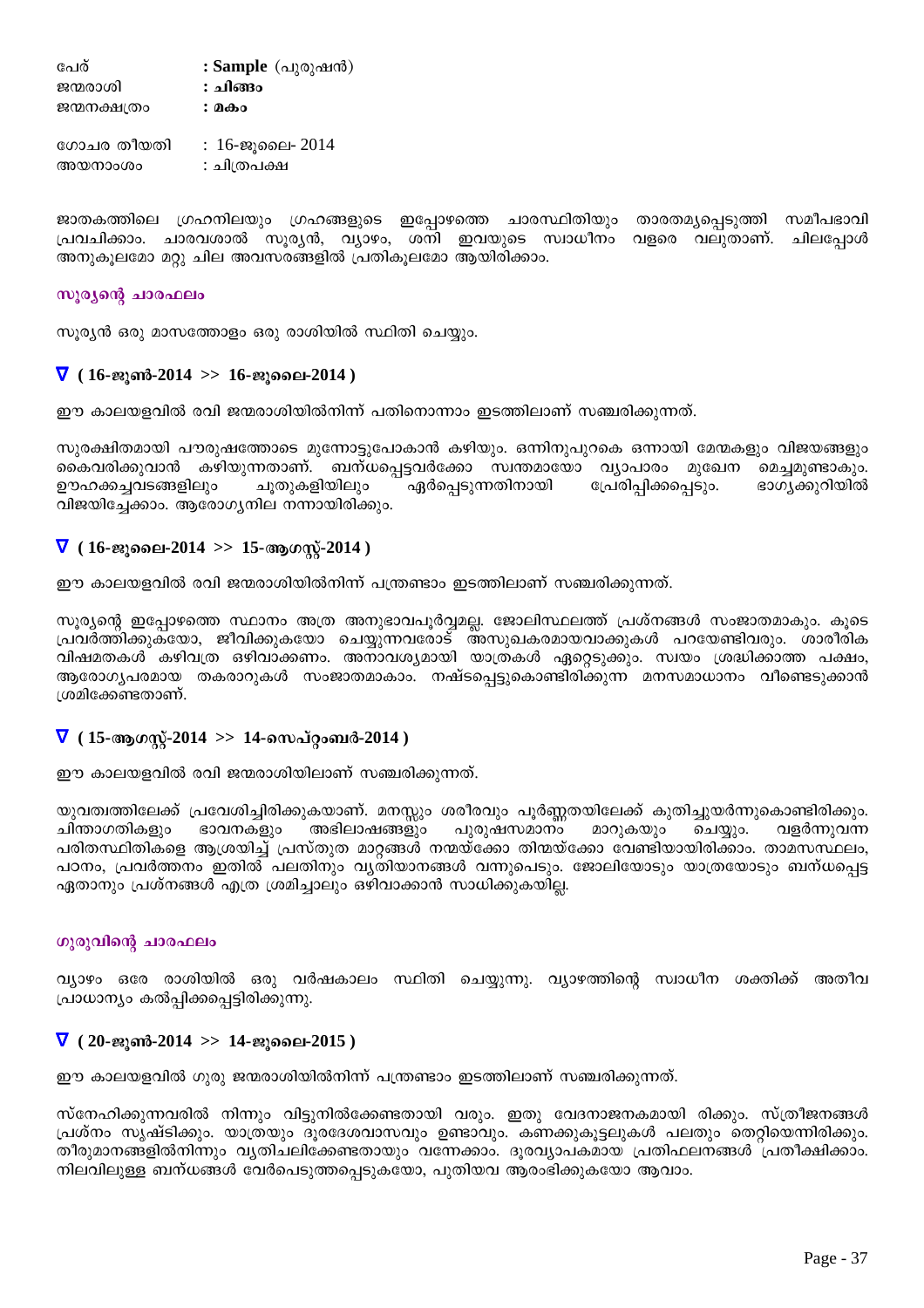# $\nabla$  ( 15-ജുലൈ-2015 >> 11-ആഗസ്ല്-2016 )

ഈ കാലയളവിൽ ഗുരു ജന്മരാശിയിലാണ് സഞ്ചരിക്കുന്നത്.

നിസ്സാരങ്ങളായി കരുതേണ്ട അഭിപ്രായ വ്യത്യാസങ്ങൾ വലുതായി കണക്കാക്കി വഴക്കിലും വക്കാണത്തിലും ്കച്നെത്താതെ സുക്ഷിക്കുക. പിന്നീട് മനപ്രയാസം സൃഷ്ടിച്ചേക്കാവുന്നതോ ഖേദിക്കേണ്ടിവരുന്നതോ ആയ  ${[}\mathrm{h}$ വർത്തനങ്ങളിൽ വീണുപോകാതിരുന്നാൽ ഭാഗ്യം. ഊഹക്കച്ചവടമോ, അതേ സ്വഭാവമുള്ള മറ്റു പ്രവർത്തികളോ ഇപ്പോൾ ഗുണം ചെയ്യുകയില്ല. നഷ്ടം ഇല്ലാതാക്കാനുളള പരിശ്രമങ്ങൾ പൂർണ്ണമായും വിജയിക്കണമെന്നില്ല. ്പക്ഷേ അവ കുറക്കുവാൻ് സാധിച്ചേക്കും. പ്രവൃത്തിസ്ഥലത്തിനോ, സ്ഥാനമാനങ്ങൾക്കോ വൃതിയാനം വന്നേക്കാം.

### **iomlogies absolute**

ശനി സാധാരണഗതിയിൽ ദുഃഖം തരുന്ന ഒരു ഗ്രഹമാണ്. ശനിയുടെ സ്വാധീനം വളരെ മനം മടുപ്പിക്കുന്നതോ,  $\,$ നിരാശജനകമോ ആയിരിക്കും. പക്ഷേ ചില പ്രത്യേക സ്ഥാനത്ത്. വന്നു നിന്നാൽ അവിചാരിതമായി ഉത്തമ  $\Omega$ ഗുണങ്ങളെ പ്രദാനം ചെയ്യാനും മതി. ഒരു രാശിയിലുളള ശനിയുടെ കാലയളവ് രണ്ടരവർഷമാണ്.

## $\nabla$  (5-ആഗസ്-2012 >> 2-നവംബർ-2014 )

ഈ കാലയളവിൽ ശനി ജന്മരാശിയിൽനിന്ന് മൂന്നാം ഇടത്തിലാണ് സഞ്ചരിക്കുന്നത്.

ശനി ഇപ്പോൾ നന്മചെയ്യാവുന്ന സ്ഥാനത്താണ്. കുടുംബത്തിൽ വിവാഹമോ മറ്റു മംഗളകർമ്മങ്ങളോ നടക്കുവാൻ CSbp−v. tIÄ¡p¶ hmÀ¯IÄ A[nI]£hpw hnImcXo{hX DÅhbmbncn¡pw. {]hÀ¯\§fnÂ വിജയിക്കുകയും അത് പ്രശസ്തി വർദ്ധിപ്പിക്കാൻ കാരണമായിത്തീരുകയും ചെയ്യും. നന്മകൾ പലതും വന്നു ്പേരുന്നത് അപ്രതീക്ഷിതമായിട്ടായിരിക്കും. ആരോഗ്യകാര്യങ്ങൾ നല്ല നിലയിൽത്തന്നെ വർത്തിക്കുന്നതാണ്. ഭക്ഷണപ്രിയനായിത്തീരും. പുരുഷൻ എന്ന നിലയിൽ പ്രവർത്തിക്കുന്നതിന് ആവശ്യമായ ഊർജ്ജം സമ്പാദിക്കുവാൻ അത് ആവശ്യവുമാണ്. തന്റെ ലക്ഷ്യപ്രാപ്തിയോട് വളരെ അടുത്തു എന്ന് സ്വയം ബോദ്ധ്യപ്പെടും.

## $\nabla$  ( 3-നവംബർ-2014 >> 26-ജനുവരി-2017 )

ഈ കാലയളവിൽ ശനി ജന്മരാശിയിൽനിന്ന് നാലാം ഇടത്തിലാണ് സഞ്ചരിക്കുന്നത്.

ശാരീരികമായി ചില അസുഖങ്ങൾ അനുഭവപ്പെടാതിരിക്കുകയില്ല. മനപ്രയാസങ്ങൾ താനേ സഹിക്കുകയല്ലാതെ  $\dot{m}$ ിർവ്വാഹമില്ലെന്നാവും. അസുഖകരമായ എന്തോ സംഭവിക്കാന്ദ് പോകുന്നതിന്റെ സൂചനകൾ ലഭിക്കുന്നതായി യോന്നി വൃസ്നിക്കും. ഈശ്വരനിൽ അഭയം തേടി രക്ഷയും മനശാന്തിയും കണ്ടെത്തുന്നവനായിത്തീരും. ഈ ഘട്ടം പ്രാധാന്യമർഹിക്കുന്നതാണ്. വീട്ടിൽനിന്നും അകന്ന് ദൂരയാത്ര ചെയ്യും. എത്ര ശ്രമിച്ചാലും<br>കണ്ടകശനിയുടെ ദിവസങ്ങളിൽ വീട്ടുകാർക്കും സുഹൃത്തുക്കൾക്കും അതൃപ്തികരമായ പലതും −സുഹൃത്തുക്കൾക്കും അതൃപ്തികരമായ പലതും ചെയ്തുവയ്ക്കും.

### $\Delta$

| ശ്രഹം        | നക്ഷത്രം     | നക്ഷത്രാധിപൻ | ഉപ<br>അധിപൻ | ഉപ ഉപ<br>അധിപൻ |
|--------------|--------------|--------------|-------------|----------------|
| <b>Alupo</b> | അവിട്ടം      | ചൊവ          | ശനി         | ശുക്രൻ         |
| ചന്ദ്രൻ      | മകം          | കേതു         | രവി         | രവി            |
| രവി          | അവിട്ടം      | ചൊവൃ         | ബുധൻ        | രാഹു           |
| ബുധൻ         | ചതയം         | രാഹു         | ചന്ദ്രൻ     | ശുക്രൻ         |
| ശുക്രൻ       | പൂരാടം       | ശുക്രൻ       | ചന്ദ്രൻ     | ചൊവ            |
| ചൊവൃ         | അശ്വതി       | കേതു         | ശുക്രൻ      | (0000)         |
| ഗുരു         | പൂരൂരുട്ടാതി | ഗുരു         | (0000)      | ബുധൻ           |
| ശനി          | തൃക്കേട്ട    | ബുധൻ         | (000)       | ചന്ദ്രൻ        |
| രാഹു         | രേവതി        | ബുധൻ         | ശുക്രൻ      | ഗുരു           |
| കേതു         | അത്തം        | ചന്ദ്രൻ      | ശുക്രൻ      | ശുക്രൻ         |
| ഗുളികൻ       | തൃക്കേട്ട    | ബുധൻ         | കേതു        | ഗുരു           |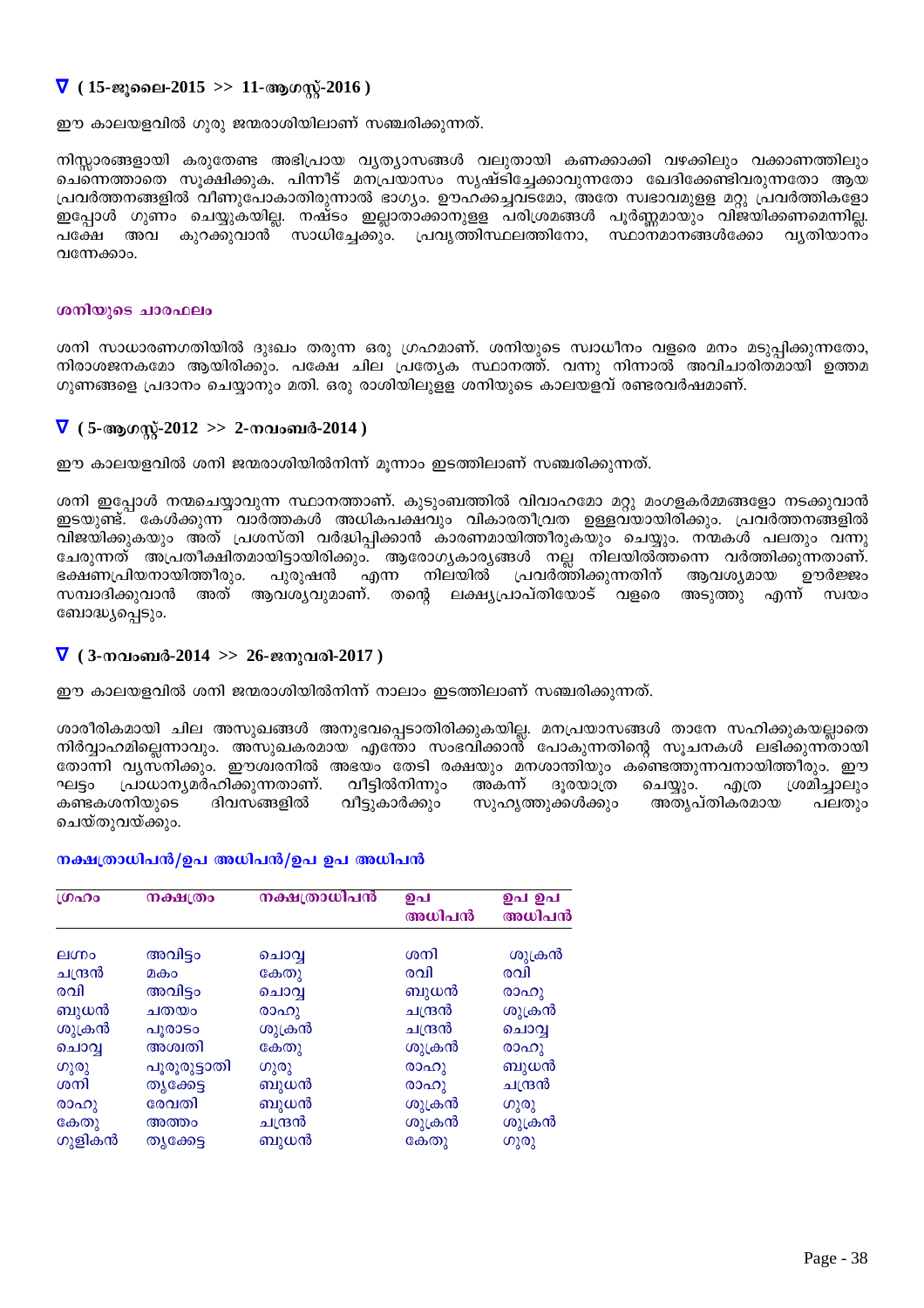### ഗ്രഹസ്ഫുടങ്ങൾ  $(\omega$ ി. മി. സെ.)

| ഗ്രഹം        | രാശി        |                    | രേഖാംശം നക്ഷത്രം/പാദം ഗ്രഹം |        | രാശി                    |          | രേഖാംശം നക്ഷത്രം/പാദം |
|--------------|-------------|--------------------|-----------------------------|--------|-------------------------|----------|-----------------------|
| <b>AIODO</b> | മകരം        | 28:40:20           | അവിട്ടം / $2$               | ഗുരു   | മീനം                    | 2:27:26  | പൂരൂരുട്ടാതി / 4      |
| ചന്ദ്രൻ      |             | ചിങ്ങം 3:0:56      | മകം / $1$                   | ശനി    | വൃശ്ചികം 25:50:12       |          | തൃക്കേട്ട / 3         |
| രവി          |             | കുംഭം 1:6:56       | അവിട്ടം / $3$               | (0000) | മീനം                    | 20:29:11 | രേവതി / 2             |
|              |             | ബുധൻ കുംഭം 19:1:48 | ചതയം / 4                    | കേതു   | കന്നി                   | 20:29:11 | അത്തം / $4$           |
| ശുക്രൻ ധനു   |             | 16:21:13           | പുരാടം / $1$                |        | ഗുളികൻ വൃശ്ചികം 19:3:15 |          | തൃക്കേട്ട / $1$       |
| ചൊവ          | <b>GOSO</b> | 1:46:53            | അശ്വതി / $1$                |        |                         |          |                       |
| ഉപഗ്രഹം      |             |                    |                             |        |                         |          |                       |

ഓരോ ഗ്രഹങ്ങൾക്കും ഓരോ ഉപഗ്രഹങ്ങൾ ഉള്ളതായി ജ്യോതിഷത്തിൽ വിവരിച്ചിട്ടുണ്ട്. ചന്ദ്രൻ, ശുക്രൻ, കുജൻ, രാഹു, കേതു എന്നിവയുടെ ഉപഗ്രഹങ്ങൾ സൂര്യസ്ഫുടത്തെ ആസ്പദമാക്കിയാണ് ഗണിക്കുന്നത്.

ധുമാദി ഉപഗ്രഹങ്ങൾ

| ഗ്രഹം   | ഉപഗ്രഹം                       | ഗണിക്കുന്ന വിധം                             |
|---------|-------------------------------|---------------------------------------------|
| ചൊവ്വ   | W <sub>1</sub> Q <sub>0</sub> | സൂര്യസ്ഫുടം + 133 ഡി. 20 മി.                |
| രാഹു    | വ്യതീപാതം (പാതൻ)              | $360 - \omega$ ുമം                          |
| ചന്ദ്രൻ | പരിവേഷ് (പരിധി)               | $180 + \alpha$ ൃതീപാതം (പാതൻ)               |
| ശുക്രൻ  | ഇന്ദ്രചാപം (കോദണ്ഡ)           | $360$ - പരിവേഷ് (പരിധി)                     |
| കേതു    | ഉപകേതു                        | <u> ഇന്ദ്രചാപം</u> (കോദണ്ഡ) + 16 ഡി. 40 മി. |

സുര്യൻ, ബുധൻ, ഗുരു, ശനിയുടെ ഉപഗ്രഹങ്ങളും, കൂടാതെ കുജന്റെ ഒരു പ്രത്യേക ഉപഗ്രഹവും ഗണിക്കുന്നത് ദിനരാത്രങ്ങളെ എട്ട് ഭാഗങ്ങളായി വിഭജിച്ചാണ്.

ആദ്യത്തെ ഭാഗം ദിനാധിപനും ശേഷം ഭാഗങ്ങൾ മറ്റ് അധിപന്മാർക്ക് ക്രമപ്രകാരം നൽകുന്നു. എട്ടാം ഭാഗത്തിന് അധിപനില്ല.ജനനം രാത്രിയാണെങ്കിൽ എട്ട് സമ ഭാഗങ്ങളിൽ ആദ്യത്തെ ഏഴു ഭാവങ്ങളും ജനിച്ച ദിവസത്തിന്റെ അഞ്ചാമത്തെ ദിവസത്തിന്റെ അധിപൻ മുതൽ ക്രമപ്രകാരം നൽകുന്നു.

ഉപഗ്രഹസ്ഫുടം രീതികൾ ഈ രീതിയിൽ കാണുന്നതിനുതന്നെ രണ്ട് വ്യത്യസ്ഥ ഉപയോഗിച്ചു കാണുന്നുണ്ട്.ആദ്യത്തെ രീതിയിൽ ഗ്രഹത്തിന് ആധിപത്യമുള്ള സമയത്തിന്റെ തുടക്കം എടുക്കുന്നു. രണ്ടാമത്തെ രീതിയിൽ സമയത്തിന്റെ അവസാനമാണ് എടുക്കുന്നത്. ഈ സമയത്തിന്റെ ലഗ്നം ഗണിച്ചാണ് ഉപഗ്രഹത്തിന്റെ സ്ഫുടം കണക്കാക്കുന്നത്.

ശനിയുടെ ഉപഗ്രഹമായ ഗുളികന് മുന്നാമതൊരു ഗണനരീതിയും ചിലർ അവലംബിക്കുന്നുണ്ട്. ഗുളികോദയം കണക്കാക്കുന്നതിനായി കൊടുത്തിരിക്കുന്ന പട്ടികയാണു താഴെ പ്രകാരമുള്ള ഒരു സ്വീകരിച്ചിരിക്കുന്നത്.ഇപ്രകാരം ഗണിച്ചിരിക്കുന്ന സ്ഫുടം രാശി ചക്തതിൽ മാന്ദി എന്ന് രേഖപ്പെടുത്തിയിരിക്കുന്നു.

| $\overline{\text{3}}\overline{\text{2}}\text{1}$ | പകൽ ജനനം                   | രാത്രി ജനനം    |
|--------------------------------------------------|----------------------------|----------------|
|                                                  |                            |                |
| ഞായർ                                             | $26 \text{ m}$ ഴിക         | 10 നാഴിക       |
| തിങ്കൾ                                           | 22                         | 6              |
| ചൊവൃ                                             | 18                         | $\overline{2}$ |
| ബുധൻ                                             | 14                         | 26             |
| വ്യാഴം                                           | 10                         | 22             |
| വെള്ളി                                           | 6                          | 18             |
| ശനി                                              | $\mathcal{D}_{\mathbb{C}}$ | 14             |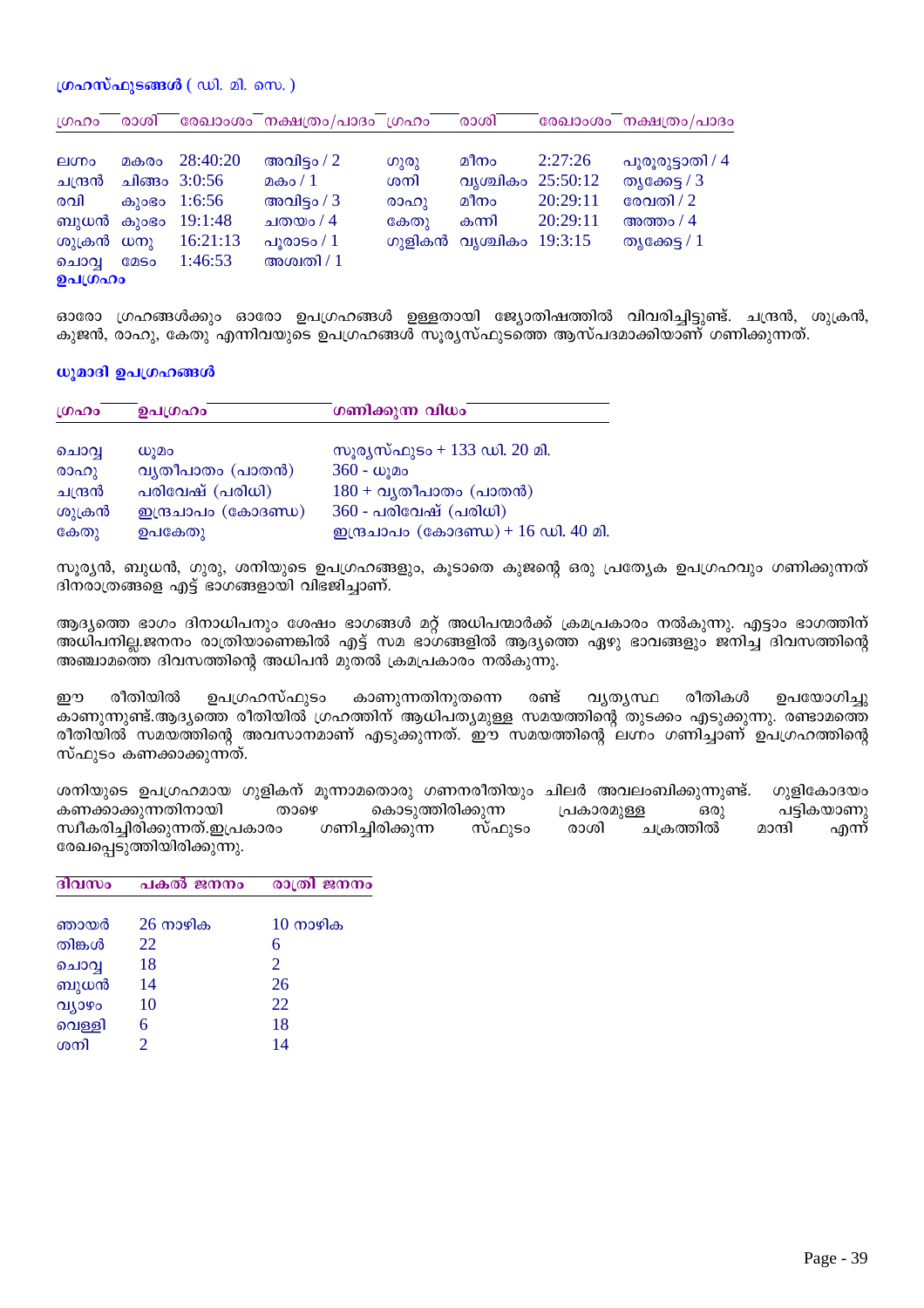# ഗുളികാദി വിഭാഗം

രീതി സ്വീകരിച്ചിരിക്കുന്നു. : ലഗ്നം ആരംഭത്തിൽ

| LOADO | ഉപഗ്രഹം   | ആരംഭം    | അന്ത്യം  |  |
|-------|-----------|----------|----------|--|
|       |           |          |          |  |
| രവി   | കാലൻ      | 2:1:34   | 3:33:4   |  |
| ബുധൻ  | അർധപ്രഹരൻ | 19:55:34 | 21:27:4  |  |
| ചൊവൃ  | മൃത്യു    | 18:24:4  | 19:55:34 |  |
| ഗുരു  | യമകണ്ടകൻ  | 21:27:4  | 22:58:34 |  |
| ശനി   | ഗുളികൻ    | 0:30:4   | 2:1:34   |  |

# ഉപഗ്രഹ സ്ഫുടങ്ങൾ

| ഉപഗ്രഹം             | രേഖാംശം<br>ഡി: മി: സെ: | രാശി         | രാശി സ്ഫുടം<br>ഡി: മി: സെ: | നക്ഷത്രം  | a1030          |
|---------------------|------------------------|--------------|----------------------------|-----------|----------------|
| കാലൻ                | 233:13:51              | വൃശ്ചികം     | 23:13:51                   | തൃക്കേട്ട | 2              |
| അർധപ്രഹരൻ           | 144:14:15              | ചിങ്ങാ       | 24:14:15                   | പൂരാ      | 4              |
| മൃത്യു              | 121:26:23              | ചിങ്ങം       | 1:26:23                    | മകം       |                |
| യമകണ്ടകൻ            | 167:29:51              | കന്നി        | 17:29:51                   | അത്തം     | 3              |
| ഗുളികൻ              | 212:10:49              | വൃശ്ചികം     | 2:10:49                    | വിശാഖം    | 4              |
| പരിവേഷ് (പരിധി)     | 105:33:4               | കർക്കിടകം    | 15:33:4                    | പുയം      | 4              |
| ഇന്ദ്രചാപം (കോദണ്ഡ) | 254:26:56              | $(\omega_0)$ | 14:26:56                   | പൂരാടം    |                |
| വ്യതീപാതം (പാതൻ)    | 285:33:4               | മകരം         | 15:33:4                    | തിരുവോണം  | 2              |
| ഉപകേതു              | 271:6:56               | മകരം         | 1:6:56                     | ഉത്രാടം   | $\overline{2}$ |
| $\omega$ ) 20       | 74:26:56               | മിഥുനം       | 14:26:56                   | തിരുവാതിര | 3              |

# നക്ഷത്രാധിപൻ, ഉപ അധിപൻ, ഉപഗ്രഹ അധിപന്മാർ

| ഉപഗ്രഹം             | നക്ഷത്രം  | നക്ഷത്രാധിപൻ | ഉപ<br>അധിപൻ | ഉപ ഉപ<br>അധിപൻ |
|---------------------|-----------|--------------|-------------|----------------|
| കാലൻ                | തൃക്കേട്ട | ബുധൻ         | ചന്ദ്രൻ     | ശുക്രൻ         |
| അർധപ്രഹരൻ           | പൂരാ      | ശുക്രൻ       | ബുധൻ        | ബുധൻ           |
| മൃത്യു              | മകം       | കേതു         | ശുക്രൻ      | ചന്ദ്രൻ        |
| യമകണ്ടകൻ            | അത്തം     | ചന്ദ്രൻ      | ശനി         | ഗുരു           |
| ഗുളികൻ              | വിശാഖം    | ഗുരു         | രാഹു        | ശനി            |
| പരിവേഷ് (പരിധി)     | പൂയം      | ശനി          | (0)         | ബുധൻ           |
| ഇന്ദ്രചാപം (കോദണ്ഡ) | പൂരാടം    | ശുക്രൻ       | ശുക്രൻ      | രാഹു           |
| വൃതീപാതം (പാതൻ)     | തിരുവോണം  | ചന്ദ്രൻ      | ഗുരു        | രാഹു           |
| ഉപകേതു              | ഉത്രാടം   | രവി          | രാഹു        | ചൊവ            |
| ധൂമം                | തിരുവാതിര | രാഹു         | കേതു        | കേതു           |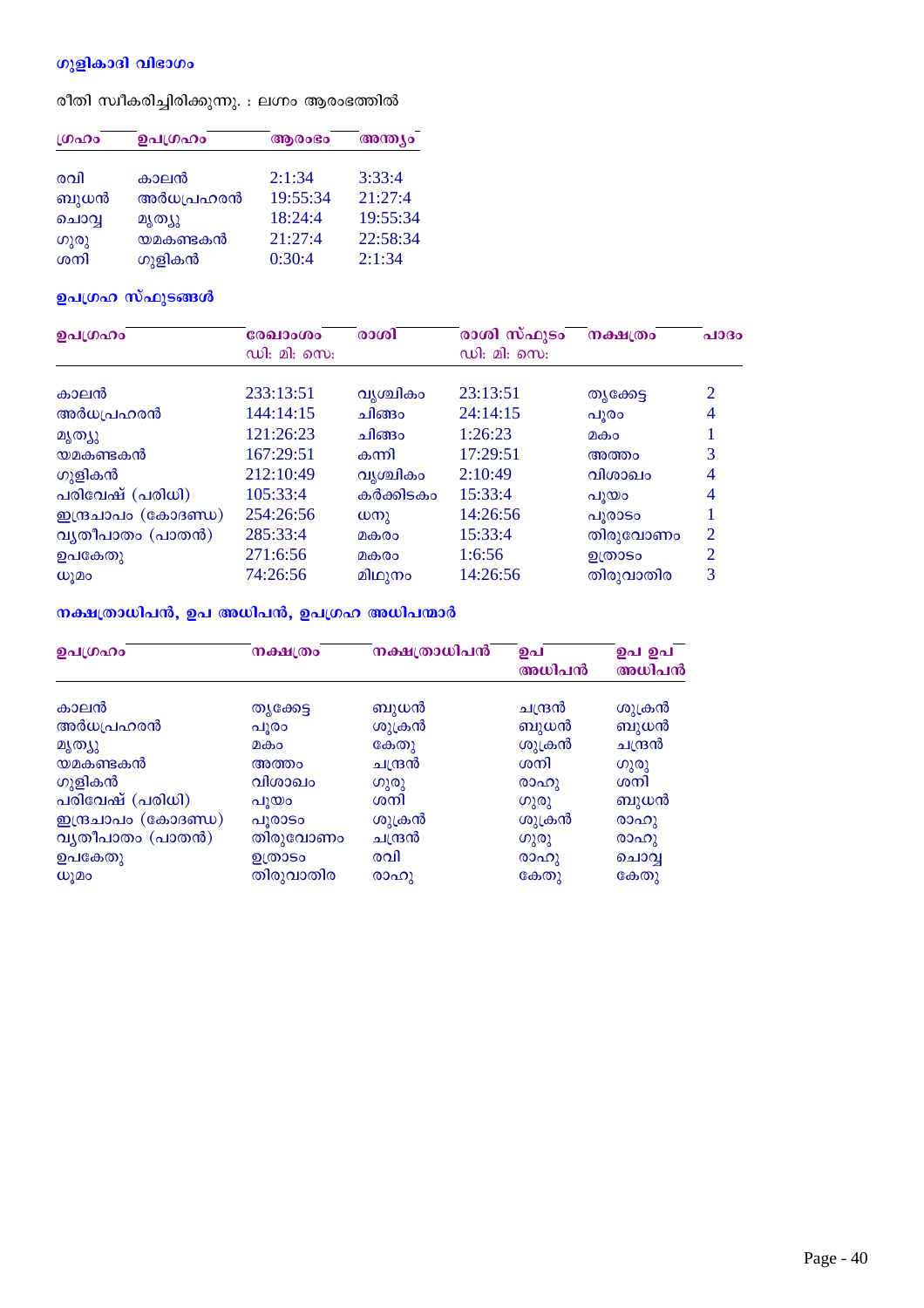## ഷോഡശവർഗ്ഗ പട്ടിക

|                            | $\mathbf{p}$ | ച  | $\boldsymbol{\omega}$ | ബു  | ശു  | കു | $\omega$ | $\boldsymbol{p}$ | m   | ശി  | മാ  |
|----------------------------|--------------|----|-----------------------|-----|-----|----|----------|------------------|-----|-----|-----|
| രാശി                       | 10:          | 5  | 11                    | 11  | 9   | 1  | 12:      | 8:               | 12: | 6:  | 8:  |
| ഹോര                        | 5            | 5  | 5                     | 4:  | 4:  | 5  | 4:       | 5                | 5   | 5   | 5   |
| ്രേക്കാണം                  | 6:           | 5  | 11                    | 3   | 1   | 1  | 12:      | 4:               | 8:  | 2:  | 12: |
| ചതുർത്ഥാംശം                | 7            | 5  | 11                    | 5   | 3   | 1  | 12:      | 5                | 6:  | 12: | 2:  |
| സപ്താംശം                   | 10:          | 5  | 11                    | 3   | 12: | 1  | 6:       | 8:               | 10: | 4:  | 6:  |
| നവാംശം                     | 6:           | 1  | 7                     | 12: | 5   | 1  | 4:       | 11               | 10: | 4:  | 9   |
| 0.000000                   | 3            | 6: | 11                    | 5   | 2:  | 1  | 8:       | 12:              | 2:  | 8:  | 10: |
| <b>GIOBOOOCOO</b>          | 9            | 6: | 11                    | 6:  | 3   | 1  | 12:      | 6:               | 8:  | 2:  | 3   |
| ഷോഡാശംശം                   | 4:           | 6: | 5                     | 3   | 5   | 1  | 10:      | 6:               | 7   | 7   | 3   |
| വിംശാംശം                   | 8:           | 11 | 9                     | 9   | 3   | 2: | 6:       | 2:               | 6:  | 6:  | 9   |
| ചതുർവിംശാംശം               | 2:           | 7  | 5                     | 8:  | 6:  | 6: | 5        | 12:              | 8:  | 8:  | 7   |
| <b>Bo</b> <sub>0</sub>     | 5            | 3  | 8:                    | 12: | 3   | 2: | 12:      | 9                | 4:  | 10: | 3   |
| ത്രിംശാംശം                 | 8:           | 1  | 1                     | 3   | 9   | 1  | 2:       | 8:               | 10: | 10: | 12: |
| ഖാവേദാംശം                  | 9            | 5  | 2:                    | 2:  | 10: | 3  | 10:      | 5                | 10: | 10: | 8:  |
| അക്ഷവേദാംശം                | 8:           | 9  | 6:                    | 9   | 9   | 3  | 12:      | 7                | 3   | 3   | 9   |
| ഷഷ്ഠൃംശം                   | 7            | 11 | 1                     | 1   | 5   | 4: | 4:       | 11               | 4:  | 10: | 10: |
| <mark>ഓജരാശി എണ്</mark> ണം | 7            | 13 | 13                    | 10  | 11  | 12 | 1        | $\overline{7}$   | 3   | 3   | 8   |

3-മിഥുനം 4-കർക്കിടകം 5-ചിങ്ങം 6-കന്നി  $1 -$  $050$  $2-$ ഇടവം 7-തുലാം 8-വൃശ്ചികം 9-ധനു  $10$ -മകരം 11-കുംഭം 12-മീനം

## വർഗ്ഗോത്തമം

ചൊവ്വ് വർഗ്ഗോത്തമത്തിലാണ് ( രാശിയും നവാംശവും ഒരേ കൂറിൽ)

# അഷ്ടകവർഗ്ഗം

|             | ا م | ര              | ബു             | ശു | കു             | $\omega$       | $\Omega$       | മൊത്തം |
|-------------|-----|----------------|----------------|----|----------------|----------------|----------------|--------|
| <b>COSO</b> | 4   | 3              | 4              | 4  | 3              | 7              | $\overline{2}$ | 27     |
| ഇടവം        | 3   | 5              | 3              | 1  | 3              | 6              | $\overline{2}$ | 23     |
| മിഥുനം      | 6   | 5              | 5              | 4  | 5              | 4              | 3              | 32     |
| കർക്കിടകം   |     | 4              | 5              | 5  | 5              | 3              | $\overline{2}$ | 25     |
| ചിങ്ങം      | 5   | 3              | 4              | 5  | $\overline{2}$ | $\overline{2}$ | 3              | 24     |
| കന്നി       | 6   | $\overline{2}$ | $\overline{2}$ | 6  |                | 5              | $\overline{4}$ | 26     |
| തുലാം       | 4   | 5              | 6              | 4  | 4              | 7              | 4              | 34     |
| വൃശ്ചികം    | 3   |                | 5              | 3  | 5              | 4              | $\overline{4}$ | 31     |
| ധനു         | 4   | 5              | 5              | 6  | 3              | 4              | $\overline{2}$ | 29     |
| മകരം        | 4   | 4              |                | 5  | 4              | 5              | 6              | 35     |
| കുാഭാ       | 5   | 3              | 6              | 4  | 3              | 5              | 3              | 29     |
| മീനം        | 4   | $\overline{2}$ | $\overline{2}$ | 5  | 1              | 4              | $\overline{4}$ | 22     |
|             | 49  | 48             | 54             | 52 | 39             | 56             | 39             | 337    |